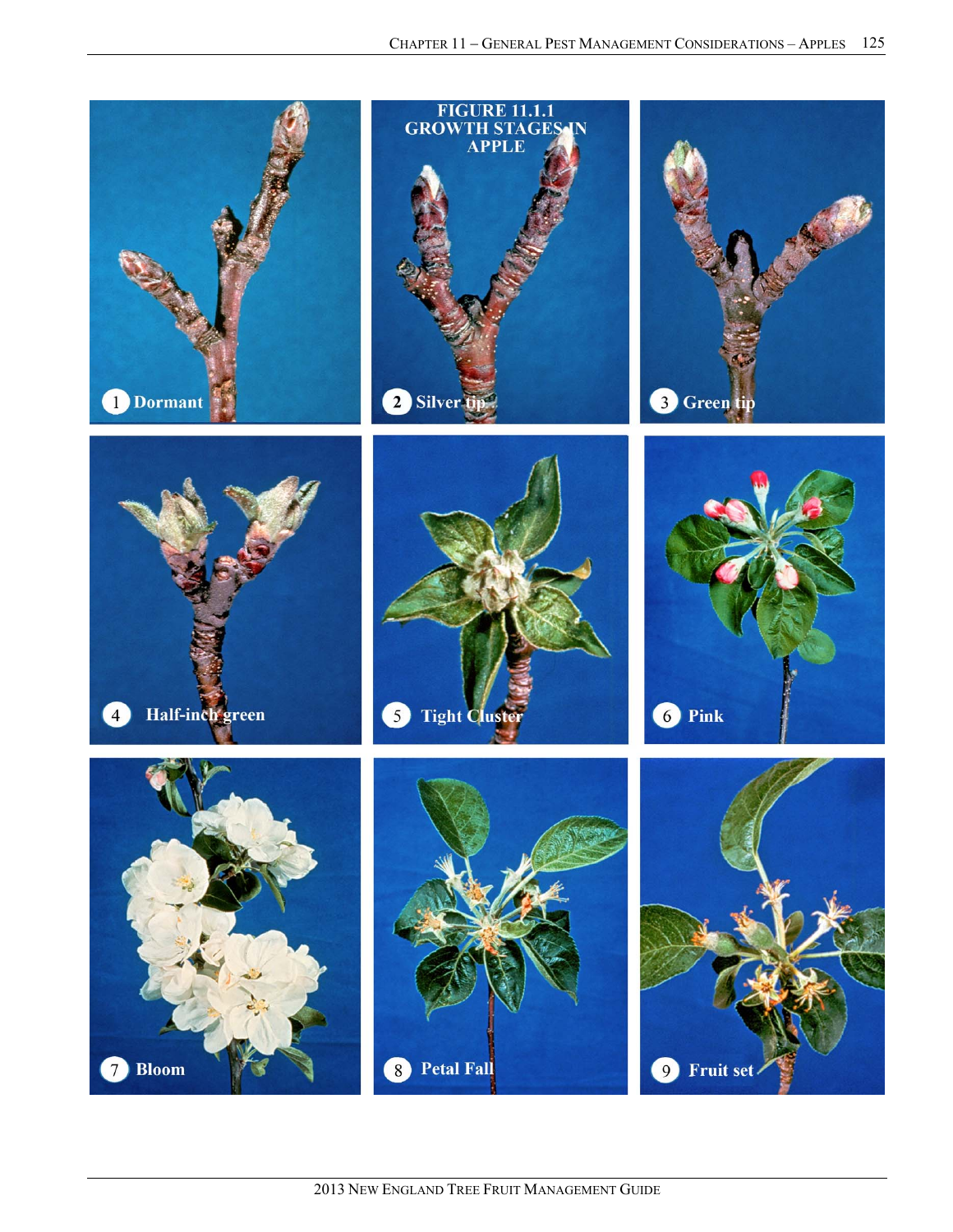# **11 General Pest Management Considerations – Apples**

### **11.1 Diseases**

### Apple Rust Diseases

### **• Biology & Cultural**

**[1.1]** Varieties that are susceptible to cedar apple rust include: Arlet, Braeburn, Fuji, Gala, Ginger Gold, Goldrush, Golden Delicious, Idared, Jonathan, Lodi, Mutsu (Crispin), and Rome. All varieties are susceptible to quince rust under favorable weather conditions. See Table 6.2.3 for a precise listing of temperature and wetting periods necessary to cause cedar-apple rust infections. Maintain short intervals during periods of wet weather in orchards where quince rust fruit infections have been a problem. Quince rust infections are most likely to develop when long wetting periods (48 hours or more) occur between tight cluster and first cover and the average temperature is greater than 50° F.

 Refer to the reference materials list at the end of this publication for a Fact Sheet containing more details on the biology and management of this disease.

### **• Pesticide Application Notes**

**[1.2]** Where apple rust diseases are a problem, sprays normally must be applied at 7- to 10-day intervals from pink until 2-3 wk after petal fall. Rally, Vintage, Rubigan, and Procure, have kickback activity against cedar apple rust. If an infection period should occur when foliage is poorly protected, it is recommended that one of these materials be applied within 3 days of the start of the infection period or as soon thereafter as weather conditions permit. The strobilurin fungicides (Sovran, Flint, Cabrio) provide moderate protection against rust diseases when applied on a 7-day schedule, but they have little or no kickback activity.

**[1.3]** The lower rate and extended season use of the EBDC fungicides is adequate for control of rust diseases, and the extended timing is necessary to control rust infections on terminal leaves. It is illegal to combine or integrate the two treatment regimes.

**[1.4]** Where apple rusts are a problem, include a suitable rust fungicide in the first two cover sprays.

**[1.5]** None of the SDHI fungicides (Fontelis, Luna Sensation, Luna Tranquility and Merivon) are rated excellent against rusts because none of them have the postinfection activity of some of the DMI fungicides. The SDHIs that are prepackaged with a QoI fungicide (Luna Tranquility and Merivon) have the excellent protectant activity against rust diseases that is provided by the QoI fungicides, but they lack post-infection activity.

### Apple Scab

### **• Biology & Cultural**

It is possible to reduce risk of apple scab by treating apple leaves in the late fall or early spring. Details are given in University of Massachusetts Fact Sheet F-134 and in Chapter 6 Disease Management.

#### **• Pesticide Application Notes**

**[2.1]** See discussion of **inoculum reduction** in the Chapter 6 Disease Management. Scab fungicide sprays beginning at green tip are absolutely essential in orchards with high carry-over inoculum or orchards where scab control was less than satisfactory in previous years. If earlyseason infections are allowed to become established, even the best fungicide programs will not prevent development of fruit scab in orchards where the scab fungus has developed resistance to all eradicant fungicide groups: dodine, benzimidazoles, DMI/SIs, QoI/strobilurines .

**[2.2] Fungicide rates per acre** should never be reduced below either (i) 50% of the per-acre rate listed on the label or (ii) 1.5 multiplied by the rate/100 gal listed on the label. This applies even when spraying small trees. Although tree-row volume calculations may suggest that lower rates are appropriate, applying less than 50% of the per-acre rate (i.e. 150-200 gallons per acre dilute basis) has frequently resulted in unsatisfactory scab control and/or more rapid development of fungicide resistance.

**[2.3] In orchards with fungicide-resistant scab**, a combination of a mancozeb at 3 lb/A plus a captan formulation that supplies 1.5 lb of active ingredient/A has provided excellent scab control when used in prebloom and bloom sprays. (A captan rate of 1.5 lb active ingredient/A translates to 3 lb/A of Captan 50W, 30 oz/A of 80W, or 1.5 qt/A for the 4L formulations.) This combination provides a better residual activity through heavy rains than would be available from either product used alone and it preserves the option of using mancozeb sprays after petal fall. The mancozeb-captan combination cannot be used close to prebloom oil sprays because of captan-oil incompatibilities.

**[2.4]** For **resistance management and cost savings**, it is recommended that SI, strobilurin and SDHI fungicides not be used until pink, even when fungicidal protection is needed earlier; in such cases, make a single application of an alternative fungicide (captan, copper, EBDC) at green tip and half-inch green, then begin the SI/strobilurin/SDHI program at pink.

**[2.5] Captan and sulfur can damage apples.** Do not apply captan or sulfur within 10 days of an oil spray. Do not apply liquid captan formulations with sulfur on sulfursensitive varieties. Some incompatibilities cause fungicides to clump or cause damage. Check fungicide compatibility with desired insecticide or oil; see [1.1]. A further discussion of apple scab fungicide characteristics is presented in the section "Apple Scab Fungicides" and in Table 6.1.3.

**[2.6]** Sovran, Flint and Cabrio, strobilurins or QoIs, are excellent protectants, but they have only 48-72 hours of post-infection activity compared with 72-96 hr for the SI fungicides. The strobilurin fungicides also lack the presymptom activity that can make SI fungicides so effective (in the absence of SI resistance) for arresting scab epidemics after primary scab lesions become visible in trees. Strobilurins have proven very effective against apple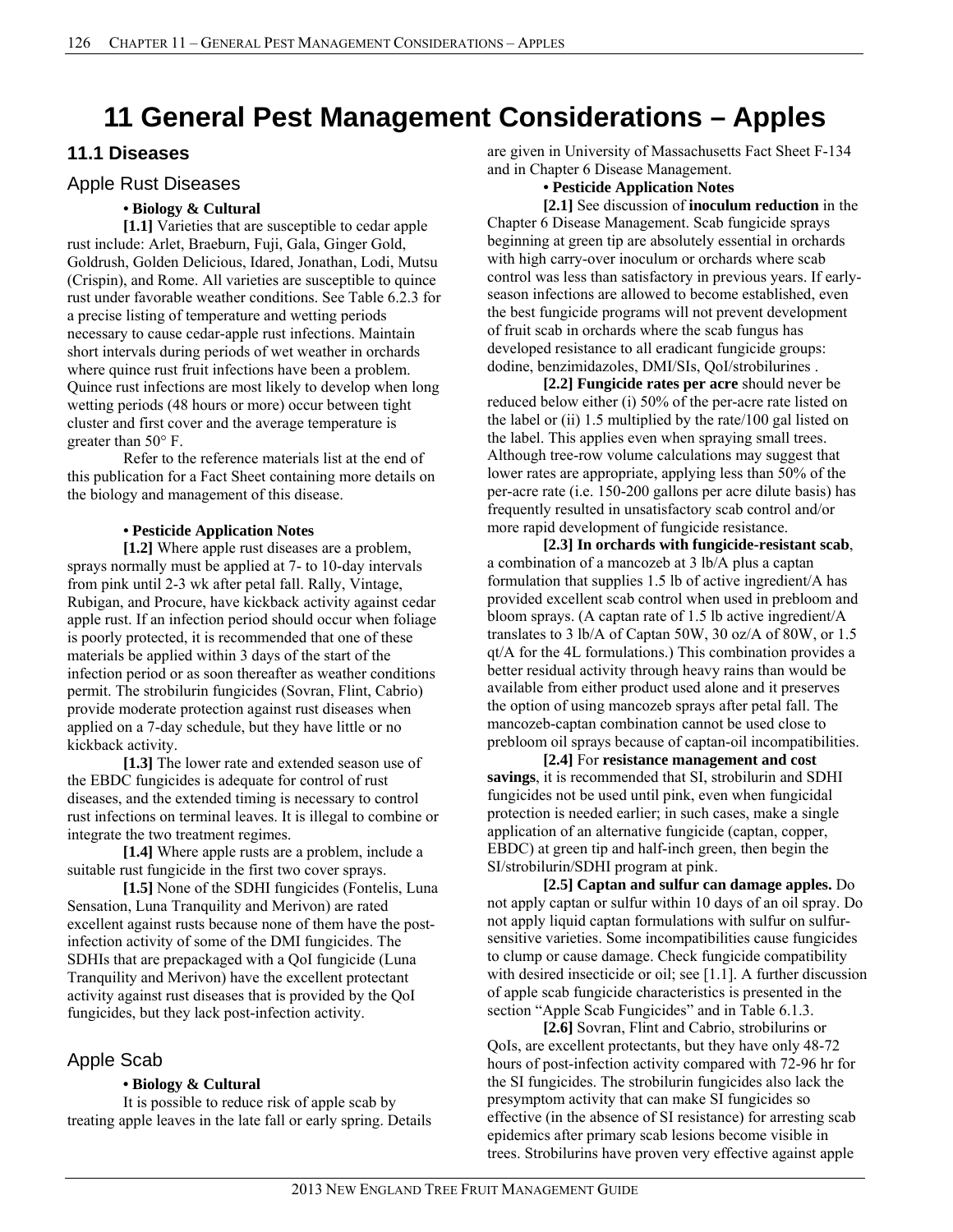scab when applied at 7-9-day intervals to control primary scab, but they have not performed as well when used to control secondary scab in trees where scab lesions are already visible. They control rust diseases fairly well when used as protectants, but they have little or no post-infection activity against rust diseases.

**CAUTION:** Sovran has caused moderate to severe phytotoxicity (leaf burning) on several sweet cherry varieties when sprayed directly onto them at high labeled rates. The *most sensitive varieties were: Somerset, Sweetheart, Valera, Van, and Vandalay;* these varieties might also be injured by spray drift containing Sovran. Minor to moderate injury occurred on Cavalier, Coral Champagne, Emperor Francis, Royalton, Schmidt, Summit, and Viva; there is less danger of injury due to spray drift on these varieties. Many other sweet and sour cherry varieties (including Bing, Brooks, Cashmere, Gold, Hardy Giant, Hartland, Hedelfingen, Hudson, Kristin, Lapins, Lambert, Montmorency, Napoleon, Nelson Black Sweet, Rainier, Royal Ann, Sam, Stark Crimson, Stella, Sue, Tehranivee, Tulare, Ulster, Vega, Vic, Viscount, and Windsor) showed no injury when sprayed directly with high labeled rates. The Sovran manufacturer recommends: (i) Do not apply Sovran near or allow drift onto cherries in the highly sensitive group (Somerset, etc.); and (ii) thoroughly rinse spray equipment (tanks, hoses, nozzles) after spraying Sovran and before using this equipment on sensitive cherry varieties.

**[2.7] Do not use tree-row volume calculations or other reductions in rate per acre with DMI (SI) fungicides.** These include Indar, Procure, Rally, Rubigan, Tebuzole, Topguard and Vintage. The DMIs provide good curative activity when used at the highest recommended label rates but are much less active at lower rates if applied more than 48 hr after infection. When applied beyond the effective kickback period, many infection sites are merely suppressed but not eradicated. In such cases, if a 2nd spray is applied 7-10 days later, most of these lesions will finally be killed or inactivated. However, if no additional material is applied, the suppressed lesions may eventually become active again. Development of resistant scab is also more likely if low rates are used.

**Good spray coverage is especially critical for DMI (SI) fungicides**. Poor spray coverage not only provides poor control but speeds the selection of scab strains that are resistant to the SI fungicides. Experience has shown that inadequate control occurs more frequently when spray concentrations are greater than 6X than when concentrations are 6X or less. Inadequate control due to poor spray coverage is also relatively common in unpruned or very tall trees.

**[2.8] The effectiveness of DMI fungicides is stronger for some types than for others.** The relative efficacy of DMI fungicides against scab, from strongest to weakest, is as follows:

> Inspire Super (difenoconazole) Indar (fenbuconazole) Tebuzol (tebuconazole) Rubigan/Vintage (fenarimol) Procure (triflumizole)

Rally (myclobutanil) Topguard (flutriafol) The most effective materials, Inspire Super, Indar and Tebuzol are least likely to fail.

**[2.9] Highest scab risk.** Primary inoculum pressure is generally at a peak from pink through bloom – this is a critical time to maintain full coverage with proper fungicide rates.

**[2.10] Scab suppression and eradication.** Serious losses from apple scab are usually the result of fruit scab caused by spread from early-season leaf infections. Therefore, it is important to carefully check blocks for primary scab lesions from petal fall through the early cover sprays. Check for scab in places where it has occurred in previous years and on trees in locations that are most likely to develop scab. Look at terminal and cluster leaves throughout the tree, both top and bottom of the leaves. If more than a few lesions are found, fungicide treatments should be made to both protect fruit that is particularly sensitive just after it is set, and to reduce spore production on infected leaves.

These sprays should be done at seven-day intervals for four weeks after the most recent scab lesions appeared. Two applications of a strobilurin (Flint, Sovran, Cabrio) or second generation DMI (Inspire Super, Indar, Tebuzol), combined with at least a half rate of captan for resistance management will help reduce spore production. The 77day preharvest interval for mancozeb products probably precludes their use this late, especially with an early harvest likely this year.

Even with the addition of captan, any application of strobilurine (QoI) or DMI fungicides onto existing lesions has potential to shift the local scab population towards resistant strains. Topsin M plus captan, or Syllit plus captan, may reduce spore production, depending on the status of resistance to these fungicides.

After the two spore suppression sprays with a strobilurin or DMI, continue with captan applications at 710 day intervals until 28 days since last new lesions emerged. If the weather is predominantly rainy, cool and cloudy, it will probably take more than 28 days to stop development of new leaf lesions, and so protection should continue. Conversely, captan coverage alone in the presence of prolonged hot dry weather can stop scab development.

Applications of dodine after bloom may cause russeting on russet-sensitive varieties). With repeated use, all three of these options will speed the development of resistance. Thus, they should be viewed as emergency "rescue" operations, and increased care should be taken in future seasons to avoid the development of primary scab that necessitated their use.

**[2.11]** The EBDC fungicides (mancozeb, Polyram) should not be used at the 6 lb/A rate after bloom. In addition, the 3 lb/A rate should not be used after bloom if the rate for any of the sprays prior to petal fall exceeded 3 lb/A.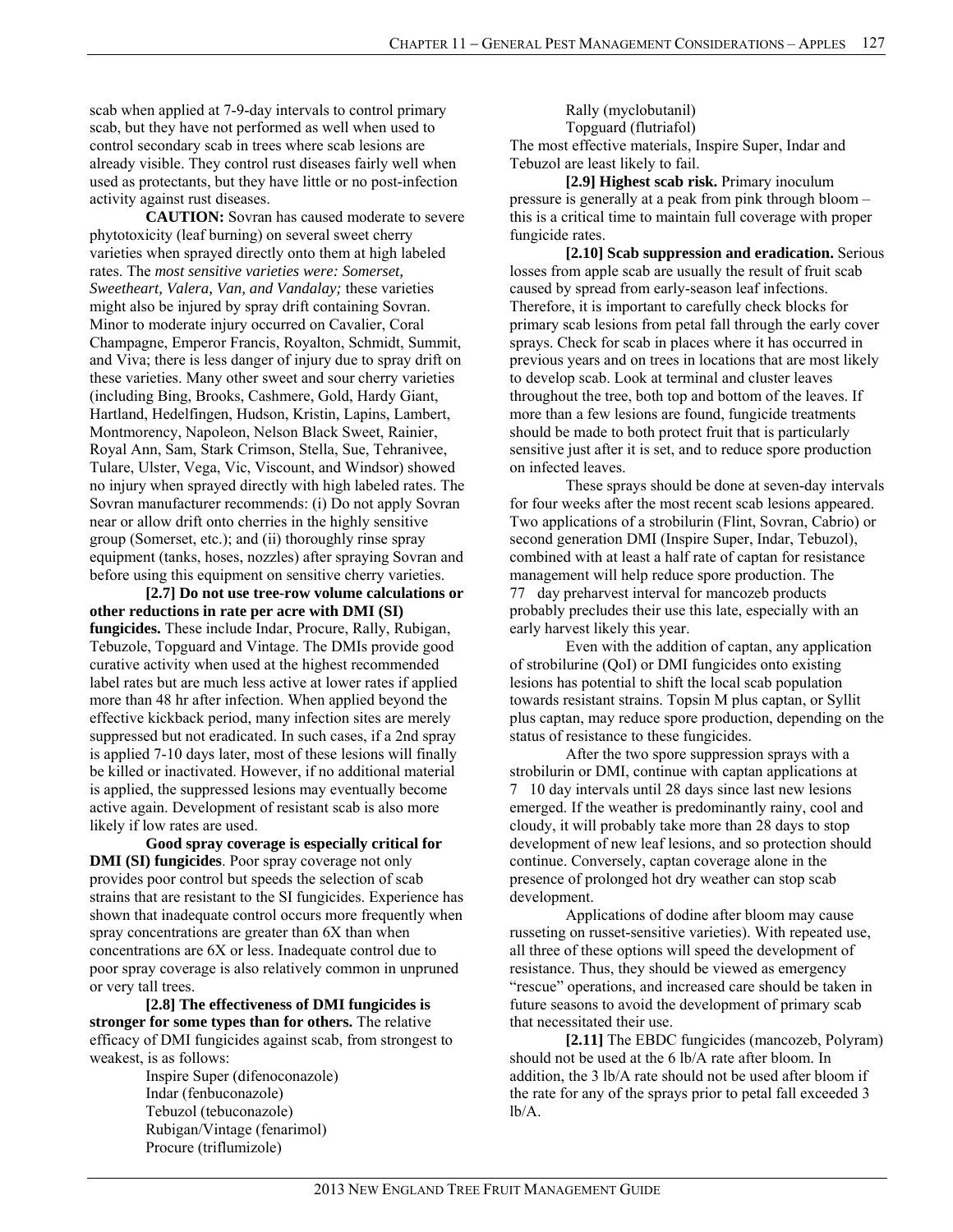**[2.12]** The danger of primary scab is over after 1st cover except when drought conditions delay primary spore release.

**[2.13]** The use of DMI fungicides beyond 2nd cover is specifically NOT recommended. Spraying them during the summer increases the likelihood of selecting strains of the scab fungus that are tolerant of these compounds.

#### **• Pesticide Resistance**

**[2.14]** Apple scab and powdery mildew resistance to Topsin M and Thiophanate-methyl is widespread, though it has not been confirmed in New England. Once resistance develops it will persist indefinitely. Thus, these products should NOT be relied upon for apple scab or mildew control in orchards or regions with a long history of use.

**[2.15]** Resistance to the DMI fungicides (Inspire Super, Indar, Tebuzol, Rally, Rubigan Procure, Topguard) is present in many populations of the apple scab and powdery mildew fungi. These materials still provide apple scab control in some orchards, but they are totally ineffective in other orchards. Declining efficacy usually appears in orchards with a history of regular SI use (3-5 applications for  $10+yr$ ) under high disease pressure, whereas no decline is apparent in orchards where the materials have been used sparingly or in tight schedules with low levels of inoculum. In order to maintain the usefulness of these products, it is recommended that they be used: (a) at full rates with thorough spray coverage; (b) only in tank-mix combinations with another effective scab fungicide; and (c) no more than 2-3 times per season.

**[2.16]** Apple scab resistance to Sovran, Cabrio and Flint is beginning to develop in the northeastern U.S. The primary strategies for reducing the risk of resistance development are to rotate the strobilurins with unrelated fungicides, to limit the number of seasonal applications of strobilurin fungicides (e.g., 3-4 per year total for all strobilurins), and to tank mix strobilurins with captan when treating trees with visible scab lesions.

**[2.17]** Fungicide resistance to dodine (Syllit) appears to be decreasing in prevalence, but because of previous resistance concerns, we still recommend that dodine be applied with either captan or a mancozeb fungicide. Syllit use should still be restricted to pre-bloom to mimize resistance concerns and maximize against the disease to which it works (i.e. apple scab). (**CAUTION:** Applications of dodine after bloom may cause russeting on russet-sensitive varieties). Recently, the pomace and some cultivar restrictions have been removed from the label

### Bitter Rot

### **• Pesticide Application Notes**

**[3.1]** Although the EBDC fungicides are effective against bitter rot, the 77-day PHI does not allow them to be used in late summer when most bitter rot infections occur. **Captan, or Pristine are the best materials available**. Bitter rot has the potential for "explosive" development, thus captan rates should be increased to their upper labeled

range (equivalent to 1.5-2 lb/100 gallons of the 50WP formulation) if the disease begins to develop and hot, wet weather is anticipated. Under such conditions, tight spray schedules should be maintained until 2 wk before harvest. The higher captan rates should be used even in combinations with Topsin M, since these fungicides have very little effect against bitter rot. Flint at 2.5 oz/A is also effective against bitter rot.

### Black Rot, White Rot (frog-eye leaf spot and fruit infections)

### **• Biology & Cultural**

[4.1] Black rot inoculum is retained within trees in dead wood (e.g., old fire blight strikes) and fruitlet mummies; therefore, it is important to remove these sources to whatever extent possible. The critical periods for controlling black rot fruit infections are (a) from the 1st through 3d cover sprays, when fruitlets killed by thinning sprays become infected (they become inoculum sources), and (b) during late summer, when maturing fruit are especially susceptible. Where black rot was not controlled well the previous year, protectant sprays may be needed at 2-3-week intervals until late August.

 Black rot cankers cannot be controlled with fungicide sprays. Cankers develop primarily after wood has been weakened by other factors (e.g., drought, winter injury). However, the white rot fungus may establish superficial cankers on trees that receive only mancozeb and/or SI sprays during the primary scab period. Those superficial cankers can suddenly girdle limbs if trees become severely drought-stressed. Using a (§)copper fungicide at green tip and/or including a fungicide with activity against black rot/white rot such as captan, Sovran or Flint, in the prebloom scab control program should help to control superficial white rot cankers.

### **• Pesticide Application Notes**

**[4.2] Effective rot fungicides.** Many sprays aimed at scab and rust are also effective against the black rot fungus. Topsin M and Thiophanate-methyl are highly effective. Captan and the strobilurin fungicides (Sovran, Flint, Cabrio and Pristine) provide good control. The DMI fungicides do not control black rot. Polyram and mancozeb fungicides are effective at the maximum label rate but have little activity when used at the lower rates that are labeled as applications after petal fall. Ziram at 1.5-2 lb/100 gallons (dilute basis) is only moderately effective (OK when inoculum levels are low), but is often ineffective at 1lb/100 gallons (dilute basis) or less.

Topsin-M, Thiophanate-methyl, Captan, and the strobilurins are the only fungicides that provide effective control of black rot during the critical periods if disease pressure is moderate to high. Ziram at 1.5-2 lb/100 gallons (dilute basis) is only moderately effective (OK when inoculum levels are low), but is often ineffective at 1lb/100 gallons (dilute basis) or less, as are mancozeb and Polyram at the reduced rates allowed after bloom.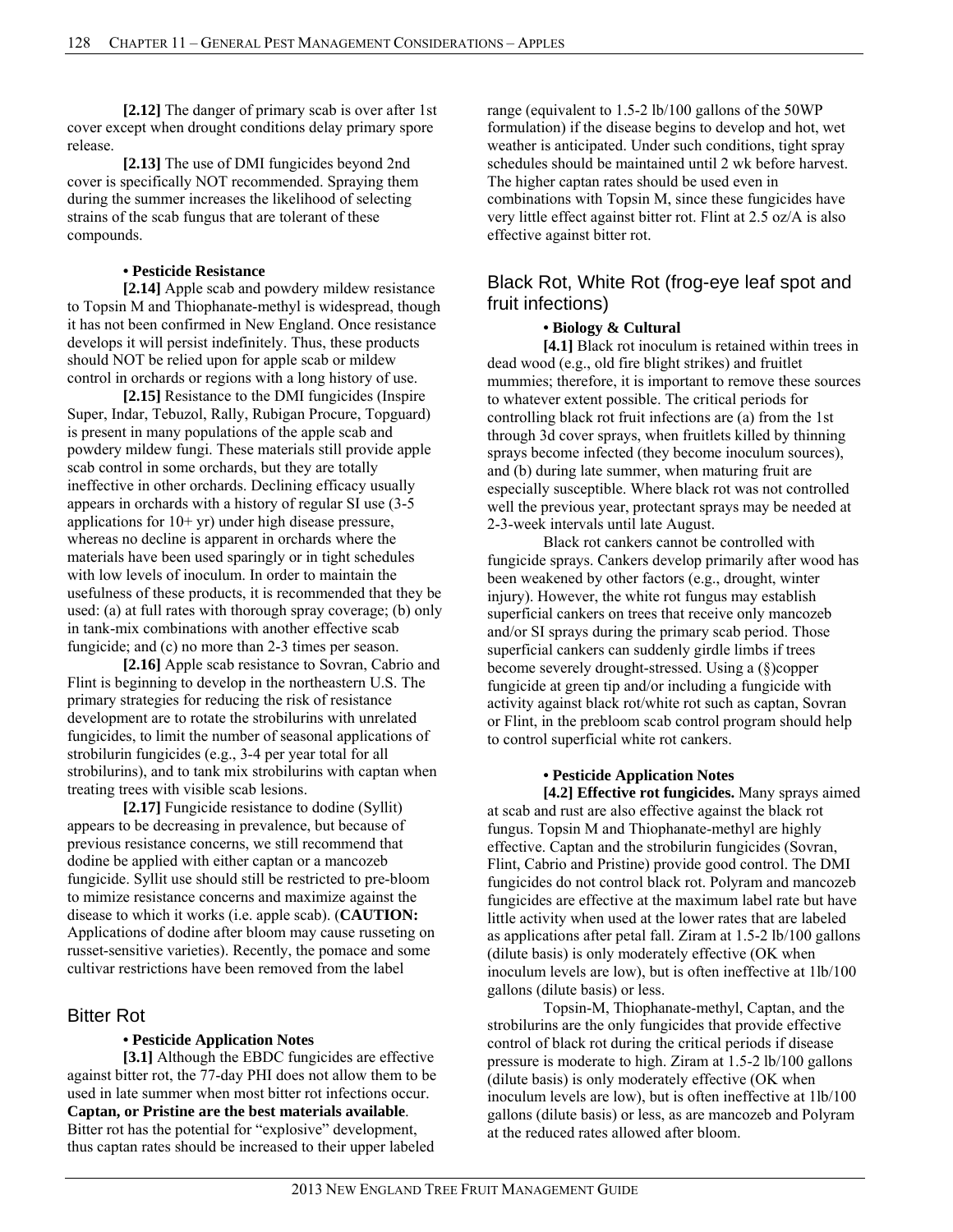**NOTE:** The frog-eye leaf spot phase of black rot is sometimes misdiagnosed, because identical symptoms can be caused by (a) spray materials that are phytotoxic to leaves; or (b) cedar apple rust infections whose development is arrested by the application of an SI fungicide or by a hostresistance response such as occurs when the rust fungus begins attacking unsprayed McIntosh, Empire, or Liberty leaves. Mancozeb and Polyram are the best materials for protecting against rust-induced leaf spotting.

## Blister Spot

### **• Pesticide Application Notes**

**[5.1]** This is an economic problem primarily on Mutsu, but Fuji occasionally shows symptoms when planted near Mutsu. Apply the 1st spray 10-14 days after petal fall. A delay in applying this spray will significantly reduce control in most years. Two additional sprays should be applied at weekly intervals if any rain occurs. Do not apply more than 3 sprays. The use of 2-4 lb Kocide or C-O-C-S/100 gal between green tip and 1/2-inch green in the spring may reduce overwintering inoculum and provide a small amount of additional control. Additionally, application of Aliette (or phosphorous acid or phosphite products) during pink, petal fall, and early cover sprays may also reduce infections.

### **• Pesticide Resistance**

**[5.2]** Streptomycin-resistant blister spot bacteria are present in Mutsu orchards in New York, but have not been identified in New England. Streptomycin will continue to provide some control after resistance is first detected, but this degree of control will gradually diminish in succeeding years if strep is continuously used. Recent research indicates that resistance levels within an orchard diminish significantly after one season if no strep is applied. Thus, once resistance becomes pronounced, strep is likely to be most effective if used only in alternate years.

### Blossom End Rots

### **• Biology & Cultural**

**[6.1]** Blossom end rots can be caused by *Botrytis cinerea, Sclerotinia sclerotiorum,* and *Botryosphaeria obtusa*. It occurs sporadically and is most likely to become a problem if the weather is warm and wet between bloom and 1st cover and in orchards where only mancozeb, Polyram, or SI fungicides were applied during bloom and at petal fall. McIntosh, Delicious, Rome, and Paulared are most commonly affected. Vangard and Scala should control infections caused by Botrytis, but they are may be less effective against blossom end rots caused by Sclerotinia or Botryosphaeria.

### **• Pesticide Application Notes**

**[6.2]** Where blossom end rot has occurred before, use captan, Sovran, Flint, Scala Topsin M, Thiophanatemethyl or Vangard in the bloom, petal fall, and 1st cover sprays if the weather conditions are favorable for infection.

Vangard and Scala should control infections caused by *Botrytis*, but they are less effective against blossom end rots caused by *Sclerotinia* or *Botryosphaeria.* 

# Crown Rot (Collar Rot) **• Biology & Cultural**

**[7.1]** Crown rot is primarily associated with trees on moderately to highly susceptible rootstocks (particularly MM.106 and young trees on M.26). It can also develop on moderately resistant rootstocks planted in poorly drained sites or in very wet years. Seedling and M.9 appear to be the least susceptible of the common rootstocks.

Refer to the reference materials list at the end of this publication for a Fact Sheet containing more details on the biology and management of this pest.

### **• Pesticide Application Notes**

**[7.2]** Ridomil should be considered in sections of the orchard where crown rot has been a problem, or where the combination of marginal drainage and rootstock susceptibility indicates a potential problem. Make a solution containing 8 fl oz Ridomil Gold 4EC/100 gal of water and apply this solution to the soil around the trunk at the following rate:

| Trunk diameter (in.) | Solution (qt) |
|----------------------|---------------|
|                      |               |
| $1 - 3$              |               |
| $3 - 5$              |               |
|                      |               |

 Apply just as growth begins in the spring and repeat immediately after harvest. Do not apply to newly planted trees. Ridomil is an effective protective fungicide, but is unlikely to cure trees in moderate to severe stages of decline.

**[7.3]** Apply 4 lb/A of Aliette 80WP as a foliar spray, or use one of the phosphorous acid or phosphite products labeled for this use. Make 1st application in spring after sufficient foliage is present to absorb chemical. Repeat every 60 days; maximum 4 applications/yr. Unlikely to cure trees in moderate to severe stages of decline.

# Fire Blight

### **• Biology & Cultural**

[8.1] Fire blight is a potentially damaging disease on highly susceptible varieties such as Mutsu, Fuji, Gala, Gingergold, Honeycrisp, Idared, Jonathan, Lady Apple, Monroe, Paulared, R. I. Greening, and Wayne. Many other varieties can become diseased if conditions are particularly favorable for disease development. The potential for tree loss is especially high when susceptible varieties are grown on susceptible M.26 and M.9 rootstocks (or interstems), since blight can move into them from the scion or infected root suckers and kill the tree.

**[8.2]** Pruning out infected shoots to limit the spread of shoot blight is of doubtful benefit on large trees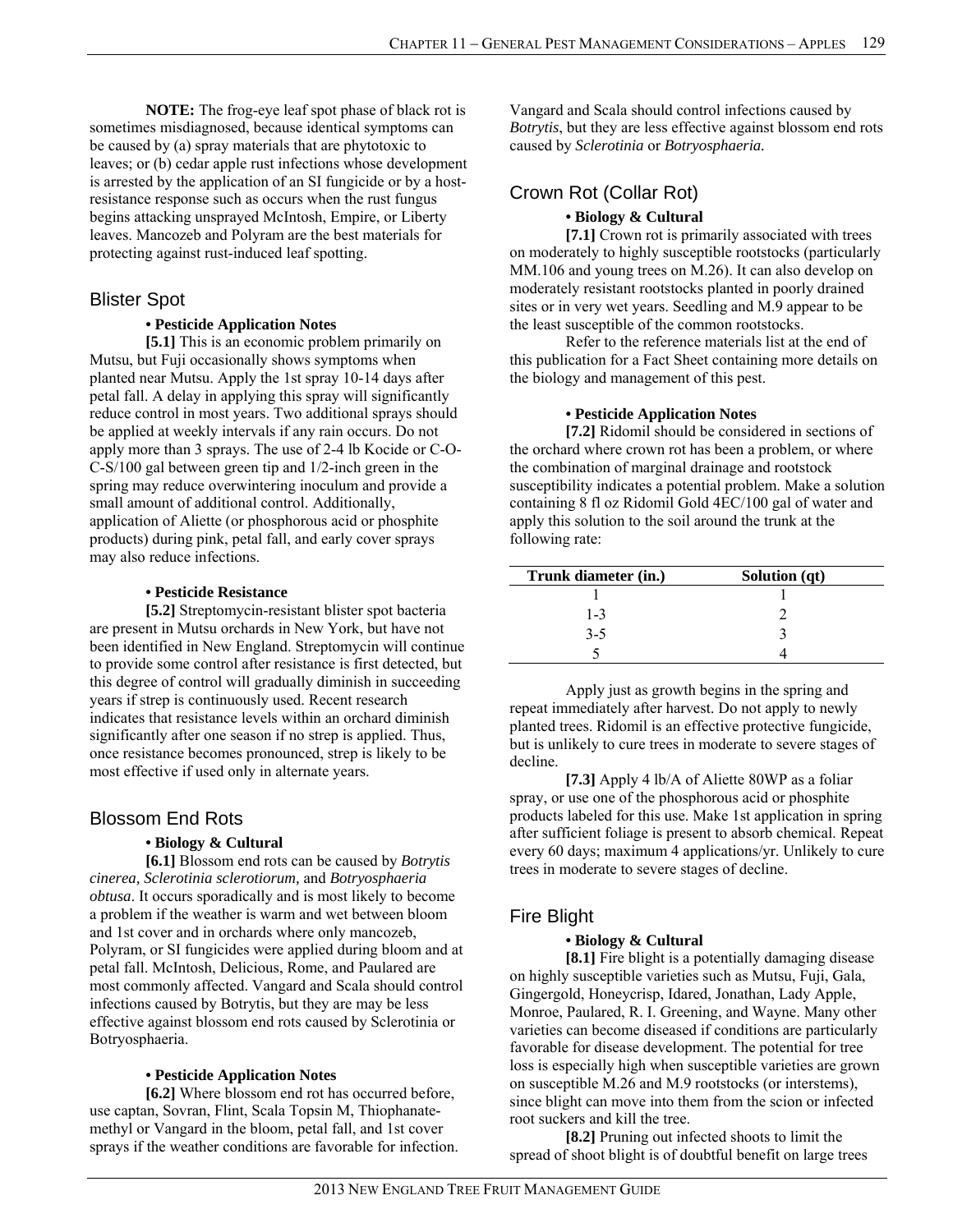but is recommended on young or small trees, particularly those on M.9 or M.26 rootstocks or interstems. To effectively limit damage, strikes should be pruned out as soon as they appear throughout the terminal growth period; begin checking for symptoms about 90-100 degree days (base 55° F) after an expected infection event such as rain during bloom or a summer hailstorm. Should blight develop, it is also important to maintain control of pear psylla and potato leafhopper because these insects can contribute to shoot blight infections. Recent research indicates that aphids and white apple leaf hopper are less important in spread of fire blight.

 Refer to the reference materials list at the end of this publication for a Fact Sheet containing more details on the biology and management of this pest.

### **• Monitoring & Forecasting**

**[8.3]** Serious fire blight problems are usually the result of infection during bloom. The need for streptomycin sprays during bloom depends upon a combination of both orchard risk factors and weather risk factors. If weather conditions favor blossom blight infections, streptomycin is strongly recommended for orchards where risk factors are high (highly susceptible scion and rootstock cultivars, active fire blight or past history of fire blight in the orchard or in neighboring orchards).

(§)Streptomycin is effective in preventing blossom infections. However, precise timing is required because only those blossoms that are open at the time of the application are protected and there is no redistribution to new blossoms by rainfall. It is currently recommended that in orchards at moderate or high risk, streptomycin should be applied if weather has been relatively warm since full pink AND forecasts indicate the probability of rain or showers in the next 24 hr at temperatures greater than 60° F. A program to initiate spraying once 200 degree hours (base 65° F) have accumulated since full pink (first open blossom in the orchard) has proven effective in several locations and should serve as an approximate guideline. [Example: To calculate degree hours for a particular day, assume 6 hr at the high temperature, 6 hr at the low, and 12 hr at the average of the two. Thus, for a day with a high of 80° F, a low of 60° F, and an average of 70° F, the number of accumulated degree hours can be calculated as: 6 hr x 15 degrees above 65 for the high  $+ 6$  hr x 0 degrees above 65 for the low  $+ 12$  hr x 5 degrees above 65 for the average, or  $90 + 0 + 60 = 150$  accumulated degree hours]. Thus, once 200 or more degree hours have accumulated, strep should be sprayed before the next forecasted rain, providing that temperatures are 60° F or higher. Fire blight forecast models MaryBlyt<sup>TM</sup> and Cougar Blight are commonly used to predict fire blight risk in New England. Cougar Blight is available at the following web site http://www.ncw.wsu. edu/treefruit/fireblight/2000f.htm. NEWA will give fire blight risk estimates for specific locations.

The need for additional streptomycin treatments should be determined starting 3 days after an application, and streptomycin should then be reapplied to protect newly opened blossoms before the next rain occurs. Streptomycin also provides control if applied within 24 hr after a wetting event begins. Antibacterial activity depends upon absorption by the blossoms; therefore, streptomycin should not be applied immediately before or during a rain. Thorough coverage is essential for control. The application of streptomycin at concentrations greater than 6X has been associated with reduced levels of control and is, therefore, not recommended. Refer also to [8.5] and [8.7].

#### **• Pesticide Application Notes**

**[8.4]** §Copper applied at green tip will not eliminate the need for streptomycin at bloom. However, it is effective in reducing the population of overwintering fire blight bacteria and is a useful component of an overall fire blight control program. Thorough coverage of the entire tree is necessary for maximum effectiveness, so dilute or high gallonage sprays are preferred. This is also an effective scab spray, but is likely to cause injury if applied beyond 1/4- inch to 1/2-inch green. The oil should be added at a rate of 1 qt per 100 gal of actual spray solution in the tank (i.e., do not concentrate the oil). Oil is added to increase efficiency of the copper, but will not control mites when applied at this time and rate. If using Bordeaux mix, prepare as described in the section "Fungicides." Add the oil after adding lime, but before making the mix up to final volume. Several other commercial copper formulations in addition to those listed are labeled for this use on apples. Although they have not been tested, research on other crops suggests that most copper formulations should give comparable rates of control at comparable rates of metallic copper.

**[8.5]** To reduce the chance of developing resistance, the routine use of streptomycin to control the spread of shoot infections is discouraged. However, an application of streptomycin is recommended following a hailstorm in fire blight-affected orchards, provided that such a spray can be applied without violating the preharvest interval. This application may be critical if even moderate amounts of blight were present before the storm. Sprays should be completed within 24 hr after the start of the hail.

**[8.6]** Apogee is a growth regulator that has given good control of fire blight infection of shoots, but is ineffective for control of blossom infections. Apogee should be applied in late bloom or early petal fall (when shoots are 1-3 inches long) at 6-12 oz/ 100 gal, with a second application 3-4 weeks later (Important: see recommendation and comments under "Growth Regulator Uses in Apples" section for more information about Apogee and water quality requirements). Because Apogee has no effect on preventing or slowing fire blight infections for at least 10 days after application, the need for application must be determined prior to the appearance of fire blight symptoms in the orchard. The need for application should be based upon the number of fire blight infection periods that occur during bloom and the severity of fire blight the previous season, as well as the susceptibility of the scion variety and rootstock. If Apogee is to be applied to trees less than 5 years old, the rate of application should be reduced to 3-6 oz/100 gal, and the grower must balance the benefit of shoot blight control against the drawback of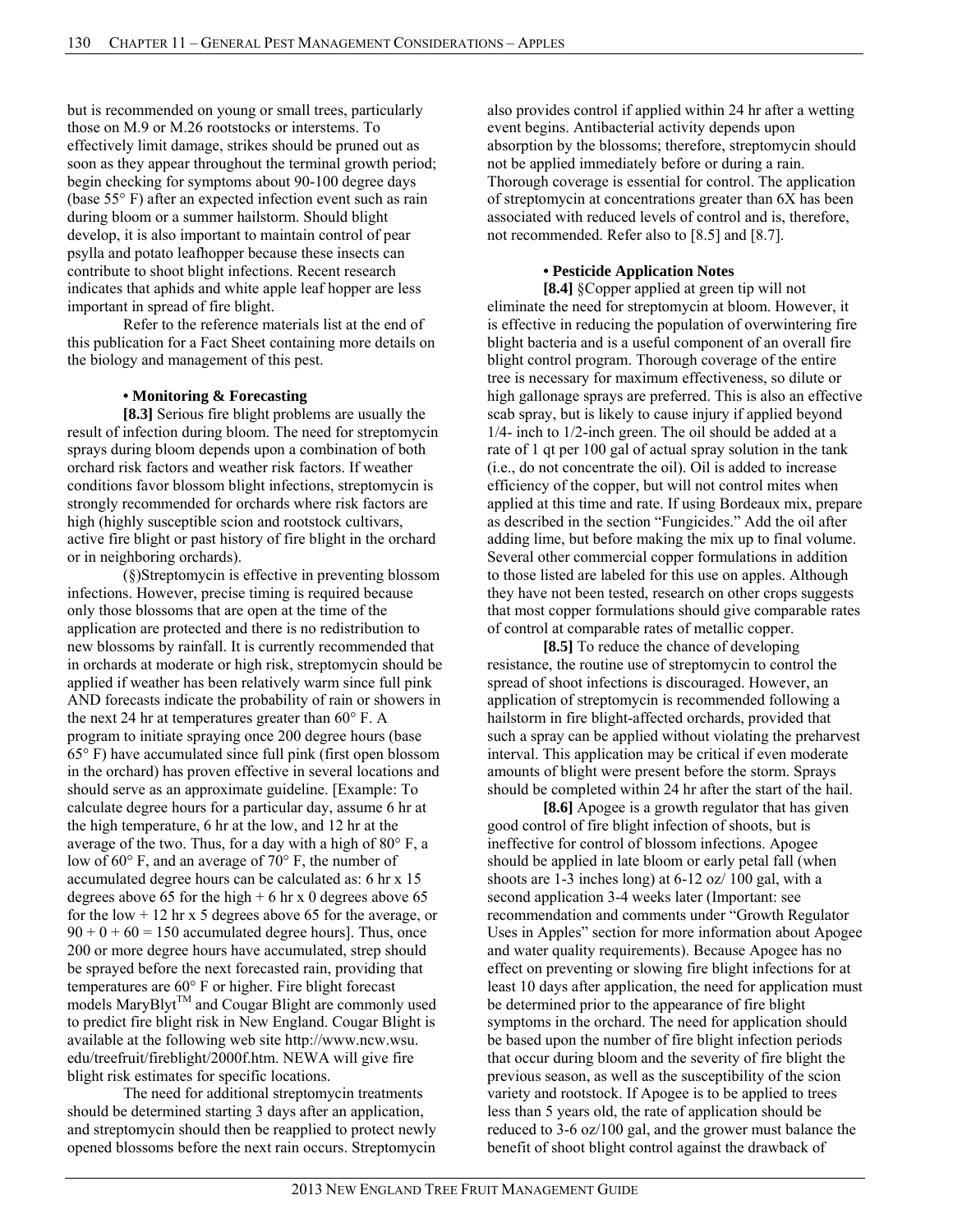reduced shoot growth. Apogee may affect thinning programs (see "Growth Regulator Uses in Apples").

**[8.7]** §Serenade can be integrated into a fire blight control program, but it has been consistently less effective than streptomycin. Therefore, Serenade should be used only in a rotational program with streptomycin and not as the sole bactericide for fire blight management. Research suggests that streptomycin should be the first product applied during bloom, particularly when conditions are very favorable for the development of fire blight. Serenade should be applied 24 hr after the infection event.

**[8.8]** Bloomtime Biological can be included in the fire blight control program for blossom blight. This biopesticide is consistently less effective than streptomycin, but may be a viable option in orchards with low levels of fire blight inoculum and during environmental conditions indicative of a low risk of infection. Research suggests that this product can provide up to 50% control when applied during bloom compared to streptomycin. In contrast to Serenade, (see above) this material should be applied prior to infection events.

**[8.9]** Mycoshield is now registered for fire blight and can be included in the management program for blossom blight. This antibiotic is consistently less effective than streptomycin, but may be viable option as a resistance management tool when used in rotation with streptomycin. Use primarily in orchards with low levels of fire blight inoculum. Research suggests that this product may only provide up to 50% control when applied during bloom compared to streptomycin.

### **• Pesticide Resistance**

**[8.10]** Streptomycin-resistant fire blight bacteria has been document in Michigan and New York, though not in New England. The recommended action plan for fire blight management in New England is as follows:

- 1. If possible, plant varieties grafted on fire blightresistant rootstocks.
- 2. Trees should be carefully examined for fire blight infections before planting. Infected trees should be discarded. Samples should be submitted for strepresistance testing.
- 3. Immediately after planting a copper spray should be applied. Wait until to the soil has settled to avoid phytoxicity issues.
- 4. Planting should be scouted at 7-day intervals for fire blight strikes until June 30. Infected tree should be removed. Plantings also need to be scouted 7-10 days after hail or severe summer storms and at the end of the season (mid-September). The NEWA disease forecasting models for fire blight (http://newa.nrcc.cornell.edu/newaModel/apple\_di sease) can assist by providing an estimate of symptom emergence following a storm or other trauma event.
- 5. If possible, remove flowers before they open. Since most new plantings have many blossoms the first year, and many orchards are high density (i.e.

1000-2000 trees per acre), blossom removal may not be possible. If practiced, the blossoms should be removed before there is a high risk of FB infection.

- 6. Apply copper, tank mix of streptomycin and oxytetracycline at the full label rate for each during any remaining bloom based on blossom blight predictions. The NEWA fire blight model will run nearly until August, and have an adjustable bloom date to account asynchronous or late bloom in new plantings.
- 7. Trees should receive a second copper spray at a stage equivalent to bloom. 48 hours REI before blossom removal.

# Powdery Mildew

### **• Biology & Cultural**

**[9.1]** Powdery mildew survives the winter in vegetative or fruit buds that were infected the previous season. Winter temperatures below -11° F can kill the mycelium in the buds and temperatures below -24° F can kill many of the infected buds, thereby reducing overwintering infections and inoculum potential for the next growing season. Baldwin, Cortland, Crispin, Gala, Ginger Gold, Honeycrisp, Idared, Jonathan, Monroe, Paulared, and Rome are highly susceptible varieties. Other less-susceptible varieties may also become seriously diseased in certain years, particularly if planted near trees where mildew is not well controlled. Rain is not necessary for infection to occur; therefore, mildew sprays must be maintained even during prolonged dry spells when scab sprays aren't necessary. Mildew develops slowly at temperatures below 50° F so mildew sprays are relatively unimportant until temperatures regularly exceed this level. Refer to the reference materials list at the end of this publication for a Fact Sheet containing more details on the biology and management of this pest.

### **• Pesticide Application Notes**

**[9.2]** Sulfur is effective against mildew, but it has short residual activity and must be reapplied every 7 days for good results. There is danger of phytotoxicity on some varieties, particularly at higher temperatures (80° F and above) or if applied with or near an oil spray.

The DMI (SI) fungicides (Indar, Procure, Rally, Rubigan, Tebuzole, Topguard and Vintage) are the most effective materials for control of powdery mildew. Efficacy of DMI fungicides is opposite the efficacy for apple scab, and from most effective to least effective materials are rated as follows:

Topguard (flutriafol) Rally (myclobutanil) Procure (triflumizole) Rubigan/Vintage (fenarimol) Tebuzol (tebuconazole) Indar (fenbuconazole) Inspire Super (difenoconazole)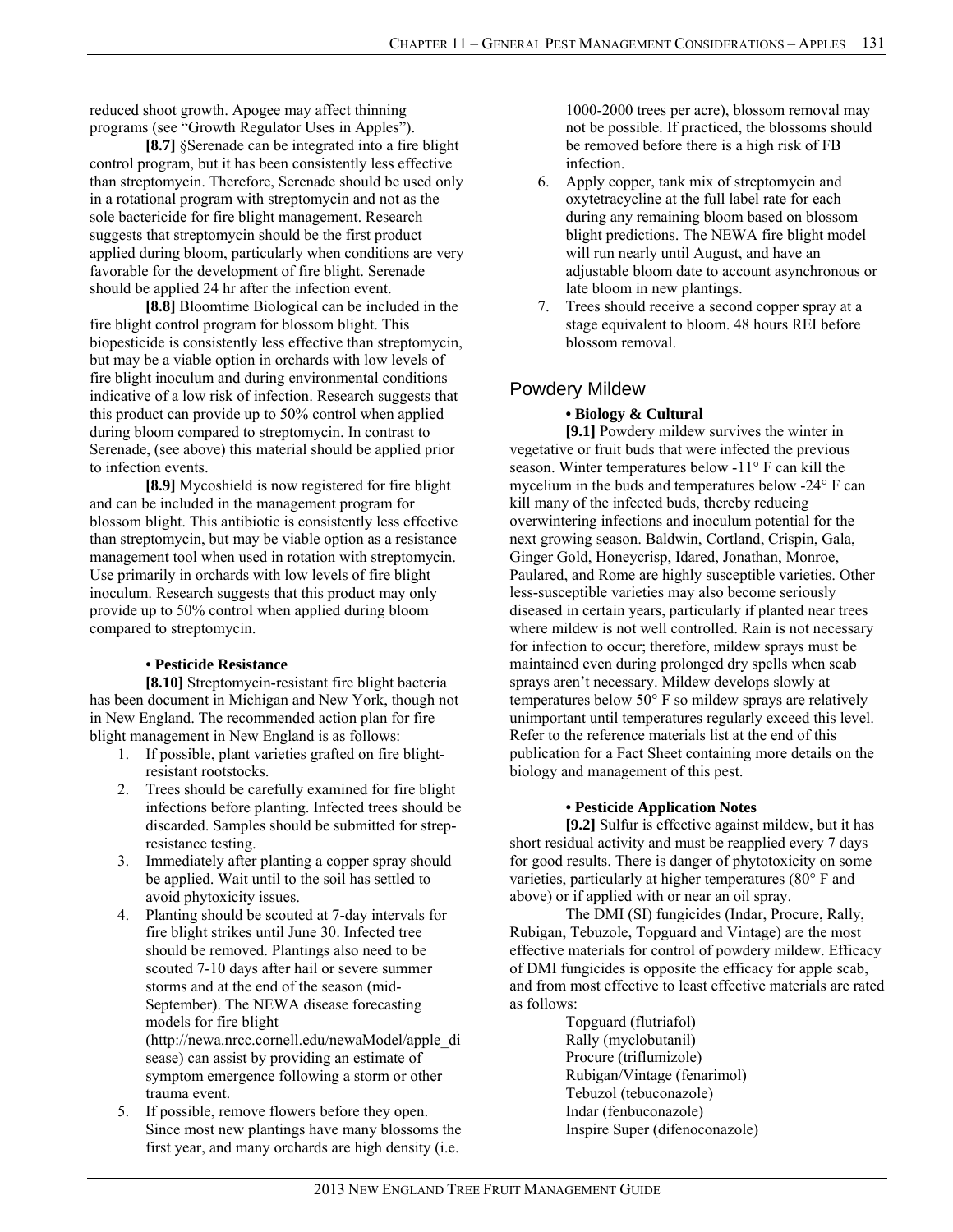DMI programs can usually start about 1 week later than sulfur programs and are effective at 10-14-day intervals. They have provided good commercial control when used from pink through 1st or 2nd cover. The strobilurin fungicides provide good control of powdery mildew, but have been slightly less effective than the DMIs. Rotational programs involving DMIs followed by strobilurins are as effective as previous DMI-only programs and will help manage the development of resistance to both fungicide groups. Topsin M was an excellent powdery mildew fungicide, but it has provided poor control in many orchards in recent years.

**[9.3]** §JMS Stylet Oil also provides mite control but has incompatibility problems with several other pesticides, including captan and sulfur. Refer to label for specific restrictions.

**[9.4]** Do not delay mildew sprays beyond pink.

### Sooty Blotch and Fly Speck

### **• Biology & Cultural**

**[10.1]** Sooty blotch and fly speck develop gradually during periods of very high humidity; thus they are favored by frequent showers, prolonged cloudy weather, poor air circulation, dense tree canopies, and clustered fruit. These diseases are particularly damaging when rainy weather persists through summer and allows repeated cycles of secondary spread. Inoculum for sooty blotch and flyspeck often comes from alternate hosts in adjacent woods and hedgerows, such as trees, shrubs, vines, particularly wild brambles. Removal of these plants to whatever extent possible (e.g., bush-hogging fencerows or ditchbanks) will aid in disease control. Summer pruning, which increases air movement through the tree canopy, also aids in control of these diseases in larger trees and with thick canopies.

#### **• Pesticide Application Notes**

**[10.2]** Ascospores of the flyspeck fungus can be blown into orchards beginning near petal fall, but fungicides applied for scab control are usually adequate to control these early season infections. The real risk of flyspeck infection escalates when secondary spores become available in woodlots and hedgerows. This occurs after approximately 270 hours of accumulated wetting (rains and dew periods) counting from petal fall. Topsin M, Sovran, Flint, and Inspire Super all arrest development of flyspeck infections on fruit if they are applied after infections have occurred, but the infections resume growing after fungicide residues are depleted. Applications of Topsin M, Sovran, Flint, or Inspire Super should then be renewed at 14-21 day intervals. If all fungicide coverage is removed by heavy rains (> 3 inches after the last spray) during late August or early September, a late-season spray may be needed to control disease on cultivars that will not be harvested within 25-30 days after fungicide coverage is depleted. Effectiveness of late-season sprays is largely dependent on spray coverage within the tree.

[10.3] Captan is relatively weak against sooty blotch and very weak against flyspeck; if using Captan for control of summer rot diseases, tank-mix with Topsin M, Prophyte, Flint or Sovran if sooty blotch and fly speck control are needed.

**[10.4]** For the best residual control of all summer diseases during the 30-50-day interval between the last spray and harvest, use Pristine or Captan plus Topsin M in the last application.

### **11.2 Insects and Mites**

American Plum Borer – refer to *Dogwood Borer*

### Apple Aphid, Spirea Aphid

 **• Pesticide Application Notes** 

**[11.1]** \*Vydate applied in the summer against leafminer will also control apple aphid. \*Danitol will also provide suppression of European red mite. Multiple applications of \*Actara, \*Agri-Flex or \*Voliam Flexi in pome fruit require applicator to not exceed a total of 0.172 lbs a.i. of thiamethoxam containing products per acre per growing season. For best effectiveness and insecticide resistance management, the use of pre-mixes such as \*Agri-Flex, \*Voliam Flexi,Leverage and \*Voliam Xpress should be reserved for those situations when the pest complex to be treated is appropriately matched to the combination of active ingredients and modes of action contained in the product. Movento must be used with an organosilicone a horticultural mineral oil or nonionic spray adjuvant.

### **• Monitoring & Forecasting**

Suggested action threshold: 30-40% of all terminals infested, OR 50% or more of the terminals with at least 1 aphid and less than 20% of the aphid-infested terminals with predators, OR 10% of fruit with honeydew or aphids. Natural enemies usually eliminate the need for chemical controls in New England.

### Apple Maggot

### **• Biology & Cultural**

Refer to the reference materials list at the end of this publication for a Fact Sheet and Sampling Guide containing details on the biology and management of this pest.

### **• • Monitoring & Forecasting**

 Refer to the NEWA Apple Insect Models website (http://newa.cornell.edu/index.php?page=apple-insects) for current information on the occurrence, development and management of this pest in your specific location.

### **• Pesticide Application Notes**

**[12.1]** 2-4 sprays at 14-day intervals beginning late June to early July, except: use 7-day intervals for Sevin and \*Lannate. Do not use \*Lannate on Early McIntosh,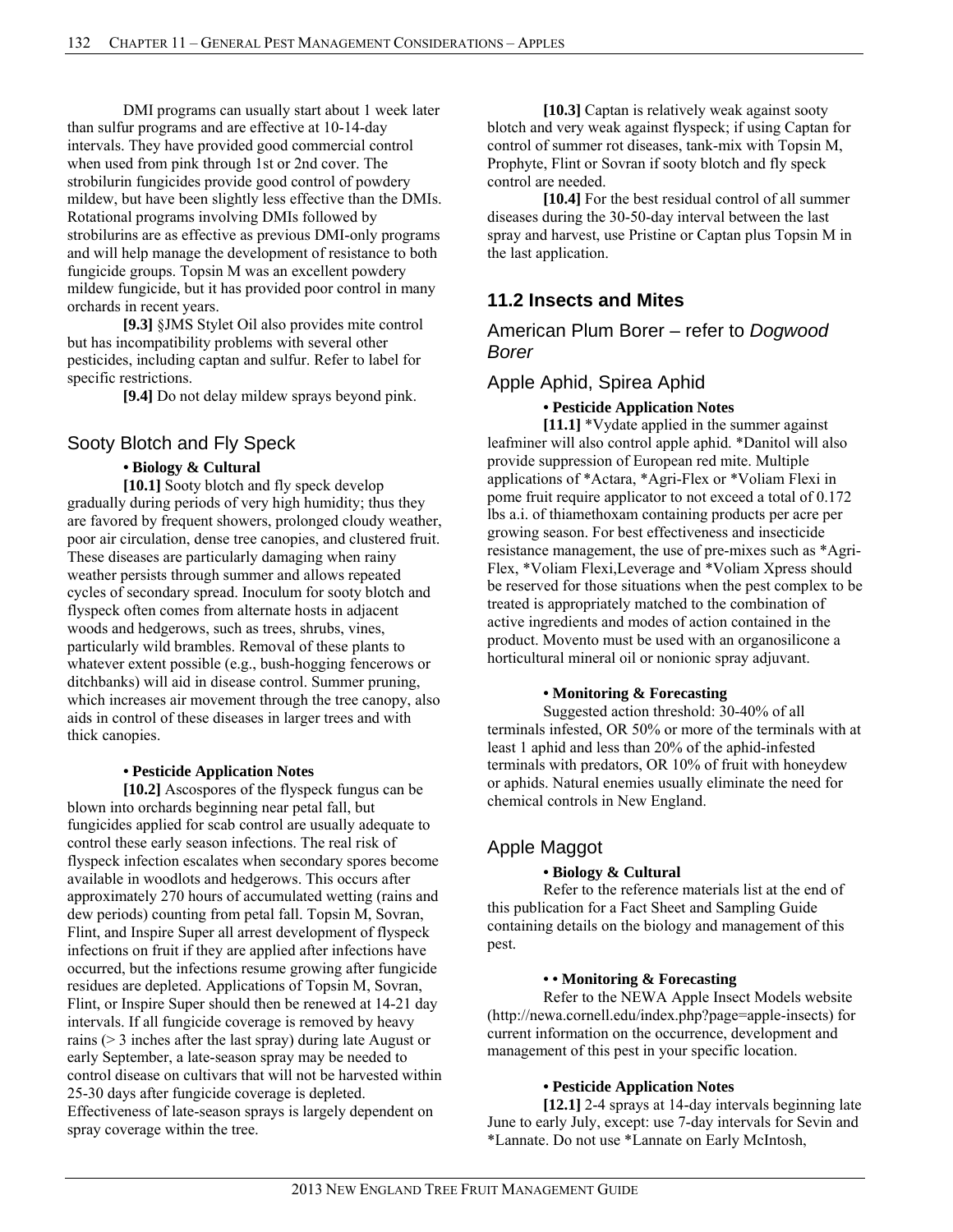Dutchess, or Wealthy varieties. \*Asana, \*Battalion, \*Decis, Delegate, \*Endigo, \*Proaxis, \*Voliam Xpress, \*Warrior or, Delegate, or SpinTor applied against other pests during this period will also control apple maggot. \*Danitol will also provide suppression of European red mite.

**[12.2]** Avaunt, Delegate, Lannate, Sevin, SpinTor, and §Surround are rated only fair against apple maggot, are not recommended for use where pest pressure is high or for greater than 7-10 spray interval.

 For apple maggot suppression using Surround, apply two sprays 7 days apart before expected apple maggot oviposition, at first trap capture of apple maggot adults on traps, or at degree day model estimate for beginning of codling moth egg hatch. Continue applications every 7-14 days using high volume sprays (no less than one third of tree row volume dilute spray volume per acre) and through coverage. Residue on fruit must be renewed if removed by rain. Use of Surround within two months of harvest may result in visible residue on fruit, and may delay harvest 3-7 days.

### Apple Rust Mite

### **• Biology & Cultural**

[13.1] Occurs from late June to harvest, particularly on varieties with pubescent leaves; does not generally coincide with high red mite populations. Injury is a yellowish browning of leaves or white blotches on upper leaf surfaces.

### **• Pesticide Application Notes**

**[13.2]** Only 1 application per season allowed on apple Suggested action threshold: 150-200 mites/leaf.

Brown Marmorated Stink Bug – refer to Stink Bugs section

### Codling Moth, Lesser Appleworm, and Oriental Fruit Moth

### **• Biology & Cultural**

Refer to the reference materials list at the end of this publication for Fact Sheets containing details on the biology and management of codling moth and oriental fruit moth. Oriental Fruit Moth is not likely to be found at pest levels in northern VT, NH or ME.

### **• Monitoring & Forecasting**

**[14.1]** Control of 1st generation oriental fruit moth larvae generally coincides with the petal fall application window. Sprays against the summer generations of oriental fruit moth should be timed to start approximately at the 10% hatch point, 175-200 DD (base 45°F) after the respective first sustained adult catches of the 2nd and 3rd broods, with follow-up applications on a 10–14-day interval. For orchards not receiving regular apple maggot sprays, or where codling moth is otherwise a significant problem, a developmental model predicts the appropriate

larval treatment period for CM as 250-360 degree-days (base 50°F) after 1st adult catch for each generation, and approximately 150 DD after this same biofix date for insecticides with ovicidal activity. Refer to the NEWA Apple Insect Models website

(http://newa.cornell.edu/index.php?page=apple-insects) for current information on the occurrence, development and management of these pests in your specific location.

### **• Biological & Non-chemical Control**

**[14.2]** Where (§)pheromone disruption of codling moth is used, dispensers should be applied before initiation of the 1<sup>st</sup> flight, which usually begins around petal fall. §Isomate-C TT releases pheromone for 120-140 days.

Where pheromone disruption of oriental fruit moth is used, dispensers should be applied before initiation of the 2nd flight (late June to mid-July depending on location in New England); the need for re-application depends on residual field life of specific formulations: Isomate-M 100, 90 days; Checkmate and 3M Sprayable, 14 days. The residual life of the 3M Sprayable deposit can be extended by the addition of a spreader-sticker such as Nu-Film-17 at  $1$  pt/ $A$ .

For both codling moth and oriental fruit moth, border insecticide sprays to perimeter trees, or to the outer five rows, may be needed where pheromone disruption is being used if there are unmanaged host trees or other sources of mated adult moths within 300 meters of the orchard, or in other high pressure situations.

### **• Pesticide Application Notes**

**[14.3]** Insecticide applied at petal fall and first cover against plum curculio contributes to control of codling moth, lesser appleworm and oriental fruit moth. In many orchards this incidental control displaces the need for insecticide applications targeted specifically for these pests.

Altacor, \*Asana, \*Battalion, Belt, \*Decis, \*Proaxis, \*Warrior applied during this period will also provide control of codling moth, lesser appleworm, and oriental fruit moth, as will the insecticides listed for apple maggot. Sevin (carbaryl) is rated 'Fair' for control of codling moth and lesser appleworm; do not use within 30 days of full bloom unless fruit thinning is desired. Dimethoate and §Biobit labeled only for codling moth. Calypso, §Dipel, Imidan and Lorsban not registered for lesser appleworm. \*Lannate not registered for oriental fruit moth. Avaunt or Calypso, and to a lesser extent Assail, applied in first or second cover spray will control plum curculio. §Carpovirusine and §Cyd-X labeled for use against codling moth only. Best results are obtained with multiple applications of low rates beginning at the onset of egg hatch and continuing on 7-10 day intervals during the hatch period. Use of a non-ionic surfactant is recommended with Assail. \*Proclaim used against codling moth should be applied at egg hatch and may be followed up with a second application in 7-14 days. Do not exceed 0.172 lb a.i./A of thiamethoxam-containing products per acre per growing season. For best effectiveness and insecticide resistance management, the use of pre-mixes such as \*Endigo,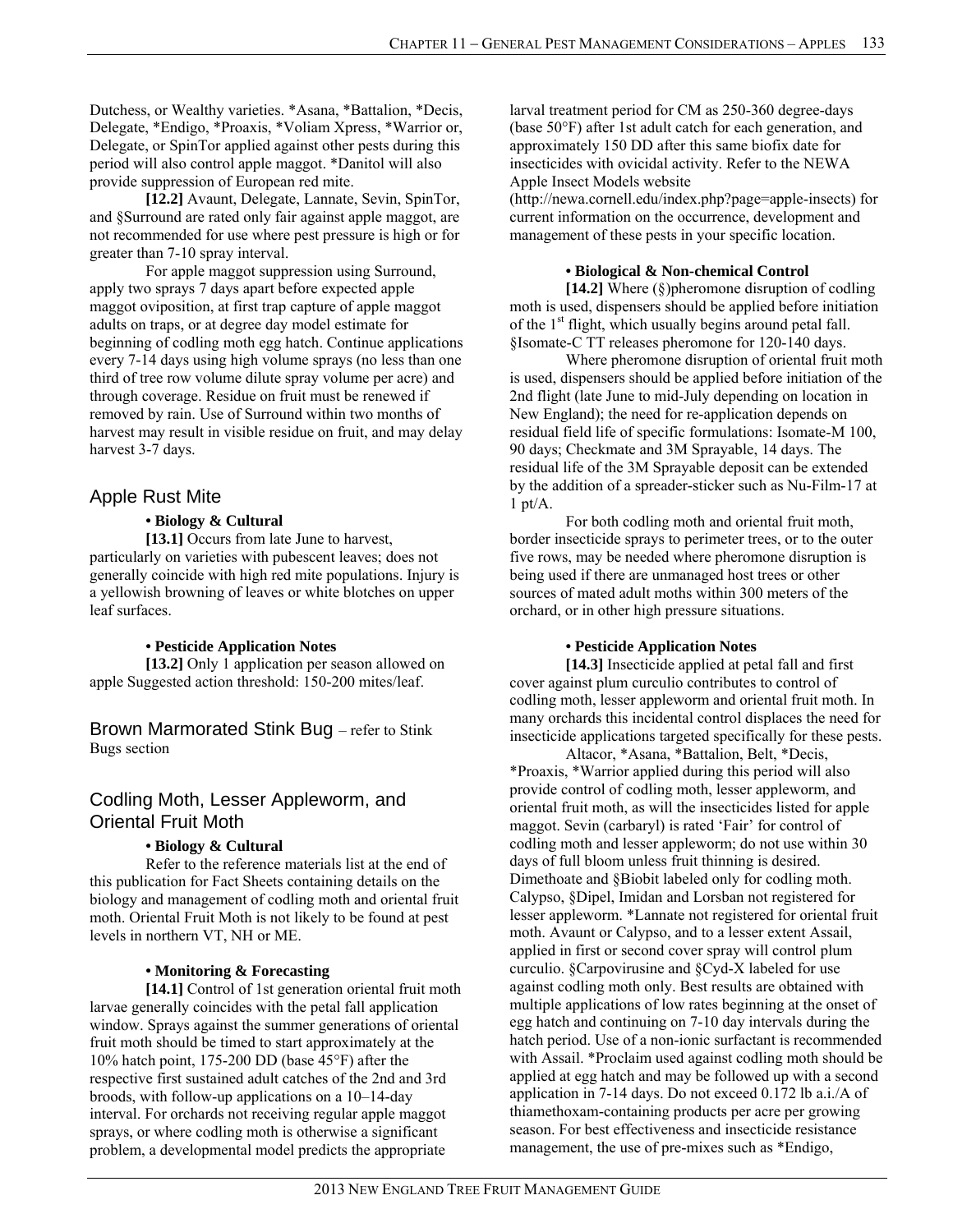\*Voliam Flexi, and \*Voliam Xpress should be reserved for those situations when the pest complex to be treated is appropriately matched to the combination of active ingredients and modes of action contained in the product.

See comment 14.2 about use of Surround for codling moth suppression.

Suggested action threshold: Avg. of >5 CM adults/week caught per pheromone trap once 150-360 DD (base 50°F) have accumulated since biofix; see [14.1].

**[14.4]** Summer sprays against oriental fruit moth should be timed to start approximately at the 10% hatch point, 175-200 DD (base 45° F) after the first adult catch of the second brood. Typical dates for optimum first application range from the  $1<sup>st</sup>$  to the  $3<sup>rd</sup>$  week of July in southern and northern New England, respectively. Best timing for a second application is 10-14 days after the first. In high pressure blocks, a final spray should be applied two weeks before harvest to control late season larvae. Use of a non-ionic surfactant is recommended with Assail. For best effectiveness and insecticide resistance management, the use of pre-mixes such as \*Endigo, \*Leverage, \*Voliam Flexi and \*Voliam Xpress should be reserved for those situations when the pest complex to be treated is appropriately matched to the combination of active ingredients and modes of action contained in the product. Suggested action threshold: Avg. of >10 OFM adults/week caught per pheromone trap once 175-200 DD (base 45°F) have accumulated since biofix.

### Comstock Mealybug

### **• Biology & Cultural**

**[15.1]** This pest problem is apparently encouraged by excessive use of synthetic pyrethroids (more than 2 applications/season).Refer to the reference materials list at the end of this publication for a Fact Sheet containing more details on the biology and management of this pest.

### **• Pesticide Application Notes**

**[15.2]** One spray advised against newly emerged crawlers, usually in late May (petal fall period). In severe cases, sprays against the 2nd generation may also be elected. Movento must be used with an organosilicone or nonionic spray adjuvant. \*Agri-Flex must be used with a horticultural spray oil (not a dormant oil).

**[15.3]** Spray when crawlers 1st appear in summer, usually early Aug., and a 2nd spray 7-10 days later. Actara applied against other pests at this time will provide control of Comstock mealybug. Do not make more than one application of Actara per season. Movento must be tankmixed with a spray adjuvant/additive having spreading and penetrating properties.

**[15.4]** Multiple applications of \*Actara, \*Agri-Flex or \*Voliam Flexi in pome fruit require applicator to not exceed a total of 0.172 lbs a.i. of thiamethoxamcontaining products per acre per growing season. Movento must be used with a horticultural mineral oil or nonionic spray adjuvant. For best effectiveness and insecticide resistance management, their use should be reserved for

situations when multiple pest species are present and appropriately matched to the combination of active ingredients and modes of action contained in the product.

### Cutworms

### **• Biology & Cultural**

**[16.1]** Cutworm problems are uncommon in apples in New England. Control of broadleaf weeds under trees is important.

#### **• Pesticide Application Notes**

**[16.2]** Apply spray when migrating larvae, or shoot or fruit injury, are first observed, usually in August. Do not use \*Lannate on Early McIntosh, Dutchess, or Wealthy varieties.

### Dogwood Borer, American Plum Borer

### **• Biology & Cultural**

Refer to the reference materials list at the end of this publication for Fact Sheets containing details on the biology and management of these pests. American plum borer can be a problem particularly in orchards adjacent to stone fruit plantings.

### **• Pesticide Application Notes**

**[17.1]** One coarse spray of Lorsban to trunk burr knots between half-inch green and petal fall. If fresh borer activity is noted in early July, follow up with one additional spray of Lorsban (July 1-5) or two of \*Thionex to burr knots (July 1-5 and August 1-5). PHI's  $= 28$  days.

The Assail 30SG label does not list American plum borer (APB), but efficacy against APB is thought to be same as for Dogwood borer. Time Assail application for beginning of egg laying period, with follow-up 14-21 days later.

# European Apple Sawfly

### **• Biology & Cultural**

Refer to the reference materials list at the end of this publication for a Fact Sheet containing details on the biology and management of this pest.

### **• Monitoring & Forecasting**

Treatment threshold is cumulative average capture of more than 4-5 EAS white sticky trap between Pink and late Bloom if no insecticide applies at Pink, or 6-9 per trap if insecticide applied at Pink.

### **• Pesticide Application Notes**

**[18.1]** Particularly a problem in Southeastern New England; 1 spray at petal fall. Do not use \*Lannate on Early McIntosh, Dutchess, or Wealthy varieties. Suggested action threshold: Cumulative capture of 3 adults/trap by 90% petal fall if no insecticide was applied at pink, or of 6 adults if an insecticide was applied at pink (white sticky-board trap).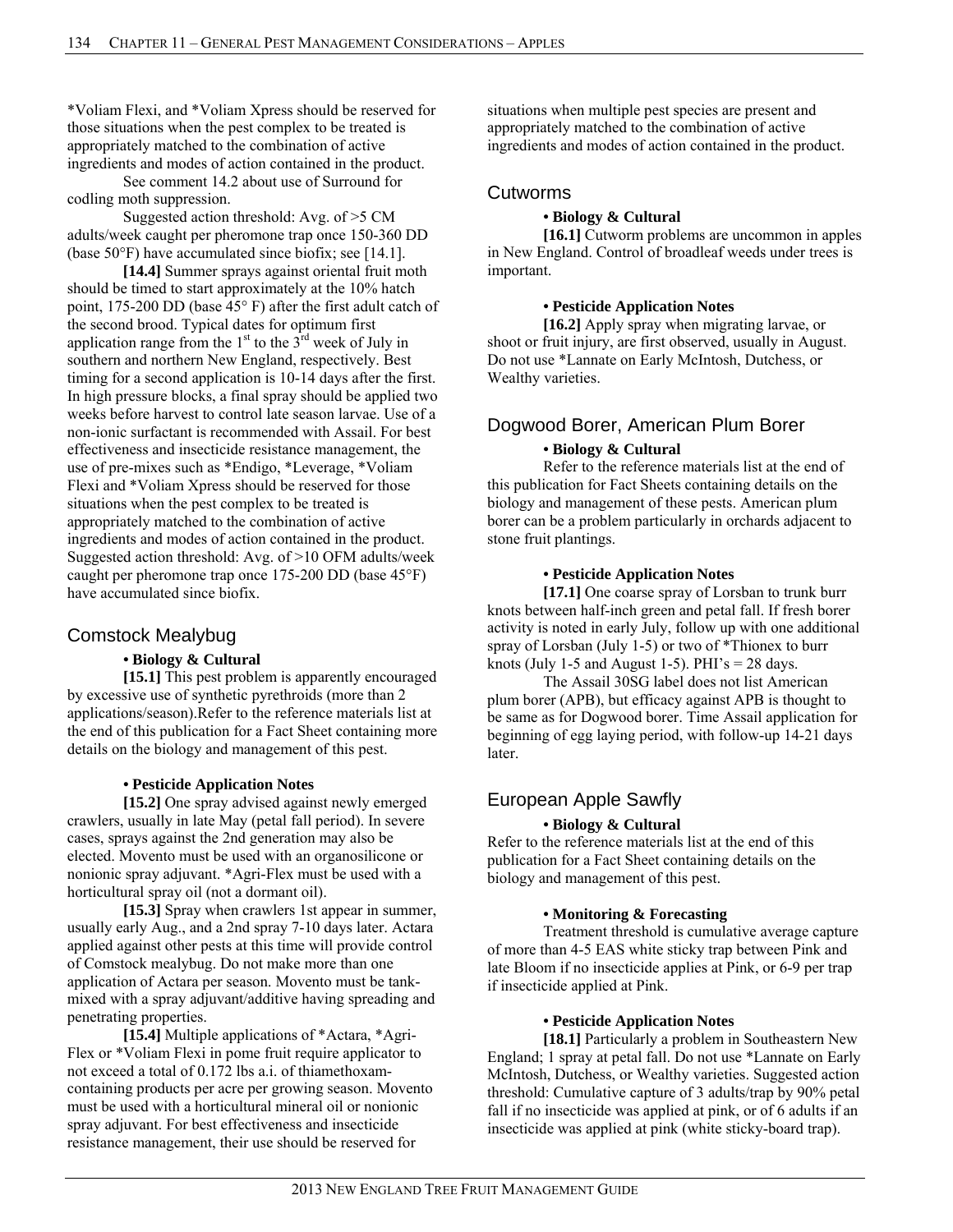**[18.2]** \*Actara, Avaunt, \*Calypso and Lorsban will also control plum curculio when applied at this time. Multiple applications of \*Actara, \*Agri-Flex or \*Voliam Flexi in pome fruit require applicator to not exceed a total of 0.172 lbs a.i. of thiamethoxam containing products per acre per growing season. For best effectiveness and insecticide resistance management, the use of pre-mixes such as \*Agri-Flex, \*Voliam Flexi or \*Endigo should be reserved for those situations when the pest complex to be treated is appropriately matched to the combination of active ingredients and modes of action contained in the product.

### European Corn Borer

### **• Biology & Cultural**

**[19.1]** Control of broadleaf weeds under trees is important.

### **• Pesticide Application Notes**

**[19.2]** 1st generation spray: when migrating larvae, or shoot or fruit injury are first observed, usually in mid-June; 2nd generation: when larvae or injury to shoots or fruit is observed, usually in August. Be sure to note PHI limitations.

### European Red Mite

### **• Biology & Cultural**

Refer to the reference materials list at the end of this publication for a Fact Sheet and other resources containing details on the biology and management of this pest.

### **• Biological & Non-chemical Control**

**[20.1]** The predaceous mite, *Typhlodromus pyri*, which is native to some apple production regions in New England, can successfully control populations of European red mite in commercial apple orchards so that no applications of miticides are required for seasonal control when selective pesticide programs are followed. Refer to Table 7.1.3 and 7.1 for ratings of pesticide effects on predatory mites.

### **• Monitoring & Forecasting**

Suggested action thresholds:

**Petal Fall to June 1** – 1.0 living hatched mite per leaf, or 30% of leaves with mites present

**June –** 2.5 mites per leaf or mites present on 59% of leaves. **July –** 5.0 mites per leaf or mites present on 77% of leaves. **August –** 7.5 mites per leaf or mites present on 86% of leaves.

Refer to Figs. 4-6 and IPM Pub. No. 207 (*Apple IPM: A guide for sampling and managing major apple pests in New York State*) for appropriate (date-dependent) threshold and sampling procedure.

### **• Pesticide Application Notes**

**[20.2] (**§)Oil is recommended at the 2-3 gal rate during the dormant period. This spray will also control European fruit scale.

**[20.3]** Good coverage is essential. Phytotoxicity from oil is more likely if sprays are concentrated more than 3X.

**[20.4]** Use 2 gal rate until tight cluster; reduce to 1 gal from tight cluster to pink. Good coverage is essential (300 gal/A recommended). San Jose scale, lecanium scale, and red bug are also controlled. See the "Acaricides" section of Fruit Crop Protectants for information on mixing and compatibility with fungicides. Suggested action threshold: 10% of spurs with eggs.

**[20.5]** One spray of Zeal, Apollo, Onager, Savey, or Envidor as soon as mite population exceeds threshold and within the first few weeks after petal fall before 1<sup>st</sup> generation mites lay their full capacity for  $2<sup>nd</sup>$  generation eggs in enough water to obtain adequate coverage can provide season long control. The rate of formulated Apollo in finished spray solution should be 4-8 oz per acre. Envidor, Apollo, Onager, Savey and Zeal are limited to 1 application per season.

**[20.6]** One application of oil up to pink if not previously applied at 1/2-inch green. Tank mixing Apollo, Onager or Savey with oil at tight cluster can extend period of residual efficacy in the summer. Suggested action threshold: 10% of spurs with eggs.

**[20.7]** Pink spray suggested only if oil, Zeal, Envidor, Onager, Savey or Apollo was not used earlier. \*Vydate may provide some mite suppression; effective also on leafminer larvae and rosy apple aphid. Complete coverage of all leaf surfaces is required for best results. Envidor, Apollo, Onager, Savey and Zeal limited to 1 application per season. Suggested action threshold: 2.5 nymphs/leaf.

**[20.8]** \*Agri-Mek can be used anytime from petal fall to about 4 weeks afterward, but is most effective when applied before foliage begins to harden off, generally within the first 2 weeks after petal fall. Should be applied in combination with a horticultural spray oil (not a dormant oil) or other penetrating surfactant.

**[20.9]** Treatment with other materials generally not recommended at petal fall unless all previous sprays were either omitted or completely ineffective. Control failures with Kelthane have been reported from some New England orchards. Acramite, Envidor, Zeal and Nexter limited to 1 application per season; Kanemite and Portal limited to a maximum of 2 applications per season. \*Vydate is a mite suppressant requiring back-to-back applications for control. Suggested action threshold: 1 mite/leaf or 30% of leaves with one or more mites. See Tables 6.1.1 and 7.1 for information about effects of pesticides on predatory mites.

**[20.10]** In orchards under an effective prebloom mite control program, a summer oil can effectively suppress mite populations when applied at petal fall and in 2 subsequent cover sprays at rates of 1qt-2 gal/100 gal finish spray solution, using a minimum of 100 gallons of spray per acre. Some leaf spotting may occur at the 2-gal/100 rate. The lowest rates in these 3 applications may not be adequate for season-long control under conditions of severe population pressure; however, effective control has been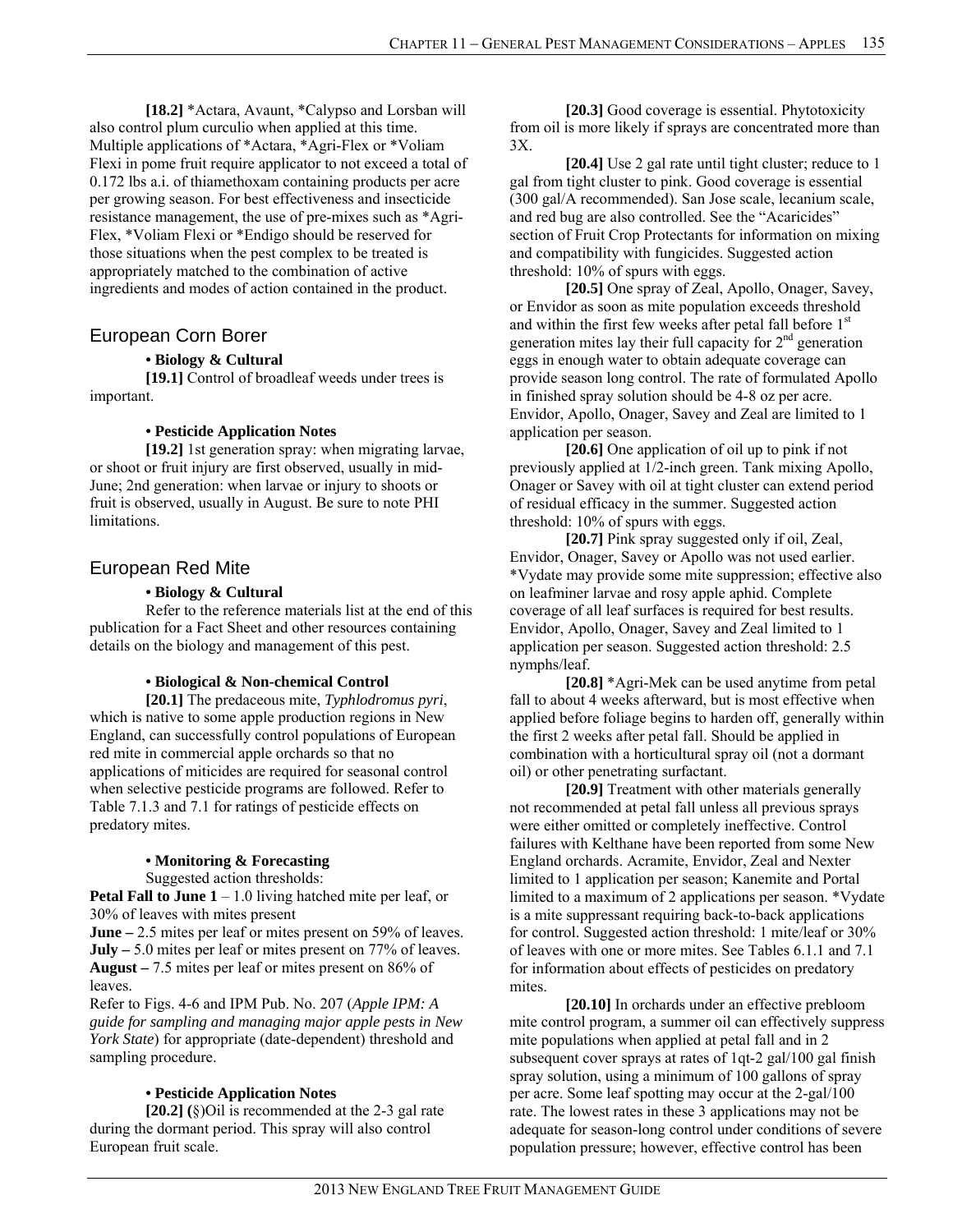achieved in such conditions using 1/2 -1 gal/100 in a seasonal program starting at petal fall and continuing on a 2-week schedule until mid-August. Use of oil at concentrate rates increases the likelihood of phytotoxicity and is therefore not recommended. Do not exceed 1 1/2 gal per acre of PureSpray Green per application. Apple variety and spray drying conditions should be taken into account to minimize any possible effects on fruit finish.

**[20.11]** If oil is not to be used during the summer, 1 application of Acramite, Apollo, Envidor, Kanemite, Kelthane, Nexter, Savey, Onager, Portal, Zeal or \*Vendex at 1st to 2nd cover, as needed. Apollo, Onager and Savey are primarily ovicides that will not directly reduce motile mite numbers. Use 8.8-10.7 oz of Nexter only for twospotted spider mite. For Kelthane and \*Vendex, a 2nd application may be elected 10-14 days later (or, for Kanemite, 21 days later), as needed.

### Green Fruitworms

### **• Biology & Cultural**

Refer to the reference materials list at the end of this publication for a Fact Sheet containing details on the biology and management of this pest.

#### **• Pesticide Application Notes**

**[21.1]** Growers can usually wait until petal fall to assess the need for this treatment. Do not use \*Lannate on Early McIntosh, Dutchess, or Wealthy varieties. It is recommended that pyrethroids not be used more than 1-2 times/season in any orchard. Do not exceed 0.172 lb a.i./A of thiamethoxam-containing products per acre per growing season. For best effectiveness and insecticide resistance management, the use of pre-mixes such as \*Endigo, \*Leverage, \*Voliam Flexi and \*Voliam Xpress should be reserved for those situations when the pest complex to be treated is appropriately matched to the combination of active ingredients and modes of action contained in the product.

Suggested action threshold: 3 larvae/tree on standard-size tree (27-40 trees/A); 1 larva/tree at density of 140 trees/A (semi-dwarf planting), lower for more closely spaced plantings.

### Japanese Beetle

#### **• Biology & Cultural**

**[22a.1]** Adults emerge from the soil between early July and mid-August to feed on numerous trees and shrubs. In apple trees, beetles devour the tissue between the veins, leaving a lace-like skeleton. Severely injured leaves turn brown and often drop. Adults are most active during the warmest parts of the day and prefer to feed on plants that are fully exposed to the sun.

### **• Pesticide Application Notes**

**[22a.2]** Although pheromone traps are available and can be hung in the orchard in early July to detect the beetles' presence, they are generally NOT effective at

trapping out the beetles. Fruit and foliage may be protected from damage by applying Sevin, Assail or Calypso; repeated applications may be required. For best effectiveness and insecticide resistance management, the use of pre-mixes such as \*Endigo, Voliam Flexi, and \*Voliam Xpress should be reserved for those situations when the pest complex to be treated is appropriately matched to the combination of active ingredients and modes of action contained in the product.

# Mullein Plant Bug

### **• Biology & Cultural**

**[22.1]** Although predaceous on aphids and mites, nymphs occasionally damage fruit by feeding on flowers or young fruitlets. Damage appears as raised corky lesions and, in severe cases, fruit deformities. Most problematic in Red and Golden Delicious, Northern Spy, Empire and Spartan varieties.

Refer to the reference materials list at the end of this publication for a Fact Sheet containing more details on the biology and management of this pest.

### **• Monitoring & Forecasting**

**[22.2]** During bloom, tap 2 yr-old flower-bearing shoots over a black beating tray, especially in problem spots and those in proximity to areas containing mullein and evening primrose. Suggested action threshold: 10 nymphs per 40 limbs (4 on each of 10 trees). High populations can also be predicted from pheromone trap catches the preceding fall (more than 6/trap/day any time after Sept. 1).

#### **• Pesticide Application Notes**

**[22.3]** Susceptible to most insecticides applied at petal fall, but much damage has usually occurred by then. Broad spectrum pyrethroid insecticides (such as \*Asana, \*Battalion, \*Decis, \*Proaxis, \*Warrior) or Lorsban applied at pink against other pests will provide incidental control, Mullein plant bug is not specifically listed as target pest on label for all of these products. Actara will also control spotted tentiform leafminer, rosy apple aphid and tarnished plant bug when applied at this time. Actara in pome fruit require applicator to not exceed a total of 0.172 lbs a.i. of thiamethoxam containing products per acre per growing season. Assail and Calypso will also control rosy apple aphid, spotted tentiform leafminer, 1st generation oriental fruit moth, and will suppress San Jose scale.

**[22.4]** Do not apply Assail when bees are actively visiting the area to be sprayed.

### Obliquebanded Leafroller

### **• Biology & Cultural**

OBLR is not a significant pest in most of New England. Refer to the reference materials list at the end of this publication for a Fact Sheet and Sampling Guide containing details on the biology and management of this pest.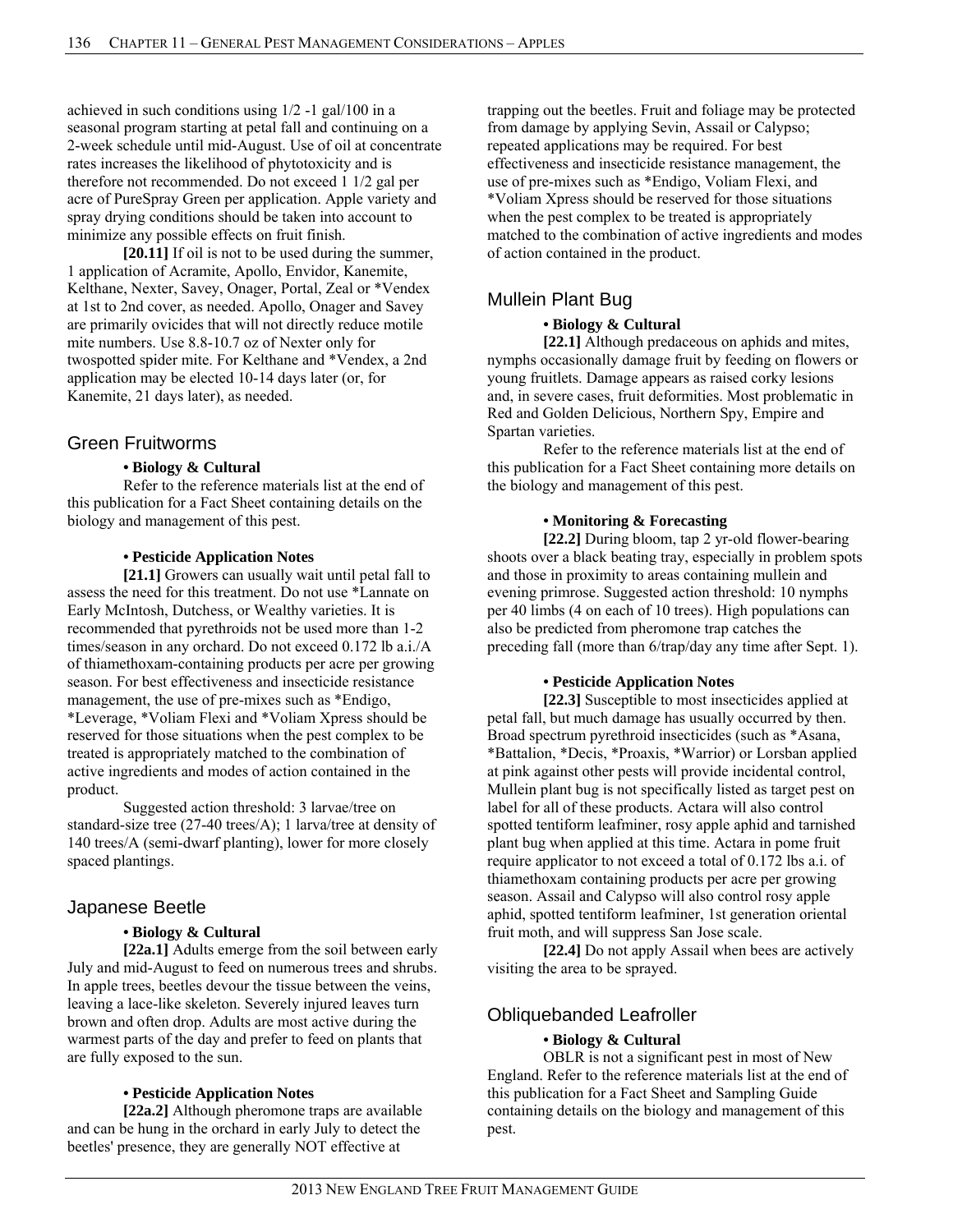### **• Monitoring & Forecasting**

Refer to the NEWA Apple Insect Models website (http://newa.cornell.edu/index.php?page=apple-insects) for current information on the occurrence, development and management of this pest in your specific location.

#### **• Pesticide Application Notes**

**[23.1]** (§)Bt materials are most effective against smaller larvae.

**[23.2]** Spray at petal fall to control overwintered larvae. Do not use Lannate on Early McIntosh, Dutchess, or Wealthy varieties. Lorsban will also control plum curculio. \*Lannate will also control white apple leafhopper. \*Danitol will also provide suppression of European red mite. Addition of a penetrating surfactant will improve efficacy of \*Proclaim; application at petal fall will also control spotted tentiform leafminer. \*Proclaim use limited to 4.8 oz/A of formulated product per season. \*Rimon limited to one application per season. For best effectiveness and insecticide resistance management, the use of pre-mixes such as \*Endigo, Voliam Flexi, and \*Voliam Xpress should be reserved for those situations when the pest complex to be treated is appropriately matched to the combination of active ingredients and modes of action contained in the product.

[23.3] For Bt products, greater efficacy against summer brood larvae has been shown with 2-4 sprays at the low rate on a 7-day interval, starting 10-12 days after first adult catch. For remaining products, 2-3 sprays, 10-14 days apart, against larvae, starting 360 DD (base 43° F) after 1st adult trap catch. Addition of a penetrating surfactant will improve efficacy of \*Proclaim . \*Proclaim use limited to 4.8 oz/A of formulated product per season. It is recommended that pyrethroids not be applied more than 1-2 times/ season in any orchard. Use high rate of \*Asana in problem orchards. For best effectiveness and insecticide resistance management, the use of pre-mixes such as \*Endigo, \*Voliam Flexi and \*Voliam Xpress should be reserved for those situations when the pest complex to be treated is appropriately matched to the combination of active ingredients and modes of action contained in the product.

Suggested action threshold: 3% infested terminals, refer to Fig. 2, and IPM Pub. No. 207 (*Apple IPM: A guide for sampling and managing major apple pests in New York State*) for sampling procedure.

**[24.4]** Do not exceed 0.172 lb a.i./A of thiamethoxam-containing products per acre per growing season.

# [Oriental Fruit Moth - refer to section 11.2.6 Codling Moth, Lesser Appleworm and Oriental Fruit Moth]

### Oystershell Scale

### **• Pesticide Application Notes**

**[24.1]** Apply sprays at petal fall and 1st cover. Be aware of Sevin's fruit-thinning effects.

### Plum Curculio

### **• Biology & Cultural**

Refer to the reference materials list at the end of this publication for a Fact Sheet containing details on the biology and management of this pest.

#### **• Monitoring & Forecasting**

**[25.1]** Petal fall and 1st cover sprays in northern New England; petal fall, 1st and 2nd cover sprays in southern New England. Because the length of plum curculio's immigration and oviposition period is affected by weather patterns after petal fall, effective insecticide residue should be maintained until 308 DD (base 50° F) have accumulated after Petal fall. Refer to the NEWA Apple Insect Models website

(http://newa.cornell.edu/index.php?page=apple-insects) for current information on the occurrence, development and management of this pest in your specific location.

### **• Pesticide Application Notes**

**[25.2]** §Surround provides suppression but not as reliable control of plum curculio as insecticides with higher efficacy rating. Frequent applications (7-10-day intervals) of Surround with high volume spray (no less than one third tree row volume dilute gallons per acre) are required for suppression. Coverage must be maintained until egg laying curtails about six weeks after Petal Fall. This is much longer than the coverage period required for insecticides that kill plum curculio because Surround only repels the egg laying females.

[25.3] Lannate is rated with "Fair" efficacy against plum curculio control but is not listed on the label. Actara, Avaunt, Calypso and Lorsban will also control European apple sawfly when applied at this time. For best effectiveness and insecticide resistance management, the use of pre-mixes such as \*Endigo, Voliam Flexi, and \*Voliam Xpress should be reserved for those situations when the pest complex to be treated is appropriately matched to the combination of active ingredients and modes of action contained in the product.

### Redbanded Leafroller

### **• Biology & Cultural**

Refer to the reference materials list at the end of this publication for a Fact Sheet containing details on the biology and management of this pest.

### **• Pesticide Application Notes**

**[26.1]** Sprays effective against adults during 1/2 inch green and larvae at petal fall and 1st cover.

**[26.2]** Control is obtained from sprays applied at petal fall and 1st cover. Do not use \*Lannate on Early McIntosh, Dutchess, or Wealthy varieties. Suggested action threshold: 2-3 larvae/tree.

**[26.3]** 3 applications advised starting in early June and at 12- to 14-day intervals to control second brood in problem areas. Suggested action threshold: 2-3 larvae/tree.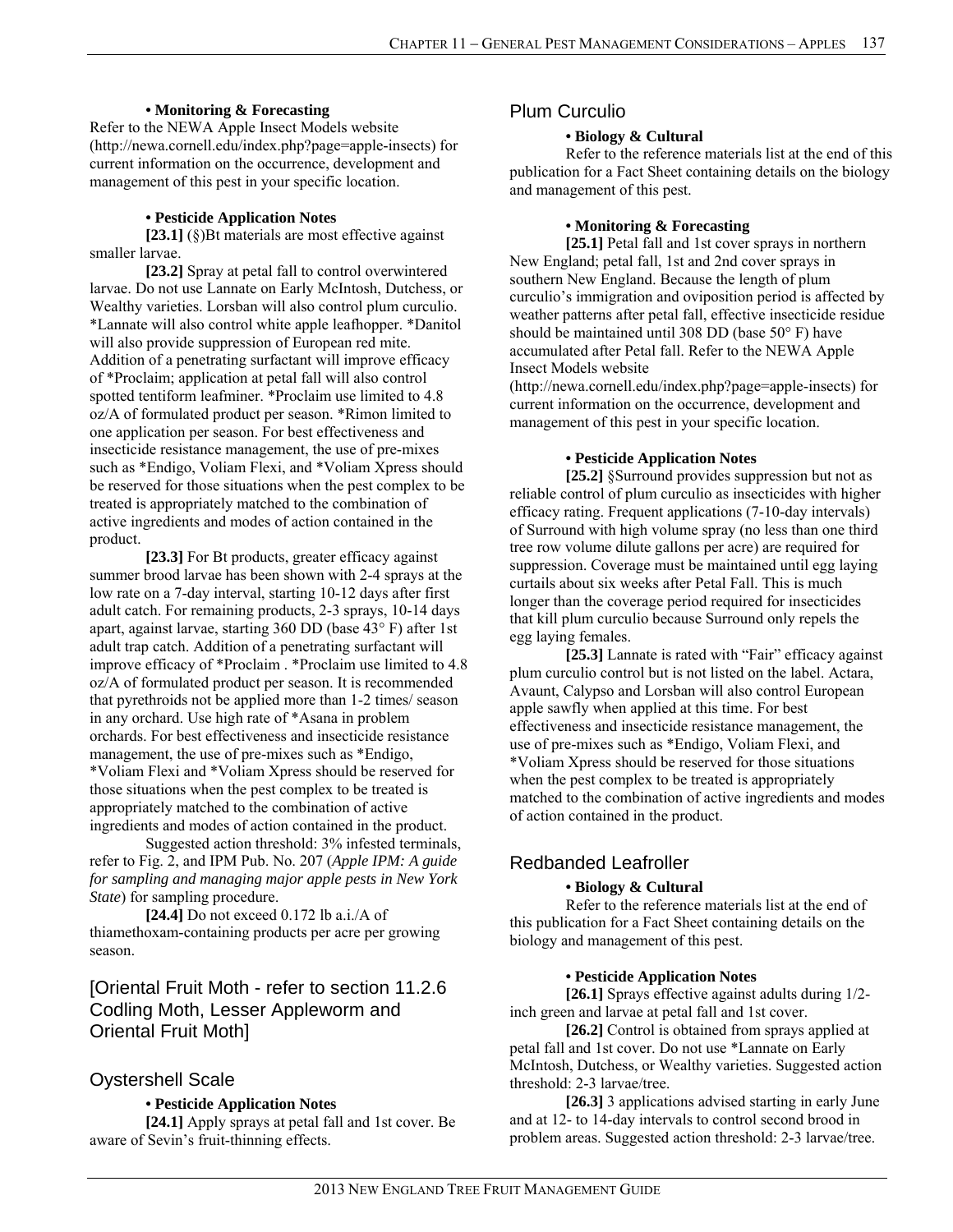### Rosy Apple Aphid

### **• Biology & Cultural**

Refer to the resource list at the end of this publication for a Fact Sheet and Sampling Guide containing details on the biology and management of this pest.

### **• Monitoring & Forecasting**

**[27.1]** Examine fruit clusters at the Pink and Petal Fall stages for the presence of wingless adults and nymphs. Suggested action threshold: one infested cluster per 100 checked. Cortland is the variety most commonly affected in New England.

### **• Pesticide Application Notes**

**[27.2]** One spray of Lorsban, even if mixing with oil, or of \*Supracide, from green tip to tight cluster. Research indicates greater effectiveness if control applied at pink. Alternatively, spray once with Esteem at half-inch green, or one spray of Beleaf from green tip to pink bud. Suggested action threshold: 1 colony/100 fruit clusters.

**[27.3]** Good coverage is required for adequate control. Research indicates better effectiveness of all materials when used at pink. Do not use \*Lannate on Early McIntosh, Dutchess, or Wealthy varieties. \*Vydate and \*Danitol may give some mite suppression when applied now. Do not exceed 4 pt \*Vydate per acre. \*Diazinon may cause slight russeting on Golden Delicious. Actara will also control spotted tentiform leafminer, mullein plant bug and tarnished plant bug when applied at this time. Multiple applications of \*Actara \*Voliam Flexi in pome fruit require applicator to not exceed a total of 0.172 lbs a.i. of thiamethoxam containing products per acre per growing season. Assail will also control mullein plant bug, spotted tentiform leafminer, 1st generation oriental fruit moth, and will suppress San Jose scale. Pyrethroids will also provide effective control, but because of their toxicity to predatory mites, they are not recommended unless treatment is also required to control spotted tentiform leafminer and tarnished plant bug at this time. For best effectiveness and insecticide resistance management, the use of pre-mixes such as \*Leverage and \*Voliam Xpress should be reserved for those situations when the pest complex to be treated is appropriately matched to the combination of active ingredients and modes of action contained in the product. **[27.4]** This insect is difficult to control after pink; most damage has already occurred by this time. \*Diazinon may cause slight russeting on Golden Delicious. Calypso and Lorsban will also control plum curculio. Movento must be tank-mixed with a spray adjuvant/additive having spreading and penetrating properties. For best effectiveness and insecticide resistance management, the use of pre-mixes such as \*Leverage, \*Voliam Flexi and \*Voliam Xpress should be reserved for those situations when the pest complex to be treated is appropriately matched to the combination of active ingredients and modes of action contained in the product. Movento applied at petal fall to first cover will provide San Jose scale crawler control.

### San Jose Scale

### **• Biology & Cultural**

**[28.1]** Pruning to open up canopy is advised. Refer to the reference materials list at the end of this publication for a Fact Sheet containing more details on the biology and management of this pest.

### **• Monitoring & Forecasting**

**[28.2]** 1st generation crawler emergence starts about 3 wk after petal fall (500 DD base 50° F from March 1, or 310 DD after 1st male catch); 2nd in late July-August (1451 DD from March 1, or 400 DD after 1st male catch of the 2nd generation).Suggested action threshold: 3-6 encrusted areas/tree, or average of 1-2 crawlers per trap (sticky tape around limb).

### **• Pesticide Application Notes**

**[28.3]** Prebloom sprays more effective if applied dilute, at high volume; follow up with summer applications.

**[28.4]** 2 sprays against first and peak (7-10 days later) crawler activity in both generations. The addition of horticultural oil will improve performance of Assail. Movento must be tank-mixed with a spray adjuvant/additive having spreading and penetrating properties. Movento is most effective against SJS when used at petal fall to first cover. For best effectiveness and insecticide resistance management, the use of pre-mixes such as \*Leverage and \*Voliam Xpress should be reserved for those situations when the pest complex to be treated is appropriately matched to the combination of active ingredients and modes of action contained in the product.

# Spotted Tentiform Leafminer, Apple Blotch Leafminer

### **• Biology & Cultural**

Refer to the reference materials list at the end of this publication for a Fact Sheet and Sampling Guide containing details on biology and management.

### **• Monitoring & Forecasting**

Suggested action threshold: if sap-feeding larvae at First Cover exceed an average of 01. to 1/leaf. For second generation in late July-August, threshold is an average of 0.5 to 2 sap-feeding mines per leaf. Refer to the NEWA Apple Insect Models website (http://newa.cornell.edu/ index.php?page=apple-insects) for current information on the occurrence, development and management of this pest in your specific location.

### **• Pesticide Application Notes**

**[29.1]** A pyrethroid will also control rosy apple aphid and tarnished plant bug at pink. Do not exceed 14.5 oz of \*Asana per acre per treatment; \*Asana and \*Danitol not registered for apple blotch leafminer. Actara and Avaunt will also control mullein plant bug and tarnished plant bug, and Actara will control rosy apple aphid, when applied at this time. Improved activity of Delegate may be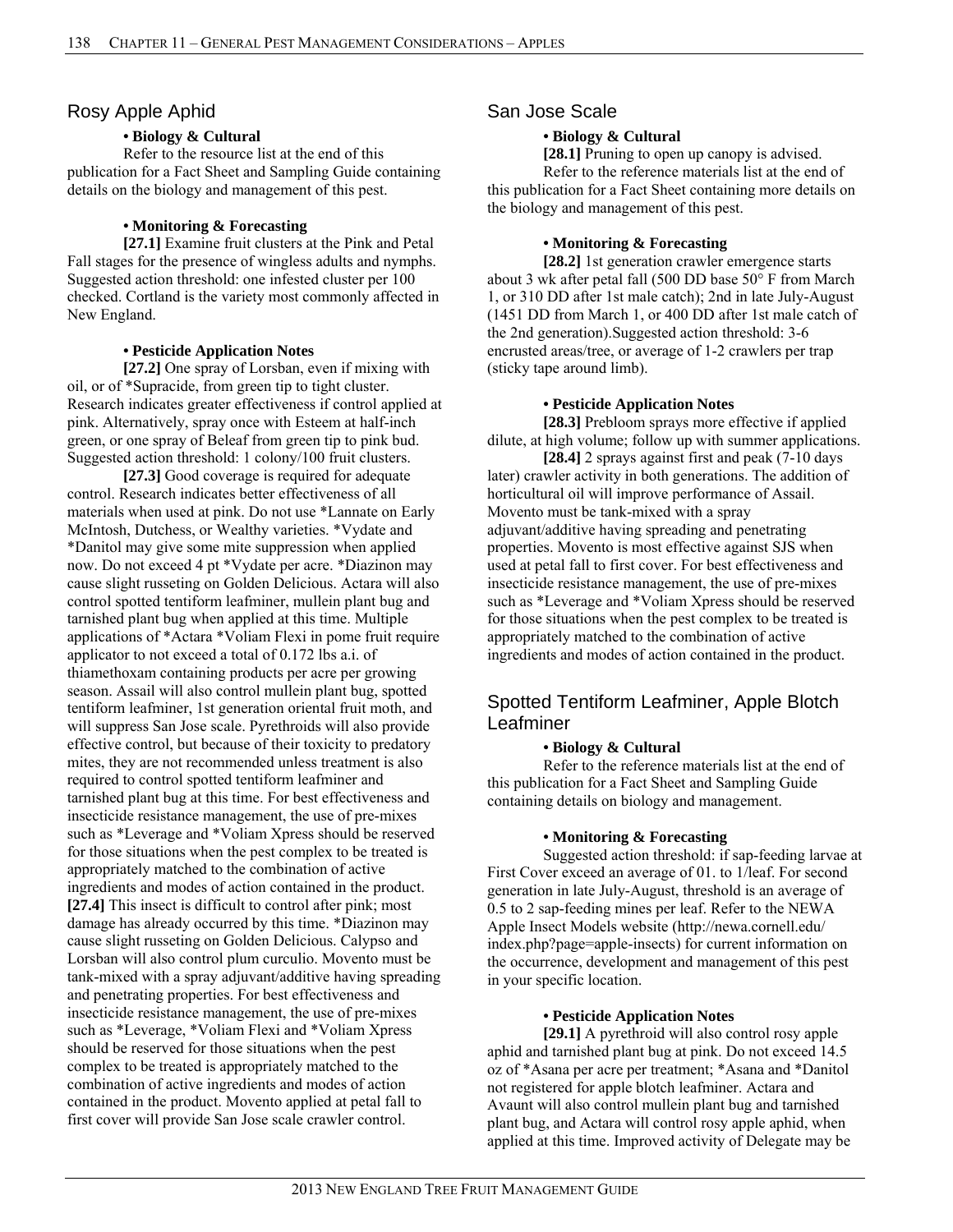obtained by addition of an adjuvant such as horticultural mineral oil. *apple pests in New York State*) for sampling procedure.

**[29.2]** Do not use \*Lannate on Early McIntosh, Dutchess, or Wealthy varieties. All materials at petal fall will also control white apple leafhopper; \*Danitol and Lannate 90SP not labeled for apple blotch leafminer. Actara, Avaunt and Calypso will also control plum curculio and European apple sawfly when applied at this time. Improved activity of Delegate may be obtained by addition of an adjuvant such as horticultural mineral oil. Multiple applications of \*Actara, \*Agri-Flex or \*Voliam Flexi in pome fruit require applicator to not exceed a total of 0.172 lbs a.i. of thiamethoxam containing products per acre per growing season. For best effectiveness and insecticide resistance management, the use of pre-mixes such as \*Endigo and \*Leverage should be reserved for those situations when the pest complex to be treated is appropriately matched to the combination of active ingredients and modes of action contained in the product. Suggested action threshold: against sap-feeding larvae, if mines exceed 1/leaf, or if eggs exceeded 2/leaf at pink.

**[29.3]** For 2nd brood: Do not apply \*Vydate within 30 days of bloom; Multpile applications of \*Actara, \*Agri-Flex or \*Voliam Flexi in pome fruit require applicator to not exceed a total of 0.172 lbs a.i. of thiamethoxam containing products per acre per growing season. Do not use \*Lannate on Early McIntosh, Dutchess or Wealthy varieties. Improved activity of Delegate may be obtained by addition of an adjuvant such as horticultural mineral oil. For best effectiveness and insecticide resistance management, the use of pre-mixes such as \*Endigo, \*Leverage, \*Agri-Flex, \*Voliam Flexi and \*Voliam Xpress should be reserved for those situations when the pest complex to be treated is appropriately matched to the combination of active ingredients and modes of action contained in the product. Suggested action threshold: if 2nd brood sap-feeding mines exceed 2/leaf on mature terminal leaves. Before first tissue-feeding mines appear, examine 10 mature terminal leaves from each of 5 trees.

**[29.4]** Abba .15EC must be mixed with horticultural oil to be effective. Preferred timing is when eggs or early sap feeders are present. It must not be applied during bloom

**[29.5]** Esteem 0.86E Minimum 50 gallons per acre. Thorough coverage is critical for good control. Proper timing for first generation is just before or during pink stage.

### Spotted Wing Drosophila

### **•Biology & Cultural**

[31.1] This is an exotic species of vinegar fruit fly, a group normally attracted to damaged and rotting fruit. But in contrast to endemic Drosophila fruit flies, it has a serrated ovipositor and will lay eggs in intact ripening fruit on the tree; it is also a pest of berry fruit crops. Originally known from Japan, it has been found throughout New England.. Refer to the reference materials list (17.4.2, Other References) at the end of this publication for fact sheets containing details on the biology and management of this species.

#### **• Pesticide Application Notes**

**[31.2]** Apply at first signs of adult activity. If repeated applications are necessary, rotate active ingredients to avoid promoting resistance in local populations. Delegate labeled for suppression only.

### Stink Bugs (including Brown Marmorated Stink Bug)

### **• Pesticide Application Notes**

**[31.2]** Apply at first signs of adult activity. If repeated applications are necessary, rotate active ingredients to avoid promoting resistance in local populations. Delegate and §Entrust are labeled for suppression only.

### **• Biology & Cultural**

Brown, Dusky brown, and Green stinkbugs are well established and relatively common in New England, but only rarely damage apples. Stinkbugs are most likely to enter orchards to feed on fruit during drought. Local populations will be higher where broadleaf weeds, especially legumes, are abundant. Damage from native stinkbug species is most common in the 60 days before harvest.

Stinkbug feeding damage on apples appears as shallow discolored depressions with gradual edges. Beneath the sunken area there is also corky brown flesh immediately under the skin. Stinkbug damage is more likely to occur on the stem end or side of fruit where it is easier for stinkbugs to cling to fruit. Cork spot is a poorly understood nutritional deficiency apparently related to calcium supply. The edges of cork spot are more distinct and can appear anywhere on the fruit. Cork spot depressions may or may not have corky flesh immediately under the skin, and where corky fruit flesh occurs, it may reach deeper towards the core than stinkbug damage which is always shallow. Cork spot is more likely to vary in severity between different cultivars.

Bitter pit is another nutritional deficiency that causes sunken spots. Bitter pit lesions are typically more numerous with greater range of sizes than either stinkbug or cork spot damage. Bitter also tends to occur on the calyx end of the fruit.

Brown marmorated stinkbug (BMSB) is an invasive species that has caused extensive damage to apple, peach and many other plants in the Mid-Atlantic states in recent years. It has a wider host range than native stink bugs, and nymphs as well as adults feed on fruit. While it has been detected in most of the New England states, BMSB has not yet caused crop damage in New England.

### **• Monitoring & Forecasting**

No threshold established. Watch for feeding wounds on fruit during extended hot dry weather, treat if portion of fruit affected approaches 1%.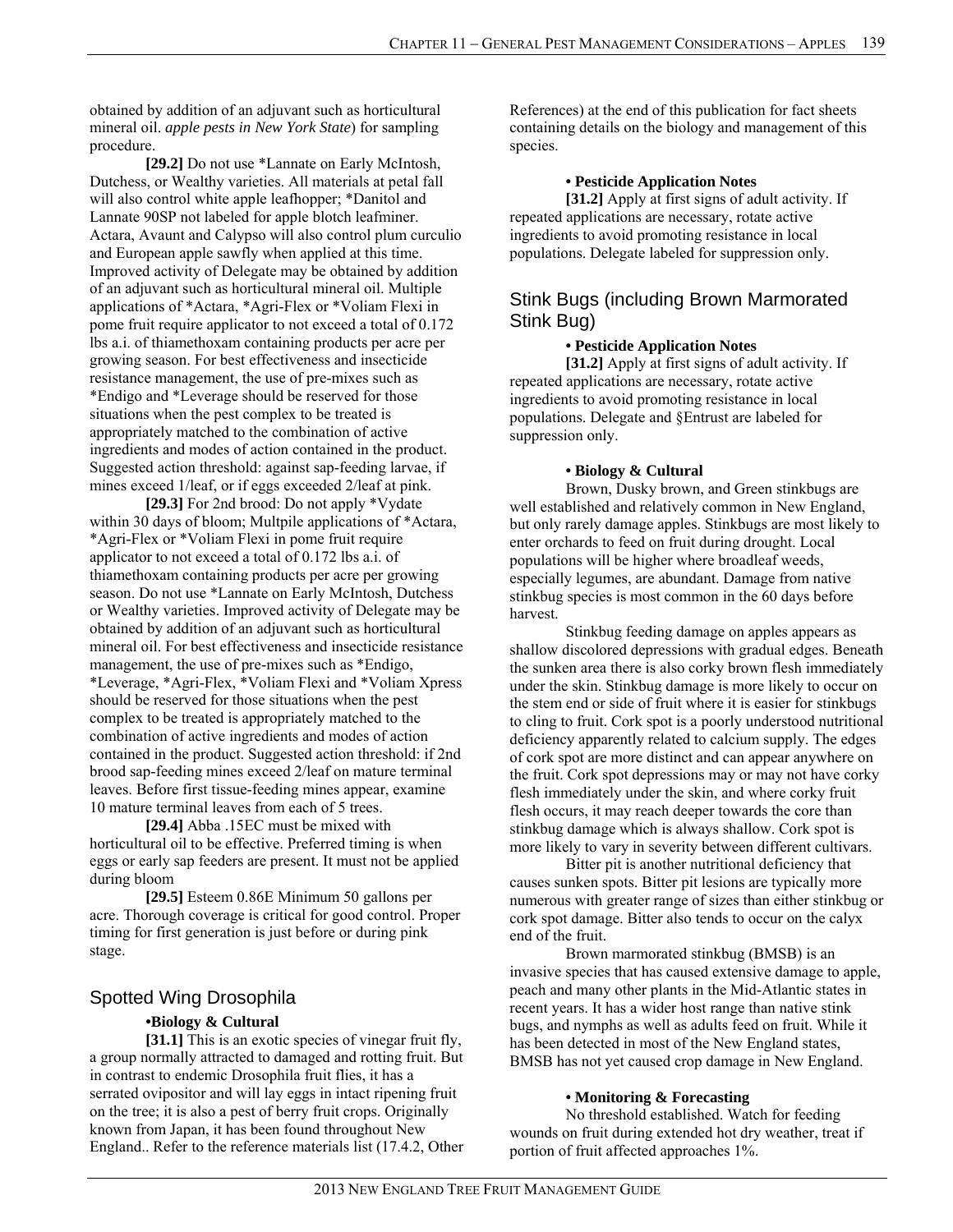### **• Pesticide Application Notes**

Native stinkbugs tend to be most active at night and during droughts. Thus spraying in the evening is preferable.

Stinkbug control is challenging because the insects do not ingest surface residue and are highly mobile. Thus they are not exposed to insecticide as much as less mobile or tissue chewing pests. Pyrethroid insecticides, Lannate, Thionex, and some neonicotinioud insecticides (Actara, Belay) have been reasonably effective against the native stinkbug species. BMSB is more difficult to control than the native species, either because of different behavior (such as reaching pest status earlier in the season), greater reproductive capacity, or innate tolerance to insecticide toxicity.

Unfortunately the materials that are effective against stinkbugs also tend to be detrimental to beneficial parasite, predator, and pollinator species.

While BMSB control has not been needed in New England, the following information is provided in case damaging populations do occur in New England in 2012: Apply at insecticide at first signs of infestation; BMSB are very mobile pests, and may reinfest the treated area quickly. If repeated applications are necessary, rotate active ingredients to avoid promoting resistance in local populations. \*Actara, \*Danitol, \*Lannate, and \*Vydate have FIFRA Section 2(ee) registrations for BMSB; the labeling must be in the possession of the user at the time of pesticide application. For best effectiveness and insecticide resistance management, the use of pre-mixes such as \*Endigo, \*Leverage and \*Voliam Xpress should be reserved for those situations when the pest complex to be treated is appropriately matched to the combination of active ingredients and modes of action contained in the product.

### Tarnished Plant Bug

### **• Biology & Cultural**

Refer to the reference materials list at the end of this publication for a Fact Sheet containing details on the biology and management of this pest.

### **• Monitoring & Forecasting**

Suggested action threshold: 2-3 bleeding sites/10 terminal sample, or cumulative capture of 5 (for wholesale) or 8 (for PYO and farmstand) TPB on white sticky traps between silver tip and pink.

### **• Pesticide Application Notes**

**[30.1]** One spray advised at tight cluster to petal fall if an unusually high prebloom population is present. A pyrethroid at pink will also control spotted tentiform leafminer and rosy apple aphid. It is recommended that pyrethroids not be used more than 1-2 times/season in any orchard. Actara and Avaunt will also control mullein plant bug and spotted tentiform leafminer. Actara and Beleaf will control rosy apple aphid, when applied at pink. **[30.2]**

Battalion maximum 26.9 fl. oz/A per season, and 7 days between applications

**[30.3]** Decis 1.5EC: maximum 3.6 fl oz/A per season. Allow 7 days between applications.

**[30.4]** Lambda T: maximum of 1.6 pts/acre per year

**[30.5]** \*Thionex 50W: max. 2 applications during fruiting period

**[30.6]** Tombstone 2 EC: Minimum 100 GPA for ground equipment. Maximum of 2.8 fl oz/A per season

[30.7] Be cautious about using Vydate soon after bloom. Fruit thinning can result

# Variegated Leafroller, Sparganothis **Fruitworm**

#### **• Pesticide Application Notes**

**[31.1]** Occasionally a problem in the Hudson Valley, NY; in July if needed. Do not use \*Lannate on Early McIntosh, Dutchess, or Wealthy varieties. Bt products and \*Leverage not registered for Sparganothis fruitworm. Suggested action threshold: 3 larvae/tree on standard-size tree (27-40 trees/A); 1 larva/tree at density of 140 trees/A (semi-dwarf planting), lower for more closelyspaced plantings.

# White Apple Leafhopper, Potato Leafhopper

### **• Biology & Cultural**

Refer to the reference materials list at the end of this publication for a Fact Sheet containing details on the biology and management of this pest. White apple leafhopper overwinters in New England, but potato leafhopper cannot. It typically appears in June.

### **• Monitoring & Forecasting**

Suggested action threshold: For WAL, average of 1 per leaf at First Cover, 2 per leaf in July-August. Third generation WAL in late August-September may require control if they are abundant enough to annoy pickers. For PLH, average of 1 nymph/leaf on young trees that have not filled their space. PLH damage on established trees does not require control

### **• Pesticide Application Notes**

**[32.1]** At petal fall or as nymphs appear later in summer. Will also control rose leafhopper. Do not use Sevin or \*Vydate before 2nd cover unless fruit thinning is desired. Sevin not labeled for potato leafhopper. Do not apply more than 2 applications of \*Thionex during fruiting period. Do not use \*Lannate on Early McIntosh, Dutchess, or Wealthy varieties. \*Actara, Avaunt and \*Calypso will also control plum curculio and European apple sawfly when applied at petal fall. Multiple applications of \*Actara, \*Agri-Flex or \*Voliam Flexi in pome fruit require applicator to not exceed a total of 0.172 lbs a.i. of thiamethoxam containing products per acre per growing season. For best effectiveness and insecticide resistance management, the use of pre-mixes such as \*Agri-Flex,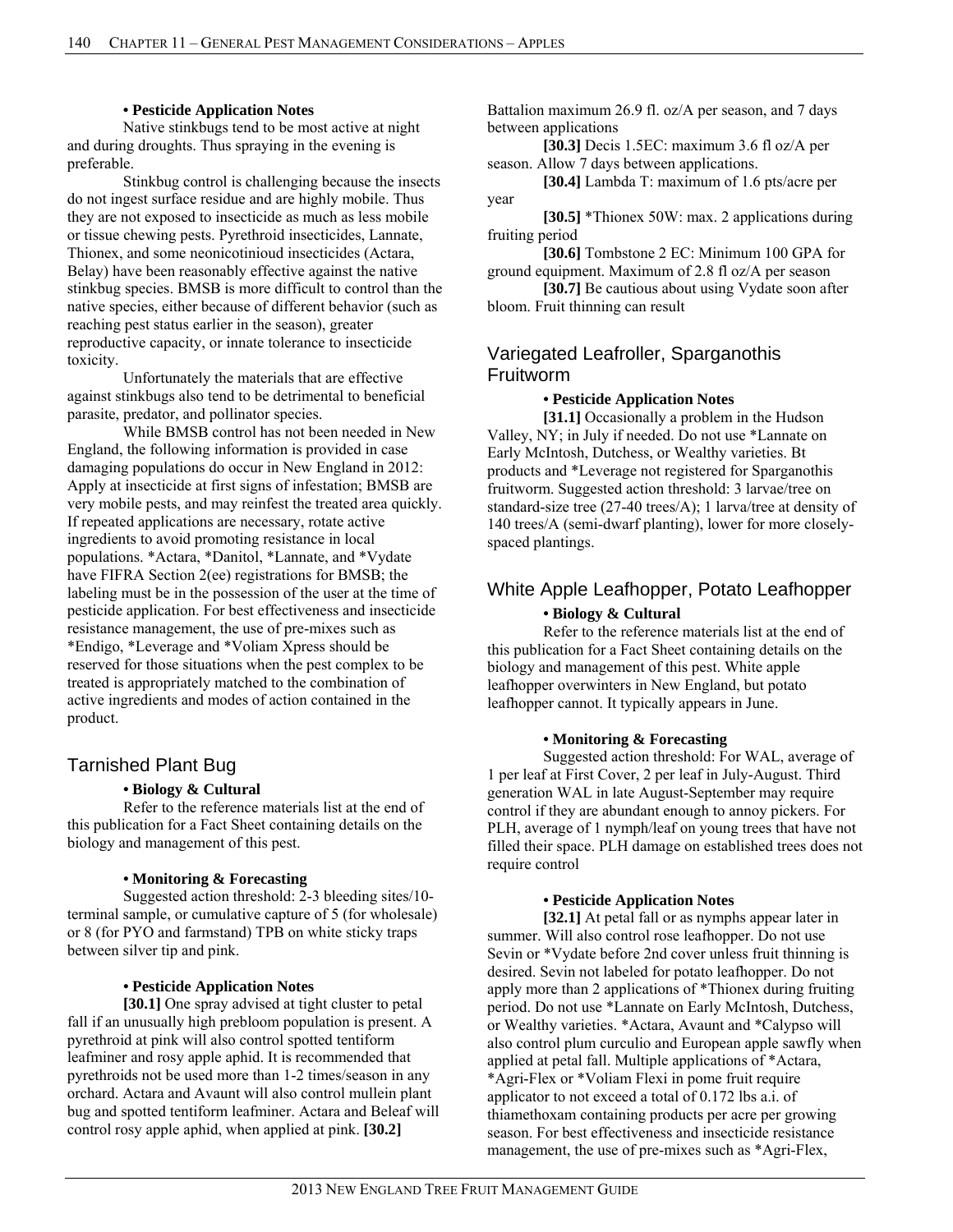\*Voliam Flexi, \*Endigo, \*Leverage and \*Voliam Xpress should be reserved for those situations when the pest complex to be treated is appropriately matched to the combination of active ingredients and modes of action contained in the product. Suggested action threshold: average of 1 nymph/leaf.

### Woolly Apple Aphid

### **• Biology & Cultural**

Refer to the reference materials list at the end of this publication for a Fact Sheet containing details on the biology and management of this pest. Woolly apple aphid is frequently held in check by a tiny parasitic wasp. Pesticide sprays can deplete the parasite population and trigger problems.

### **• Monitoring & Forecasting**

 Check leaf axils and pruning cuts. Treatment threshold not defined. Extensive fruit staining possible when 50% or more of pruning cuts infested.

### **• Pesticide Application Notes**

**[33.1]** In July when small colonies appear on periphery of canopy. Repeat applications may be necessary. Use of a non-ionic surfactant is recommended with Assail. Do not repeat\* Diazinon applications closer than 14 days. Slight russeting may occur on some varieties, such as Golden Delicious. Suggested action threshold: as nymphs migrate to terminals. Movento must be tank-mixed with a spray adjuvant/additive having spreading and penetrating properties.

# **11.3 Storage Disorders**

### Storage Rots

### **• Pesticide Application Notes**

**[34.1]** Postharvest drench treatment of apples for control of storage rots is not recommend except when fruit must also be treated with diphenylamine (DPA) or calcium chloride. Holding tanks in postharvest drenching equipment must have good agitation to keep fungicides in suspension, and solutions must be replenished regularly as directed on the product labels.

Mertect 340F (thiabendazole) is no longer effective in many storages because strains of *Penicillium expansum* have developed resistance to the thiabendazoleplus-DPA combination. Storage operators who have noted decay problems in recent years should either switch to Penbotec or Scholar for their postharvest treatments, or they should use a mixture of Mertect 340F plus the full label rate of captan.

Penbotec and Scholar are new fungicides with modes of action that are different from each other and from that of Mertect 340F. Both of these fungicides are very effective against both blue mold (*P. expansum*) and gray mold (*B. cinerea*). Both are compatible with DPA and calcium chloride. Both are recommended for use as the sole fungicide in postharvest drenches (i.e., they do not need to be combined with captan).

To slow selection of pathogens with resistance to Penbotec and Scholar, it is recommended that storage operators alternate use of these products from one year to the next. Much of the inoculum for *P. expansum* recycles from one year to the next on apple bins. By using Penbotec in one season and Scholar the next (or Scholar the first year and Penbotec the next year), spore populations on bins will not be subjected to selection pressure by the same fungicide in successive years.

Some countries that import apples from the US may not accept fruit treated with Penbotec, Scholar, or Captan. For the latest information on maximum residue levels (MRL's) that have been established in various countries, check the following website: http://mrldatabase.com .

None of the postharvest treatments will control pinpoint scab, latent bitter rot or black rot infections that are present at harvest, or postharvest decays caused by *Alternaria*.

Chlorinated water can also be used to disinfect fruit after harvest. Numerous commercial formulations of calcium hypochlorite and sodium hypochlorite are available with postharvest labels. However, chlorine only kills spores in the treatment solution and on the fruit surface at the time of treatment. It does not provide any residual protection. *Chlorine is not compatible with diphenylamine.* Thus, chlorination is most useful for disinfesting flume water on apple packing lines rather than as postharvest treatment prior to storage. Follow directions on the product label for maintaining appropriate levels of chlorine in treatment solutions.

# Storage Scald

### **• Pesticide Application Notes**

**[35.1]** Active ingredient may vary according to manufacturer: use label instructions to check rate required to obtain desired concentration. See Table 11.4.1 for varietal requirements.

### Senescent Breakdown (McIntosh)

### **• Pesticide Application Notes**

**[36.1]** The addition of calcium chloride to the postharvest scald and storage rot treatment is effective in reducing McIntosh breakdown. Only calcium chloride that meets Food Chemical Codex specifications can be used in postharvest treatment of apples. Calcium treatment will be of little benefit to apples harvested after the projected optimum harvest date. Fruit injury from calcium chloride has been found to be associated with iron in the solution. Coat steel tanks or use plastic tanks and piping to minimize this problem.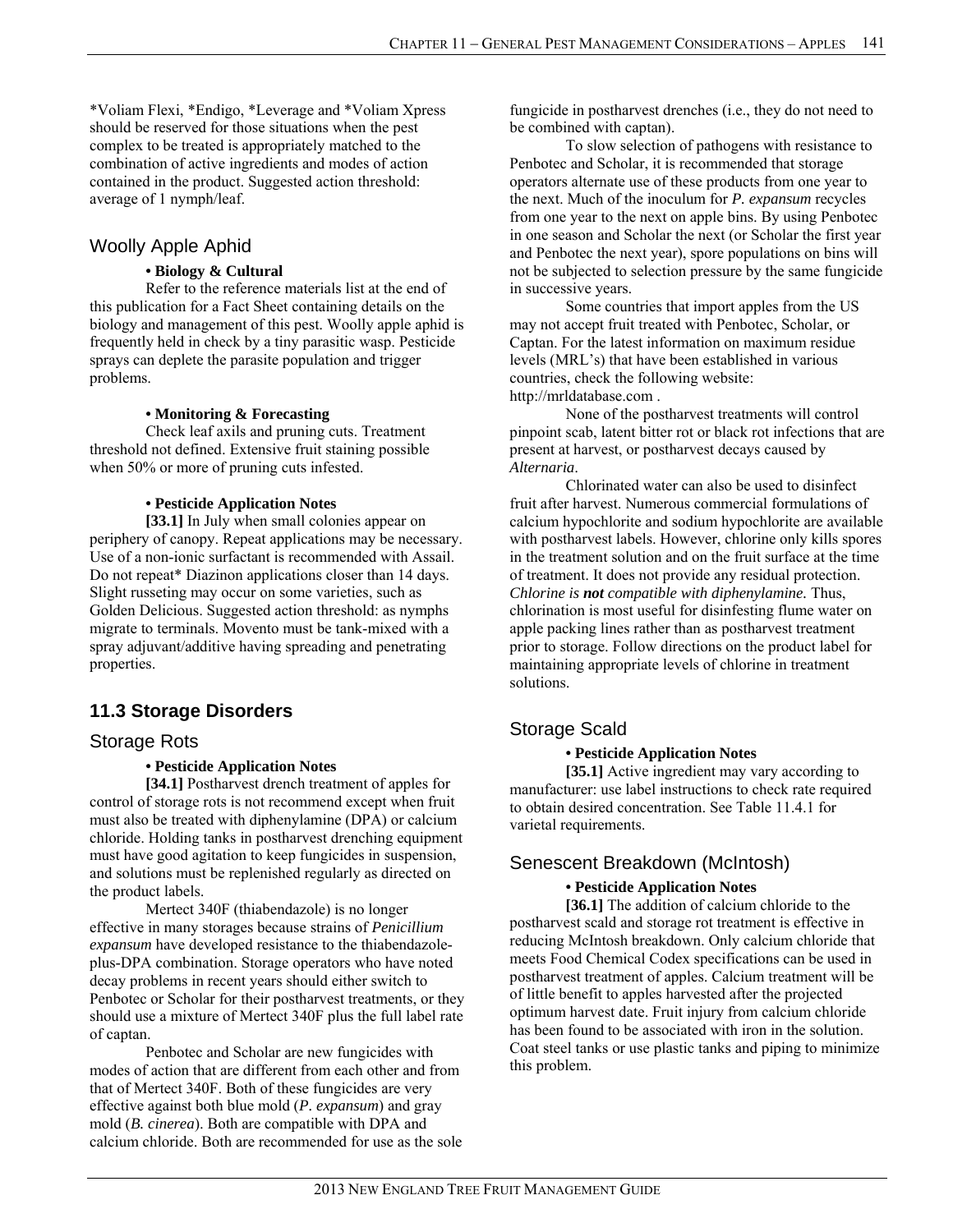## **11.4 Notes on Scald Control**

### 11.4.1 Materials

All DPA (diphenylamine) formulations are suspensions and become weaker with use. Replenishment with full-strength material does not replace the DPA removed by the apples. Test kits are available to determine concentrations of make-up material. Do not exceed 30 bins or 750 bushels/100 gal of made-up DPA; empty the reservoir tank and start again with fresh material.

Cartons containing apples that have been treated postharvest with DPA and fungicide must be so labeled.

1-Methylcyclopropene (SmartFresh) reduces or prevents storage scald in most varieties of apple when applied within one week of harvest. SmartFresh does not prevent scald in Cortland. For application, fruit are held in an airtight room or other container while a fumigant is released from a premeasured amount inside a generator system that mixes the material with water. Fruit must remain in the seal room for 24 hours. After treatment, vent the room. Fruit may be treated at ambient or chilled temperatures.

### 11.4.2 Application Equipment

Bins of apples are sometimes dipped into a tank containing postharvest preservatives, but more often the bins are moved by conveyors, rollers, or truck bed under a cascade of the preservatives. The bins should be moved slowly under the cascade, with 35-40 gal of preservatives being delivered into each bin. The pump should be sized to deliver 35-40 gal of preservatives/bin at the desired rate of bin movement under the cascade. If stacked bins are moved under the cascade, the top bins should receive 35-40 gal and side nozzles should be positioned to deliver additional

gallonage to the lower bins, even though drainage holes are provided in the bin floors. Application equipment is commercially available, but operators usually fabricate their applicators to meet the needs of their own operation. Dirty truckloads should be rinsed with clean water before treatment to minimize the accumulation of dirt in the reservoir tank.

# 11.4.3 Variety Requirements

Materials and concentrations for the major apple varieties in New England are listed in Table 11.4.1. Important: DPA retards chlorophyll loss in Golden Delicious and, therefore, should not be used unless the apples have developed full yellow color at harvest.

The very low susceptibility of Empire, Honeycrisp and Gala to scald indicates that they can be safely stored without any preservative treatment. However, if preservative treatment is demanded, then use 1000 ppm DPA in the drench solution.

| Table 11.4.1. Recommended diphenylamine        |
|------------------------------------------------|
| concentrations for varieties subject to scald. |

| <b>Variety</b>                                             | Diphenylamine (ppm) |
|------------------------------------------------------------|---------------------|
| Baldwin                                                    | 1000-1500           |
| <b>Braeburn</b>                                            | 1000                |
| Cortland                                                   | 2000                |
| Delicious                                                  | 1000-1500           |
| Empire, Golden<br>Delicious, Idared,<br>Jonagold, McIntosh | 1000                |
| Mutsu                                                      | 2000                |
| Rome, Stayman                                              | 1500                |
|                                                            |                     |

# **11.5 Apple Spray Table**

### **Table 11.5.1. Pesticide Spray Table – Apples.**

| <b>Pest</b>                         | <b>Product</b>                                                                                                                                                                                                      | Amt/100 gal. dilute<br>see Chapter 4 to estimate<br>dilute gals./A | $\text{Amt/A}$                        | REI<br>(hrs) | <b>PHI</b><br>(days) | <b>Comments</b><br>(see text) |
|-------------------------------------|---------------------------------------------------------------------------------------------------------------------------------------------------------------------------------------------------------------------|--------------------------------------------------------------------|---------------------------------------|--------------|----------------------|-------------------------------|
| <b>Dormant</b>                      |                                                                                                                                                                                                                     |                                                                    |                                       |              |                      |                               |
| <b>Fire blight</b>                  | Copper compounds<br>Copper hydroxide<br>(Champ, Champion,<br>Kocide, others)<br>or Copper oxychloride<br>(COCS, others)<br>or Basic copper sulfate<br>(Basicop, Blue Shield,<br>Cuprofix, Ultra<br>Disperss, others |                                                                    | See labels for rates and restrictions |              |                      |                               |
| <b>Silver Tip</b>                   |                                                                                                                                                                                                                     |                                                                    |                                       |              |                      |                               |
| Apple scab<br>inoculum<br>reduction | Feed grade urea (46%<br>N) ground spray                                                                                                                                                                             | 44 lb                                                              | 44 lb/A (apply<br>$100$ gal./A)       | $\mathbf{0}$ | $\boldsymbol{0}$     | $[2.1]$                       |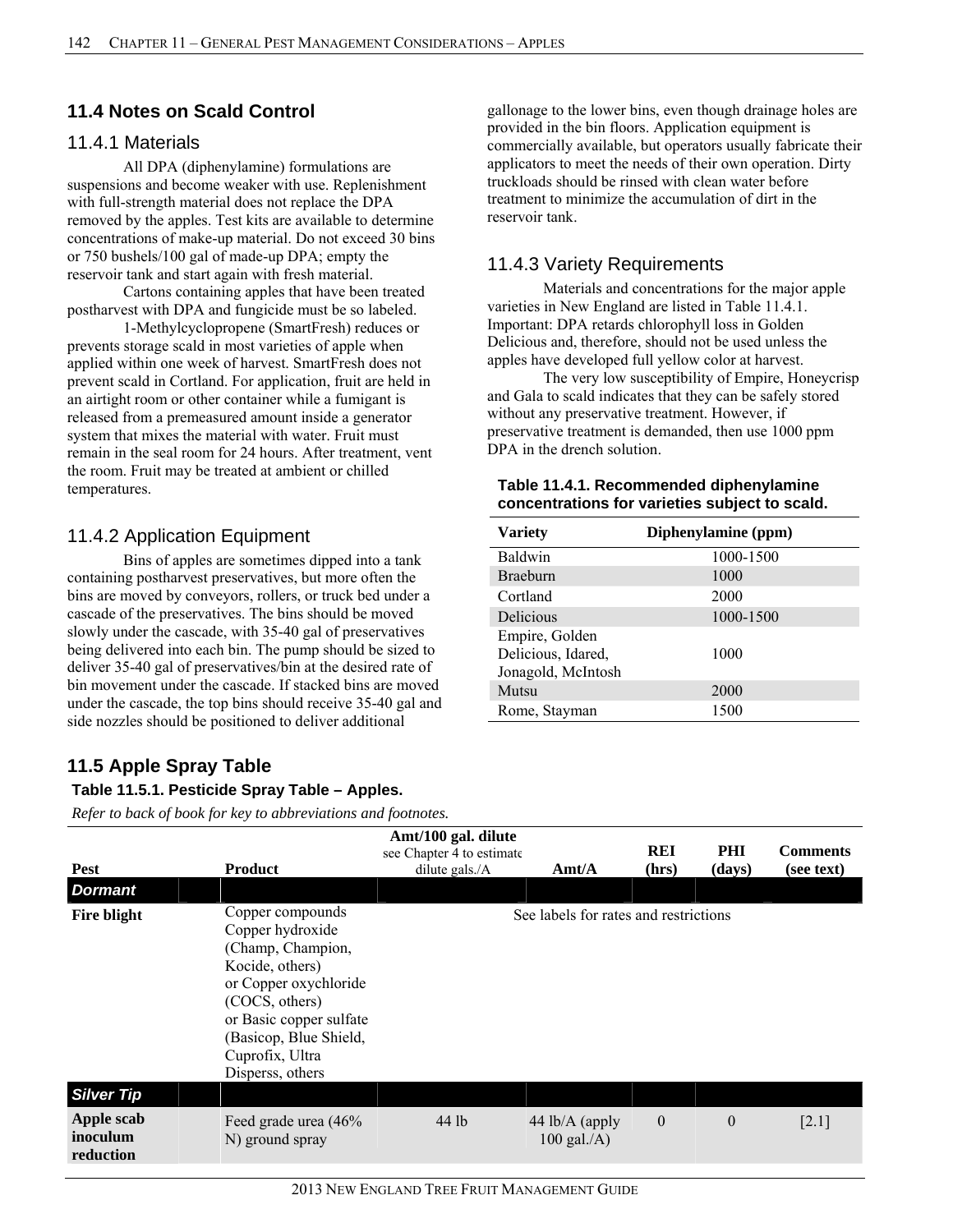*Refer to back of book for key to abbreviations and footnotes.*

|                                                     |           |                                                                                           | Amt/100 gal. dilute                         |                    |                     |                   |                               |  |  |
|-----------------------------------------------------|-----------|-------------------------------------------------------------------------------------------|---------------------------------------------|--------------------|---------------------|-------------------|-------------------------------|--|--|
| <b>Pest</b>                                         |           | <b>Product</b>                                                                            | see Chapter 4 to estimate<br>dilute gals./A | Amt/A              | <b>REI</b><br>(hrs) | PHI<br>(days)     | <b>Comments</b><br>(see text) |  |  |
| <b>Silver Tip (continued)</b>                       |           |                                                                                           |                                             |                    |                     |                   |                               |  |  |
| <b>Crown rot</b><br>(collar rot)                    |           | Ridomil Gold 4EC                                                                          | $0.5$ pt/100 gal<br>(drench)                | $2$ qt/A (spray)   | 12                  | see com-<br>ments | $[7.2]$                       |  |  |
|                                                     | OR        | Aliette 80WP                                                                              | $.5-1$ gal                                  | $2.5 - 5/A$        | 12                  | 14                | $[7.3]$                       |  |  |
| European red<br>mite,<br>European fruit<br>lecanium |           | $(\S)$ oil                                                                                | $2-3$ gal/100 gal                           |                    | 12                  | $\boldsymbol{0}$  | $[20.2]$                      |  |  |
| <b>Green Tip</b>                                    |           |                                                                                           |                                             |                    |                     |                   |                               |  |  |
| <b>Apple Scab</b>                                   |           | See labels for rates and restrictions<br>Copper compounds (see<br>Fire blight at dormant) |                                             |                    |                     |                   |                               |  |  |
|                                                     |           | Captan 50WP                                                                               | $1-2$ lb/100 gal                            | $4-8$ lb/A         | 24                  | $\boldsymbol{0}$  | [2.1, 2.2]                    |  |  |
|                                                     |           | or Captan 80 WDG                                                                          | .65-1.25 lb/100 gal                         | $2.5 - 5$ lb/A     | 24                  | $\boldsymbol{0}$  |                               |  |  |
|                                                     |           | or Captec or Captan 4L                                                                    | $0.5 - 1$ qt/100 gal                        | 2-4 $qt/A$         |                     |                   |                               |  |  |
|                                                     | OR.       | Dithane/Manzate/<br>Penncozeb 75DF or<br><b>80WP</b>                                      | $1-2$ lb/100 gal                            | $3-6$ lb/A         | 24                  | 77                | [1.3, 2.2]                    |  |  |
|                                                     |           | or Manzate/Dithane/<br>Penncozeb Flowables                                                | $0.8 - 1.6$ qt/100 gal                      | 2.4-4.8 $qt/A$     | 24                  | 77                | [1.3, 2.2]                    |  |  |
|                                                     |           | or Polyram 80DF                                                                           | $1-2$ lb/100 gal                            | $3-6$ lb/A         |                     |                   |                               |  |  |
|                                                     | OR        | Vangard 75WG                                                                              |                                             | $3-5$ oz/A         | 12                  | 72                |                               |  |  |
|                                                     | <b>OR</b> | Scala 600SC                                                                               |                                             | 7-10 fl oz/ $A$    | 12                  | 72                |                               |  |  |
|                                                     | OR        | Syllit FL                                                                                 |                                             | $2 \text{ pt/A}$   | 48                  | $\tau$            |                               |  |  |
|                                                     |           | plus:                                                                                     |                                             |                    |                     |                   |                               |  |  |
|                                                     |           | Captan 50 WP                                                                              | 1 lb/100 gal                                |                    | 24(E)               | $\boldsymbol{0}$  |                               |  |  |
|                                                     |           | or Captan 80 WDG                                                                          | .65-1.25 lb/100 gal                         | $2.5 - 5$ lb/A     | 24                  | $\boldsymbol{0}$  |                               |  |  |
|                                                     |           | or Captec or Captan 4L                                                                    | $1$ pt/100 gal                              | $3-4$ $lb/A$       | 24                  | $\boldsymbol{0}$  |                               |  |  |
|                                                     |           | or Dithane/Manzate/<br>Penncozeb 75DF,<br><b>80WP</b>                                     | 1 lb/100 gal                                | $2.5$ lb/A         | 24                  | $\boldsymbol{0}$  |                               |  |  |
|                                                     |           | or $(\S)$ sulfur                                                                          | 5 lb/100 gal                                | $10-20$ $lb/A$     | 24                  |                   |                               |  |  |
| Fire blight                                         |           | Bordeaux mixture, 8-8-<br>10                                                              |                                             |                    |                     |                   | $[8.4]$                       |  |  |
|                                                     |           | (copper sulfate)                                                                          | 8 lb/100 gal                                |                    | 24                  | ${\rm BL}$        |                               |  |  |
|                                                     |           | (spray lime)                                                                              | 8 lb/100 gal                                |                    |                     |                   |                               |  |  |
|                                                     |           | plus (oil)                                                                                | $1$ qt/ $100$ gal                           |                    |                     |                   |                               |  |  |
|                                                     |           | OR Champ Flowable                                                                         | 1-2 $qt/100$ gal                            | $2.75 - 5.25$ qt/A | 24                  | <b>HIG</b>        |                               |  |  |
|                                                     |           | or Champ Dry Prill                                                                        |                                             | 5.5-10.5 lb/A      | 24                  | <b>HIG</b>        |                               |  |  |
|                                                     |           | or Champ WP                                                                               |                                             | $8-16$ lb/A        | 24                  | <b>HIG</b>        |                               |  |  |
|                                                     |           | or §Champ WG                                                                              |                                             | $8-16$ lb/A        | 24                  | <b>HIG</b>        |                               |  |  |
|                                                     |           | OR C-O-C-S WDG                                                                            | 2-4 lb/100 gal                              |                    | 24                  | <b>HIG</b>        |                               |  |  |
|                                                     |           | OR Cuprofix MZ Disperss                                                                   |                                             | $4-7$ $lb/A$       | 48                  | <b>HIG</b>        |                               |  |  |
|                                                     |           | or Cuprofix Ultra 40<br>Disperss                                                          |                                             | $5-7.5$ lb/A       | 48                  | <b>HIG</b>        |                               |  |  |

*Table continued on next page.*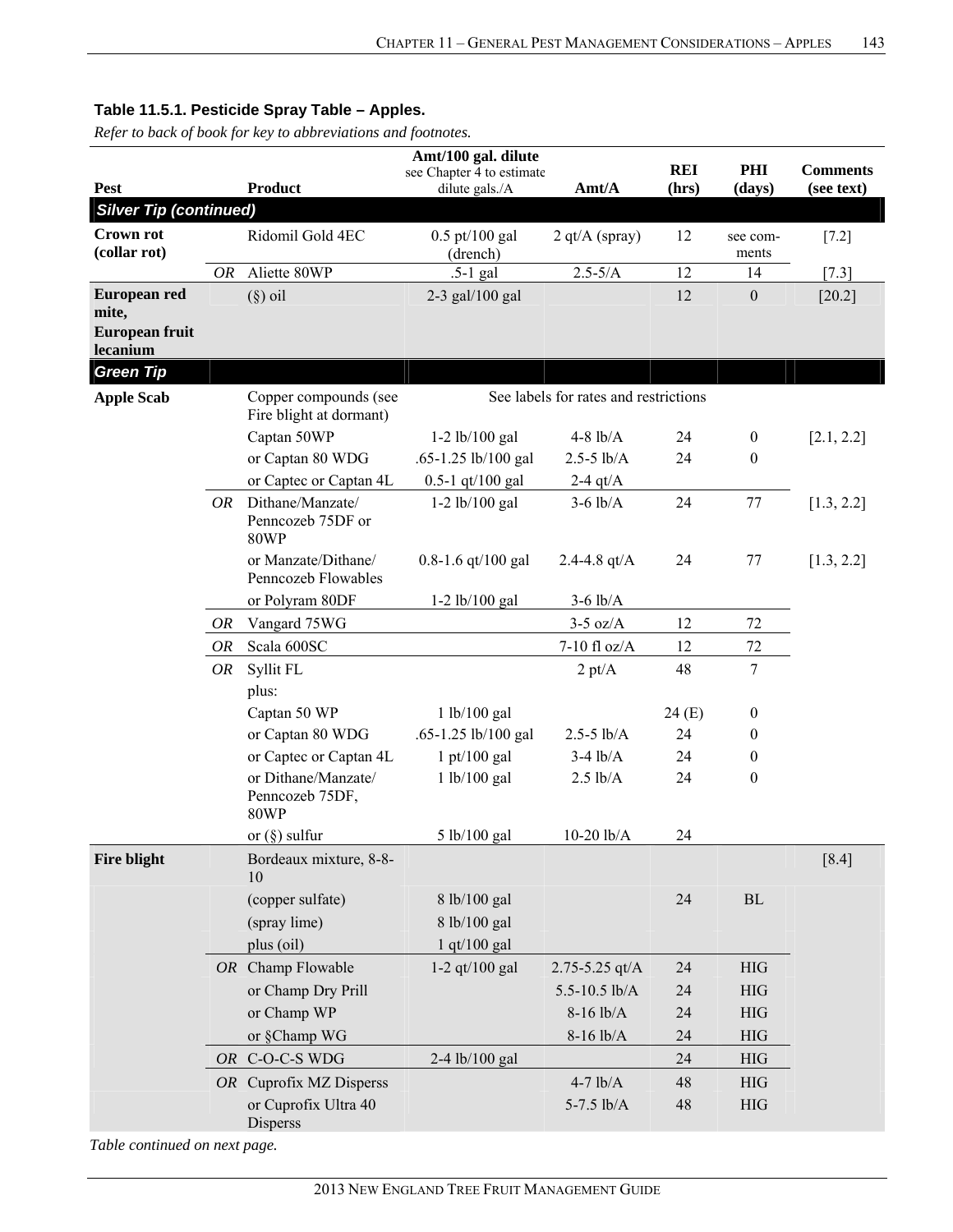|                             |           |                                                                                                                                                                                                                                                                                                                                                            | Amt/100 gal. dilute       |                  |            |                  |                 |  |  |  |
|-----------------------------|-----------|------------------------------------------------------------------------------------------------------------------------------------------------------------------------------------------------------------------------------------------------------------------------------------------------------------------------------------------------------------|---------------------------|------------------|------------|------------------|-----------------|--|--|--|
|                             |           |                                                                                                                                                                                                                                                                                                                                                            | see Chapter 4 to estimate |                  | <b>REI</b> | PHI              | <b>Comments</b> |  |  |  |
| <b>Pest</b>                 |           | <b>Product</b>                                                                                                                                                                                                                                                                                                                                             | dilute gals./A            | Amt/A            | (hrs)      | (days)           | (see text)      |  |  |  |
| Green Tip (continued)       |           |                                                                                                                                                                                                                                                                                                                                                            |                           |                  |            |                  |                 |  |  |  |
| <b>Fire blight</b>          |           | OR Kocide 3000                                                                                                                                                                                                                                                                                                                                             | 1.11-2.3 lb/100 gal       | $3.5 - 7.0$ lb/A | 48         | <b>HIG</b>       |                 |  |  |  |
| (continued)                 |           | or other $(\S)$ copper<br>products                                                                                                                                                                                                                                                                                                                         | see comments              |                  |            |                  |                 |  |  |  |
| <b>European red</b><br>mite |           | $(\S)$ oil                                                                                                                                                                                                                                                                                                                                                 | $2$ gal/100 gal           |                  | 12         | $\boldsymbol{0}$ | [20.3]          |  |  |  |
| <b>Rosy</b> apple           |           | Beleaf 50SG                                                                                                                                                                                                                                                                                                                                                | see label                 | 2.0-2.8 $oz/A$   | 12         | 21               | $[27.2]$        |  |  |  |
| aphid                       | OR.       | *Lorsban 4EC                                                                                                                                                                                                                                                                                                                                               | $1$ pt/100 gal            | see label        | 96         | PB               |                 |  |  |  |
|                             |           | or Lorsban 75WG                                                                                                                                                                                                                                                                                                                                            | 0.3-0.67 lb/100 gal       | see label        | 96         | PB               |                 |  |  |  |
|                             |           | $OR$ *Supracide 25WP                                                                                                                                                                                                                                                                                                                                       | $1-2$ lb/100 gal          | $4-12$ $lb/A$    | (E)        | PB               |                 |  |  |  |
|                             |           | or *Supracide 2EC                                                                                                                                                                                                                                                                                                                                          | $1-2$ pt/100 gal          | $3-12$ pt/A      | 12         | 35               |                 |  |  |  |
|                             | <b>OR</b> | *Voliam Xpress EC                                                                                                                                                                                                                                                                                                                                          | see label                 | $6-12$ fl oz/A   | 24         | 21               |                 |  |  |  |
| <b>Half-Inch Green</b>      |           |                                                                                                                                                                                                                                                                                                                                                            |                           |                  |            |                  |                 |  |  |  |
| Apple scab                  |           | Same materials as Green Tip spray                                                                                                                                                                                                                                                                                                                          |                           |                  |            |                  | $[2.3]$         |  |  |  |
| Dogwood borer,              |           | *Lorsban 4EC                                                                                                                                                                                                                                                                                                                                               | 1.5 qt/100 gal/ $A$       | Trunk spray      | 96         | 28               | [17.1]          |  |  |  |
| American plum               |           | or Lorsban 75WG                                                                                                                                                                                                                                                                                                                                            | 2 lb/100 gal/A            | Trunk spray      | 96         | 28               |                 |  |  |  |
| borer                       |           | or *Lorsban Advanced<br>3.8L                                                                                                                                                                                                                                                                                                                               | 1.5-4 pt/100 gal/A        | Trunk spray      | 96         | 28               |                 |  |  |  |
| European red<br>mite        |           | $(\S)$ oil                                                                                                                                                                                                                                                                                                                                                 | $2$ gal/100 gal           | see label        | 12         | $\boldsymbol{0}$ | [20.4]          |  |  |  |
| <b>Redbanded</b>            |           | Imidan 70W                                                                                                                                                                                                                                                                                                                                                 | .75-1 lb/100 gal          | 2.13-5.33 lb/A   | 96         | $\overline{7}$   | [27.1]          |  |  |  |
| leafroller                  |           | The following pre-mix product is also labeled for use against this pest; however, for best effectiveness and<br>insecticide resistance management, its use should be reserved for situations when multiple pest species are<br>present and appropriately matched to the combination of active ingredients and modes of action contained<br>in the product. |                           |                  |            |                  |                 |  |  |  |
|                             |           | Tourismo                                                                                                                                                                                                                                                                                                                                                   |                           | 12-17 floz       | 12         | 12               |                 |  |  |  |
|                             | <i>OR</i> | *Voliam Xpress EC                                                                                                                                                                                                                                                                                                                                          | see label                 | $6-12$ fl oz/A   | 24         | 21               |                 |  |  |  |
| <b>Rosy</b> apple           |           | Refer to Green Tip                                                                                                                                                                                                                                                                                                                                         |                           |                  |            |                  |                 |  |  |  |
| aphid                       | OR        | Esteem 35WP                                                                                                                                                                                                                                                                                                                                                | see label                 | $3-5$ oz/A       | 12         | 45               | [27.2]          |  |  |  |
| San Jose scale              |           | *Centaur 0.7WDG                                                                                                                                                                                                                                                                                                                                            | see label                 | 34.5-46 oz/A     | 12         | 14               |                 |  |  |  |
|                             | OR        | Esteem 35WP                                                                                                                                                                                                                                                                                                                                                | $4-5$ oz/A                |                  | 12         | 45               |                 |  |  |  |
|                             |           | plus oil                                                                                                                                                                                                                                                                                                                                                   | $2$ gal/100 gal           |                  | 12         | $\boldsymbol{0}$ |                 |  |  |  |
|                             | OR        | *Lorsban 4EC                                                                                                                                                                                                                                                                                                                                               | $1$ pt/100 gal            | see label        | 96         | PB               | $[28.3]$        |  |  |  |
|                             |           | or Lorsban 75WG                                                                                                                                                                                                                                                                                                                                            | 0.3-0.67 lb/100 gal       | see label        |            |                  |                 |  |  |  |
|                             | OR        | $(\S)$ oil                                                                                                                                                                                                                                                                                                                                                 | $2$ gal/100 gal           | see label        | 12         | $\mathbf{0}$     |                 |  |  |  |
|                             | OR        | *Supracide 25WP                                                                                                                                                                                                                                                                                                                                            | $0.5$ lb/100 gal          | $4-12$ lb/A      | 72         | PB               |                 |  |  |  |
|                             |           | or *Supracide 2EC                                                                                                                                                                                                                                                                                                                                          | $1-2$ pt/100 gal          | $3-12$ pt/A      |            |                  |                 |  |  |  |
| <b>Tight cluster</b>        |           |                                                                                                                                                                                                                                                                                                                                                            |                           |                  |            |                  |                 |  |  |  |
| <b>Apple Scab</b>           |           | Captan 50WP                                                                                                                                                                                                                                                                                                                                                | 1-2 lb/100 gal            | 8 lb/A           | 24         | $\boldsymbol{0}$ |                 |  |  |  |
|                             |           | or Captan 80WDG                                                                                                                                                                                                                                                                                                                                            | 0.65-1.25 lb/100 gal      | 5 lb/A           | 24         | $\boldsymbol{0}$ |                 |  |  |  |
|                             |           | or Captec or Captan 4L                                                                                                                                                                                                                                                                                                                                     | 0.5-1 qt/ 100gal          |                  | 24         | $\boldsymbol{0}$ |                 |  |  |  |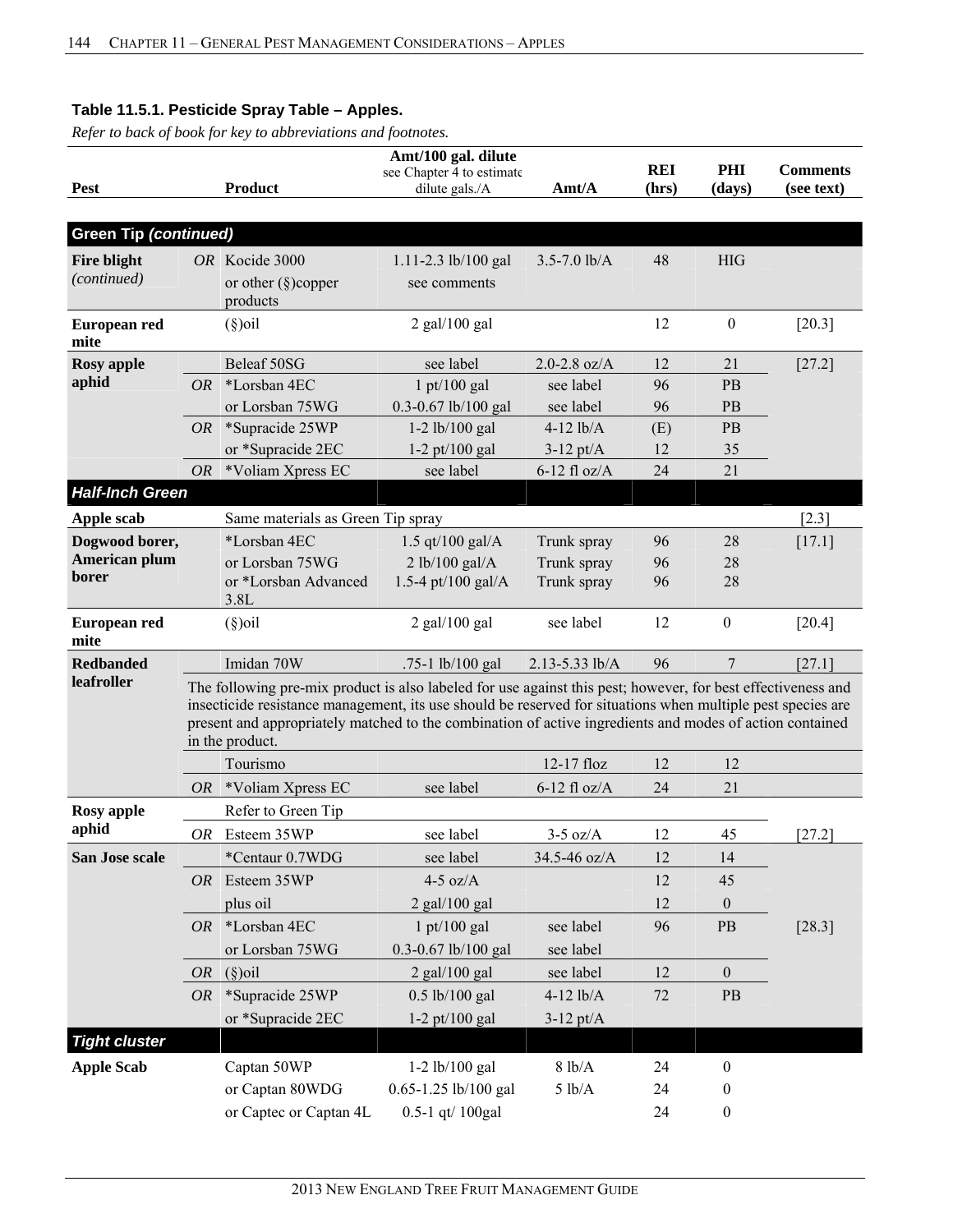|                                  |    |                                     | Amt/100 gal. dilute                         |                     |                     |                  |                               |
|----------------------------------|----|-------------------------------------|---------------------------------------------|---------------------|---------------------|------------------|-------------------------------|
| Pest                             |    | <b>Product</b>                      | see Chapter 4 to estimate<br>dilute gals./A | Amt/A               | <b>REI</b><br>(hrs) | PHI<br>(days)    | <b>Comments</b><br>(see text) |
| <b>Tight cluster (continued)</b> |    |                                     |                                             |                     |                     |                  |                               |
| <b>Apple Scab</b>                |    | OR Dithane/Manzate/                 | $1-2$ lb/100 gal                            | $3-6$ lb/A          | 24                  | 77               | [1.3], [2.2]                  |
| (continued)                      |    | Penncozeb 75DF or                   |                                             |                     |                     |                  |                               |
|                                  |    | <b>80WP</b>                         |                                             |                     |                     |                  |                               |
|                                  |    | or Manzate/Dithane/                 | $0.8 - 1.6$ qt/100 gal                      | 2.4-4.8 $qt/A$      | 24                  | 77               | [1.3], [2.2]                  |
|                                  |    | Penncozeb Flowables                 |                                             |                     |                     |                  |                               |
|                                  |    | or Polyram 80DF                     | $1-2$ lb/100 gal                            |                     |                     |                  |                               |
|                                  | OR | Flint 50WG                          | $0.67 - 0.8$ oz/100 gal                     | $2-2.5$ oz/A        | 12                  | 14               | [2.4],[2.14]                  |
|                                  | OR | Sovran 50WG                         | 1.0-1.6 oz/100 gal                          | $3.2 - 6.4$ oz/A    | 12                  | 30               | [2.4], [2.14]                 |
|                                  | OR | Cabrio EG                           | 4 oz/100 gal                                | 12 oz/A             | 12                  | $\boldsymbol{0}$ | [2.4],[2.14]                  |
|                                  | OR | Rally 40WSP                         |                                             | $5-8$ oz/A          | 24                  | 14               | [2.5],[2.13]                  |
|                                  |    | or Vintage SC                       | 2-4 fl oz/100 gal                           | $6-12$ fl oz/A      | 24                  | 30               |                               |
|                                  |    | or Procure 50WS                     | 3-5 oz/100 gal                              |                     | 12                  | 14               |                               |
|                                  |    | or Topguard                         |                                             | 13 fl $oz/A$        | 12                  | 14               | [2.13]                        |
|                                  |    | or Inspire Super                    |                                             | 8 oz/A              | 12                  | 72               |                               |
|                                  |    | or Indar 2F                         |                                             | $6-8$ fl oz/A       | 12                  | 14               |                               |
|                                  |    | or Tebuzol 45DF                     | 2 oz/100 gal                                | 4-8 oz/ $A$         | 120                 | 75               |                               |
|                                  |    | plus:                               |                                             |                     |                     |                  |                               |
|                                  |    | Captan 50WP                         | 1 lb/100 gal                                |                     | 24(E)               | $\boldsymbol{0}$ |                               |
|                                  |    | or Captan 80WDG                     | 0.65-1.25 lb/100 gal                        | $2.5$ lb/A          |                     |                  |                               |
|                                  |    | or Captec or Captan 4L              | $1$ pt/100 gal                              |                     |                     |                  |                               |
|                                  |    | or Manzate/ Penncozeb               | 1 lb/100 gal                                | $2.5$ lb/A          | 24                  | 77               |                               |
|                                  |    | 75DF, 80WP<br>or Polyram 80DF       | $1-2$ lb/100 gal                            | $3-6$ lb/A          | 24                  | 77               |                               |
|                                  |    | OR Fontelis 1.67 SC                 | 5.3-6.7 fl oz/100 gal                       | 16-20 fl oz/ $A$    | 12                  | 28               |                               |
|                                  |    | or Luna Tranquility                 | 3.7-5.3 fl oz/100 gal                       | $11.2 - 16$ fl oz/A | 12                  | 72               |                               |
|                                  |    | 500SC                               |                                             |                     |                     |                  |                               |
|                                  |    | or Luna Sensation<br>500SC          | 3.3-1.9 fl oz/100 gal                       | 4-5.8 fl $oz/A$     | 12                  | 14               |                               |
|                                  |    | or Merivon 4.17SC                   |                                             | 4-5.5 fl $oz/A$     | 12                  | $\boldsymbol{0}$ |                               |
|                                  |    | $plus$ :                            |                                             |                     |                     |                  |                               |
|                                  |    | Captan 50WP                         | 1 lb/100 gal                                |                     | 24(E)               | $\mathbf{0}$     |                               |
|                                  |    | or Captan 80WDG                     | 0.65-1.25 lb/100 gal                        | $2.5$ lb/A          |                     |                  |                               |
|                                  |    | or Captec or Captan 4L              | $1 \text{ pt}/100 \text{ gal}$              |                     |                     |                  |                               |
|                                  |    | or Manzate/ Penncozeb<br>75DF, 80WP | 1 lb/100 gal                                | $2.5$ lb/A          | 24                  | 77               |                               |
|                                  |    | or Polyram 80DF                     | $1-2$ lb/100 gal                            | $3-6$ lb/A          | 24                  | 77               |                               |
|                                  |    | OR Syllit FL                        |                                             | 2pt/A               | 48                  | $\overline{7}$   |                               |
|                                  |    | plus:                               |                                             |                     |                     |                  |                               |
|                                  |    | Captan 50WP                         | 1 lb/100 gal                                |                     | 24 (E)              | $\boldsymbol{0}$ |                               |
|                                  |    | or Captan 80WDG                     | 0.65-1.25 lb/100 gal                        | $2.5$ lb/A          |                     |                  |                               |
|                                  |    | or Captec or Captan 4L              | $1$ pt/100 gal                              |                     |                     |                  |                               |
|                                  |    | or Manzate/Penncozeb/<br>75DF, 80WP | 1 lb/100 gal                                | $3.0$ lb/A          | 24                  | $BL$ , 77 $(A)$  |                               |
|                                  |    | or Polyram 80DF                     | 1 lb/100 gal                                | 3 lb/A              | 24                  | $BL$ , 77 $(A)$  |                               |
|                                  | OR | $(\S)$ sulfur                       | 5 lb/100 gal                                | $10-20$ $lb/A$      | 24                  |                  |                               |
| Table continued on next page.    |    |                                     |                                             |                     |                     |                  |                               |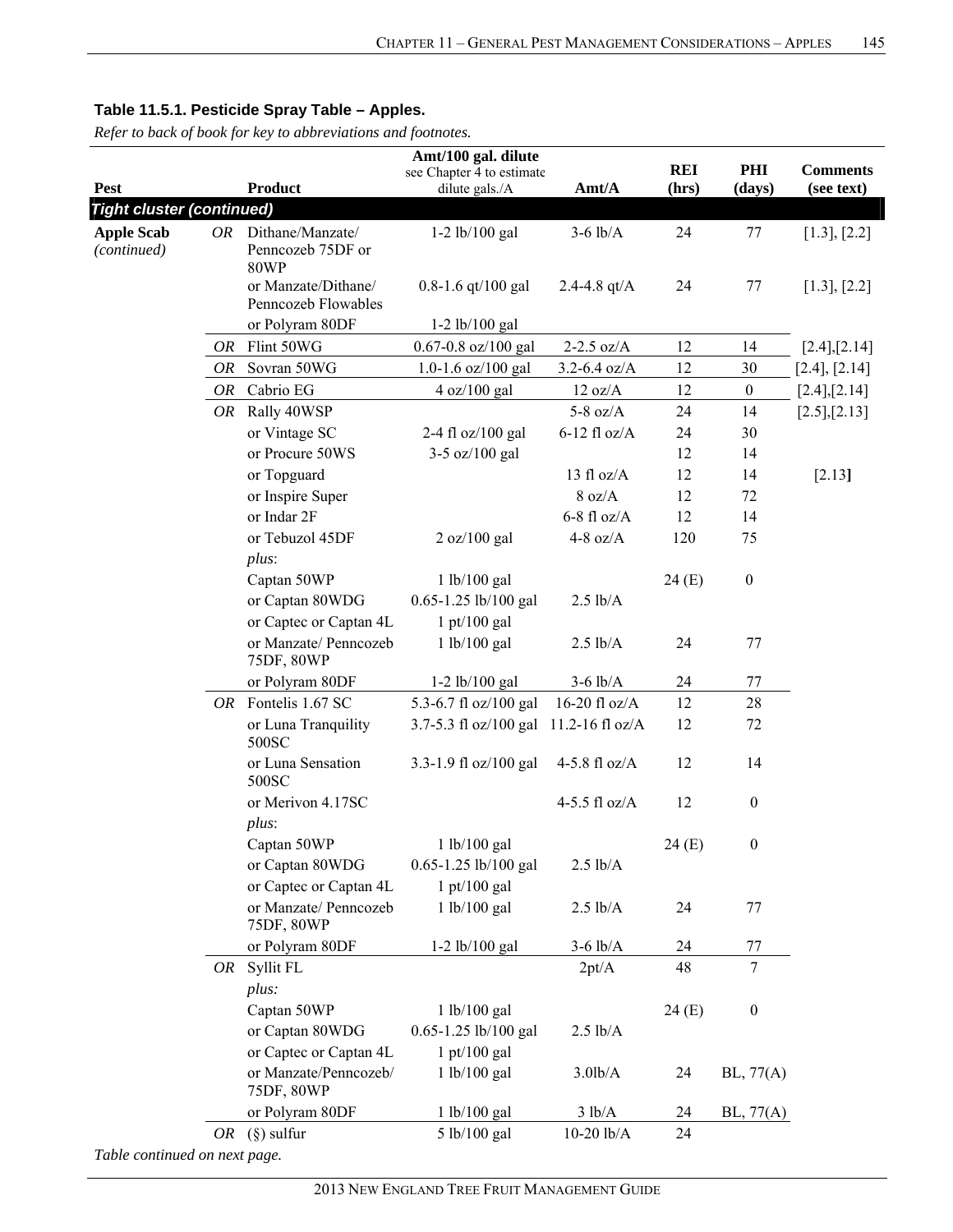|                                  |           |                                                               | Amt/100 gal. dilute                         |                  |                     |                  |                               |
|----------------------------------|-----------|---------------------------------------------------------------|---------------------------------------------|------------------|---------------------|------------------|-------------------------------|
| <b>Pest</b>                      |           | <b>Product</b>                                                | see Chapter 4 to estimate<br>dilute gals./A | Amt/A            | <b>REI</b><br>(hrs) | PHI<br>(days)    | <b>Comments</b><br>(see text) |
| <b>Tight cluster (continued)</b> |           |                                                               |                                             |                  |                     |                  |                               |
| Powdery                          |           | Topsin M 70WP, WDG                                            | 4-6 $oz/100$ gal                            | $0.75 - 1$ lb/A  | 48                  | 1                |                               |
| mildew                           |           |                                                               |                                             |                  |                     |                  | $[2.12]$                      |
|                                  |           | OR Thiophanate-methyl<br>85WDG                                | $.2 - .3$ lb/100 gal                        | $.6 - 8$ lb/A    | 48                  | $\mathbf{1}$     | [2.12]                        |
|                                  | <i>OR</i> | §JMS Stylet-Oil                                               | 1-2% solution                               |                  | 12                  | $\theta$         | $[9.3]$                       |
|                                  | <i>OR</i> | Rally 40WSP                                                   |                                             | $5-10$ oz/A      | 24                  | 14               |                               |
|                                  | <i>OR</i> | Procure 50WS                                                  | 3-5 oz/100 gal                              |                  | 12                  | 14               |                               |
|                                  | OR        | Topguard                                                      |                                             | $12$ fl oz/A     | 12                  | 14               |                               |
|                                  | <i>OR</i> | Indar 2F                                                      |                                             | $6-8$ fl oz/A    | 12                  | 14               |                               |
|                                  | OR        | Inspire Super                                                 |                                             | 8.5-12 fl oz/A   | 12                  | 14               |                               |
|                                  | OR        | Vintage SC                                                    | 3 fl oz/100 gal                             |                  | 24                  | 30               |                               |
|                                  |           | OR Fontelis 1.67 SC                                           | 5.3-6.7 fl oz/100 gal                       | 16-20 fl $oz/A$  | 12                  | 28               |                               |
|                                  |           | or Luna Tranquility<br>500SC                                  | 3.7-5.3 fl oz/100 gal                       | 11.2-16 fl oz/A  | 12                  | 72               |                               |
|                                  |           | or Luna Sensation<br>500SC                                    | 3.3-1.9 fl oz/100 gal                       | 4-5.8 fl $oz/A$  | 12                  | 14               |                               |
|                                  |           | or Merivon 4.17SC<br>$plus$ :                                 |                                             | 4-5.5 fl $oz/A$  | 12                  | $\boldsymbol{0}$ |                               |
|                                  |           | Captan 50WP<br>or Captan 80WDG                                | 1 lb/100 gal<br>0.65-1.25 lb/100 gal        | $2.5$ lb/A       | 24(E)               | $\mathbf{0}$     |                               |
|                                  |           | or Captec or Captan 4L<br>or Manzate/ Penncozeb<br>75DF, 80WP | $1$ pt/100 gal<br>1 lb/100 gal              | $2.5$ lb/A       | 24                  | 77               |                               |
|                                  |           | or Polyram 80DF                                               | $1-2$ lb/100 gal                            | $3-6$ lb/A       | 24                  | 77               |                               |
|                                  | <i>OR</i> | (§)Sulfur, many other<br>products; see label                  |                                             |                  | 24                  | $\boldsymbol{0}$ |                               |
|                                  | <i>OR</i> | Flint 50WG                                                    | $0.67 - 0.8$ oz/100 gal                     | $2-2.5$ oz/A     | 12                  | 14               |                               |
|                                  | <i>OR</i> | Sovran 50WG                                                   | 1.0-1.6 oz/100 gal                          | 4-6.4 oz/ $A$    | 12                  | 30               |                               |
|                                  | <i>OR</i> | Tebuzol 45DF                                                  | 2 oz/100 gal                                | 4-8 oz/ $A$      | 120                 | 75               |                               |
| Dogwood borer,                   |           | *Lorsban 4EC                                                  | 1.5 qt/100 gal/ $A$                         | Trunk spray      | 96                  | $28\,$           | $[17.1]$                      |
| American plum                    |           | or Lorsban 75WG                                               | 2 lb/100 gal/A                              | Trunk spray      | 96                  | 28               |                               |
| borer                            |           | or *Lorsban Advanced<br>3.8L                                  | 1.5-4 pt/100 gal/A                          | Trunk spray      | 96                  | 28               |                               |
| European red                     |           | Apollo 4SC                                                    | $1-2$ fl oz/100 gal                         | $4-8$ fl oz/A    | 12                  | 45               | $[20.5]$                      |
| mite                             | <i>OR</i> | $(\S)$ oil                                                    | $1$ gal/ $100$ gal                          | see label        | 12                  |                  | [20.6]                        |
|                                  | <i>OR</i> | Envidor 2SC                                                   |                                             | $16-18$ fl oz/A  | 12                  | $\tau$           | $[20.5]$                      |
|                                  | <i>OR</i> | Onager 1EC                                                    | see label                                   | $12-24$ fl oz/A  | 12                  | 28               | $[20.5]$                      |
|                                  | <b>OR</b> | Savey 50DF                                                    | see label                                   | 3 oz/A           | 12                  | 28               | $[20.5]$                      |
|                                  | <i>OR</i> | Zeal 72WS                                                     | see label                                   | $2-3$ oz/A       | 12                  | 14               | $[20.5]$                      |
| <b>Rosy</b> apple                |           | Refer to Green Tip                                            |                                             |                  |                     |                  | $[27.2]$                      |
| aphid                            | OR        | Beleaf 50SG                                                   | see label                                   | $2.0 - 2.8$ oz/A | 12                  | 21               |                               |
| San Jose scale                   |           | Refer to Half-Inch<br>Green                                   |                                             |                  |                     |                  | $[28.3]$                      |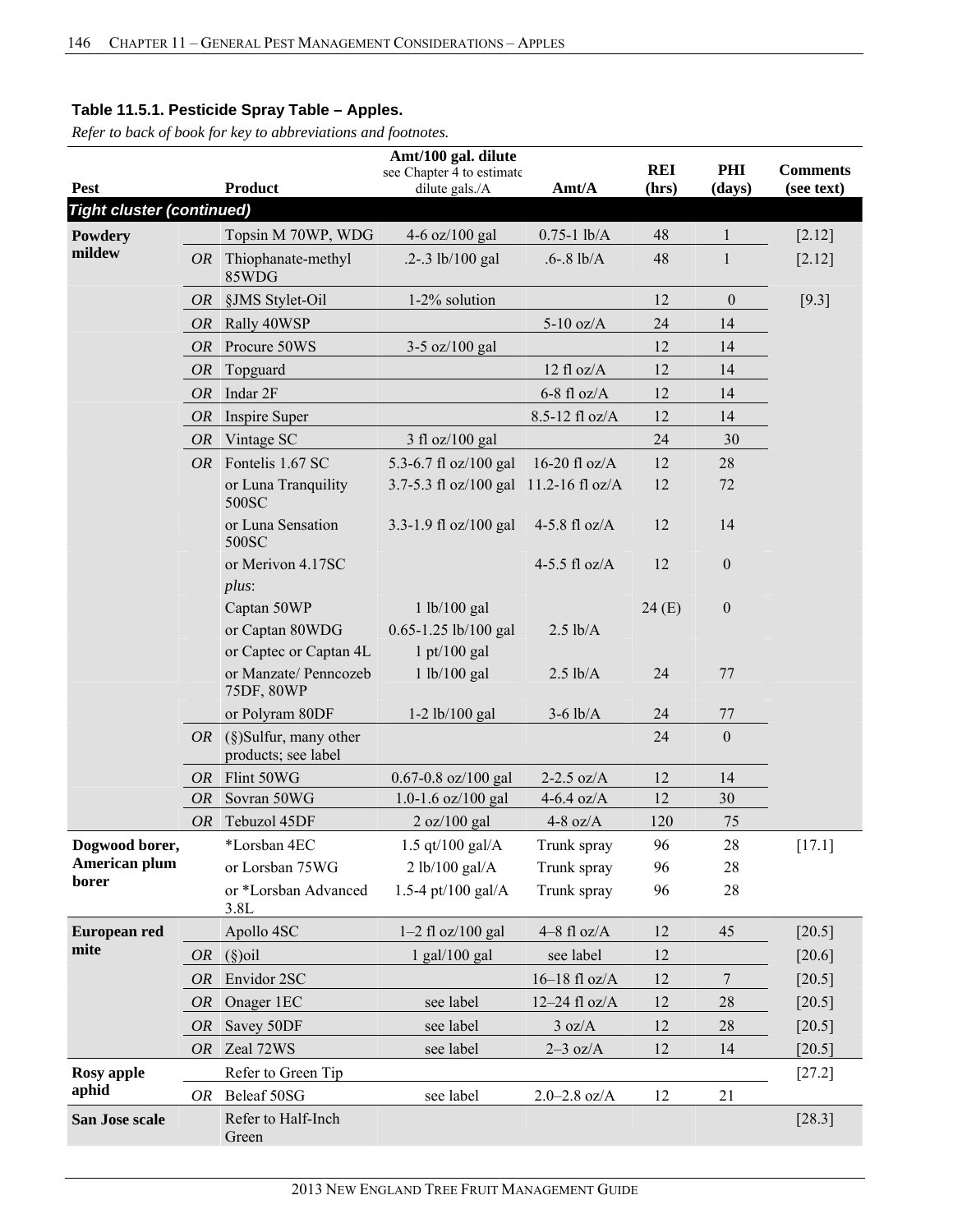*Refer to back of book for key to abbreviations and footnotes.*

| <b>REI</b><br>PHI<br><b>Comments</b><br>see Chapter 4 to estimate<br><b>Product</b><br>Amt/A<br><b>Pest</b><br>dilute gals./A<br>(days)<br>(see text)<br>(hrs)<br><b>Tight cluster (continued)</b><br>*Ambush 25WP<br>see label<br>$6.4 - 25$ oz/A<br>12<br>PF<br><b>Tarnished plant</b><br>bug<br>12<br>*Asana XL 0.66EC<br>2-5.8 fl oz/100 gal<br>$5-14.5$ fl oz/A<br>21<br>OR<br>Avaunt 30 WDG<br>$5-6$ oz/A<br>12<br>14<br>OR<br>Fixed rate per acre<br>$\boldsymbol{7}$<br>$2.0 - 2.4$ fl oz/A<br>12<br>*Baythroid XL 1L<br>OR<br>Fixed rate per acre<br>$2.0 - 2.8$ oz/A<br>12<br>21<br>Beleaf 50SG<br>see label<br>OR<br>OR<br>*Danitol 2.4EC<br>$10.7 - 16$ fl oz/A<br>24<br>14<br>Fixed rate per acre<br>see label<br>$6.4 - 25.6$ oz/A<br>12<br>PF<br>OR<br>*Pounce 25WP<br>*Proaxis 0.5CS<br>see label<br>$2.6 - 5.1$ fl oz/A<br>24<br>21<br>0R<br>$6-12$ fl oz/A<br>24<br>21<br>*Voliam Xpress EC<br>see label<br>OR<br>*Warrior II 2.08CS<br>OR<br>$1.3 - 2.5$ fl oz/A<br>24<br>21<br>Fixed rate per acre<br>Pink<br>Dithane/Manzate/<br>$1-2$ lb/100 gal<br>$3-6$ lb/A<br>24<br>$77\,$<br>$[1.3]$ , $[2.2]$<br>Apple rust<br>Penncozeb 75DF or<br>diseases<br><b>80WP</b><br>or Manzate/Dithane/<br>24<br>2.4-4.8 $qt/A$<br>77<br>[1.3], [2.2]<br>Penncozeb Flowables<br>or Polyram 80DF<br>$3-6$ lb/A<br>$1-2$ lb/100 gal<br>Ferbam Granuflo<br>$4-6$ lb/A<br>24<br>7<br>OR<br>$1-1.5$ lb/100 gal<br>Rally 40WSP<br>$5-8$ oz/A<br>24<br>14<br><i>OR</i><br>Indar 2F<br>$6-8$ fl oz/A<br>12<br>14<br><b>OR</b><br>$12$ fl oz/A<br>12<br>OR<br>Topguard<br>14<br>8.5-12 fl oz/A<br>12<br>14<br>Inspire Super MP<br>OR<br>Procure 50WS<br>14<br>OR<br>$3-5$ oz/100 gal<br>24<br><i>OR</i><br>Vintage SC<br>$3$ fl oz/100 gal<br>24<br>30<br>Fontelis 1.67 SC<br>16-20 fl $oz/A$<br>5.3-6.7 fl oz/100 gal<br>12<br>28<br>OR.<br>3.7-5.3 fl oz/100 gal 11.2-16 fl oz/A<br>12<br>or Luna Tranquility<br>72<br>500SC<br>3.3-1.9 fl oz/100 gal<br>12<br>or Luna Sensation<br>4-5.8 fl $oz/A$<br>14<br>500SC<br>$4-5.5$ fl oz/A<br>or Merivon 4.17SC<br>12<br>$\mathbf{0}$<br>$plus$ :<br>$\boldsymbol{0}$<br>Captan 50WP<br>1 lb/100 gal<br>24(E)<br>or Captan 80WDG<br>0.65-1.25 lb/100 gal<br>$2.5$ lb/A<br>or Captec or Captan 4L<br>$1$ pt/100 gal<br>or Manzate/ Penncozeb<br>1 lb/100 gal<br>$2.5$ lb/A<br>24<br>77<br>75DF, 80WP<br>or Polyram 80DF<br>1-2 lb/100 gal<br>$3-6$ lb/A<br>24<br>77<br>Captan 50WP<br>$1-2$ 1b/100 gal<br>$4-8$ $lb/A$<br>$\boldsymbol{0}$<br>[2.6], [2.7]<br>Apple scab<br>24<br>or Captan 80 WDG<br>0.65-1.25 lb/l00 gal<br>$2.5 - 5$ lb/A<br>24<br>$\boldsymbol{0}$<br>or Captec or Captan 4L<br>0.5-1 qt/100 gal<br>$\boldsymbol{0}$<br>24<br>$3-6$ lb/A<br>OR Dithane/Manzate/<br>$1-2$ lb/100 gal<br>77<br>24<br>[1.3], [2.2]<br>Penncozeb 75DF or<br><b>80WP</b> |  | Amt/100 gal. dilute |  |  |
|-------------------------------------------------------------------------------------------------------------------------------------------------------------------------------------------------------------------------------------------------------------------------------------------------------------------------------------------------------------------------------------------------------------------------------------------------------------------------------------------------------------------------------------------------------------------------------------------------------------------------------------------------------------------------------------------------------------------------------------------------------------------------------------------------------------------------------------------------------------------------------------------------------------------------------------------------------------------------------------------------------------------------------------------------------------------------------------------------------------------------------------------------------------------------------------------------------------------------------------------------------------------------------------------------------------------------------------------------------------------------------------------------------------------------------------------------------------------------------------------------------------------------------------------------------------------------------------------------------------------------------------------------------------------------------------------------------------------------------------------------------------------------------------------------------------------------------------------------------------------------------------------------------------------------------------------------------------------------------------------------------------------------------------------------------------------------------------------------------------------------------------------------------------------------------------------------------------------------------------------------------------------------------------------------------------------------------------------------------------------------------------------------------------------------------------------------------------------------------------------------------------------------------------------------------------------------------------------------------------------------------------------------------------------------------------------------------------------------------------------------------------------------------------------------------------------|--|---------------------|--|--|
|                                                                                                                                                                                                                                                                                                                                                                                                                                                                                                                                                                                                                                                                                                                                                                                                                                                                                                                                                                                                                                                                                                                                                                                                                                                                                                                                                                                                                                                                                                                                                                                                                                                                                                                                                                                                                                                                                                                                                                                                                                                                                                                                                                                                                                                                                                                                                                                                                                                                                                                                                                                                                                                                                                                                                                                                                   |  |                     |  |  |
|                                                                                                                                                                                                                                                                                                                                                                                                                                                                                                                                                                                                                                                                                                                                                                                                                                                                                                                                                                                                                                                                                                                                                                                                                                                                                                                                                                                                                                                                                                                                                                                                                                                                                                                                                                                                                                                                                                                                                                                                                                                                                                                                                                                                                                                                                                                                                                                                                                                                                                                                                                                                                                                                                                                                                                                                                   |  |                     |  |  |
|                                                                                                                                                                                                                                                                                                                                                                                                                                                                                                                                                                                                                                                                                                                                                                                                                                                                                                                                                                                                                                                                                                                                                                                                                                                                                                                                                                                                                                                                                                                                                                                                                                                                                                                                                                                                                                                                                                                                                                                                                                                                                                                                                                                                                                                                                                                                                                                                                                                                                                                                                                                                                                                                                                                                                                                                                   |  |                     |  |  |
|                                                                                                                                                                                                                                                                                                                                                                                                                                                                                                                                                                                                                                                                                                                                                                                                                                                                                                                                                                                                                                                                                                                                                                                                                                                                                                                                                                                                                                                                                                                                                                                                                                                                                                                                                                                                                                                                                                                                                                                                                                                                                                                                                                                                                                                                                                                                                                                                                                                                                                                                                                                                                                                                                                                                                                                                                   |  |                     |  |  |
|                                                                                                                                                                                                                                                                                                                                                                                                                                                                                                                                                                                                                                                                                                                                                                                                                                                                                                                                                                                                                                                                                                                                                                                                                                                                                                                                                                                                                                                                                                                                                                                                                                                                                                                                                                                                                                                                                                                                                                                                                                                                                                                                                                                                                                                                                                                                                                                                                                                                                                                                                                                                                                                                                                                                                                                                                   |  |                     |  |  |
|                                                                                                                                                                                                                                                                                                                                                                                                                                                                                                                                                                                                                                                                                                                                                                                                                                                                                                                                                                                                                                                                                                                                                                                                                                                                                                                                                                                                                                                                                                                                                                                                                                                                                                                                                                                                                                                                                                                                                                                                                                                                                                                                                                                                                                                                                                                                                                                                                                                                                                                                                                                                                                                                                                                                                                                                                   |  |                     |  |  |
|                                                                                                                                                                                                                                                                                                                                                                                                                                                                                                                                                                                                                                                                                                                                                                                                                                                                                                                                                                                                                                                                                                                                                                                                                                                                                                                                                                                                                                                                                                                                                                                                                                                                                                                                                                                                                                                                                                                                                                                                                                                                                                                                                                                                                                                                                                                                                                                                                                                                                                                                                                                                                                                                                                                                                                                                                   |  |                     |  |  |
|                                                                                                                                                                                                                                                                                                                                                                                                                                                                                                                                                                                                                                                                                                                                                                                                                                                                                                                                                                                                                                                                                                                                                                                                                                                                                                                                                                                                                                                                                                                                                                                                                                                                                                                                                                                                                                                                                                                                                                                                                                                                                                                                                                                                                                                                                                                                                                                                                                                                                                                                                                                                                                                                                                                                                                                                                   |  |                     |  |  |
|                                                                                                                                                                                                                                                                                                                                                                                                                                                                                                                                                                                                                                                                                                                                                                                                                                                                                                                                                                                                                                                                                                                                                                                                                                                                                                                                                                                                                                                                                                                                                                                                                                                                                                                                                                                                                                                                                                                                                                                                                                                                                                                                                                                                                                                                                                                                                                                                                                                                                                                                                                                                                                                                                                                                                                                                                   |  |                     |  |  |
|                                                                                                                                                                                                                                                                                                                                                                                                                                                                                                                                                                                                                                                                                                                                                                                                                                                                                                                                                                                                                                                                                                                                                                                                                                                                                                                                                                                                                                                                                                                                                                                                                                                                                                                                                                                                                                                                                                                                                                                                                                                                                                                                                                                                                                                                                                                                                                                                                                                                                                                                                                                                                                                                                                                                                                                                                   |  |                     |  |  |
|                                                                                                                                                                                                                                                                                                                                                                                                                                                                                                                                                                                                                                                                                                                                                                                                                                                                                                                                                                                                                                                                                                                                                                                                                                                                                                                                                                                                                                                                                                                                                                                                                                                                                                                                                                                                                                                                                                                                                                                                                                                                                                                                                                                                                                                                                                                                                                                                                                                                                                                                                                                                                                                                                                                                                                                                                   |  |                     |  |  |
|                                                                                                                                                                                                                                                                                                                                                                                                                                                                                                                                                                                                                                                                                                                                                                                                                                                                                                                                                                                                                                                                                                                                                                                                                                                                                                                                                                                                                                                                                                                                                                                                                                                                                                                                                                                                                                                                                                                                                                                                                                                                                                                                                                                                                                                                                                                                                                                                                                                                                                                                                                                                                                                                                                                                                                                                                   |  |                     |  |  |
|                                                                                                                                                                                                                                                                                                                                                                                                                                                                                                                                                                                                                                                                                                                                                                                                                                                                                                                                                                                                                                                                                                                                                                                                                                                                                                                                                                                                                                                                                                                                                                                                                                                                                                                                                                                                                                                                                                                                                                                                                                                                                                                                                                                                                                                                                                                                                                                                                                                                                                                                                                                                                                                                                                                                                                                                                   |  |                     |  |  |
|                                                                                                                                                                                                                                                                                                                                                                                                                                                                                                                                                                                                                                                                                                                                                                                                                                                                                                                                                                                                                                                                                                                                                                                                                                                                                                                                                                                                                                                                                                                                                                                                                                                                                                                                                                                                                                                                                                                                                                                                                                                                                                                                                                                                                                                                                                                                                                                                                                                                                                                                                                                                                                                                                                                                                                                                                   |  |                     |  |  |
|                                                                                                                                                                                                                                                                                                                                                                                                                                                                                                                                                                                                                                                                                                                                                                                                                                                                                                                                                                                                                                                                                                                                                                                                                                                                                                                                                                                                                                                                                                                                                                                                                                                                                                                                                                                                                                                                                                                                                                                                                                                                                                                                                                                                                                                                                                                                                                                                                                                                                                                                                                                                                                                                                                                                                                                                                   |  |                     |  |  |
|                                                                                                                                                                                                                                                                                                                                                                                                                                                                                                                                                                                                                                                                                                                                                                                                                                                                                                                                                                                                                                                                                                                                                                                                                                                                                                                                                                                                                                                                                                                                                                                                                                                                                                                                                                                                                                                                                                                                                                                                                                                                                                                                                                                                                                                                                                                                                                                                                                                                                                                                                                                                                                                                                                                                                                                                                   |  |                     |  |  |
|                                                                                                                                                                                                                                                                                                                                                                                                                                                                                                                                                                                                                                                                                                                                                                                                                                                                                                                                                                                                                                                                                                                                                                                                                                                                                                                                                                                                                                                                                                                                                                                                                                                                                                                                                                                                                                                                                                                                                                                                                                                                                                                                                                                                                                                                                                                                                                                                                                                                                                                                                                                                                                                                                                                                                                                                                   |  |                     |  |  |
|                                                                                                                                                                                                                                                                                                                                                                                                                                                                                                                                                                                                                                                                                                                                                                                                                                                                                                                                                                                                                                                                                                                                                                                                                                                                                                                                                                                                                                                                                                                                                                                                                                                                                                                                                                                                                                                                                                                                                                                                                                                                                                                                                                                                                                                                                                                                                                                                                                                                                                                                                                                                                                                                                                                                                                                                                   |  |                     |  |  |
|                                                                                                                                                                                                                                                                                                                                                                                                                                                                                                                                                                                                                                                                                                                                                                                                                                                                                                                                                                                                                                                                                                                                                                                                                                                                                                                                                                                                                                                                                                                                                                                                                                                                                                                                                                                                                                                                                                                                                                                                                                                                                                                                                                                                                                                                                                                                                                                                                                                                                                                                                                                                                                                                                                                                                                                                                   |  |                     |  |  |
|                                                                                                                                                                                                                                                                                                                                                                                                                                                                                                                                                                                                                                                                                                                                                                                                                                                                                                                                                                                                                                                                                                                                                                                                                                                                                                                                                                                                                                                                                                                                                                                                                                                                                                                                                                                                                                                                                                                                                                                                                                                                                                                                                                                                                                                                                                                                                                                                                                                                                                                                                                                                                                                                                                                                                                                                                   |  |                     |  |  |
|                                                                                                                                                                                                                                                                                                                                                                                                                                                                                                                                                                                                                                                                                                                                                                                                                                                                                                                                                                                                                                                                                                                                                                                                                                                                                                                                                                                                                                                                                                                                                                                                                                                                                                                                                                                                                                                                                                                                                                                                                                                                                                                                                                                                                                                                                                                                                                                                                                                                                                                                                                                                                                                                                                                                                                                                                   |  |                     |  |  |
|                                                                                                                                                                                                                                                                                                                                                                                                                                                                                                                                                                                                                                                                                                                                                                                                                                                                                                                                                                                                                                                                                                                                                                                                                                                                                                                                                                                                                                                                                                                                                                                                                                                                                                                                                                                                                                                                                                                                                                                                                                                                                                                                                                                                                                                                                                                                                                                                                                                                                                                                                                                                                                                                                                                                                                                                                   |  |                     |  |  |
|                                                                                                                                                                                                                                                                                                                                                                                                                                                                                                                                                                                                                                                                                                                                                                                                                                                                                                                                                                                                                                                                                                                                                                                                                                                                                                                                                                                                                                                                                                                                                                                                                                                                                                                                                                                                                                                                                                                                                                                                                                                                                                                                                                                                                                                                                                                                                                                                                                                                                                                                                                                                                                                                                                                                                                                                                   |  |                     |  |  |
|                                                                                                                                                                                                                                                                                                                                                                                                                                                                                                                                                                                                                                                                                                                                                                                                                                                                                                                                                                                                                                                                                                                                                                                                                                                                                                                                                                                                                                                                                                                                                                                                                                                                                                                                                                                                                                                                                                                                                                                                                                                                                                                                                                                                                                                                                                                                                                                                                                                                                                                                                                                                                                                                                                                                                                                                                   |  |                     |  |  |
|                                                                                                                                                                                                                                                                                                                                                                                                                                                                                                                                                                                                                                                                                                                                                                                                                                                                                                                                                                                                                                                                                                                                                                                                                                                                                                                                                                                                                                                                                                                                                                                                                                                                                                                                                                                                                                                                                                                                                                                                                                                                                                                                                                                                                                                                                                                                                                                                                                                                                                                                                                                                                                                                                                                                                                                                                   |  |                     |  |  |
|                                                                                                                                                                                                                                                                                                                                                                                                                                                                                                                                                                                                                                                                                                                                                                                                                                                                                                                                                                                                                                                                                                                                                                                                                                                                                                                                                                                                                                                                                                                                                                                                                                                                                                                                                                                                                                                                                                                                                                                                                                                                                                                                                                                                                                                                                                                                                                                                                                                                                                                                                                                                                                                                                                                                                                                                                   |  |                     |  |  |
|                                                                                                                                                                                                                                                                                                                                                                                                                                                                                                                                                                                                                                                                                                                                                                                                                                                                                                                                                                                                                                                                                                                                                                                                                                                                                                                                                                                                                                                                                                                                                                                                                                                                                                                                                                                                                                                                                                                                                                                                                                                                                                                                                                                                                                                                                                                                                                                                                                                                                                                                                                                                                                                                                                                                                                                                                   |  |                     |  |  |
|                                                                                                                                                                                                                                                                                                                                                                                                                                                                                                                                                                                                                                                                                                                                                                                                                                                                                                                                                                                                                                                                                                                                                                                                                                                                                                                                                                                                                                                                                                                                                                                                                                                                                                                                                                                                                                                                                                                                                                                                                                                                                                                                                                                                                                                                                                                                                                                                                                                                                                                                                                                                                                                                                                                                                                                                                   |  |                     |  |  |
|                                                                                                                                                                                                                                                                                                                                                                                                                                                                                                                                                                                                                                                                                                                                                                                                                                                                                                                                                                                                                                                                                                                                                                                                                                                                                                                                                                                                                                                                                                                                                                                                                                                                                                                                                                                                                                                                                                                                                                                                                                                                                                                                                                                                                                                                                                                                                                                                                                                                                                                                                                                                                                                                                                                                                                                                                   |  |                     |  |  |
|                                                                                                                                                                                                                                                                                                                                                                                                                                                                                                                                                                                                                                                                                                                                                                                                                                                                                                                                                                                                                                                                                                                                                                                                                                                                                                                                                                                                                                                                                                                                                                                                                                                                                                                                                                                                                                                                                                                                                                                                                                                                                                                                                                                                                                                                                                                                                                                                                                                                                                                                                                                                                                                                                                                                                                                                                   |  |                     |  |  |
|                                                                                                                                                                                                                                                                                                                                                                                                                                                                                                                                                                                                                                                                                                                                                                                                                                                                                                                                                                                                                                                                                                                                                                                                                                                                                                                                                                                                                                                                                                                                                                                                                                                                                                                                                                                                                                                                                                                                                                                                                                                                                                                                                                                                                                                                                                                                                                                                                                                                                                                                                                                                                                                                                                                                                                                                                   |  |                     |  |  |
|                                                                                                                                                                                                                                                                                                                                                                                                                                                                                                                                                                                                                                                                                                                                                                                                                                                                                                                                                                                                                                                                                                                                                                                                                                                                                                                                                                                                                                                                                                                                                                                                                                                                                                                                                                                                                                                                                                                                                                                                                                                                                                                                                                                                                                                                                                                                                                                                                                                                                                                                                                                                                                                                                                                                                                                                                   |  |                     |  |  |
|                                                                                                                                                                                                                                                                                                                                                                                                                                                                                                                                                                                                                                                                                                                                                                                                                                                                                                                                                                                                                                                                                                                                                                                                                                                                                                                                                                                                                                                                                                                                                                                                                                                                                                                                                                                                                                                                                                                                                                                                                                                                                                                                                                                                                                                                                                                                                                                                                                                                                                                                                                                                                                                                                                                                                                                                                   |  |                     |  |  |
|                                                                                                                                                                                                                                                                                                                                                                                                                                                                                                                                                                                                                                                                                                                                                                                                                                                                                                                                                                                                                                                                                                                                                                                                                                                                                                                                                                                                                                                                                                                                                                                                                                                                                                                                                                                                                                                                                                                                                                                                                                                                                                                                                                                                                                                                                                                                                                                                                                                                                                                                                                                                                                                                                                                                                                                                                   |  |                     |  |  |
|                                                                                                                                                                                                                                                                                                                                                                                                                                                                                                                                                                                                                                                                                                                                                                                                                                                                                                                                                                                                                                                                                                                                                                                                                                                                                                                                                                                                                                                                                                                                                                                                                                                                                                                                                                                                                                                                                                                                                                                                                                                                                                                                                                                                                                                                                                                                                                                                                                                                                                                                                                                                                                                                                                                                                                                                                   |  |                     |  |  |
|                                                                                                                                                                                                                                                                                                                                                                                                                                                                                                                                                                                                                                                                                                                                                                                                                                                                                                                                                                                                                                                                                                                                                                                                                                                                                                                                                                                                                                                                                                                                                                                                                                                                                                                                                                                                                                                                                                                                                                                                                                                                                                                                                                                                                                                                                                                                                                                                                                                                                                                                                                                                                                                                                                                                                                                                                   |  |                     |  |  |
|                                                                                                                                                                                                                                                                                                                                                                                                                                                                                                                                                                                                                                                                                                                                                                                                                                                                                                                                                                                                                                                                                                                                                                                                                                                                                                                                                                                                                                                                                                                                                                                                                                                                                                                                                                                                                                                                                                                                                                                                                                                                                                                                                                                                                                                                                                                                                                                                                                                                                                                                                                                                                                                                                                                                                                                                                   |  |                     |  |  |

*Table continued on next page.*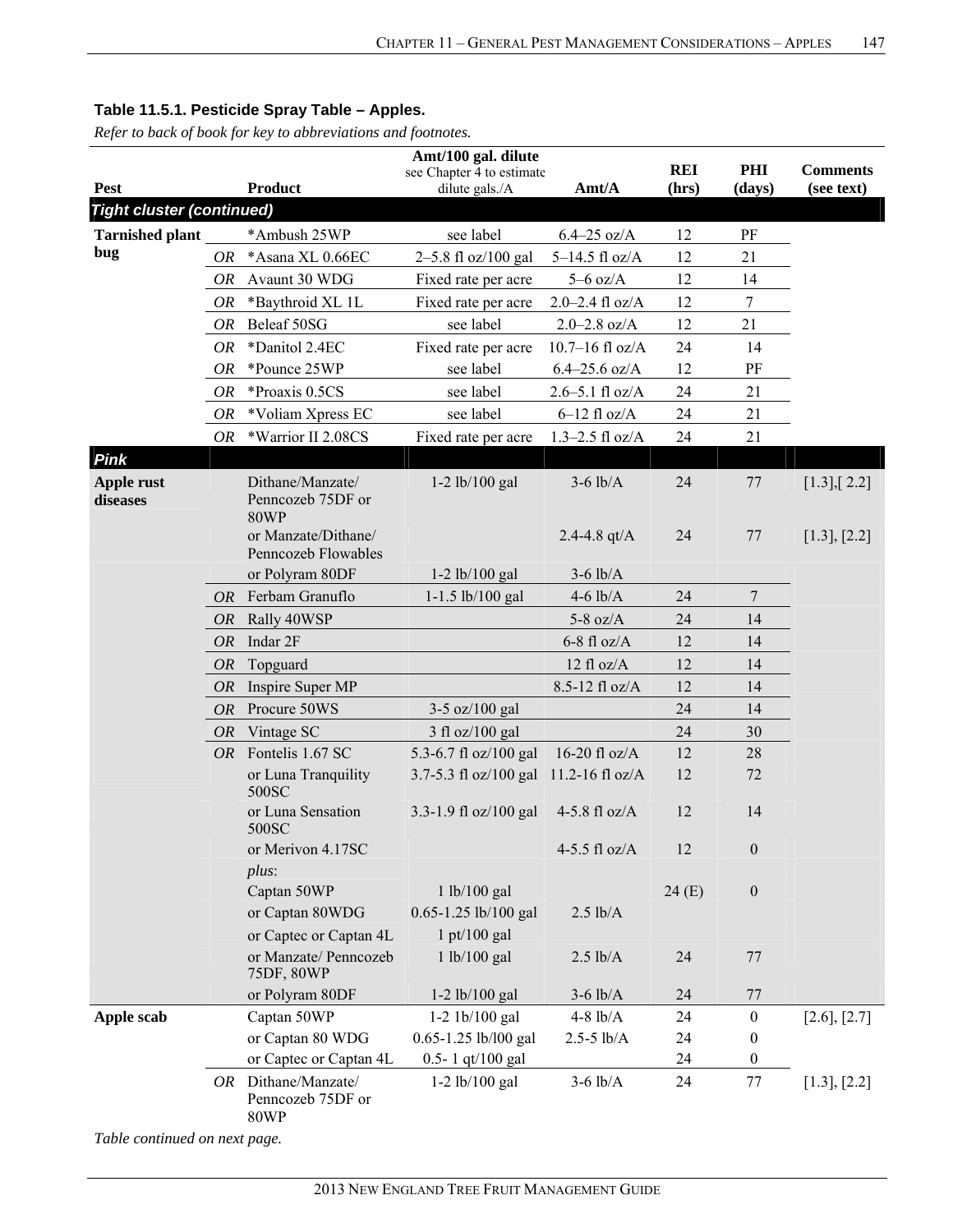|                                                                  |    |                                            | Amt/100 gal. dilute                   |                  |            |                  |                 |
|------------------------------------------------------------------|----|--------------------------------------------|---------------------------------------|------------------|------------|------------------|-----------------|
|                                                                  |    | <b>Product</b>                             | see Chapter 4 to estimate             |                  | <b>REI</b> | PHI              | <b>Comments</b> |
| <b>Pest</b><br><b>Pink (continued)</b>                           |    |                                            | dilute gals./A                        | Amt/A            | (hrs)      | (days)           | (see text)      |
|                                                                  |    |                                            |                                       |                  |            |                  |                 |
| Apple scab<br>(continued)                                        |    | or Manzate/Dithane/<br>Penncozeb Flowables | $0.8 - 1.6$ qt/100 gal                | 2.4-4.8 $qt/A$   | 24         | 77               | [1.3], [2.2]    |
|                                                                  |    | or Polyram 80DF                            | $1-2$ lb/100 gal                      | $3-6$ lb/A       | 24         | 77               |                 |
|                                                                  | OR | Sovran 50WG                                | $1.0 - 1.6$ oz/ $100$ gal             | $3.2 - 6.4$ oz/A | 12         | 30               | [2.4], [2.14]   |
|                                                                  | OR | Cabrio EG                                  | 4 oz/100 gal                          | 12 oz/A          | 12         | $\boldsymbol{0}$ | [2.4], [2.14]   |
|                                                                  | OR | Flint 50WG                                 | $0.67 - 0.8$ oz/100 gal               | $2-2.5$ oz/A     | 12         | 14               | [2.4], [2.14]   |
|                                                                  | OR | Rally 40WSP                                |                                       | 5-8 oz/ $A$      | 24         | 14               | [2.5],[2.13]    |
|                                                                  |    | or Vintage SC                              | 2-4 fl oz/100 gal                     | $6-12$ fl oz/A   | 24         | 30               |                 |
|                                                                  |    | or Procure 50WS                            | $3-5$ oz/100 gal                      |                  | 12         | 14               |                 |
|                                                                  |    | or Topguard                                |                                       | 13 fl $oz/A$     | 12         | 14               | [2.13]          |
|                                                                  |    | or Inspire Super                           |                                       | 8 oz/A           | 12         | 72               |                 |
|                                                                  |    | or Indar 2F                                |                                       | $6-8$ fl oz/A    | 12         | 14               |                 |
|                                                                  |    | or Tebuzol 45DF                            | 2 oz/100 gal                          | 4-8 oz/ $A$      | 120        | 75               |                 |
|                                                                  |    | $plus$ :                                   |                                       |                  |            |                  |                 |
|                                                                  |    | Captan 50WP                                | 1 lb/100 gal                          |                  | 24(E)      | $\boldsymbol{0}$ |                 |
|                                                                  |    | or Captan 80WDG                            | 0.65-1.25 lb/100 gal                  | $2.5$ lb/A       |            |                  |                 |
|                                                                  |    | or Captec or Captan 4L                     | $1$ pt/100 gal                        |                  |            |                  |                 |
|                                                                  |    | or Manzate/ Penncozeb<br>75DF, 80WP        | 1 lb/100 gal                          | $2.5$ lb/A       | 24         | 77               |                 |
|                                                                  |    | or Manzate/Dithane/<br>Penncozeb Flowables |                                       | $2.4$ qt/A       | 24         | 77               | [1.3], [2.2]    |
|                                                                  |    | or Polyram 80DF                            | 1-2 lb/100 gal                        | $3-6$ lb/A       | 24         | 77               |                 |
|                                                                  |    | OR Fontelis 1.67 SC                        | 5.3-6.7 fl oz/100 gal                 | 16-20 fl $oz/A$  | 12         | 28               |                 |
|                                                                  |    | or Luna Tranquility<br>500SC               | 3.7-5.3 fl oz/100 gal 11.2-16 fl oz/A |                  | 12         | 72               |                 |
|                                                                  |    | or Luna Sensation<br>500SC                 | 3.3-1.9 fl oz/100 gal                 | 4-5.8 fl $oz/A$  | 12         | 14               |                 |
|                                                                  |    | or Merivon 4.17SC<br>$plus$ :              |                                       | 4-5.5 fl $oz/A$  | 12         | $\boldsymbol{0}$ |                 |
|                                                                  |    | Captan 50WP                                | 1 lb/100 gal                          |                  | 24(E)      | $\boldsymbol{0}$ |                 |
|                                                                  |    | or Captan 80WDG                            | 0.65-1.25 lb/100 gal                  | $2.5$ lb/A       |            |                  |                 |
|                                                                  |    | or Captec or Captan 4L                     | $1$ pt/100 gal                        |                  |            |                  |                 |
|                                                                  |    | or Manzate/ Penncozeb<br>75DF, 80WP        | 1 lb/100 gal                          | $2.5$ lb/A       | 24         | 77               |                 |
|                                                                  |    | or Polyram 80DF                            | 1-2 lb/100 gal                        | $3-6$ $lb/A$     | 24         | 77               |                 |
|                                                                  | OR | $(\S)$ sulfur                              | 5 lb/100 gal                          | $10-20$ $lb/A$   | 24         |                  |                 |
| <b>Black rot (frog-</b><br>eye leafspot and<br>fruit infections) |    | See comments                               |                                       |                  |            |                  | $[4.2]$         |
| <b>Blister spot</b>                                              |    | Aliette 80WDG                              | 0.5-1.0 lb/100 gal                    | $2.5 - 5$ lb/A   | 12         | 14               | $[5.1]$         |
| Powdery<br>mildew                                                |    | Same materials as Tight Cluster spray      |                                       |                  |            |                  | $[9.5]$         |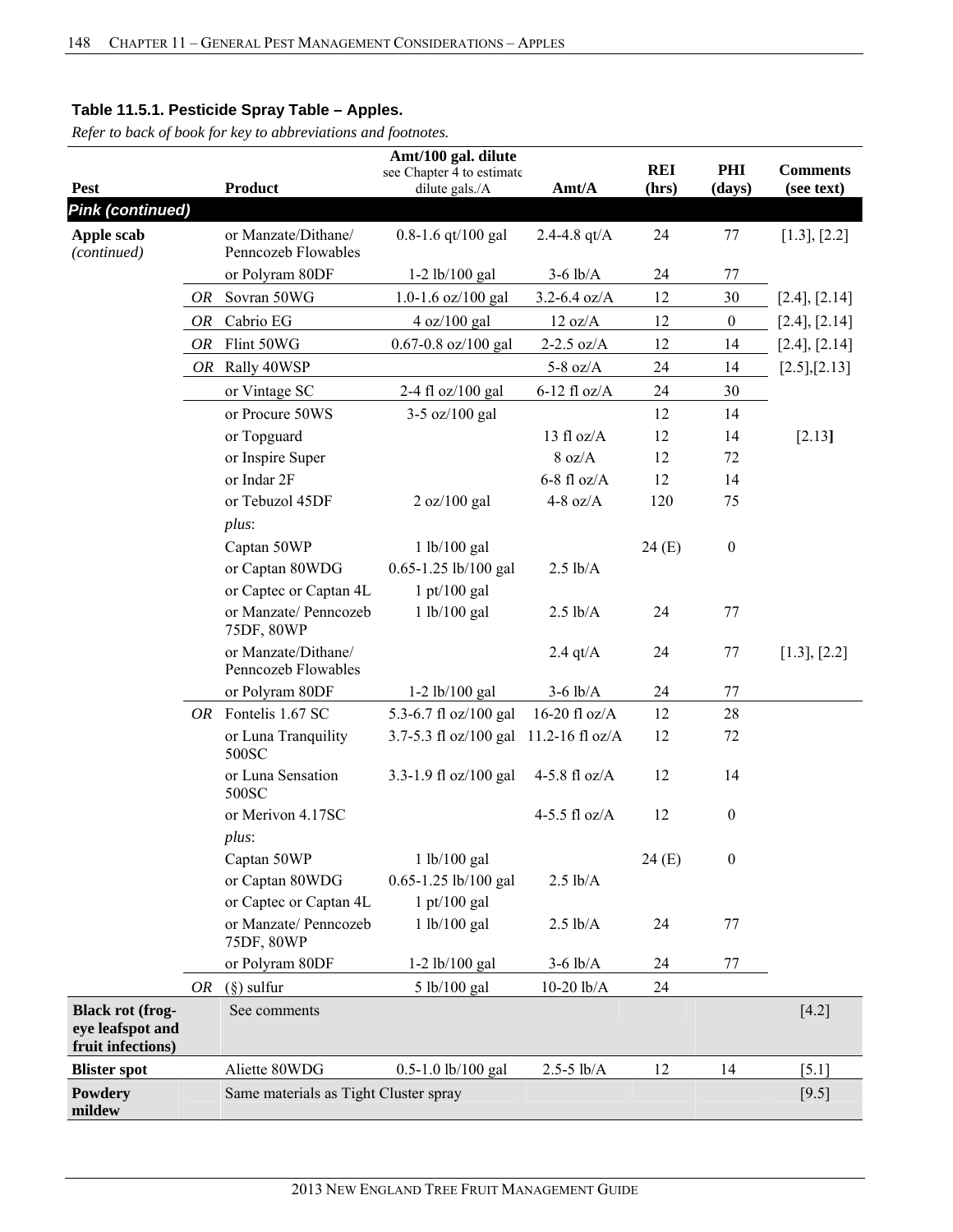#### **Pest Product Amt/100 gal. dilute** see Chapter 4 to estimate dilute gals./A **Amt/A REI (hrs) PHI (days) Comments (see text)**  *Pink (continued)*  **Dogwood borer, American plum borer, Roundheaded apple tree borer**  \*Lorsban 4EC  $1.5 \text{ qt}/100 \text{ gal/A}$  Trunk spray  $96$   $28$  [17.1] *OR* \*Lorsban 75WG 2 lb/100 gal/A Trunk spray 96 28 *OR* \*Lorsban Advanced 3.8L 1.5-4 pt/100 gal/A Trunk spray 96 28 **European red mite** Envidor, Savey, Onager or Apollo, same as Tight Cluster [20.7] *OR* \*Vydate 2L 1-2 pt/100 gal 2-8 pt/A 48 14 *OR* Zeal 72WS see label 2-3 oz/A 12 14 [20.7] **Mullein plant bug**  *OR* \*Asana XL 0.66EC 2-5.8 fl oz/100 gal 4.8-14.5 fl oz/A 12 21 *OR* Assail 30SG Fixed rate per acre 4 -8 oz/A 12 7 *OR* \*Proaxis 0.5CS see label 2.6-5.1 fl oz/A 24 21 *OR* \*Voliam Xpress EC see label 6-12 fl oz/A 24 21 *OR* \*Warrior II 2.08CS Fixed rate per acre 1.28-2.56 fl oz/A 24 21 **Oriental fruit moth**  Pheromone mating disruption: [14.2] [14.2] Checkmate OFM-F see label  $1.32-2.93$  fl oz/A  $0$  0 or Isomate-M  $100$  100 ties/A 0 0 0 or §Checkmate CM-OFM Duel 150-200 dispensers/A 0 0 or §Isomate-CM/OFM TT 200 ties/A 0 0 **Rosy apple Assail 30SG** Fixed rate per acre 2.5-4.0 oz/A 12 7 **aphid** *OR* Beleaf 50SG see label 2.0-2.8 oz/A 12 21 *OR* Calypso 4F 0.5-1.0 fl oz/100gal 2-4 fl oz/A 12 30 *OR* Esteem 35WP see label 3-5 oz/A 12 45 *OR* \*Lannate 2.4L 0.75 pt/100 gal 1.5-3 pt/A 72 14 or \*Lannate 90SP 0.25 lb/100 gal 0.5-1.0 lb/A  *OR* \*Lorsban 4EC 1pt/100 gal see label PB or Lorsban 75WG 0.3-0.67 lb/100 gal see label *OR* \*Proaxis 0.5CS see label  $2.6-5.1$  fl oz/A  $24$  21 *OR* \*Thionex 50WP .75 lb/100 gal  $4 \text{ lb/A}$  20 days 21 or \*Thionex 3EC  $0.5$  qt/100 gal  $2.67$  qt/A  $7$  days  $21$ *OR* \*Vydate 2L 1-2 pt/100 gal 2-8 pt/A 48 14 *OR* \*Warrior II 2.08CS Fixed rate per acre 1.3-2.5 fl oz/A 24 21 **Spotted tentiform leafminer, Apple blotch leafminer**  *OR* Altacor 35WDG see label 2.5-4.0 oz/A 4 5 *OR* \*Ambush 25WP see label 6.4-25.6 oz/A 12 PF *OR* \*Asana XL 0.66EC 2-5.8 fl oz/100 gal 4.8-14.5 fl oz/A 12 21 *OR* Assail 30SG Fixed rate per acre 2.5 oz/A 12 7 *OR* Avaunt 30WDG Fixed rate per acre 5-6 oz/A 12 14 *OR* §Aza-Direct 1.2L see label 16-32 fl oz/A 4 0 *OR* Azatin XL 0.27EC see label  $10-16$  fl oz/A  $4$  0 *OR* \*Baythroid XL 1L Fixed rate per acre 2.0-2.4 fl oz/A 12 7

### **Table 11.5.1. Pesticide Spray Table – Apples.**

*Refer to back of book for key to abbreviations and footnotes.*

*Table continued on next page.*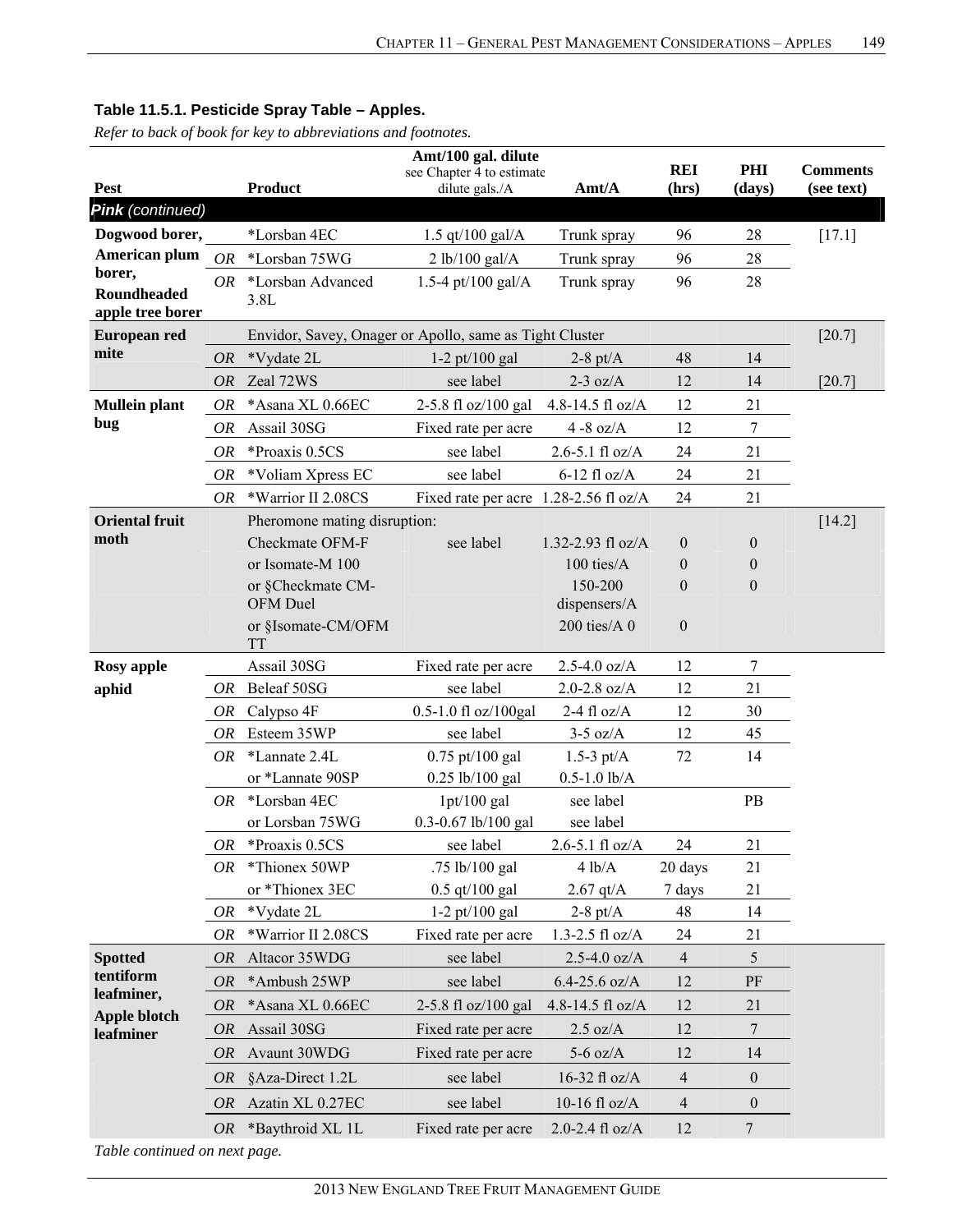|                                                 |           |                                                                                                                                                                                                                                                                                                                                                            | Amt/100 gal. dilute                         |                                                                                                              |                     |                |                               |
|-------------------------------------------------|-----------|------------------------------------------------------------------------------------------------------------------------------------------------------------------------------------------------------------------------------------------------------------------------------------------------------------------------------------------------------------|---------------------------------------------|--------------------------------------------------------------------------------------------------------------|---------------------|----------------|-------------------------------|
| <b>Pest</b>                                     |           | <b>Product</b>                                                                                                                                                                                                                                                                                                                                             | see Chapter 4 to estimate<br>dilute gals./A | Amt/A                                                                                                        | <b>REI</b><br>(hrs) | PHI<br>(days)  | <b>Comments</b><br>(see text) |
| <b>Pink (continued)</b>                         |           |                                                                                                                                                                                                                                                                                                                                                            |                                             |                                                                                                              |                     |                |                               |
| <b>Spotted</b>                                  | OR        | Belt 4SC                                                                                                                                                                                                                                                                                                                                                   | see label                                   | $3-5$ fl oz/A                                                                                                | 12                  | 14             |                               |
| tentiform                                       | OR        | Calypso 4F                                                                                                                                                                                                                                                                                                                                                 | 0.5-1.0 fl oz/100 gal                       | 2-4 fl $oz/A$                                                                                                | 12                  | 30             |                               |
| leafminer,                                      | <b>OR</b> | *Danitol 2.4EC                                                                                                                                                                                                                                                                                                                                             | Fixed rate per acre                         | 10.6-16 fl $oz/A$                                                                                            | 24                  | $\overline{4}$ |                               |
| <b>Apple blotch</b><br>leafminer                | OR        | Delegate 25WG                                                                                                                                                                                                                                                                                                                                              | Fixed rate per acre                         | 4.5-7.0 $oz/A$                                                                                               | $\overline{4}$      | 7              |                               |
| (continued)                                     | OR        | §Neemix 4.5L                                                                                                                                                                                                                                                                                                                                               | see label                                   | $4-7$ fl oz/A                                                                                                | 12                  | $\theta$       |                               |
|                                                 | <b>OR</b> | *Proaxis 0.5CS                                                                                                                                                                                                                                                                                                                                             | see label                                   | 2.6-5.1 fl $oz/A$                                                                                            | 24                  | 21             |                               |
|                                                 | OR        | *Proclaim 5SG                                                                                                                                                                                                                                                                                                                                              | $0.8 - 1.2$ oz/100 gal                      | $3.2 - 4.8$ oz/A                                                                                             | 12 or 48            | 14             |                               |
|                                                 |           |                                                                                                                                                                                                                                                                                                                                                            |                                             |                                                                                                              | (E)                 |                |                               |
|                                                 |           | OR Pyrenone 0.5EC                                                                                                                                                                                                                                                                                                                                          | see label                                   | $12$ fl oz/A                                                                                                 | 12                  | $\mathbf{1}$   |                               |
|                                                 |           | The following pre-mix product is also labeled for use against this pest; however, for best effectiveness and<br>insecticide resistance management, its use should be reserved for situations when multiple pest species are<br>present and appropriately matched to the combination of active ingredients and modes of action contained<br>in the product. |                                             |                                                                                                              |                     |                |                               |
|                                                 |           | Tourismo                                                                                                                                                                                                                                                                                                                                                   |                                             | 12-17 fl oz                                                                                                  | 12                  | 14             |                               |
|                                                 | <i>OR</i> | *Voliam Xpress EC                                                                                                                                                                                                                                                                                                                                          | see label                                   | $6-12$ fl oz/A                                                                                               | 24                  | 21             |                               |
|                                                 | <i>OR</i> | *Vydate 2L                                                                                                                                                                                                                                                                                                                                                 | $1 \frac{\text{pt}}{100}$ gal               | $2-4$ pt/A                                                                                                   | 48                  | 14             |                               |
|                                                 | <i>OR</i> | *Warrior II 2.08CS                                                                                                                                                                                                                                                                                                                                         | Fixed rate per acre                         | 1.28-2.56 fl<br>oz/A                                                                                         | 24                  | 21             |                               |
| <b>Tarnished plant bug</b>                      |           | Refer to Tight cluster                                                                                                                                                                                                                                                                                                                                     |                                             |                                                                                                              |                     |                | $[30.1]$                      |
| <b>Bloom</b>                                    |           |                                                                                                                                                                                                                                                                                                                                                            |                                             |                                                                                                              |                     |                |                               |
| <b>Apple rusts</b>                              |           | Refer to Pink spray for materials and<br>comments                                                                                                                                                                                                                                                                                                          |                                             |                                                                                                              |                     |                |                               |
| Apple scab                                      |           | Same materials and rates as Pink spray                                                                                                                                                                                                                                                                                                                     |                                             |                                                                                                              |                     |                |                               |
| <b>Black rot</b>                                |           | Captan, Sovran, Flint,<br>Topsin M, Thiophanate-<br>methyl                                                                                                                                                                                                                                                                                                 | Same rates as for scab, mildew and rusts    |                                                                                                              |                     |                | $[4.2]$                       |
| <b>Blister spot</b>                             |           | Aliette 80WDG                                                                                                                                                                                                                                                                                                                                              | 0.5-1.0 lb/100 gal                          | $2.5 - 5$ lb/A                                                                                               | 12                  | 14             | [5.1]                         |
| <b>Blossom</b> end<br>rot                       |           | Captan, Sovran, Flint,<br>Scala, Vangard, Topsin<br>M, Thiophahate-methyl                                                                                                                                                                                                                                                                                  | Same rates as for scab, mildew and rusts    |                                                                                                              |                     |                | $[6.2]$                       |
| <b>Fire blight</b><br>(blossom blight<br>phase) |           | §Agrimycin 17WP,<br>Streptrol 17WP, or<br>Firewall 17WP                                                                                                                                                                                                                                                                                                    | 8 oz/100 gal                                | 24oz/A                                                                                                       | 12                  | 50             | [8.3], [8.10]                 |
|                                                 |           | OR §Agrimycin 17WP,<br>Streptrol 17WP, or<br>Firewall 17WP                                                                                                                                                                                                                                                                                                 | 8 oz/100 gal                                | 24oz/A                                                                                                       | 12                  | 50             | $[8.3]$ , $[8.10]$            |
|                                                 |           | plus<br>Glycerine<br>either (CP or USP<br>grade)<br>or Regulaid                                                                                                                                                                                                                                                                                            |                                             | 2 $qt/100$ gal of finished spray (do not concentrate)<br>1 pt/100 gal of finished spray (do not concentrate) |                     |                |                               |
|                                                 |           | OR Mycoshield                                                                                                                                                                                                                                                                                                                                              | $1.0$ lb/ $100$ gal                         |                                                                                                              | 12                  | 60             | [8.9]                         |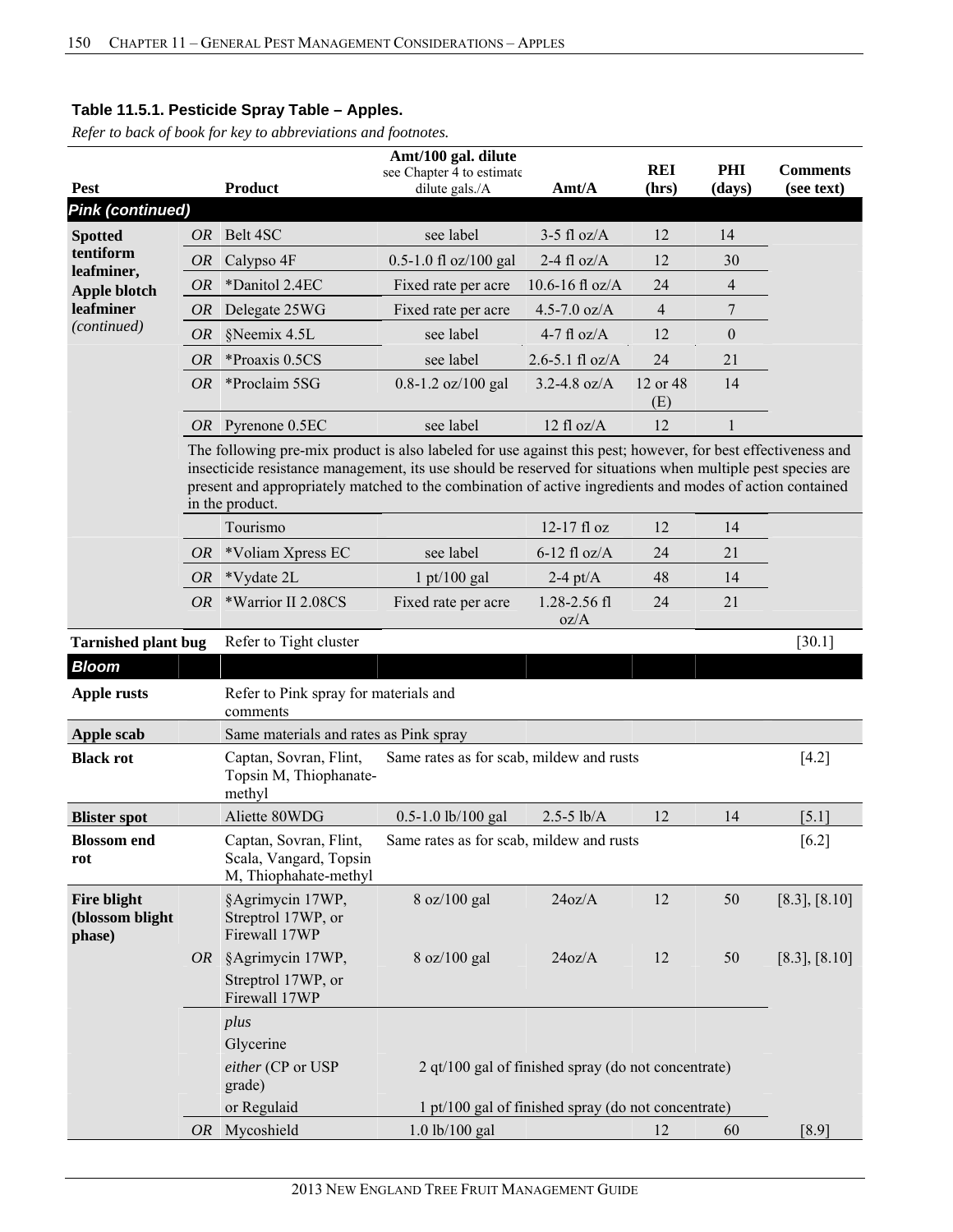*Refer to back of book for key to abbreviations and footnotes.*

|                                        |           |                                                      | Amt/100 gal. dilute                         |                          | <b>REI</b>       | PHI              | <b>Comments</b>   |
|----------------------------------------|-----------|------------------------------------------------------|---------------------------------------------|--------------------------|------------------|------------------|-------------------|
| <b>Pest</b>                            |           | <b>Product</b>                                       | see Chapter 4 to estimate<br>dilute gals./A | Amt/A                    | (hrs)            | (days)           | (see text)        |
| <b>Bloom (continued)</b>               |           |                                                      |                                             |                          |                  |                  |                   |
| <b>Fire blight</b><br>(blossom blight  |           | OR Bloomtime Biological<br>FD.                       |                                             |                          |                  |                  | 150g/A            |
| phase)                                 | <i>OR</i> | Mycoshield                                           |                                             | $1.0$ lb/ $100$ gal      |                  |                  |                   |
| (continued)                            | <b>OR</b> | Fireline                                             | 12 oz/100 gal                               |                          | 12               | 60               | $[8.9]$           |
|                                        | <b>OR</b> | Serenade MAX                                         | $2-3$ lb/A                                  |                          | $\overline{4}$   | $\mathbf{0}$     | [8.7]             |
| Fire blight<br>(shoot blight)          |           | Apogee 27.5DF                                        | $4.5 - 9$ oz                                |                          | 12               | 45               | $[8.6]$           |
| <b>Powdery mildew</b>                  |           | Same as Tight Cluster sprays                         |                                             |                          |                  |                  | $[9.2]$ , $[9.3]$ |
| Codling moth,<br><b>Oriental fruit</b> |           | Checkmate OFM-F                                      |                                             | $1.32 - 2.93$ fl<br>oz/A | $\boldsymbol{0}$ | $\boldsymbol{0}$ | [14.2]            |
| moth, Lesser                           | <i>OR</i> | Isomate-M 100                                        |                                             | 100 ties/A               | $\mathbf{0}$     | $\boldsymbol{0}$ |                   |
| appleworm                              | <i>OR</i> | Checkmate CM-F                                       |                                             | 2.4-4.8 fl oz/A          | 4                | $\boldsymbol{0}$ |                   |
|                                        | <b>OR</b> | §Isomate-C TT                                        |                                             | 200 ties/A               | $\mathbf{0}$     | $\boldsymbol{0}$ |                   |
|                                        | <i>OR</i> | §Checkmate CM-OFM<br>Duel                            |                                             | 150-200<br>dispensers/A  | $\boldsymbol{0}$ | $\boldsymbol{0}$ |                   |
|                                        | <i>OR</i> | §Isomate-CM/OFM TT                                   |                                             | 200 ties/A               | $\mathbf{0}$     | $\mathbf{0}$     |                   |
| <b>Mullein plant</b>                   |           | Assail 30SG                                          | Fixed rate per acre                         | $4 - 8$ oz/A             | 12               | 7                | $[23.4]$          |
| bug                                    | <i>OR</i> | Calypso 4F                                           | $0.5 - 1.0$ fl oz/100gal                    | 2-4 fl $oz/A$            | 12               | 30               |                   |
| Obliquebanded                          |           | §Agree WG 3.8WS                                      | see label                                   | $1-2$ $lb/A$             | 4                | $\boldsymbol{0}$ | $[24.1]$          |
| leafroller                             | <i>OR</i> | §Biobit HP                                           | see label                                   | $0.5 - 2$ lb/A           | $\overline{4}$   | $\boldsymbol{0}$ |                   |
|                                        | OR        | §Dipel 10.3DF                                        | see label                                   | $0.5 - 2$ lb/A           | 4                | $\boldsymbol{0}$ |                   |
|                                        | <i>OR</i> | Intrepid 2F                                          | see label                                   | $8-16$ oz/A              | 4                | 14               |                   |
|                                        | OR        | §Javelin WG                                          | $0.13 - 1$ lb/100 gal                       | $0.5 - 4.0$ lb/A         | 4                | $\boldsymbol{0}$ |                   |
| <b>Petal Fall</b>                      |           |                                                      |                                             |                          |                  |                  |                   |
| <b>Apple rusts</b>                     |           | Refer to Pink sprays for materials and<br>comments   |                                             |                          |                  |                  | $[4.2]$           |
| Apple scab                             |           | Captan 50WP                                          | $1-2$ lb/100 gal                            | 8 lb/A                   | 24(E)            | $\boldsymbol{0}$ | $[2.7]$           |
|                                        |           | or Captan 80WP                                       | 0.65-1.25 lb/l00 gal                        | 5 lb/A                   | 24               | $\mathbf{0}$     |                   |
|                                        |           | or Captec or Captan 4L                               | 0.5-1 qt/100 gal                            |                          | 24               | $\boldsymbol{0}$ |                   |
|                                        | <i>OR</i> | Dithane/Manzate/<br>Penncozeb 75DF or<br><b>80WP</b> | $1-2$ lb/100 gal                            | $3-6$ lb/A               | 24               | 77               | [1.3], [2.2]      |
|                                        |           | or Manzate/Dithane/<br>Penncozeb Flowables           |                                             | 2.4-4.8 $qt/A$           | 24               | 77               | [1.3], [2.2]      |
|                                        |           | or Polyram 80DF                                      | $1-2$ lb/100 gal                            | $3-6$ lb/A               |                  |                  |                   |
|                                        | <i>OR</i> | Flint 50WG                                           | 0.67-0.8 oz/100 gal                         |                          | 12               | 14               | [2.4], [2.14]     |
|                                        | <i>OR</i> | Sovran 50WG                                          | 1.0-1.6 oz/100 gal                          |                          | 12               | 30               | [2.4], [2.14]     |
|                                        | <b>OR</b> | Cabrio EG                                            | 4 oz/100 gal                                | 12 oz/A                  | 12               | $\boldsymbol{0}$ | [2.4], [2.14]     |
|                                        | OR        | Rally 40WSP                                          |                                             | $5-8$ oz/A               | 24               | 14               | [2.5],[2.13]      |
|                                        |           | or Vintage SC                                        | 2-4 fl oz/100 gal                           | $6-12$ fl oz/A           | 24               | 30               |                   |
|                                        |           | or Procure 50WS                                      | 3-5 oz/100 gal                              |                          | 12               | 14               |                   |
| Table continued on next page           |           | or Topguard                                          |                                             | 13 fl oz/ $A$            | 12               | 14               | [2.13]            |

*Table continued on next page.*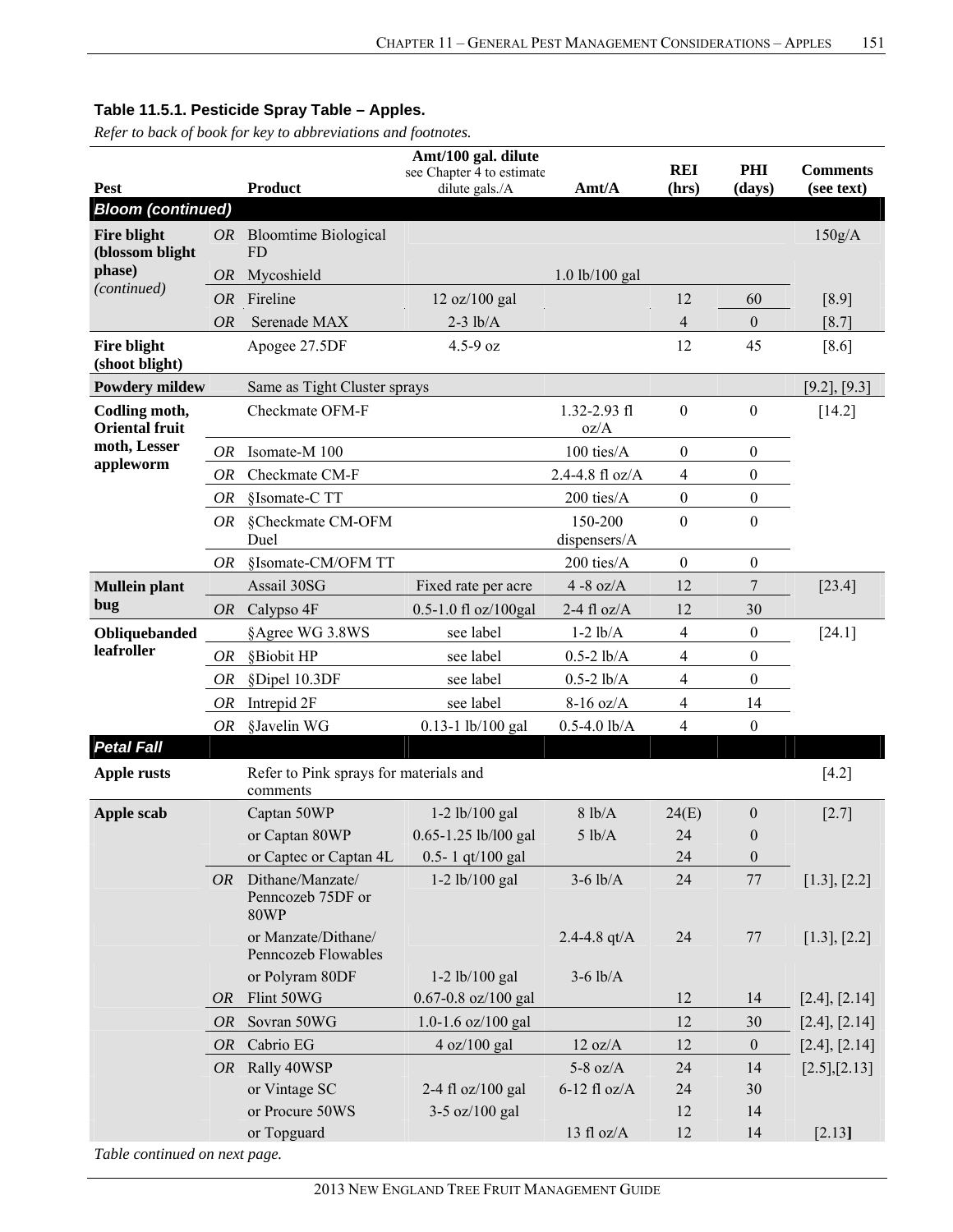|                                    | Amt/100 gal. dilute |                                                                                |                                                          |                                                     |                     |                  |                               |  |  |
|------------------------------------|---------------------|--------------------------------------------------------------------------------|----------------------------------------------------------|-----------------------------------------------------|---------------------|------------------|-------------------------------|--|--|
| <b>Pest</b>                        |                     | Product                                                                        | see Chapter 4 to estimate<br>dilute gals./A              | Amt/A                                               | <b>REI</b><br>(hrs) | PHI<br>(days)    | <b>Comments</b><br>(see text) |  |  |
| <b>Petal Fall (continued)</b>      |                     |                                                                                |                                                          |                                                     |                     |                  |                               |  |  |
|                                    |                     | $OR$ or Inspire Super                                                          |                                                          | 8 oz/A                                              | 12                  | 72               |                               |  |  |
| Apple scab<br>(continued)          |                     | or Tebuzol 45DF                                                                | 2 oz/100 gal                                             | 4-8 oz/ $A$                                         | 120                 | 75               |                               |  |  |
|                                    |                     | $plus$ :                                                                       |                                                          |                                                     |                     |                  |                               |  |  |
|                                    |                     | Captan 50WP                                                                    | 1 lb/100 gal                                             |                                                     | 24(E)               | $\boldsymbol{0}$ |                               |  |  |
|                                    |                     | or Captan 80WDG                                                                | 0.65-1.25 lb/100 gal                                     | $2.5$ lb/A                                          |                     |                  |                               |  |  |
|                                    |                     | or Captec or Captan 4L                                                         | $1$ pt/100 gal                                           |                                                     |                     |                  |                               |  |  |
|                                    |                     | or Manzate/ Penncozeb                                                          | 1 lb/100 gal                                             | $2.5$ lb/A                                          | 24                  | 77               |                               |  |  |
|                                    |                     | 75DF, 80WP                                                                     |                                                          |                                                     |                     |                  |                               |  |  |
|                                    |                     | or Manzate/Dithane/<br>Penncozeb Flowables                                     |                                                          | $2.4$ qt/A                                          | 24                  | 77               | [1.3], [2.2]                  |  |  |
|                                    |                     | or Polyram 80DF                                                                | $1-2$ lb/100 gal                                         | $3-6$ lb/A                                          | 24                  | 77               |                               |  |  |
|                                    | OR-                 | Fontelis 1.67 SC                                                               | 5.3-6.7 fl oz/100 gal                                    | 16-20 fl $oz/A$                                     | 12                  | 28               |                               |  |  |
|                                    |                     | or Luna Tranquility<br>500SC                                                   | 3.7-5.3 fl oz/100 gal 11.2-16 fl oz/A                    |                                                     | 12                  | 72               |                               |  |  |
|                                    |                     | or Luna Sensation<br>500SC                                                     | 3.3-1.9 fl oz/100 gal                                    | 4-5.8 fl $oz/A$                                     | 12                  | 14               |                               |  |  |
|                                    |                     | or Merivon 4.17SC<br>$plus$ :                                                  |                                                          | 4-5.5 fl $oz/A$                                     | 12                  | $\boldsymbol{0}$ |                               |  |  |
|                                    |                     | Captan 50WP                                                                    | 1 lb/100 gal                                             |                                                     | 24(E)               | $\boldsymbol{0}$ |                               |  |  |
|                                    |                     | or Captan 80WDG                                                                | 0.65-1.25 lb/100 gal                                     | $2.5$ lb/A                                          |                     |                  |                               |  |  |
|                                    |                     | or Captec or Captan 4L                                                         | $1$ pt/100 gal                                           |                                                     |                     |                  |                               |  |  |
|                                    |                     | or Manzate/ Penncozeb<br>75DF, 80WP                                            | 1 lb/100 gal                                             | $2.5$ lb/A                                          | 24                  | 77               |                               |  |  |
|                                    |                     | or Polyram 80DF                                                                | $1-2$ lb/100 gal                                         | $3-6$ lb/A                                          | 24                  | 77               |                               |  |  |
|                                    |                     | $(\S)$ sulfur                                                                  |                                                          | $10-20$ $lb/A$                                      | 24                  |                  |                               |  |  |
| <b>Black rot</b>                   | OR                  | Captan, Sovran, Flint,                                                         | 5 lb/100 gal<br>Same rates as for scab, mildew and rusts |                                                     |                     |                  |                               |  |  |
|                                    |                     | Topsin M, Thiophanate-<br>methyl                                               |                                                          |                                                     |                     |                  |                               |  |  |
| <b>Blossom</b> end<br>rot          |                     | Captan, Sovran, Flint,<br>Scala, Vanguard,<br>Topsin M, Thiophanate-<br>methyl | Same rates as for scab, mildew and rusts                 |                                                     |                     |                  | $[6.2]$                       |  |  |
| Fire blight<br>(Blossom<br>blight) |                     | §Agrimycin 17WP,<br>Streptrol 17WP, or<br>Firewall 17WP                        | 8 oz/100 gal                                             | 24oz/A                                              | 12                  | 50               | [8.3], [8.10]                 |  |  |
|                                    | OR                  | §Agrimycin 17WP,<br>Streptrol 17WP, or<br>Firewall 17WP                        | 8 oz/100 gal                                             | 24oz/A                                              | 12                  | 50               | [8.3], [8.10]                 |  |  |
|                                    |                     | plus<br>Glycerine<br>either (CP or USP<br>grade)                               |                                                          | 2 qt/100 gal of finished spray (do not concentrate) |                     |                  |                               |  |  |
|                                    |                     | or Regulaid                                                                    |                                                          | 1 pt/100 gal of finished spray (do not concentrate) |                     |                  |                               |  |  |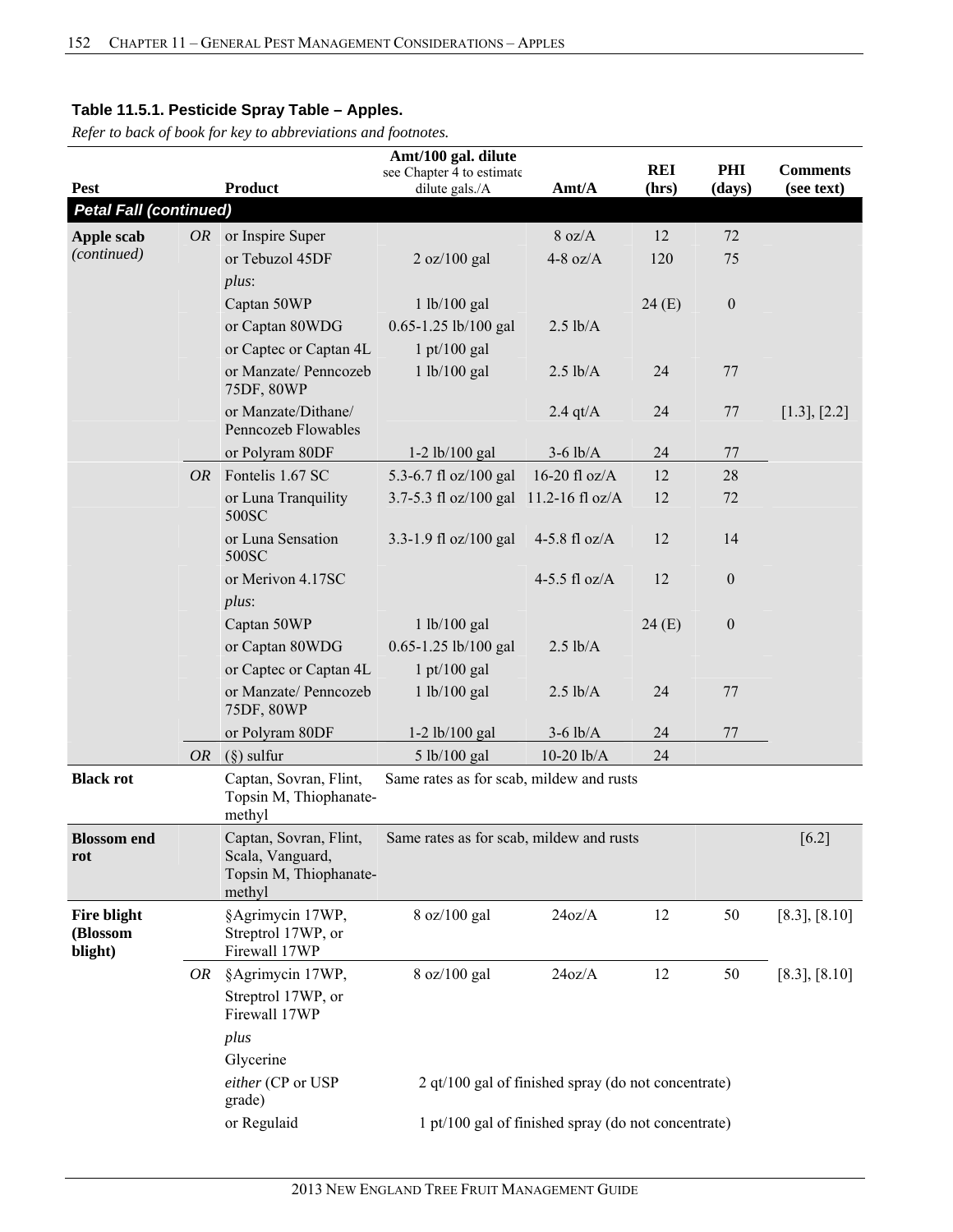*Refer to back of book for key to abbreviations and footnotes.*

|                                      |           |                                      | Amt/100 gal. dilute                         |                          |                     |                  |                               |
|--------------------------------------|-----------|--------------------------------------|---------------------------------------------|--------------------------|---------------------|------------------|-------------------------------|
| <b>Pest</b>                          |           | <b>Product</b>                       | see Chapter 4 to estimate<br>dilute gals./A | Amt/A                    | <b>REI</b><br>(hrs) | PHI<br>(days)    | <b>Comments</b><br>(see text) |
| <b>Petal Fall (continued)</b>        |           |                                      |                                             |                          |                     |                  |                               |
| <b>Fire blight</b><br>(Shoot blight) |           | Apogee 27.5D                         | $6-12$ oz                                   |                          | 12                  | 45               | $[8.6]$                       |
| Powdery<br>mildew                    |           | Same as Tight Cluster sprays         |                                             |                          |                     |                  | $[9.2]$ , $[9.3]$             |
| Codling moth,                        |           | *Altacor 35WDG                       | see label                                   | $2.5 - 4.5$ oz/A         | $\overline{4}$      | 5                | [14.1],[14.3]                 |
| <b>Lesser</b>                        | OR        | Assail 30SG                          | see label                                   | 4-8 oz/ $A$              | 12                  | 7                |                               |
| appleworm,<br><b>Oriental fruit</b>  | OR        | Avaunt 30WDG                         | see label                                   | $5-6$ oz/A               | 12                  | 14               |                               |
| moth                                 | <b>OR</b> | *Baythroid XL 1L                     | see label                                   | 2-2.4 fl oz/A            | 12                  | 7                |                               |
|                                      | OR        | *Belt 4SC                            | see label                                   | $3-5$ fl oz/A            | 12                  | 14               |                               |
|                                      | <b>OR</b> | §Biobit XL 2.1FC                     | see label                                   | $1.5 - 5.5$ pt/A         | $\overline{4}$      | $\boldsymbol{0}$ |                               |
|                                      | OR        | *Calypso 4F                          | 1-2 fl $oz/100$ gal                         | 4-8 fl $oz/A$            | 12                  | 30               |                               |
|                                      | <b>OR</b> | §Carpovirusine 0.99SC                | $0.5 - 1$ pt/100 gal                        | $0.25 - 0.4$ qt/A        | $\overline{4}$      | $\boldsymbol{0}$ |                               |
|                                      | OR        | §Cyd-X 0.06SC                        | see label                                   | $1-6$ fl oz/A            | $\overline{4}$      | $\boldsymbol{0}$ |                               |
|                                      | <b>OR</b> | §Deliver 18WG                        | see label                                   | $0.5 - 2$ lb/A           | $\overline{4}$      | $\boldsymbol{0}$ |                               |
|                                      | OR        | Delegate 25WG                        | see label                                   | 4.5-7 $oz/A$             | $\overline{4}$      | 7                |                               |
|                                      | <b>OR</b> | §Dipel 10.3DF                        | see label                                   | $0.5 - 2$ lb/A           | $\overline{4}$      | $\boldsymbol{0}$ |                               |
|                                      | OR        | §Entrust 80WP                        | $0.67 - 1$ oz/100 gal                       | $2-3$ oz/A               | $\overline{4}$      | 7                |                               |
|                                      | <b>OR</b> | *Imidan 70WS                         | $0.75 - 1$ lb/100 gal                       | 2.13-5.75 lb/A           | 96                  | 7                |                               |
|                                      | OR        | *Imidan 70WS                         | 0.75-1 lb/100 gal                           | 2.13-5.75 lb/A           | 96                  | 7                |                               |
|                                      | OR        | *Intrepid 2F                         | see label                                   | 12-16 fl $oz/A$          | $\overline{4}$      | 14               |                               |
|                                      | OR        | *Lannate 2.4LV                       | $1.5$ pt/100 gal                            | $1.5-3$ pt/A             | 72                  | 14               |                               |
|                                      |           | or *Lannate 90SP                     | 0.25 lb/100 gal                             | $0.5 - 1$ lb/A           |                     |                  |                               |
|                                      | OR        | §Neemix 4.5L                         | see label                                   | $7-16$ fl oz/A           | 12                  | $\boldsymbol{0}$ |                               |
|                                      |           | $OR$ Pheromone mating<br>disruption: |                                             |                          |                     |                  | $[14.2]$                      |
|                                      |           | §Checkmate OFM-F                     | see label                                   | $1.32 - 2.93$ fl<br>oz/A | $\boldsymbol{0}$    | $\theta$         |                               |
|                                      |           | or §Isomate-M 100                    |                                             | 100 ties/A               | $\mathbf{0}$        | $\boldsymbol{0}$ |                               |
|                                      |           | or §Checkmate CM-F                   | see label                                   | 2.4-4.8 fl oz/A          | 4                   | $\theta$         |                               |
|                                      |           | or §Checkmate CM-<br>OFM Duel        |                                             | 150-200<br>dispensers/A  | $\boldsymbol{0}$    | 0                |                               |
|                                      |           | or §Isomate-CM/OFM<br>TT             |                                             | 200 ties/A               | $\boldsymbol{0}$    | $\boldsymbol{0}$ |                               |
|                                      |           | or §Checkmate Puffer<br>$CM-OFM$     |                                             | $1-2$ units/ $A$         | $\boldsymbol{0}$    | $\mathbf{0}$     |                               |
|                                      | 0R        | *Proclaim 5SG                        | 1.2 oz/100 gal                              | $4.8$ oz/A               | $12/48$ (E)         | 14               |                               |
|                                      | 0R        | *Rimon 0.83EC                        | see label                                   | 20-40 fl oz/A            | 12                  | 14               |                               |
|                                      | OR        | Sevin XLR Plus, 4F                   | see label                                   | $1-3$ qt/A               | 12                  | 3                |                               |
|                                      |           | or Sevin 80S                         | see label                                   | $1.25 - 3.75$ lb/A       |                     |                  |                               |
|                                      | 0R        | Tourismo                             |                                             | 15-17 floz               |                     |                  |                               |
|                                      | OR        | §Virosoft CP4                        | see label                                   | $2-3.2$ fl oz/A          | $\overline{4}$      | $\boldsymbol{0}$ |                               |
| Table continued on next page.        |           |                                      |                                             |                          |                     |                  |                               |

2013 NEW ENGLAND TREE FRUIT MANAGEMENT GUIDE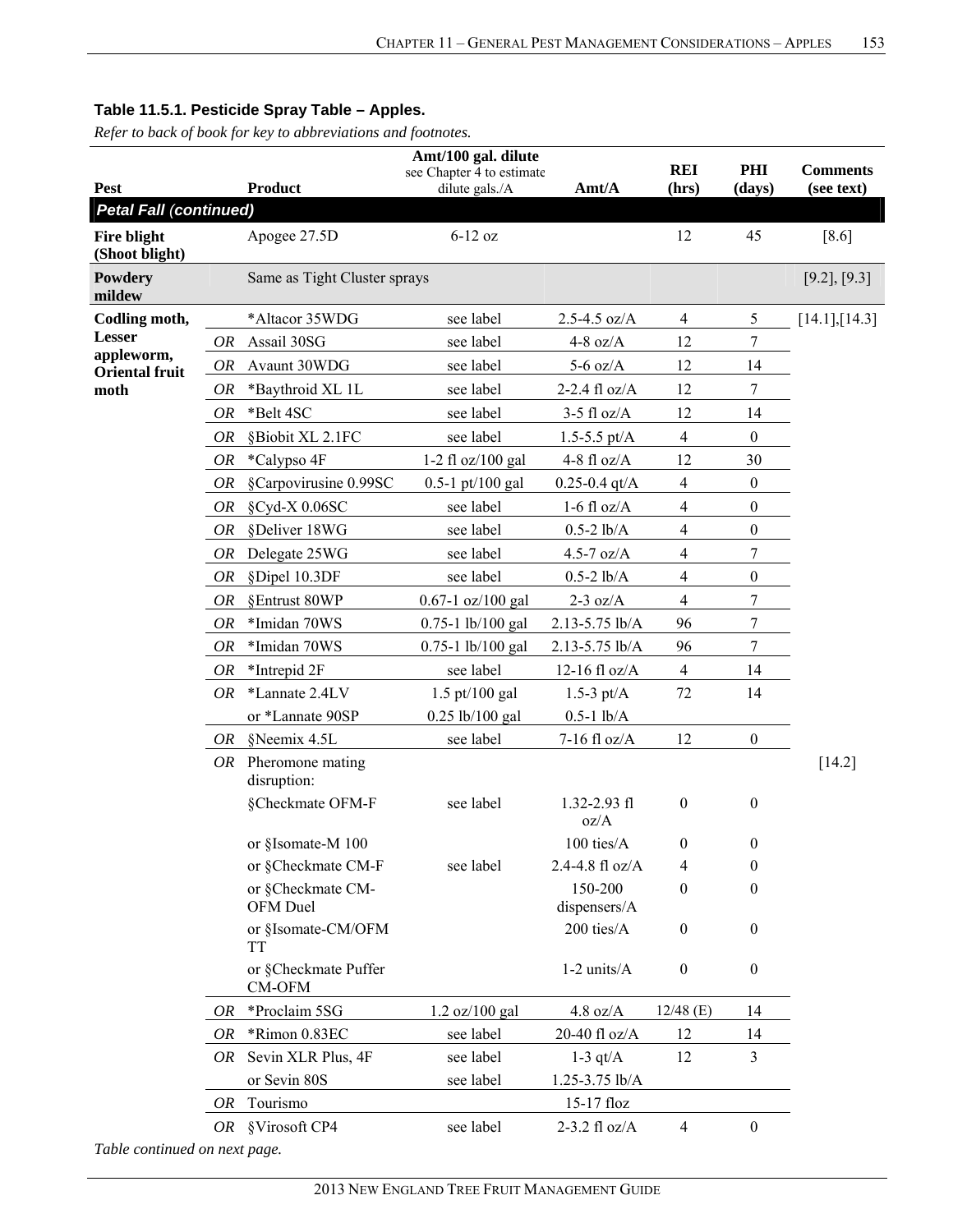|                                                                       |           |                                                                                                                                                                                                                                                                                                                                                                | Amt/100 gal. dilute                         |                  |                     |               |                               |  |  |  |  |
|-----------------------------------------------------------------------|-----------|----------------------------------------------------------------------------------------------------------------------------------------------------------------------------------------------------------------------------------------------------------------------------------------------------------------------------------------------------------------|---------------------------------------------|------------------|---------------------|---------------|-------------------------------|--|--|--|--|
| <b>Pest</b>                                                           |           | <b>Product</b>                                                                                                                                                                                                                                                                                                                                                 | see Chapter 4 to estimate<br>dilute gals./A | Amt/A            | <b>REI</b><br>(hrs) | PHI<br>(days) | <b>Comments</b><br>(see text) |  |  |  |  |
| <b>Petal Fall (continued)</b>                                         |           |                                                                                                                                                                                                                                                                                                                                                                |                                             |                  |                     |               |                               |  |  |  |  |
| Codling moth,<br><b>Lesser</b><br>appleworm,<br><b>Oriental fruit</b> |           | The following pre-mix products are also labeled for use against these pests; however, for best effectiveness<br>and insecticide resistance management, their use should be reserved for situations when multiple pest<br>species present are appropriately matched to the combination of active ingredients and modes of action<br>contained in the product.   |                                             |                  |                     |               |                               |  |  |  |  |
| moth                                                                  |           | *Endigo ZC                                                                                                                                                                                                                                                                                                                                                     | see label                                   | 5-6 fl $oz/A$    | 24                  | 35            |                               |  |  |  |  |
| (continued)                                                           | OR        | *Leverage 360                                                                                                                                                                                                                                                                                                                                                  | see label                                   | 2.4-2.8 fl oz/A  | 12                  | 7             |                               |  |  |  |  |
|                                                                       | 0R        | *Voliam Flexi WDG                                                                                                                                                                                                                                                                                                                                              | see label                                   | $4-7$ oz/A       | 12                  | 35            |                               |  |  |  |  |
|                                                                       | OR        | *Voliam Xpress EC                                                                                                                                                                                                                                                                                                                                              | see label                                   | $6-12$ fl oz/A   | 24                  | 21            |                               |  |  |  |  |
| <b>Comstock</b>                                                       |           | Assail 30SG                                                                                                                                                                                                                                                                                                                                                    | Fixed rate per acre                         | 4-8 oz/ $A$      | 12                  | 7             | $[15.2]$                      |  |  |  |  |
| <b>Mealybug</b>                                                       | <i>OR</i> | *Centaur 0.7WDG                                                                                                                                                                                                                                                                                                                                                | See label                                   | $34.5$ oz/A      | 12                  | 14            |                               |  |  |  |  |
|                                                                       | OR        | Movento 240SC                                                                                                                                                                                                                                                                                                                                                  | see label                                   | $6-9$ fl oz/A    | 24                  | 7             |                               |  |  |  |  |
|                                                                       |           | OR Portal 0.4EC                                                                                                                                                                                                                                                                                                                                                | see label                                   | $2 \text{ pt/A}$ | 12                  | 14            |                               |  |  |  |  |
|                                                                       |           | The following pre-mix products are also labeled for use against this pest; however, for best effectiveness<br>and insecticide resistance management, their use should be reserved for situations when multiple pest<br>species present are appropriately matched to the combination of active ingredients and modes of action<br>contained in the product.     |                                             |                  |                     |               |                               |  |  |  |  |
|                                                                       |           | *Agri-Flex SC<br>plus                                                                                                                                                                                                                                                                                                                                          | 1.5-2.0 fl oz/100 gal                       | 5.5-8.5 fl oz/A  | 12                  | 35            |                               |  |  |  |  |
|                                                                       |           | Horticultural spray oil                                                                                                                                                                                                                                                                                                                                        | $1$ qt/100 gal                              | $1$ gal/A        |                     |               |                               |  |  |  |  |
|                                                                       |           | OR *Voliam Flexi WDG                                                                                                                                                                                                                                                                                                                                           | see label                                   | $6-7$ oz/A       | 12                  | 35            |                               |  |  |  |  |
| Dogwood borer,                                                        |           | *Lorsban 4EC                                                                                                                                                                                                                                                                                                                                                   | 1.5 qt/100 gal/ $A$                         | Trunk spray      | 96                  | 28            | $[17.1]$                      |  |  |  |  |
| American plum                                                         |           | or Lorsban 75WG                                                                                                                                                                                                                                                                                                                                                | 2 lb/100 gal/A                              | Trunk spray      | 96                  | 28            |                               |  |  |  |  |
| borer                                                                 |           | or *Lorsban Advanced                                                                                                                                                                                                                                                                                                                                           | 1.5-4 pt/100 gal/A                          | Trunk spray      | 96                  | 28            |                               |  |  |  |  |
|                                                                       |           | 3.8L                                                                                                                                                                                                                                                                                                                                                           |                                             |                  |                     |               |                               |  |  |  |  |
| European apple                                                        |           | Imidan same as for codling moth at this time                                                                                                                                                                                                                                                                                                                   |                                             |                  |                     |               | [18.1]                        |  |  |  |  |
| sawfly                                                                | <i>OR</i> | Actara 25WDG                                                                                                                                                                                                                                                                                                                                                   |                                             | 4.5-5.5 oz/A     | 12                  | 35            | [18.2]                        |  |  |  |  |
|                                                                       | <i>OR</i> | Altacor 35WDG                                                                                                                                                                                                                                                                                                                                                  |                                             | $2.5 - 4.5$ oz/A | $\overline{4}$      | 5             |                               |  |  |  |  |
|                                                                       | OR        | Assail 30SG                                                                                                                                                                                                                                                                                                                                                    | Fixed rate per acre                         | $5-8$ oz/A       | 12                  | $\sqrt{ }$    |                               |  |  |  |  |
|                                                                       | <i>OR</i> | Avaunt 30WDG                                                                                                                                                                                                                                                                                                                                                   | Fixed rate per acre                         | $5-6$ oz/A       | 12                  | 14            |                               |  |  |  |  |
|                                                                       | OR        | *Baythroid XL 1L                                                                                                                                                                                                                                                                                                                                               | Fixed rate per acre                         | 2.4-2.8 fl oz/A  | 12                  | 7             |                               |  |  |  |  |
|                                                                       | <i>OR</i> | Calypso 4F                                                                                                                                                                                                                                                                                                                                                     | 1-2 fl $oz/100$ gal                         |                  | 12                  | 30            |                               |  |  |  |  |
|                                                                       | <i>OR</i> | *Lannate 2.4L#                                                                                                                                                                                                                                                                                                                                                 | $1.5 \text{ pt}/100 \text{ gal}$            |                  | 72                  | 14            |                               |  |  |  |  |
|                                                                       |           | The following pre-mix products are also labeled for use against this pest; however, for best effectiveness<br>and insecticide resistance management, their use should be reserved for situations when multiple pest<br>species are present and appropriately matched to the combination of active ingredients and modes of action<br>contained in the product. |                                             |                  |                     |               |                               |  |  |  |  |
|                                                                       |           | OR *Agri-Flex SC<br>plus                                                                                                                                                                                                                                                                                                                                       | 1.5-2.0 fl oz/100 gal                       | 5.5-8.5 fl oz/A  | 12                  | 35            |                               |  |  |  |  |
|                                                                       |           | Horticultural spray oil                                                                                                                                                                                                                                                                                                                                        | $1$ qt/100 gal                              | $1$ gal/ $A$     |                     |               |                               |  |  |  |  |
|                                                                       | <i>OR</i> | *Endigo ZC                                                                                                                                                                                                                                                                                                                                                     | see label                                   | 5-6 fl $oz/A$    | 24                  | 35            |                               |  |  |  |  |
|                                                                       | OR        | *Voliam Flexi WDG                                                                                                                                                                                                                                                                                                                                              | see label                                   | $6-7$ oz/A       | 12                  | 35            |                               |  |  |  |  |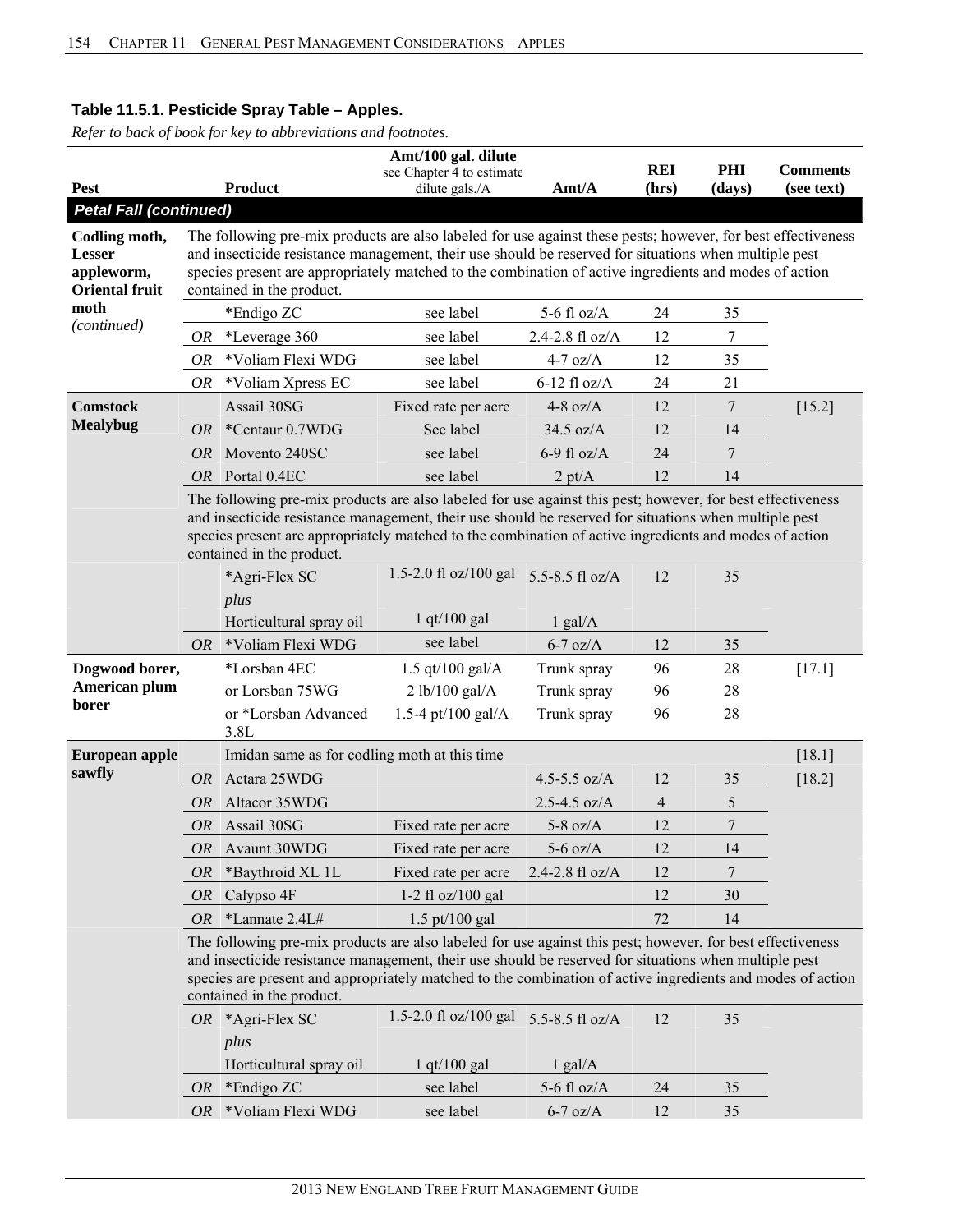*Refer to back of book for key to abbreviations and footnotes.*

|                               |           |                                                                                                                                                                                                                                        | Amt/100 gal. dilute                         |                     |                     |                |                               |
|-------------------------------|-----------|----------------------------------------------------------------------------------------------------------------------------------------------------------------------------------------------------------------------------------------|---------------------------------------------|---------------------|---------------------|----------------|-------------------------------|
| <b>Pest</b>                   |           | <b>Product</b>                                                                                                                                                                                                                         | see Chapter 4 to estimate<br>dilute gals./A | Amt/A               | <b>REI</b><br>(hrs) | PHI<br>(days)  | <b>Comments</b><br>(see text) |
| <b>Petal Fall (continued)</b> |           |                                                                                                                                                                                                                                        |                                             |                     |                     |                |                               |
| European red                  |           | Acramite 50WS                                                                                                                                                                                                                          | see label                                   | $0.75 - 1.0$ lb/A   | 12                  | 7              | $[20.9]$                      |
| mite                          | OR        | *Agri-Mek 0.15EC                                                                                                                                                                                                                       | 2.5-5 $oz/100$ gal                          | 10-20 fl $oz/A$     | 12                  | 28             | $[20.8]$                      |
|                               | OR        | Apollo 4SC                                                                                                                                                                                                                             | $1-2$ oz/100 gal                            | 480 fl oz/A         | 12                  | 45             |                               |
|                               | OR        | Envidor 2SC                                                                                                                                                                                                                            |                                             | $16-18$ fl oz/A     | 12                  | 7              | $[20.9]$                      |
|                               | OR        | Kanemite 15SC                                                                                                                                                                                                                          | see label                                   | $31$ fl oz/A        | 12                  | 14             | $[20.9]$                      |
|                               | OR        | Nexter 75 WS                                                                                                                                                                                                                           | see label                                   | 4.4-5.2 $oz/A$      | 12                  | 25             | $[20.9]$                      |
|                               | OR        | Omni Supreme                                                                                                                                                                                                                           | 0.5-2 gal/100gal                            | see label           | 12                  | $\theta$       | $[20.10]$                     |
|                               | OR        | Onager 1EC                                                                                                                                                                                                                             | see label                                   | 12-24 fl oz/A       | 12                  | 28             |                               |
|                               | OR        | Portal 0.4EC                                                                                                                                                                                                                           | see label                                   | $1-2$ pt/A          | 12                  | 14             |                               |
|                               | OR        |                                                                                                                                                                                                                                        | 1 qt-1.5 gal/100 gal                        | see label           | 12                  | $\mathbf{0}$   | [20.10]                       |
|                               |           | §PureSpray Green                                                                                                                                                                                                                       | see label                                   | $3-6$ oz/A          | 12                  | 28             |                               |
|                               | OR        | Savey 50DF                                                                                                                                                                                                                             |                                             |                     |                     |                |                               |
|                               | <b>OR</b> | §JMS Stylet-Oil                                                                                                                                                                                                                        | $0.5 - 2$ gal/100 gal                       | see label           | 12                  | $\mathbf{0}$   | [20.10]                       |
|                               | OR        | *Vendex 50WP                                                                                                                                                                                                                           | 4-8 oz/100 gal                              | $1-2$ $lb/A$        | 48                  | 14             |                               |
|                               | OR        | Zeal 72WS<br>The following pre-mix product is also labeled for use against this pest; however, for best effectiveness and                                                                                                              | see label                                   | $2-3$ oz/A          | 12                  | 14             | [20.9]                        |
|                               |           | insecticide resistance management, its use should be reserved for situations when multiple pest species<br>present are appropriately matched to the combination of active ingredients and modes of action contained<br>in the product. |                                             |                     |                     |                |                               |
|                               |           | *Agri-Flex SC                                                                                                                                                                                                                          | 1.5-2.0 fl oz/100 gal                       | 5.5-8.5 fl $oz/A$   | 12                  | 35             | $[15.4]$                      |
|                               |           | plus                                                                                                                                                                                                                                   |                                             |                     |                     |                |                               |
|                               |           | Horticultural spray oil                                                                                                                                                                                                                | $1$ qt/ $100$ gal                           | $1$ gal/A           |                     |                |                               |
| <b>Green</b>                  |           | Altacor 35WDG                                                                                                                                                                                                                          | see label                                   | $2.5 - 4.0$ oz/A    | $\overline{4}$      | 5              | $[21.1]$                      |
| fruitworms                    | <i>OR</i> | *Ambush 25WP                                                                                                                                                                                                                           | see label                                   | $6.4 - 25.6$ oz/A   | 12                  | PF             |                               |
|                               | OR        | *Asana XL 0.66EC                                                                                                                                                                                                                       | 2-5.8 fl oz/100 gal                         | 4.8-14.5 fl oz/A    | 12                  | 28             |                               |
|                               | OR        | *Baythroid XL 1L                                                                                                                                                                                                                       | Fixed rate per acre                         | $1.4 - 2.0$ fl oz/A | 12                  | $\overline{7}$ |                               |
|                               | OR        | Belt 4SC                                                                                                                                                                                                                               | see label                                   | $3-5$ oz/A          | 12                  | 14             |                               |
|                               | <b>OR</b> | *Danitol 2.4EC                                                                                                                                                                                                                         | Fixed rate per acre                         | 16 fl $oz/A$        | 24                  | 14             |                               |
|                               | OR        | *Lannate 2.4L                                                                                                                                                                                                                          | $0.75$ pt/100 gal                           | $1.5 - 3.0$ pt/A    | 72                  | 14             |                               |
|                               |           | or *Lannate 90SP                                                                                                                                                                                                                       | 0.25 lb/100 gal                             | $0.5 - 1.0$ lb/A    |                     |                |                               |
|                               | <i>OR</i> | *Pounce 25WP                                                                                                                                                                                                                           | see label                                   | $6.4 - 25.6$ oz/A   | 12                  | PF             |                               |
|                               | <i>OR</i> | *Proaxis 0.5CS                                                                                                                                                                                                                         | see label                                   | $2.6 - 5.1$ fl oz/A | 24                  | 21             |                               |
|                               | OR        | *Proclaim 5SG                                                                                                                                                                                                                          | $0.8 - 1.2$ oz/100 gal                      | 3.2-4.8 $oz/A$      | 12 or 48<br>(E)     | 14             |                               |
|                               | OR        | *Thionex 50WP                                                                                                                                                                                                                          | .75 lb/100 gal                              | 4 lb/A              | 20 days             | 21             |                               |
|                               |           | or *Thionex 3EC                                                                                                                                                                                                                        | $0.5$ qt                                    | $2.67$ qt/A         | 7 days              | 21             |                               |
|                               | OR        | Tourismo                                                                                                                                                                                                                               |                                             | 15-17 floz          | 12                  | 14             |                               |
|                               | OR        | *Warrior II 2.08CS                                                                                                                                                                                                                     | Fixed rate per acre $1.28-2.56$ fl oz/A     |                     | 24                  | 21             |                               |
|                               |           | The following pre-mix products are also labeled for use against this pest; however, for best effectiveness                                                                                                                             |                                             |                     |                     |                |                               |

and insecticide resistance management, their use should be reserved for situations when multiple pest species are present and appropriately matched to the combination of active ingredients and modes of action contained in the product.

*Table continued on next page.*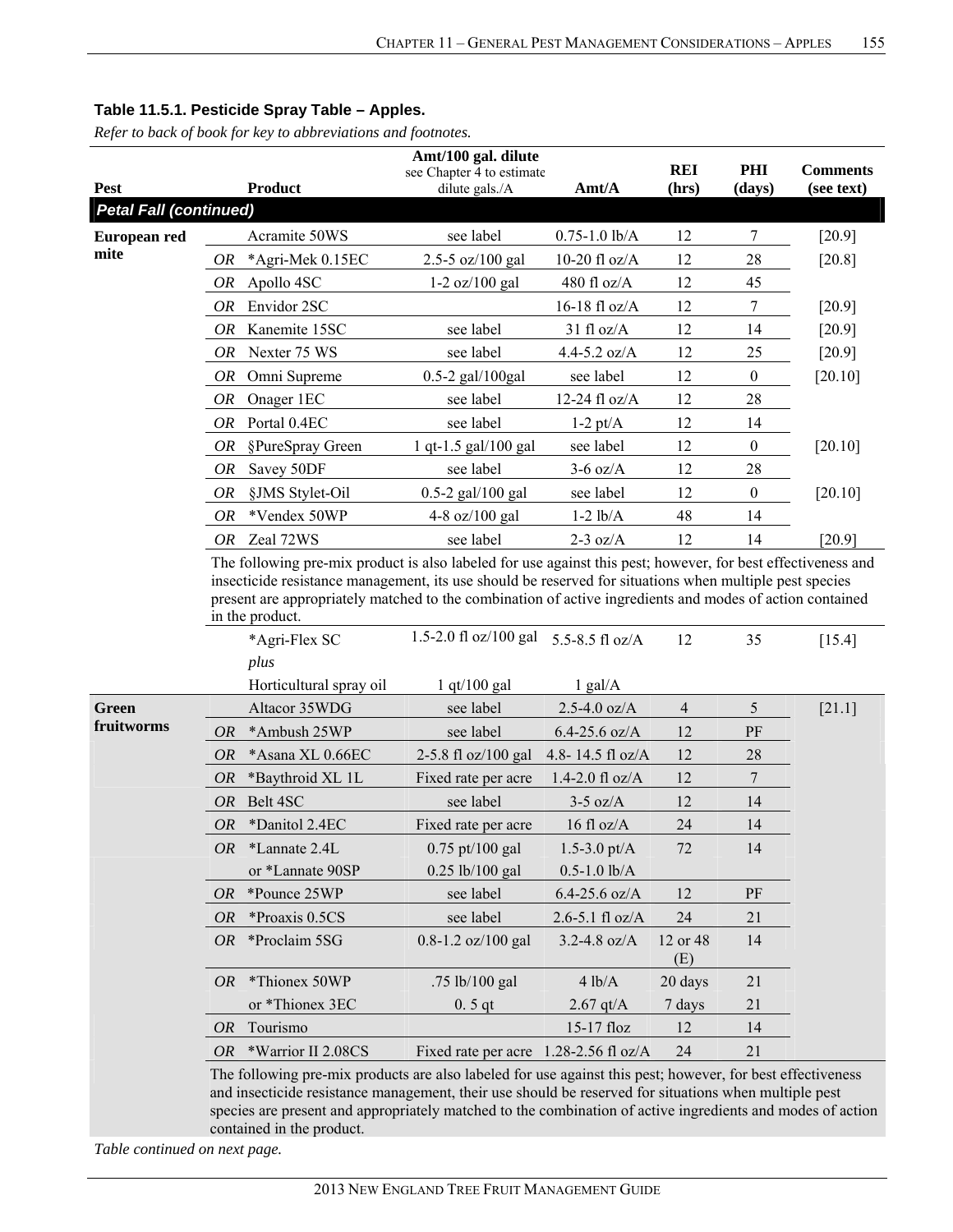|                               |           |                                                                                                                                                                                                                                                                                                                                                                | Amt/100 gal. dilute                         |                     |                     |                  |                               |
|-------------------------------|-----------|----------------------------------------------------------------------------------------------------------------------------------------------------------------------------------------------------------------------------------------------------------------------------------------------------------------------------------------------------------------|---------------------------------------------|---------------------|---------------------|------------------|-------------------------------|
| <b>Pest</b>                   |           | <b>Product</b>                                                                                                                                                                                                                                                                                                                                                 | see Chapter 4 to estimate<br>dilute gals./A | Amt/A               | <b>REI</b><br>(hrs) | PHI<br>(days)    | <b>Comments</b><br>(see text) |
| <b>Petal Fall (continued)</b> |           |                                                                                                                                                                                                                                                                                                                                                                |                                             |                     |                     |                  |                               |
| <b>Green</b>                  |           | *Endigo ZC                                                                                                                                                                                                                                                                                                                                                     | see label                                   | 5-6 fl $oz/A$       | 24                  | 35               |                               |
| fruitworms                    | OR        | *Leverage 360                                                                                                                                                                                                                                                                                                                                                  | see label                                   | 2.4-2.8 fl oz/A     | 12                  | 7                |                               |
| (continued)                   | <i>OR</i> | *Voliam Flexi WDG                                                                                                                                                                                                                                                                                                                                              | see label                                   | $4-7$ oz/A          | 12                  | 35               |                               |
|                               | <i>OR</i> | *Voliam Xpress EC                                                                                                                                                                                                                                                                                                                                              | see label                                   | $6-12$ fl oz/A      | 24                  | 21               |                               |
| <b>Mullein plant</b>          |           | Actara 25WDG                                                                                                                                                                                                                                                                                                                                                   | see label                                   | 4.5-5.5 $oz/A$      | 12                  | 35               | $[23.3]$                      |
| bug                           |           | OR Assail 30SG                                                                                                                                                                                                                                                                                                                                                 | Fixed rate per acre                         | 4 -8 oz/ $A$        | 12                  | 7                |                               |
|                               | OR        | Calypso 4F                                                                                                                                                                                                                                                                                                                                                     | 0.5-1.0 fl oz/100gal                        | 2-4 fl $oz/A$       | 12                  | 30               |                               |
|                               |           | The following pre-mix products are also labeled for use against this pest; however, for best effectiveness<br>and insecticide resistance management, their use should be reserved for situations when multiple pest<br>species are present and appropriately matched to the combination of active ingredients and modes of<br>action contained in the product. |                                             |                     |                     |                  |                               |
|                               |           | *Voliam Flexi WDG                                                                                                                                                                                                                                                                                                                                              | see label                                   | $4-7$ oz/A          | 12                  | 35               |                               |
|                               |           | OR *Voliam Xpress EC                                                                                                                                                                                                                                                                                                                                           | see label                                   | $6-12$ fl oz/A      | 24                  | 21               |                               |
| Obliquebanded                 |           | §Agree WG 3.8WS                                                                                                                                                                                                                                                                                                                                                | see label                                   | $1-2$ lb/A          | $\overline{4}$      | $\boldsymbol{0}$ | $[24.2]$                      |
| leafroller                    |           | OR Altacor 35WDG                                                                                                                                                                                                                                                                                                                                               | see label                                   | $2.5 - 4.5$ oz/A    | $\overline{4}$      | 5                |                               |
|                               | OR.       | *Ambush 25WP                                                                                                                                                                                                                                                                                                                                                   | see label                                   | $6.4 - 25.6$ oz/A   | 12                  | PF               |                               |
|                               |           | OR *Asana XL 0.66EC                                                                                                                                                                                                                                                                                                                                            | 2-5.8 fl oz/100 gal                         | 4.8-14.5 fl oz/A    | 12                  | 21               |                               |
|                               |           | OR *Baythroid XL 1L                                                                                                                                                                                                                                                                                                                                            | Fixed rate per acre                         | 2.4-2.8 $f1 oz/A$   | 12                  | 7                |                               |
|                               |           | OR Belt 4SC                                                                                                                                                                                                                                                                                                                                                    | see label                                   | $3-5$ oz/A          | 12                  | 14               |                               |
|                               | OR        | §Biobit HP                                                                                                                                                                                                                                                                                                                                                     | see label                                   | $0.5 - 2$ lb/A      | $\overline{4}$      | $\boldsymbol{0}$ |                               |
|                               | OR        | *Danitol 2.4EC                                                                                                                                                                                                                                                                                                                                                 | Fixed rate per acre                         | 16 fl $oz/A$        | 24                  | 14               |                               |
|                               |           | OR Delegate 25WG                                                                                                                                                                                                                                                                                                                                               | Fixed rate per acre                         | 4.5-7.0 $oz/A$      | 4                   | 7                |                               |
|                               |           | OR §Deliver 18WG                                                                                                                                                                                                                                                                                                                                               | see label                                   | $0.5 - 2$ lb/A      | 4                   | $\boldsymbol{0}$ |                               |
|                               | OR        | §Dipel 10.3DF                                                                                                                                                                                                                                                                                                                                                  | see label                                   | $0.5 - 2$ lb/A      | 4                   | $\boldsymbol{0}$ |                               |
|                               |           | OR §Entrust 80WP                                                                                                                                                                                                                                                                                                                                               | $0.67 - 1$ oz/100 gal                       | $2-3$ oz/A          | 4                   | 7                |                               |
|                               |           | or §Entrust 2SC                                                                                                                                                                                                                                                                                                                                                | see label                                   | $6-10$ fl oz/A      |                     |                  |                               |
|                               |           | $OR$ Intrepid $2F$                                                                                                                                                                                                                                                                                                                                             | see label                                   | 12-16 fl $oz/A$     | 4                   | 14               |                               |
|                               |           | OR §Javelin WG                                                                                                                                                                                                                                                                                                                                                 | $0.13 - 1$ lb/100 gal                       | $0.5 - 4.0$ lb/A    | 4                   | $\boldsymbol{0}$ |                               |
|                               |           | OR *Lannate 2.4LV                                                                                                                                                                                                                                                                                                                                              | $0.75$ pt/100 gal                           | $3.0$ pt/A          | 72                  | 14               |                               |
|                               |           | or *Lannate 90SP                                                                                                                                                                                                                                                                                                                                               | 0.25 lb/100 gal                             | $1.0$ $lb/A$        | 72                  | 14               |                               |
|                               |           | OR *Pounce 25WP                                                                                                                                                                                                                                                                                                                                                | see label                                   | $6.4 - 25.6$ oz/A   | 12                  | 14               |                               |
|                               |           | OR *Proaxis 0.5CS                                                                                                                                                                                                                                                                                                                                              | see label                                   | $2.6 - 5.1$ fl oz/A | 24                  | 21               |                               |
|                               |           | OR *Proclaim 5SG                                                                                                                                                                                                                                                                                                                                               | $0.8 - 1.2$ oz/100 gal                      | 3.2-4.8 oz/ $A$     | 12 or 48<br>(E)     | 14               |                               |
|                               |           | OR *Rimon 0.83EC                                                                                                                                                                                                                                                                                                                                               | see label                                   | 20-40 fl $oz/A$     | 12                  | 14               |                               |
|                               |           | OR SpinTor 2SC                                                                                                                                                                                                                                                                                                                                                 | Fixed rate per acre                         | $6-10$ fl oz/A      | $\overline{4}$      | 7                |                               |
|                               |           | OR Tourismo                                                                                                                                                                                                                                                                                                                                                    |                                             | 15-17 floz          | 12                  | 14               |                               |
|                               |           | OR *Warrior II 2.08CS                                                                                                                                                                                                                                                                                                                                          | Fixed rate per acre                         | $1.3 - 2.5$ fl oz/A | 24                  | 21               |                               |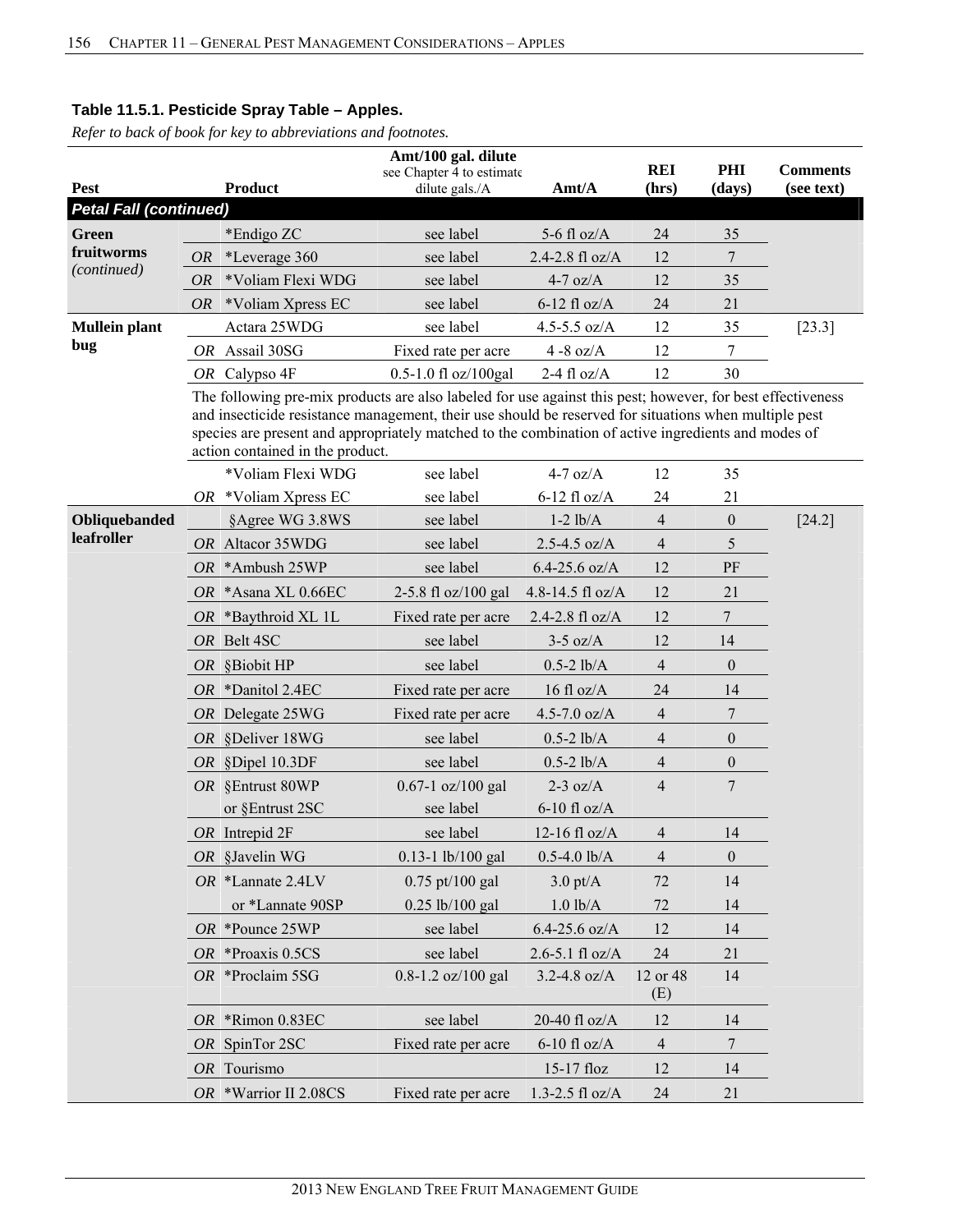*Refer to back of book for key to abbreviations and footnotes.*

|                                            | Amt/100 gal. dilute |                                                                                                                                                                                                                                                                                                                                                                |                                             |                      |                                         |                  |                               |  |  |  |
|--------------------------------------------|---------------------|----------------------------------------------------------------------------------------------------------------------------------------------------------------------------------------------------------------------------------------------------------------------------------------------------------------------------------------------------------------|---------------------------------------------|----------------------|-----------------------------------------|------------------|-------------------------------|--|--|--|
| <b>Pest</b>                                |                     | <b>Product</b>                                                                                                                                                                                                                                                                                                                                                 | see Chapter 4 to estimate<br>dilute gals./A | Amt/A                | <b>REI</b><br>(hrs)                     | PHI<br>(days)    | <b>Comments</b><br>(see text) |  |  |  |
| <b>Petal Fall (continued)</b>              |                     |                                                                                                                                                                                                                                                                                                                                                                |                                             |                      |                                         |                  |                               |  |  |  |
| Obliquebanded<br>leafroller<br>(continued) |                     | The following pre-mix products are also labeled for use against this pest; however, for best effectiveness<br>and insecticide resistance management, their use should be reserved for situations when multiple pest<br>species are present and appropriately matched to the combination of active ingredients and modes of<br>action contained in the product. |                                             |                      |                                         |                  |                               |  |  |  |
|                                            |                     | *Endigo ZC                                                                                                                                                                                                                                                                                                                                                     | see label                                   | 5-6 fl $oz/A$        | 24                                      | 35               |                               |  |  |  |
|                                            |                     | OR *Voliam Flexi WDG                                                                                                                                                                                                                                                                                                                                           | see label                                   | $4-7$ oz/A           | 12                                      | 35               | $[24.4]$                      |  |  |  |
|                                            |                     | OR *Voliam Xpress EC                                                                                                                                                                                                                                                                                                                                           | see label                                   | $6-12$ fl oz/A       | 24                                      | 21               |                               |  |  |  |
| <b>Oystershell scale</b>                   |                     | *Centaur 0.7WDG                                                                                                                                                                                                                                                                                                                                                |                                             | 34.5 oz/A            | 12                                      | 14               |                               |  |  |  |
|                                            | OR                  | *Sevin 80WS, 80S                                                                                                                                                                                                                                                                                                                                               | see label                                   | 1.88-3.75 lb/A       | 12                                      | $\mathbf{1}$     | $[24.1]$                      |  |  |  |
|                                            |                     | or Sevin XLR Plus 4F                                                                                                                                                                                                                                                                                                                                           | $0.5$ to 1.5 pt/100 gal                     | 1.5-3 $qt/A$         | 12                                      | 3                |                               |  |  |  |
| Plum curculio                              |                     | Actara 25WDG                                                                                                                                                                                                                                                                                                                                                   | see label                                   | $4.5 - 5.5$ oz/A     | 12                                      | 35               | $[25.1]$ ,                    |  |  |  |
|                                            | <b>OR</b>           | Avaunt 30WDG                                                                                                                                                                                                                                                                                                                                                   | Fixed rate per acre                         | $5-6$ oz/A           | 12                                      | 14               | [25.3]                        |  |  |  |
|                                            | <i>OR</i>           | Calypso 4F                                                                                                                                                                                                                                                                                                                                                     | 1-2 fl $oz/100$ gal                         | $4-8$ fl oz/A        | 12                                      | 30               |                               |  |  |  |
|                                            | <b>OR</b>           | Imidan 70W                                                                                                                                                                                                                                                                                                                                                     | 0.75-1 lb/100 gal                           | $2.1 - 5.3$ lb/A     | 96 for<br>workers;<br>14 Days<br>public | $\overline{7}$   |                               |  |  |  |
|                                            | <b>OR</b>           | *Leverage 360 1L                                                                                                                                                                                                                                                                                                                                               | 0.6-0.7 fl oz/100 gal $2.4-2.8$ fl oz/A     |                      | 12                                      | 7                |                               |  |  |  |
|                                            | OR                  | *Voliam Xpress EC                                                                                                                                                                                                                                                                                                                                              | Fixed rate per acre                         | $6-12$ oz/A          | 24                                      | 21               |                               |  |  |  |
|                                            |                     | Insecticide options with at least a "Fair" efficacy rating against Plum curculio                                                                                                                                                                                                                                                                               |                                             |                      |                                         |                  |                               |  |  |  |
|                                            |                     | *Asana XL 0.66EC                                                                                                                                                                                                                                                                                                                                               | 2-5.8 fl oz/100 gal                         | $5-14.5$ fl oz/A     | 12                                      | 21               |                               |  |  |  |
|                                            | <i>OR</i>           | Assail 30SG                                                                                                                                                                                                                                                                                                                                                    | Fixed rate per acre                         | $4-8$ oz/A           | 12                                      | $\tau$           |                               |  |  |  |
|                                            | <b>OR</b>           | *Battalion 0.2L                                                                                                                                                                                                                                                                                                                                                | Fixed rate per acre                         | $7-14$ fl oz/A       | 12                                      | 21               |                               |  |  |  |
|                                            | <b>OR</b>           | *Battalion 1.5 C                                                                                                                                                                                                                                                                                                                                               | Fixed rate per acre                         | $0.9 - 1.9$ fl oz/A  | 12                                      | 21               |                               |  |  |  |
|                                            | <i>OR</i>           | *Baythroid XL 1L                                                                                                                                                                                                                                                                                                                                               | Fixed rate per acre                         | $2.4 - 2.8$ fl oz/A  | 12                                      | $\overline{7}$   |                               |  |  |  |
|                                            | <b>OR</b>           | *Danitol 2.4EC                                                                                                                                                                                                                                                                                                                                                 | Fixed rate per acre                         | $16 \text{ fl oz/A}$ | 24                                      | 14               |                               |  |  |  |
|                                            | OR                  | Delegate 25WG                                                                                                                                                                                                                                                                                                                                                  | Fixed rate per acre                         | $6-7$ oz/A           | 4                                       | $\boldsymbol{7}$ |                               |  |  |  |
|                                            | <b>OR</b>           | *Endigo ZC                                                                                                                                                                                                                                                                                                                                                     | Fixed rate per acre                         | $5-6$ fl oz/A        | 24                                      | 35               |                               |  |  |  |
|                                            | <i>OR</i>           | *Lannate 2.4LV                                                                                                                                                                                                                                                                                                                                                 | $0.75$ pt/100 gal                           | $3 \text{ pt/A}$     | 72                                      | 14               |                               |  |  |  |
|                                            | <b>OR</b>           | *Lannate 90SP                                                                                                                                                                                                                                                                                                                                                  | 0.25 lb/100 gal                             | 1 lb/A               | 72                                      | 14               |                               |  |  |  |
|                                            | <i>OR</i>           | *Pounce 25W                                                                                                                                                                                                                                                                                                                                                    | $1.6-4$ oz/100 gal                          | $6.4 - 16$ oz/A      | 12                                      | PF               |                               |  |  |  |
|                                            | <b>OR</b>           | *Proaxis 0.5CS                                                                                                                                                                                                                                                                                                                                                 | see label                                   | $2.6 - 5.1$ fl oz/A  | 24                                      | 21               |                               |  |  |  |
|                                            | <i>OR</i>           | Sevin XLR Plus, 4F                                                                                                                                                                                                                                                                                                                                             | $0.75 - 1.5$ pt/100 gal                     | $1-3$ qt/A           | 12                                      | $\mathfrak{Z}$   |                               |  |  |  |
|                                            | <i>OR</i>           | Sevin 80S                                                                                                                                                                                                                                                                                                                                                      | 0.45-0.9 lb/100 gal                         | $1.9 - 3.75$ lb/A    | 12                                      | 3                |                               |  |  |  |
|                                            | <i>OR</i>           | §Surround 95WP                                                                                                                                                                                                                                                                                                                                                 | 25-50 lbs./100 gal                          | 25-50 lb/A           | 4                                       | $\boldsymbol{0}$ | $[25.2]$                      |  |  |  |
|                                            | <i>OR</i>           | *Warrior 1CS                                                                                                                                                                                                                                                                                                                                                   | Fixed rate per acre                         | $2.5 - 5.1$ fl oz/A  | 24                                      | 21               |                               |  |  |  |
|                                            | OR                  | *Warrior II 2CS                                                                                                                                                                                                                                                                                                                                                | Fixed rate per acre                         | $1.3 - 2.5$ fl oz/A  | 24                                      | 21               |                               |  |  |  |
|                                            |                     | The following pre-mix products are also labeled for use against this pest; however, for best effectiveness<br>and insecticide resistance management, their use should be reserved for situations when multiple pest<br>species are present and appropriately matched to the combination of active ingredients and modes of action                              |                                             |                      |                                         |                  |                               |  |  |  |

contained in the product.

*Table continued on next page.*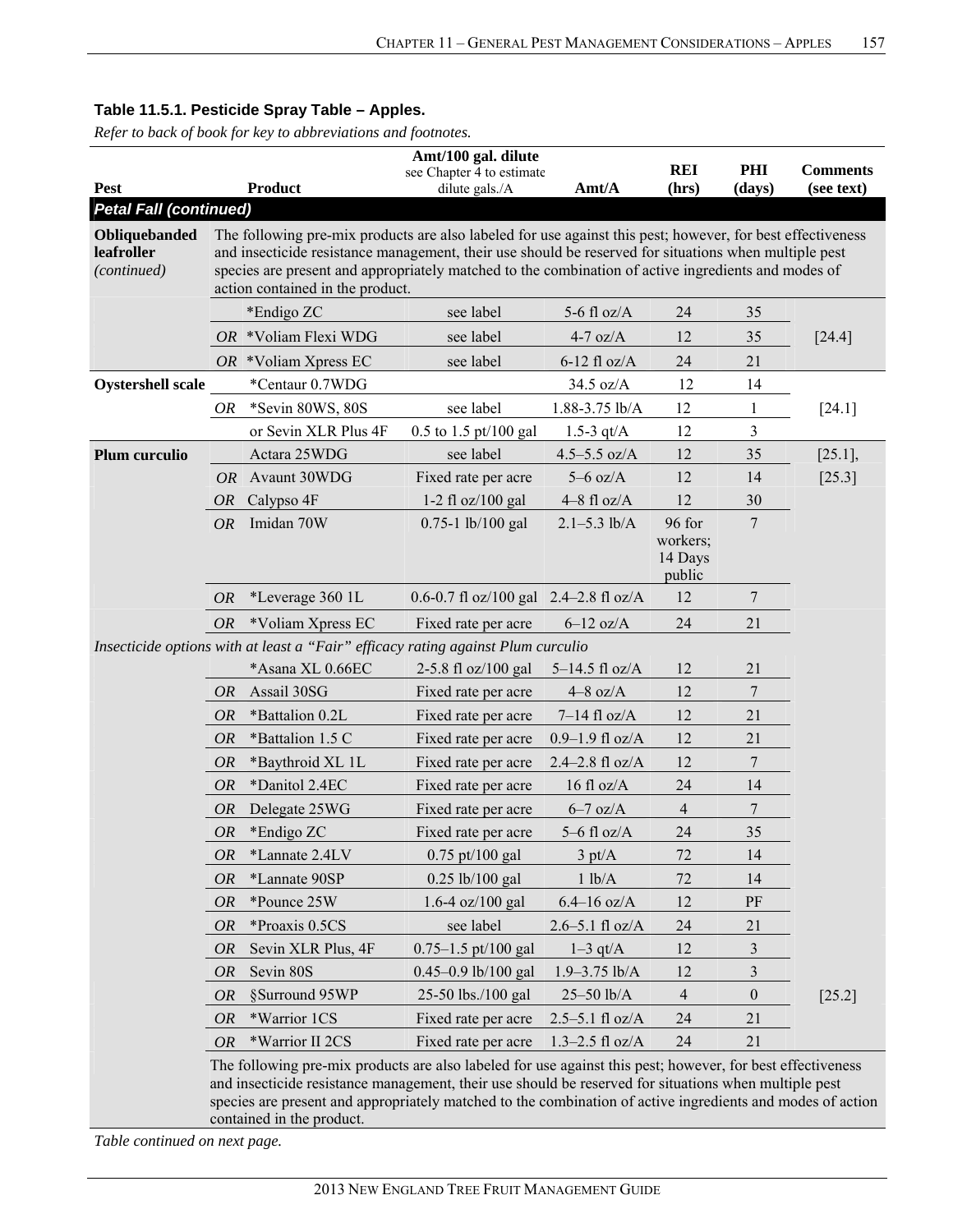*Refer to back of book for key to abbreviations and footnotes.*

|                               |           |                                                                                                                                                                                                                                                                                                                                                                | Amt/100 gal. dilute                         |                       |                     |                  |                               |
|-------------------------------|-----------|----------------------------------------------------------------------------------------------------------------------------------------------------------------------------------------------------------------------------------------------------------------------------------------------------------------------------------------------------------------|---------------------------------------------|-----------------------|---------------------|------------------|-------------------------------|
| <b>Pest</b>                   |           | <b>Product</b>                                                                                                                                                                                                                                                                                                                                                 | see Chapter 4 to estimate<br>dilute gals./A | Amt/A                 | <b>REI</b><br>(hrs) | PHI<br>(days)    | <b>Comments</b><br>(see text) |
| <b>Petal Fall (continued)</b> |           |                                                                                                                                                                                                                                                                                                                                                                |                                             |                       |                     |                  |                               |
| <b>Plum curculio</b>          |           | *Agri-Flex SC                                                                                                                                                                                                                                                                                                                                                  | 1.5-2.0 fl oz/100 gal                       | 5.5-8.5 fl $oz/A$     | 12                  | 35               |                               |
| (continued)                   |           | plus                                                                                                                                                                                                                                                                                                                                                           |                                             |                       |                     |                  |                               |
|                               |           | Horticultural spray oil                                                                                                                                                                                                                                                                                                                                        | $1$ qt/100 gal                              | $1$ gal/ $A$          |                     |                  |                               |
|                               | <i>OR</i> | *Voliam Flexi WDG                                                                                                                                                                                                                                                                                                                                              | see label                                   | $6-7$ oz/A            | 12                  | 35               |                               |
| <b>Redbanded</b>              |           | §Agree WG 3.8WS                                                                                                                                                                                                                                                                                                                                                | see label                                   | $1-2$ $lb/A$          | 4                   | $\boldsymbol{0}$ | $[27.2]$                      |
| leafroller                    | OR        | Altacor 35WDG                                                                                                                                                                                                                                                                                                                                                  | see label                                   | $2.5 - 4.5$ oz/A      | $\overline{4}$      | 5                |                               |
|                               | <b>OR</b> | *Baythroid XL 1L                                                                                                                                                                                                                                                                                                                                               | Fixed rate per acre                         | 2.4-2.8 fl oz/A       | 12                  | $\overline{7}$   |                               |
|                               | <b>OR</b> | §Biobit HP                                                                                                                                                                                                                                                                                                                                                     | see label                                   | $0.5 - 2$ lb/A        | $\overline{4}$      | 0                |                               |
|                               | <b>OR</b> | Belt 4SC                                                                                                                                                                                                                                                                                                                                                       | see label                                   | $3-5$ oz/A            | 12                  | 14               |                               |
|                               | <b>OR</b> | Delegate 25WG                                                                                                                                                                                                                                                                                                                                                  | Fixed rate per acre                         | $4.5 - 7.0$ oz/A      | 4                   | $\overline{7}$   |                               |
|                               | <b>OR</b> | §Deliver 18WG                                                                                                                                                                                                                                                                                                                                                  | see label                                   | $0.5-2$ lb/A          | 4                   | 0                |                               |
|                               | <b>OR</b> | §Dipel 10.3DF                                                                                                                                                                                                                                                                                                                                                  | see label                                   | $0.5 - 2$ lb/A        | 4                   | $\boldsymbol{0}$ |                               |
|                               | OR        | Imidan 70W                                                                                                                                                                                                                                                                                                                                                     | 0.75-1 lb/100 gal                           | 2.13-5.33 lb/A        | 96 for              | $\tau$           |                               |
|                               |           |                                                                                                                                                                                                                                                                                                                                                                |                                             |                       | workers             |                  |                               |
|                               |           |                                                                                                                                                                                                                                                                                                                                                                |                                             |                       | 14 days<br>public   |                  |                               |
|                               | OR        | §Javelin WG                                                                                                                                                                                                                                                                                                                                                    | $0.13 - 1$ lb/100 gal                       | $0.5 - 4.0$ lb/A      | $\overline{4}$      | $\mathbf{0}$     |                               |
|                               | OR        | *Lannate 2.4L                                                                                                                                                                                                                                                                                                                                                  | $0.75$ pt/100 gal                           | 1.5-3.0 pt/ $A$       | 72                  | 14               |                               |
|                               | OR        | *Lannate 90SP                                                                                                                                                                                                                                                                                                                                                  | $0.25$ lb/100 gal                           | $0.5 - 1.0$ lb/A      |                     |                  |                               |
|                               | OR        | *Leverage 360                                                                                                                                                                                                                                                                                                                                                  | see label                                   | 2.4-2.8 fl oz/A       | 12                  | 7                |                               |
|                               | OR        | *Proclaim 5SG                                                                                                                                                                                                                                                                                                                                                  | $0.8 - 1.2$ oz/100 gal                      | $3.2 - 4.8$ oz/A      | 12 or               | 14               |                               |
|                               |           |                                                                                                                                                                                                                                                                                                                                                                |                                             |                       | 48(E)               |                  |                               |
|                               | OR        | *Rimon 0.83EC                                                                                                                                                                                                                                                                                                                                                  | see label                                   | 20-40 fl oz/A         | 12                  | 14               |                               |
|                               | OR        | Tourismo                                                                                                                                                                                                                                                                                                                                                       |                                             | $15-17$ floz          | 12                  | 14               |                               |
|                               |           | The following pre-mix products are also labeled for use against this pest; however, for best effectiveness<br>and insecticide resistance management, their use should be reserved for situations when multiple pest<br>species are present and appropriately matched to the combination of active ingredients and modes of action<br>contained in the product. |                                             |                       |                     |                  |                               |
|                               |           | *Endigo ZC                                                                                                                                                                                                                                                                                                                                                     | see label                                   | 5-6 fl $oz/A$         | 24                  | 35               |                               |
|                               | <b>OR</b> | *Leverage 360                                                                                                                                                                                                                                                                                                                                                  | see label                                   | 2.4-2.8 fl oz/A       | 12                  | 7                |                               |
|                               | OR        | *Voliam Xpress EC                                                                                                                                                                                                                                                                                                                                              | see label                                   | $6-12$ fl oz/A        | 24                  | 21               |                               |
| <b>Rosy</b> apple             |           | *Admire Pro 4.6SC                                                                                                                                                                                                                                                                                                                                              | see label                                   | $2.8 \text{ fl oz/A}$ | 12                  | 7                | $[28.4]$                      |
| aphid                         | <b>OR</b> | Assail 30SG                                                                                                                                                                                                                                                                                                                                                    | Fixed rate per acre                         | $2.5-4$ oz/A          | 12                  | 7                | $[27.4]$                      |
|                               | OR        | Beleaf 50SG                                                                                                                                                                                                                                                                                                                                                    | see label                                   | $2.0 - 2.8$ oz/A      | 12                  | 21               |                               |

|  | 2013 NEW ENGLAND TREE FRUIT MANAGEMENT GUIDE |  |  |  |
|--|----------------------------------------------|--|--|--|
|--|----------------------------------------------|--|--|--|

*OR* Calypso 4F 0.5-1.0 fl oz/100gal 2-4 fl oz/A 12 30 *OR* \*Lannate 2.4L 0.75 pt/100 gal 1.5-3.0 pt/A 72 14

*OR* Movento 240SC see label 6-9 fl oz/A 24 7 *OR* \*Thionex 50WP .75 lb/100 gal 4 lb/A 20 days 21

or \*Thionex 3EC 0.5 qt/100 gal 2.67 qt/A 7 days 21

or \*Lannate 90SP 0.25 lb/100 gal 0.5-1.0 lb/A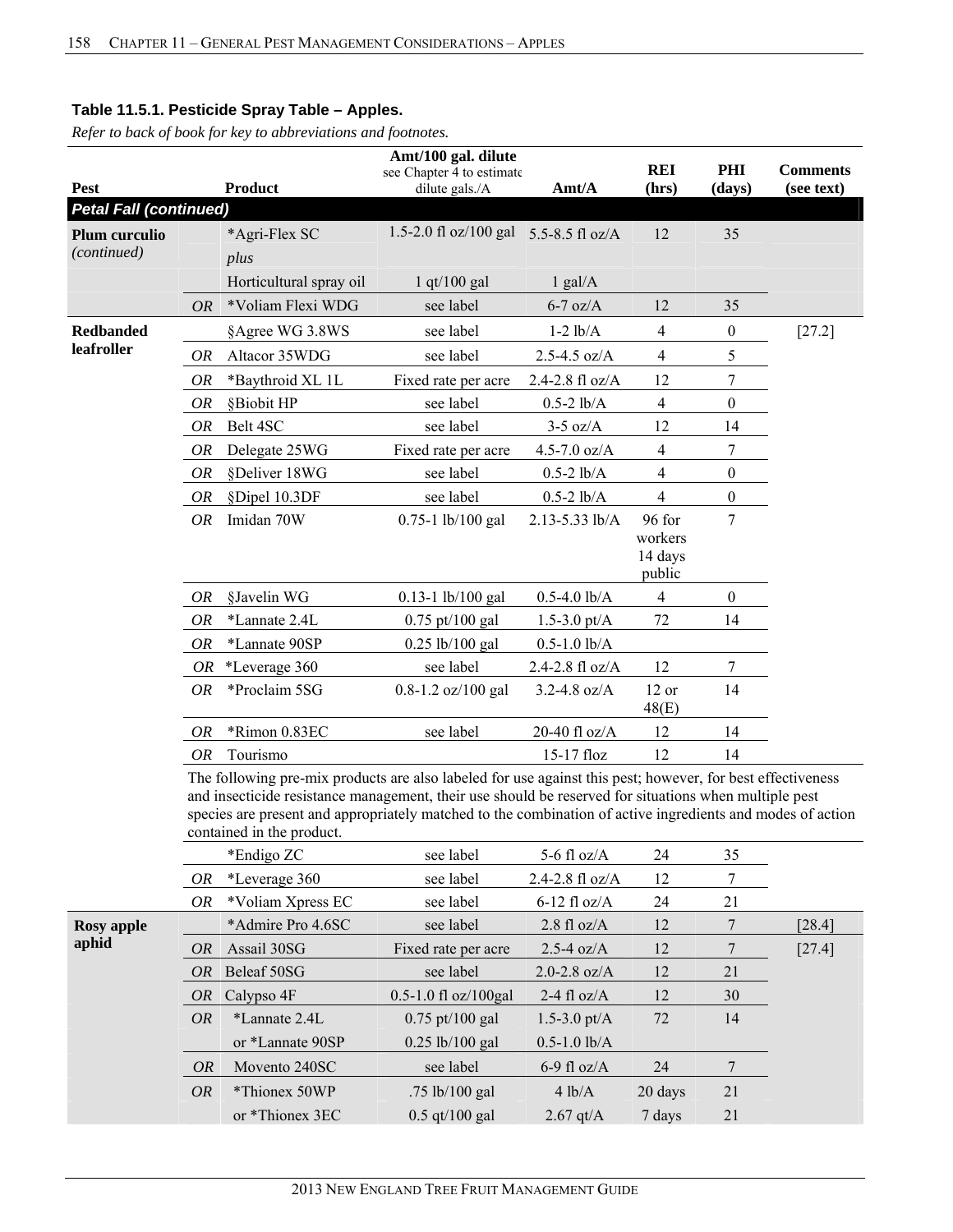*Refer to back of book for key to abbreviations and footnotes.*

|                                           |           |                                                                                                                                                                                                                                                                                                                                                                | Amt/100 gal. dilute                         |                       |                     |                  |                               |  |  |  |  |
|-------------------------------------------|-----------|----------------------------------------------------------------------------------------------------------------------------------------------------------------------------------------------------------------------------------------------------------------------------------------------------------------------------------------------------------------|---------------------------------------------|-----------------------|---------------------|------------------|-------------------------------|--|--|--|--|
| <b>Pest</b>                               |           | <b>Product</b>                                                                                                                                                                                                                                                                                                                                                 | see Chapter 4 to estimate<br>dilute gals./A | Amt/A                 | <b>REI</b><br>(hrs) | PHI<br>(days)    | <b>Comments</b><br>(see text) |  |  |  |  |
| <b>Petal Fall (continued)</b>             |           |                                                                                                                                                                                                                                                                                                                                                                |                                             |                       |                     |                  |                               |  |  |  |  |
| <b>Rosy apple</b><br>aphid<br>(continued) |           | The following pre-mix products are also labeled for use against this pest; however, for best effectiveness<br>and insecticide resistance management, their use should be reserved for situations when multiple pest<br>species are present and appropriately matched to the combination of active ingredients and modes of action<br>contained in the product. |                                             |                       |                     |                  |                               |  |  |  |  |
|                                           |           | *Leverage 360                                                                                                                                                                                                                                                                                                                                                  | see label                                   | 2.4-2.8 fl $oz/A$     | 12                  | 7                |                               |  |  |  |  |
|                                           | <i>OR</i> | *Voliam Flexi WDG                                                                                                                                                                                                                                                                                                                                              | see label                                   | $6-7$ oz/A            | 12                  | 35               |                               |  |  |  |  |
|                                           | <b>OR</b> | *Voliam Xpress EC                                                                                                                                                                                                                                                                                                                                              | see label                                   | $6-12$ fl oz/A        | 24                  | 21               |                               |  |  |  |  |
| <b>San Jose Scale</b>                     |           | Movento 240 SC                                                                                                                                                                                                                                                                                                                                                 | see label                                   | $6-9$ fl oz/A         | 24                  | 7                | [29.4]                        |  |  |  |  |
| <b>Spotted</b>                            |           | Actara 25WDG                                                                                                                                                                                                                                                                                                                                                   | see label                                   | 4.5-5.5 $oz/A$        | $\mathbf{2}$        | 35               | $[29.2]$                      |  |  |  |  |
| tentiform                                 | <i>OR</i> | *Admire Pro 4.6SC                                                                                                                                                                                                                                                                                                                                              | see label                                   | $2.8 \text{ fl oz/A}$ | 12                  | 7                |                               |  |  |  |  |
| leafminer,                                | <b>OR</b> | *Agri-Mek 0.15EC                                                                                                                                                                                                                                                                                                                                               | 2.5-5 $oz/100$ gal                          | 10-20 fl $oz/A$       | 12                  | 28               |                               |  |  |  |  |
| Apple blotch<br>leafminer                 | <i>OR</i> | Altacor 35WDG                                                                                                                                                                                                                                                                                                                                                  | see label                                   | $2.5 - 4.0$ oz/A      | $\overline{4}$      | 5                |                               |  |  |  |  |
|                                           | <b>OR</b> | *Ambush 25WP                                                                                                                                                                                                                                                                                                                                                   | see label                                   | $6.4 - 25.6$ oz/A     | 12                  | PF               |                               |  |  |  |  |
|                                           | <i>OR</i> | *Asana XL 0.66EC                                                                                                                                                                                                                                                                                                                                               | 2-5.8 fl oz/100 gal                         | 4.8-14.5 fl oz/A      | 12                  | 21               |                               |  |  |  |  |
|                                           | <i>OR</i> | Assail 30SG                                                                                                                                                                                                                                                                                                                                                    | Fixed rate per acre                         | $2.5 \text{ oz/A}$    | 12                  | $\tau$           |                               |  |  |  |  |
|                                           | <i>OR</i> | Avaunt 30WDG                                                                                                                                                                                                                                                                                                                                                   | Fixed rate per acre                         | 5-6 fl $oz/A$         | 12                  | 14               |                               |  |  |  |  |
|                                           | <i>OR</i> | Actara 25WDG                                                                                                                                                                                                                                                                                                                                                   | see label                                   | 4.5-5.5 $oz/A$        | $\overline{2}$      | 35               |                               |  |  |  |  |
|                                           | <i>OR</i> | Admire Pro                                                                                                                                                                                                                                                                                                                                                     | see label                                   | $2.8 \text{ oz/A}$    | 12                  | 7                |                               |  |  |  |  |
|                                           | <i>OR</i> | Altacor 35WDG                                                                                                                                                                                                                                                                                                                                                  | see label                                   | $2.5 - 4$ oz/A        | $\overline{4}$      | 5                |                               |  |  |  |  |
|                                           | <i>OR</i> | Assail 30SG                                                                                                                                                                                                                                                                                                                                                    | see label                                   | $2.5 \text{ oz/A}$    | 12                  | 7                |                               |  |  |  |  |
|                                           | <i>OR</i> | §Aza-Direct 1.2L                                                                                                                                                                                                                                                                                                                                               | see label                                   | 16-24 fl $oz/A$       | $\overline{4}$      | $\boldsymbol{0}$ |                               |  |  |  |  |
|                                           | <i>OR</i> | *Baythroid XL 1L                                                                                                                                                                                                                                                                                                                                               | Fixed rate per acre                         | 2.0-2.4 $fl$ oz/A     | 12                  | 7                |                               |  |  |  |  |
|                                           | <i>OR</i> | Belt 4SC                                                                                                                                                                                                                                                                                                                                                       | see label                                   | $3-5$ fl oz/A         | 12                  | 14               |                               |  |  |  |  |
|                                           | <i>OR</i> | Calypso 4F                                                                                                                                                                                                                                                                                                                                                     | 0.5-1.0 fl oz/100gal                        | 2-4 fl $oz/A$         | 12                  | 30               |                               |  |  |  |  |
|                                           | <i>OR</i> | *Danitol 2.4EC                                                                                                                                                                                                                                                                                                                                                 | Fixed rate per acre                         | 10.7-16 fl oz/A       | 24                  | 14               |                               |  |  |  |  |
|                                           | <i>OR</i> | Delegate 25WG                                                                                                                                                                                                                                                                                                                                                  | Fixed rate per acre                         | 4.5-7.0 $oz/A$        | $\overline{4}$      | 7                |                               |  |  |  |  |
|                                           | OR        | *Lannate 2.4L#                                                                                                                                                                                                                                                                                                                                                 | $0.75$ pt/100 gal                           | $1.5 - 3.0$ pt/A      | 72                  | 14               |                               |  |  |  |  |
|                                           |           | OR §Entrust 80WP                                                                                                                                                                                                                                                                                                                                               | $0.67 - 1$ oz/100 gal                       | $2-3$ oz/A            | 4                   |                  |                               |  |  |  |  |
|                                           |           | or §Entrust 2SC                                                                                                                                                                                                                                                                                                                                                | see label                                   | $6-10$ fl oz/A        |                     |                  |                               |  |  |  |  |
|                                           |           | or *Lannate 90SP                                                                                                                                                                                                                                                                                                                                               | $0.25$ lb/100 gal                           | $0.5 - 1.0$ lb/A      |                     |                  |                               |  |  |  |  |
|                                           | OR        | §Neemix 4.5L                                                                                                                                                                                                                                                                                                                                                   | see label                                   | 4-7 fl $oz/A$         | 12                  | $\theta$         |                               |  |  |  |  |
|                                           | OR        | *Proaxis 0.5CS                                                                                                                                                                                                                                                                                                                                                 | see label                                   | $2.6 - 5.1$ fl oz/A   | 24                  | 21               |                               |  |  |  |  |
|                                           | <i>OR</i> | *Proclaim 5SG                                                                                                                                                                                                                                                                                                                                                  | $0.8 - 1.2$ oz/100 gal                      | $3.2 - 4.8$ oz/A      | 12 or 48<br>(E)     | 14               |                               |  |  |  |  |
|                                           | OR        | *Rimon 0.83EC                                                                                                                                                                                                                                                                                                                                                  | see label                                   | $20-40$ fl oz/A       | 12                  | 14               |                               |  |  |  |  |
|                                           | <i>OR</i> | Tourismo                                                                                                                                                                                                                                                                                                                                                       |                                             | 12-17 floz            | 12                  | 14               |                               |  |  |  |  |
|                                           | OR        | *Warrior II 2CS                                                                                                                                                                                                                                                                                                                                                | Fixed rate per acre                         | $1.3 - 2.5$ fl oz/A   | 24                  | 21               |                               |  |  |  |  |
|                                           |           | The following pre-mix products are also labeled for use against these pests; however, for best effectiveness<br>and insecticide resistance management, their use should be reserved for situations when multiple pest                                                                                                                                          |                                             |                       |                     |                  |                               |  |  |  |  |

insecticide resistance management, their use should be reserved for situations when multiple pest species are present and appropriately matched to the combination of active ingredients and modes of action contained in the product.

*Table continued on next page.*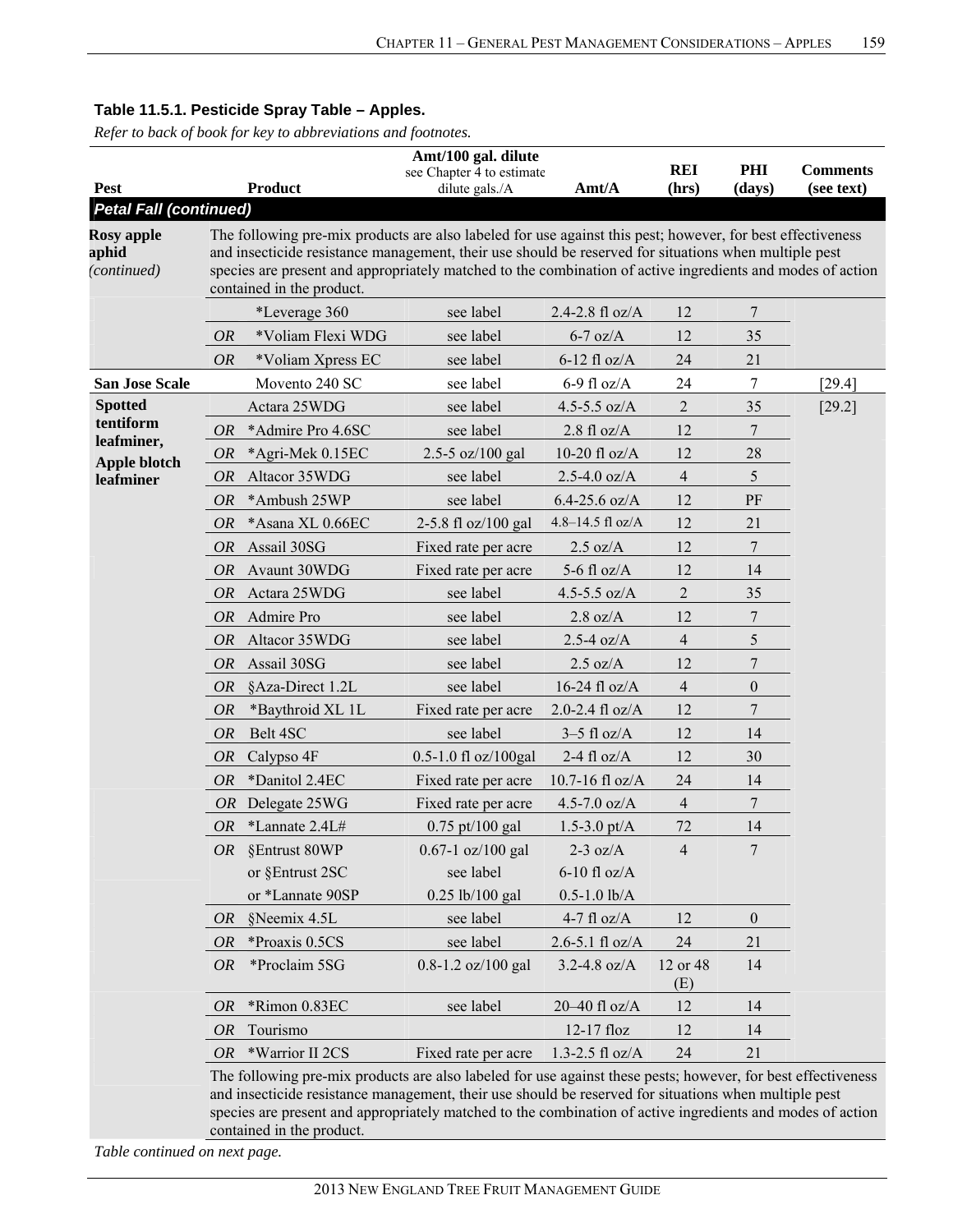|                                  |           |                         | Amt/100 gal. dilute                         |                          |                     |                  |                               |
|----------------------------------|-----------|-------------------------|---------------------------------------------|--------------------------|---------------------|------------------|-------------------------------|
| <b>Pest</b>                      |           | <b>Product</b>          | see Chapter 4 to estimate<br>dilute gals./A | Amt/A                    | <b>REI</b><br>(hrs) | PHI<br>(days)    | <b>Comments</b><br>(see text) |
| <b>Petal Fall (continued)</b>    |           |                         |                                             |                          |                     |                  |                               |
| <b>Spotted</b>                   | OR        | *Agri-Flex SC           | 1.5-2.0 fl oz/100 gal 5.5-8.5 fl oz/A       |                          | 12                  | 35               |                               |
| tentiform                        |           | plus                    |                                             |                          |                     |                  |                               |
| leafminer,                       |           | Horticultural spray oil | $1$ qt/100 gal                              | $1$ gal/A                |                     |                  |                               |
| <b>Apple blotch</b><br>leafminer | <b>OR</b> | *Endigo ZC              | see label                                   | 5-6 fl $oz/A$            | 24                  | 35               |                               |
| (continued)                      | <b>OR</b> | *Leverage 360           | see label                                   | 2.4-2.8 fl oz/A          | 12                  | 7                |                               |
|                                  | <i>OR</i> | *Voliam Flexi WDG       | see label                                   | $4-7$ oz/A               | 12                  | 35               |                               |
|                                  | OR        | *Voliam Xpress EC       | see label                                   | $6-12$ fl oz/A           | 24                  | 21               |                               |
| <b>Tarnished plant</b>           |           | *Ambush 25WP            | see label                                   | $6.4 - 25.6$ oz/A        | 12                  | PF               |                               |
| bug                              | <i>OR</i> | *Asana XL 0.66EC        | 2-5.8 fl oz/100 gal                         | 4.8-14.5 fl oz/A         | 12                  | 21               |                               |
|                                  | <b>OR</b> | *Baythroid XL 1L        | Fixed rate per acre                         | $2.0 - 2.4$ fl oz/A      | 12                  | $\boldsymbol{7}$ |                               |
|                                  | OR        | Beleaf 50SG             | see label                                   | $2.0 - 2.8$ oz           | 12                  | 21               |                               |
|                                  | OR        | *Danitol 2.4EC          | Fixed rate per acre                         | 10.7-16 fl $oz/A$        | 24                  | 14               |                               |
|                                  | OR        | Endigo ZC               | Fixed rate per acre                         | $5-6$ oz/A               | 24                  | 35               |                               |
|                                  | <b>OR</b> | *Leverage 360           | see label                                   | 2.4-2.8 fl oz/A          | 12                  | $\boldsymbol{7}$ |                               |
|                                  | OR        | *Pounce 25WP            | see label                                   | $6.4 - 25.6$ oz/A        | 12                  | PF               |                               |
|                                  | <b>OR</b> | *Proaxis 0.5CS          | see label                                   | $2.6 - 5.1$ fl oz/A      | 24                  | 21               |                               |
|                                  | <i>OR</i> | *Voliam Xpress EC       | see label                                   | $6-12$ fl oz/A           | 24                  | 21               |                               |
|                                  | OR.       | *Warrior II 2.08CS      | Fixed rate per acre                         | $1.28 - 2.56$ fl<br>oz/A | 24                  | 21               |                               |
| White apple                      |           | Actara 25WDG            | see label                                   | 2-2.75 $oz/A$            | 12                  | 14               | [32.1]                        |
| leafhopper,                      | <i>OR</i> | Admire Pro 4.6SC        | see label                                   | $2.8$ fl oz/A            | 12                  | 7                |                               |
| <b>Rose</b>                      | OR        | *Agri-Mek 0.15EC        | 2.5-5 fl oz/100 gal                         | 10-20 fl $oz/A$          | 12                  | 28               |                               |
| leafhopper,                      | <b>OR</b> | *Ambush 25WP            | see label                                   | $6.4 - 25.6$ oz/A        | 12                  | PF               |                               |
| <b>Potato</b><br>leafhopper      | <b>OR</b> | *Asana XL 0.66EC        | 2-5.8 fl oz/100 gal                         | 4.8-14.5 fl oz/A         | 12                  | 28               |                               |
|                                  | <i>OR</i> | Assail 30SG             | Fixed rate per acre                         | $2.5-4$ oz/A             | 12                  | 7                |                               |
|                                  | <i>OR</i> | Avaunt 30WDG            | Fixed rate per acre                         | $5-6$ oz/A               | 12                  | 14               |                               |
|                                  |           | OR §Aza-Direct 1.2L     | see label                                   | $16-24$ fl oz/A          | $\overline{4}$      | $\boldsymbol{0}$ |                               |
|                                  | OR        | *Baythroid XL 1L        | Fixed rate per acre                         | $1.4 - 2.0$ fl oz/A      | 12                  | 7                |                               |
|                                  | <b>OR</b> | Calypso 4F              | $0.5 - 1.0$ fl oz/100gal                    | $2-4$ fl oz/A            | 12                  | 30               |                               |
|                                  | OR        | *Centaur 0.7WDG         | see label                                   | 34.5 oz/A                | 12                  | 14               |                               |
|                                  | <i>OR</i> | *Danitol 2.4EC          | Fixed rate per acre                         | 10.67-16 fl oz/A         | 24                  | 14               |                               |
|                                  | OR        | *Lannate 90SP           | $0.25$ lb/100 gal                           | $0.5 - 1.0$ lb/A         |                     |                  |                               |
|                                  | <i>OR</i> | §Neemix 4.5L            | see label                                   | $7-16$ fl oz/A           | 12                  | $\boldsymbol{0}$ |                               |
|                                  | OR        | Portal 0.4L             | $1 \frac{\text{pt}}{100 \text{ gal}}$       | $2 \text{ pt/A}$         | 12                  | 14               |                               |
|                                  | OR        | *Proaxis 0.5CS          | see label                                   | $2.6 - 5.1$ fl oz/A      | 24                  | 21               |                               |
|                                  | OR        | Sevin 80S               | 1.5 lb/100 gal                              | $0.63 - 0.88$ lb/A       | 12                  | 3                |                               |
|                                  |           | or Sevin XLR Plus, 4F   | 0.25-0.75 pt/100 gal                        | $0.5 - 1.5$ qt/A         |                     |                  |                               |
|                                  |           | OR *Thionex 50WP        | .75 lb/100 gal                              | 4 lb/A                   | 20 days             | 21               |                               |
|                                  |           | or *Thionex 3EC         | $0.5$ qt/100 gal                            | $2.67$ qt/A              | 7 days              | 21               |                               |
|                                  |           | OR *Warrior II 2.08CS   | Fixed rate per acre                         | 1.28-2.56 fl<br>oz/A     | 24                  | 21               |                               |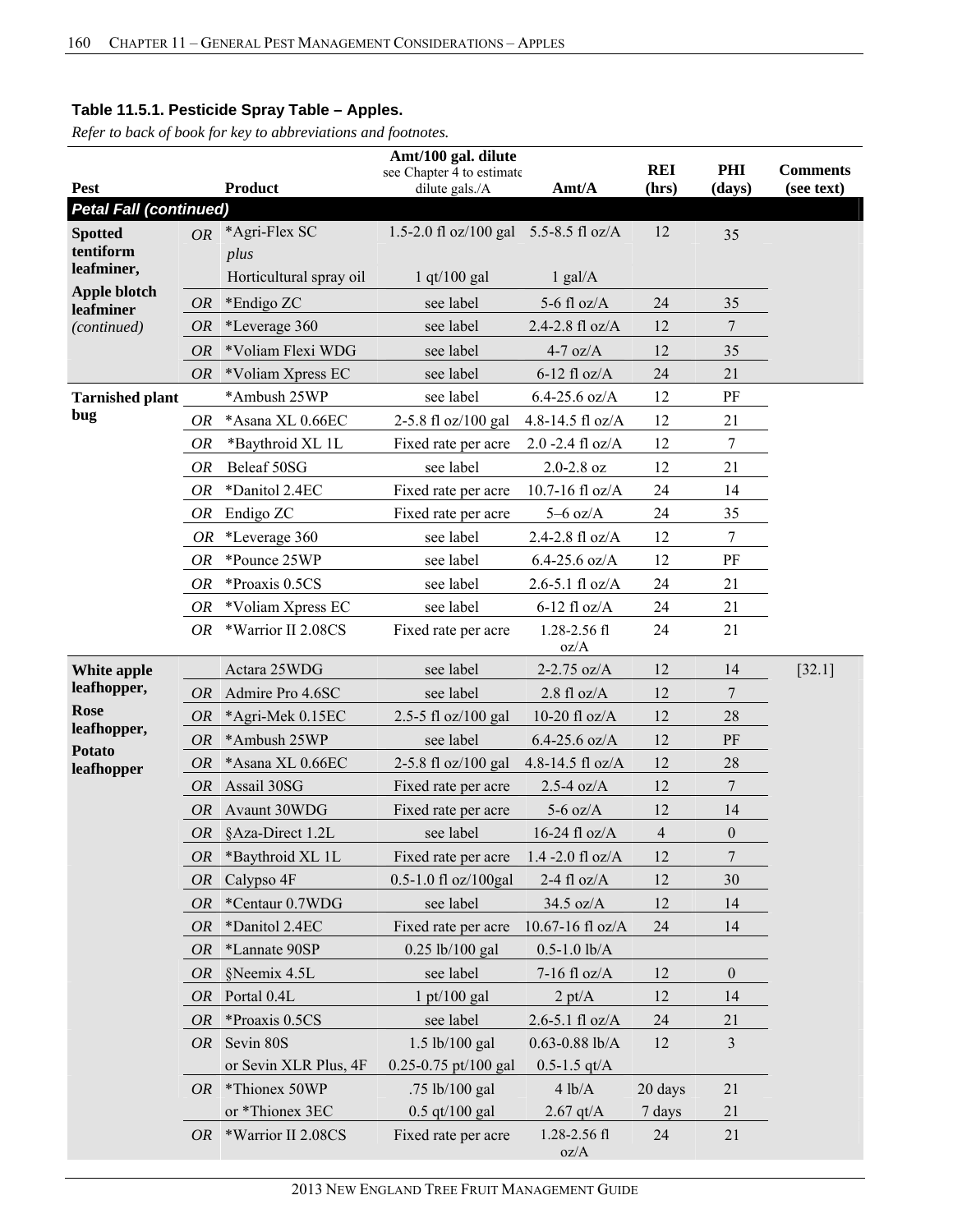|                                 |           |                                                                                                              | Amt/100 gal. dilute                             |                   |                     |                  |                               |
|---------------------------------|-----------|--------------------------------------------------------------------------------------------------------------|-------------------------------------------------|-------------------|---------------------|------------------|-------------------------------|
| Pest                            |           | <b>Product</b>                                                                                               | see Chapter 4 to estimate<br>dilute gals./A     | Amt/A             | <b>REI</b><br>(hrs) | PHI<br>(days)    | <b>Comments</b><br>(see text) |
| <b>Petal Fall (continued)</b>   |           |                                                                                                              |                                                 |                   |                     |                  |                               |
| White apple                     |           | The following pre-mix products are also labeled for use against these pests; however, for best effectiveness |                                                 |                   |                     |                  |                               |
| leafhopper,                     |           | and insecticide resistance management, their use should be reserved for situations when multiple pest        |                                                 |                   |                     |                  |                               |
| Rose                            |           | species are present and appropriately matched to the combination of active ingredients and modes of action   |                                                 |                   |                     |                  |                               |
| leafhopper,                     |           | contained in the product.                                                                                    |                                                 |                   |                     |                  |                               |
| <b>Potato</b>                   |           | *Agri-Flex SC                                                                                                | 1.5-2.0 fl oz/100 gal 5.5-8.5 fl oz/A           |                   | 12                  | 35               |                               |
| leafhopper                      |           | plus                                                                                                         |                                                 |                   |                     |                  |                               |
| (continued)                     |           | Horticultural spray oil                                                                                      | $1$ qt/ $100$ gal                               | $1$ gal/A         |                     |                  |                               |
|                                 | <i>OR</i> | *Endigo ZC                                                                                                   | see label                                       | 5-6 fl $oz/A$     | 24                  | 35               |                               |
|                                 | OR        | *Leverage 360                                                                                                | see label                                       | 2.4-2.8 $fl$ oz/A | 12                  | 7                |                               |
|                                 | <b>OR</b> | *Voliam Flexi WDG                                                                                            | see label                                       | $4-7$ oz/A        | 12                  | 35               |                               |
|                                 | OR        | *Voliam Xpress EC                                                                                            | see label                                       | $6-12$ fl oz/A    | 24                  | 21               |                               |
|                                 | <b>OR</b> | *Vydate 2L                                                                                                   | $1$ pt/100 gal                                  | $2-4$ pt/A        | 48                  | 14               |                               |
| <b>Additional Summer Sprays</b> |           |                                                                                                              |                                                 |                   |                     |                  |                               |
| Apple rust<br>diseases          |           |                                                                                                              | Refer to Pink sprays for materials and comments |                   |                     |                  |                               |
| <b>Apple scab</b>               |           | Captan 50WP                                                                                                  | $1-2$ 1b/100 gal                                | $4-8$ lb/A        | 24                  | $\boldsymbol{0}$ | [2.91]                        |
|                                 |           | or Captan 80 WDG                                                                                             | 0.65-1.25 lb/l00 gal                            | $2.5 - 5$ lb/A    | 24                  | $\boldsymbol{0}$ |                               |
|                                 |           | or Captec or Captan 4L                                                                                       | 0.5-1 qt/100 gal                                |                   | 24                  | $\boldsymbol{0}$ |                               |
|                                 |           | OR Dithane/Manzate/<br>Penncozeb 75DF                                                                        | 1 lb/100 gal                                    | 3 lb/A            | 24                  | 77               | [2.10]                        |
|                                 |           | or Manzate/Dithane/<br>Penncozeb Flowables                                                                   | see label                                       | 2.4 $qt/A$        | 24                  | 77               |                               |
|                                 |           | or Polyram DF                                                                                                | 1 lb/l00 gal                                    | 3 lb/A            | 24                  | 77               |                               |
|                                 | OR        | Flint 50WG                                                                                                   | $0.67 - 0.8$ oz/100 gal                         |                   | 12                  | 14               | [2.4, 2.14]                   |
|                                 | <i>OR</i> | Sovran 50WG                                                                                                  | 1.0-1.6 $oz/100$ gal                            | $4-6$ oz/A        | 12                  | 30               | [2.4, 2.14]                   |
|                                 | <i>OR</i> | Cabrio EG                                                                                                    |                                                 | $12 \text{ oz/A}$ | 12                  | $\boldsymbol{0}$ | [2.14]                        |
|                                 | <i>OR</i> | Topsin M 70WP                                                                                                | 4-6 oz/100 gal                                  | $0.75 - 1$ lb/A   | 48                  | $\mathbf{1}$     | [2.12]                        |
|                                 |           | or Thiophanate-methyl<br>85WDG                                                                               | .2-.3 lb/100 gal                                | $.6 - .8$ lb/A    | 48                  | 1                |                               |
|                                 |           | plus:                                                                                                        |                                                 |                   |                     |                  |                               |
|                                 |           | Captan 50WP                                                                                                  | 1 lb/100 gal                                    | 4 lb/A            | 24(E)               | $\boldsymbol{0}$ |                               |
|                                 |           | or Captan 80WP                                                                                               | 5/8 lb/100 gal                                  | $2.5$ lb/A        |                     |                  |                               |
|                                 |           | or Captec or Captan 4L                                                                                       | $1$ pt/100 gal                                  | 2 qt/ $A$         |                     |                  |                               |
|                                 |           | or Dithane/Manzate/<br>Penncozeb 75DF                                                                        | 1 lb/100 gal                                    | 3 lb/A            | 24                  | 77               | $[2.2]$                       |
|                                 |           | or Manzate/Dithane/<br>Penncozeb Flowables                                                                   | see label                                       | $2.4$ qt/A        | 24                  | 77               | [1.3, 2.2]                    |
|                                 |           | or Polyram DF                                                                                                | 1 lb/l00 gal                                    | 3 lb/A            | 24                  | 77               | $[2.2]$                       |
|                                 |           | OR Rally 40WSP                                                                                               |                                                 | 5-8 oz/ $A$       | 24                  | 14               | [2.5],[2.13]                  |
|                                 |           | or Vintage SC                                                                                                | 2-4 fl oz/100 gal                               | $6-12$ fl oz/A    | 24                  | 30               |                               |
|                                 |           | or Procure 50WS                                                                                              | $3-5$ oz/100 gal                                |                   | 12                  | 14               |                               |
|                                 |           | or Topguard                                                                                                  |                                                 | 13 fl $oz/A$      | 12                  | 14               | [2.13]                        |
|                                 |           | or Inspire Super                                                                                             |                                                 | $8$ oz/A $\,$     | 12                  | 72               |                               |
| Table continued on next page.   |           |                                                                                                              |                                                 |                   |                     |                  |                               |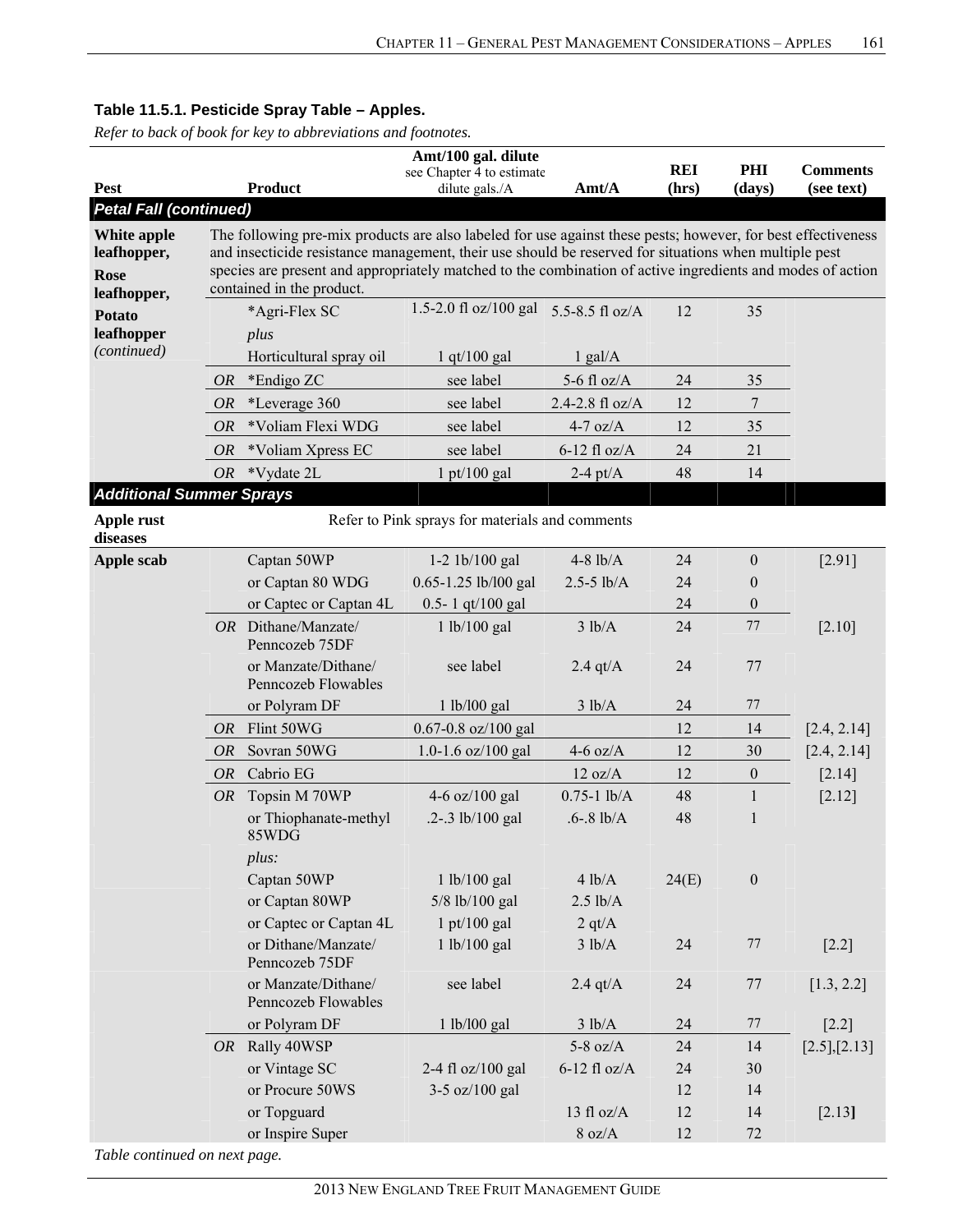|                   |           |                                             | Amt/100 gal. dilute                         |                    |                     |                  |                               |
|-------------------|-----------|---------------------------------------------|---------------------------------------------|--------------------|---------------------|------------------|-------------------------------|
| <b>Pest</b>       |           | <b>Product</b>                              | see Chapter 4 to estimate<br>dilute gals./A | Amt/A              | <b>REI</b><br>(hrs) | PHI<br>(days)    | <b>Comments</b><br>(see text) |
|                   |           | <b>Additional Summer Sprays (continued)</b> |                                             |                    |                     |                  |                               |
| Apple scab        |           | or Tebuzol 45DF                             | 2 oz/100 gal                                | $4-8$ oz/A         | 120                 | 75               |                               |
| (continued)       |           | $plus$ :                                    |                                             |                    |                     |                  |                               |
|                   |           |                                             | $1$ pt/100 gal                              |                    |                     |                  |                               |
|                   |           | or Captec or Captan 4L                      |                                             |                    |                     |                  |                               |
|                   |           | or Manzate/ Penncozeb<br>75DF, 80WP         | 1 lb/100 gal                                | $2.5$ lb/A         | 24                  | 77               |                               |
|                   |           | or Manzate/Dithane/<br>Penncozeb Flowables  |                                             | 2.4 qt/ $A$        | 24                  | 77               | [1.3], [2.2]                  |
|                   |           | or Polyram 80DF                             | $1-2$ lb/100 gal                            | $3-6$ lb/A         | 24                  | 77               |                               |
|                   |           | OR Fontelis 1.67 SC                         | 5.3-6.7 fl oz/100 gal                       | 16-20 fl $oz/A$    | 12                  | 28               |                               |
|                   |           | or Luna Tranquility<br>500SC                | 3.7-5.3 fl oz/100 gal 11.2-16 fl oz/A       |                    | 12                  | 72               |                               |
|                   |           | or Luna Sensation<br>500SC                  | 3.3-1.9 fl oz/100 gal                       | 4-5.8 fl $oz/A$    | 12                  | 14               |                               |
|                   |           | or Merivon 4.17SC<br>$plus$ :               |                                             | 4-5.5 fl $oz/A$    | 12                  | $\boldsymbol{0}$ |                               |
|                   |           | Captan 50WP                                 | 1 lb/100 gal                                |                    | 24(E)               | $\boldsymbol{0}$ |                               |
|                   |           | or Captan 80WDG                             | 0.65-1.25 lb/100 gal                        | $2.5$ lb/A         |                     |                  |                               |
|                   |           | or Captec or Captan 4L                      | $1$ pt/100 gal                              |                    |                     |                  |                               |
|                   |           | or Manzate/ Penncozeb<br>75DF, 80WP         | 1 lb/100 gal                                | $2.5$ lb/A         | 24                  | 77               |                               |
|                   |           | or Polyram 80DF                             | $1-2$ lb/100 gal                            | $3-6$ lb/A         | 24                  | 77               |                               |
|                   |           | OR $(\S)$ sulfur                            | 5 lb/100 gal                                | $10-20$ $lb/A$     | 24                  |                  |                               |
| <b>Bitter Rot</b> |           | Captan 50WP                                 | 1 lb/100 gal                                | 4 lb/A             | 24(E)               | $\boldsymbol{0}$ | $[3.1]$                       |
|                   |           | or Captan 80WDG                             | 5/8 lb/100 gal                              | $2.5$ lb/A         | 24                  | $\boldsymbol{0}$ |                               |
|                   |           | or Captan 4L                                | $1$ pt/100 gal                              |                    | 24                  | $\boldsymbol{0}$ |                               |
| Black rot,        |           | Cabrio EG                                   |                                             | 12 oz/A            | 12                  | $\boldsymbol{0}$ |                               |
| White rot         |           | OR Captan 50WP                              | $1-2$ lb/100 gal                            |                    | 24(E)               | $\boldsymbol{0}$ | $[4.3]$                       |
|                   |           | or Captan 80WP                              | 0.65-1.25 lb/100 gal                        |                    |                     |                  |                               |
|                   |           | or Captec or Captan 4L                      | $0.5 - 1$ qt/100 gal                        |                    |                     |                  |                               |
|                   | <i>OR</i> | Flint 50WG                                  | $0.5 \text{ oz}/100 \text{ gal}$            | $1.5 \text{ oz/A}$ | 12                  | 14               | [2.14]                        |
|                   |           | OR Sovran 50WG                              | 1.0-1.6 oz/100 gal                          | 4-6.4 oz/ $A$      | 12                  | 30               | [2.14]                        |
|                   | OR        | Pristine 38WP                               |                                             | 14.5-18.5 oz/A     | 12                  | $\boldsymbol{0}$ |                               |
|                   |           | OR Topsin M 70WP                            | 4-6oz/100 gal                               | $0.75 - 1$ lb/A    | 48                  | $\mathbf{1}$     | $[10.3]$ , $[10.4]$           |
|                   |           | plus:                                       |                                             |                    |                     |                  |                               |
|                   |           | Captan 50WP                                 | 1 lb/100 gal                                | 4 lb/A             | 24(E)               | $\boldsymbol{0}$ |                               |
|                   |           | or Captan 80WP                              | 5/8 lb/100 gal                              | $2.5$ lb/A         |                     |                  |                               |
|                   |           | or Captec or Captan 4L                      | $1$ pt/100 gal                              | 2 q t/A            |                     |                  |                               |
|                   |           | or Dithane/Manzate/                         | 1 lb/100 gal                                | 3 lb/A             | 24                  | 77               |                               |
|                   |           | Penncozeb 75DF                              |                                             |                    |                     |                  |                               |
|                   |           | or Manzate/Dithane/<br>Penncozeb Flowables  | see label                                   | $2.4$ qt/A         | 24                  | 77               |                               |
|                   |           | or Polyram DF                               | 1 lb/l00 gal                                | 3 lb/A             | 24                  | 77               |                               |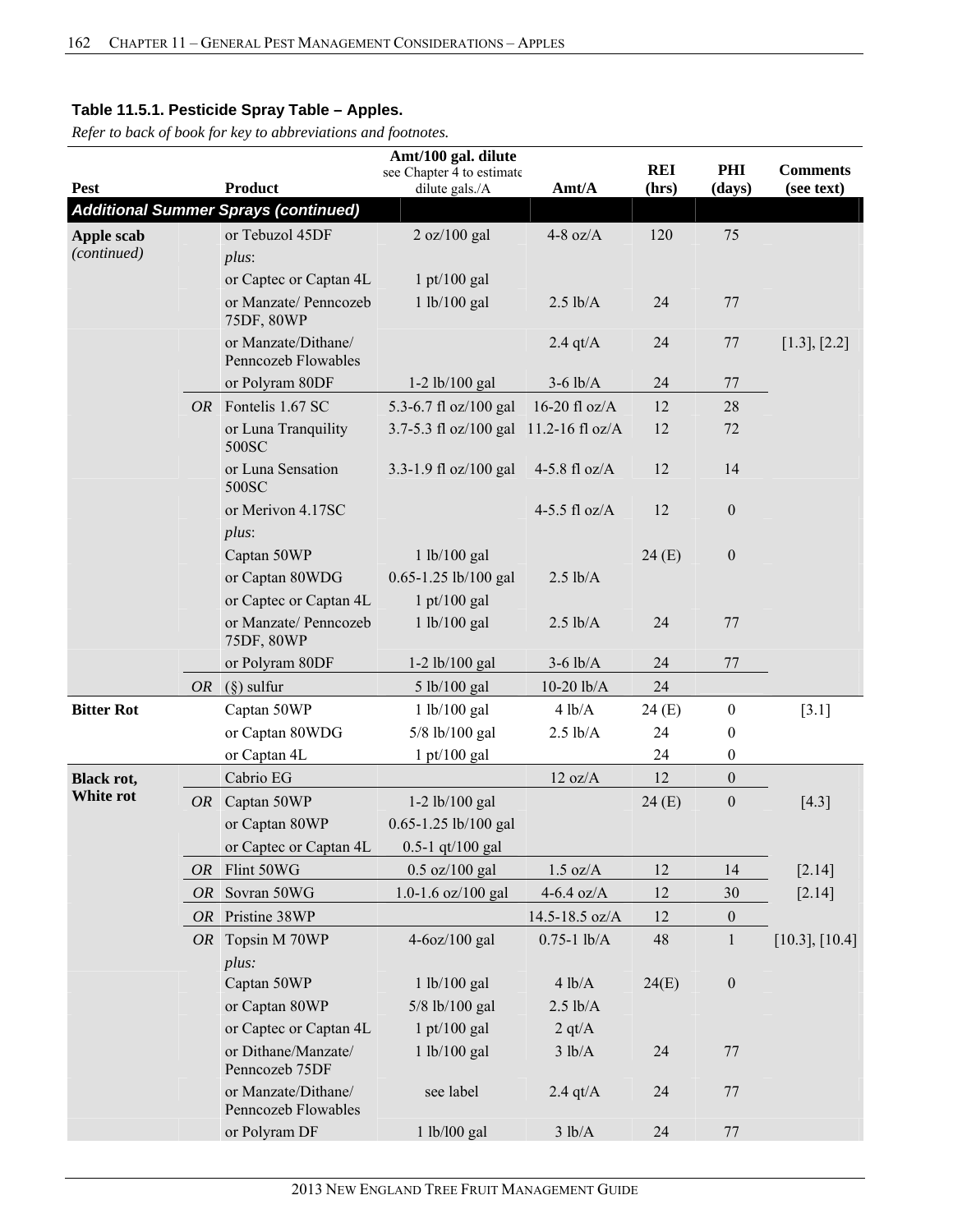*Refer to back of book for key to abbreviations and footnotes.*

|                                                              |           |                                             | Amt/100 gal. dilute                         |                       | <b>REI</b>     | PHI              | <b>Comments</b> |
|--------------------------------------------------------------|-----------|---------------------------------------------|---------------------------------------------|-----------------------|----------------|------------------|-----------------|
| Pest                                                         |           | <b>Product</b>                              | see Chapter 4 to estimate<br>dilute gals./A | Amt/A                 | (hrs)          | (days)           | (see text)      |
|                                                              |           | <b>Additional Summer Sprays (continued)</b> |                                             |                       |                |                  |                 |
| <b>Blister spot</b>                                          |           | Aliette 80WDGor<br>Polyram DF               | 0.5-1 lb/100 gal1<br>lb/100 gal             | 3 lb/A                | 12/24          | 14/77            | $[5.1]$         |
| Fire blight                                                  |           | Apogee 27.5DF                               | 6-12 oz/100 gal                             |                       | 12             | 45               |                 |
| (Shoot blight)<br>(Shoot blight,<br>after hailstorm<br>ONLY) |           | OR Agri-Mycin 17WP, or<br>Firewall 17WP     | $0.5$ lb/100 gal                            | 24-48 oz/A            | 12             | 50               |                 |
| Powdery                                                      |           | Indar 2F                                    |                                             | $6-8$ fl oz/A         | 12             | 14               |                 |
| mildew                                                       | OR        | Inspire Super MP                            |                                             | 8.5-12 fl oz/A        | 12             | 14               |                 |
|                                                              | OR        | <b>JMS</b> Stylet-Oil                       | 1-2% solution                               |                       | 12             | $\boldsymbol{0}$ | $[9.3]$         |
|                                                              | OR        | Rally 40WSP                                 |                                             | 5-8 oz/ $A$           | 24             | 14               | $[2.11]$        |
|                                                              | OR        | *Procure 50WS                               | 3-5 oz/100 gal                              |                       | 12             | 14               |                 |
|                                                              | OR        | Vintage SC                                  | 3 fl oz/100 gal                             |                       | 24             | 30               |                 |
| Sooty blotch                                                 |           | Cabrio EG                                   |                                             | 12 oz/A               | 12             | $\boldsymbol{0}$ |                 |
| and Flyspeck                                                 | OR        | Indar 2F                                    |                                             | $6-8$ fl oz/A         | 12             | 14               |                 |
|                                                              | <i>OR</i> | Topsin M 70WP, WDG                          | 4-6 oz/100 gal                              | $0.75 - 1$ lb/A       | 48             | $\mathbf{1}$     | $[10.1]$ ,      |
|                                                              |           | or Thiophanate-methyl<br>85WDG              | $.2 - .3$ lb/100 gal                        | $.6 - .8$ lb/A        |                |                  | $[10.2]$        |
|                                                              |           | plus:                                       |                                             |                       |                |                  |                 |
|                                                              |           | Captan 50WP                                 | 1 lb/100 gal                                | 4 lb/A                | 24(E)          | $\boldsymbol{0}$ |                 |
|                                                              |           | or Captan 80WDG                             | 5/8 lb/100 gal                              | $2.5$ lb/A            | 24             | $\boldsymbol{0}$ |                 |
|                                                              |           | or Captan 4L                                | $1$ pt/100 gal                              |                       | 24             | $\boldsymbol{0}$ |                 |
|                                                              |           | or Manzate/ Penncozeb<br>75DF or 80WP       | 1 lb/100 gal                                | 3 lb/A                | 24             | 77               | $[2.8]$         |
|                                                              |           | or Manzate/Dithane/<br>Penncozeb Flowable   | see label                                   | $2.4$ qt/A            | 24             | 77               |                 |
|                                                              |           | or Polyram 80DF                             | 1 lb/100 gal                                | 3 lb/A                | 24             | 77               |                 |
|                                                              | OR        | Flint 50WG                                  | $0.67 - 0.8$ oz/100 gal                     | $2-2.5$ oz/A          | 12             | 14               |                 |
|                                                              | OR        | Pristine 38WP                               |                                             | $14.5 - 18.5/A$       | 12             | $\boldsymbol{0}$ |                 |
|                                                              | <i>OR</i> | Sovran 50WG                                 | 1.0-1.6 oz/100 gal                          | $4-6.4$ oz/A          | 12             | 30               | $[2.14]$        |
|                                                              | <b>OR</b> | Ziram 76DF, 76WDG                           | 1 lb/100 gal                                |                       | 48             | 14               |                 |
|                                                              |           | OR Ziram 76DF, 76WDG                        | 1 lb/100 gal                                |                       | 48             | 14               | $[10.5]$        |
|                                                              |           | Plus:                                       |                                             |                       |                |                  |                 |
|                                                              |           | Sulfur 95WP                                 | 2 lb/100 gal                                |                       | 24             |                  |                 |
| Apple aphid,                                                 |           | *Admire Pro 4.6SC                           | see label                                   | $2.8 \text{ fl oz/A}$ | 12             | 7                | $[11.1]$        |
| Spirea aphid                                                 | OR        | *Asana XL 0.66EC                            | 2-5.8 fl oz/100 gal                         | 4.8-14.5 fl oz/A      | 12             | 28               | $[11.1]$        |
|                                                              | OR        | Assail 30SG                                 | Fixed rate per acre                         | $2.5 - 4.0$ oz/A      | 12             | 7                |                 |
|                                                              | OR        | §Aza-Direct 1.2L                            | see label                                   | 16-24 fl oz/A         | $\overline{4}$ | $\boldsymbol{0}$ |                 |
|                                                              | <b>OR</b> | Beleaf 50SG                                 | see label                                   | $2.0 - 2.8$ oz/A      | 12             | 21               |                 |
|                                                              | OR        | Calypso 4F                                  | 0.5-1.0 fl oz/100gal                        | 2-4 fl $oz/A$         | 12             | 30               |                 |
|                                                              | OR        | *Danitol 2.4EC                              | Fixed rate per acre                         | $16 \text{ fl oz/A}$  | 24             | 14               |                 |
| Table continued on next page.                                | OR        | *Lannate 2.4L                               | 0.75 pt/100 gal                             | $1.5 - 3.0$ pt/A      | 72             | 14               |                 |
|                                                              |           |                                             |                                             |                       |                |                  |                 |

2013 NEW ENGLAND TREE FRUIT MANAGEMENT GUIDE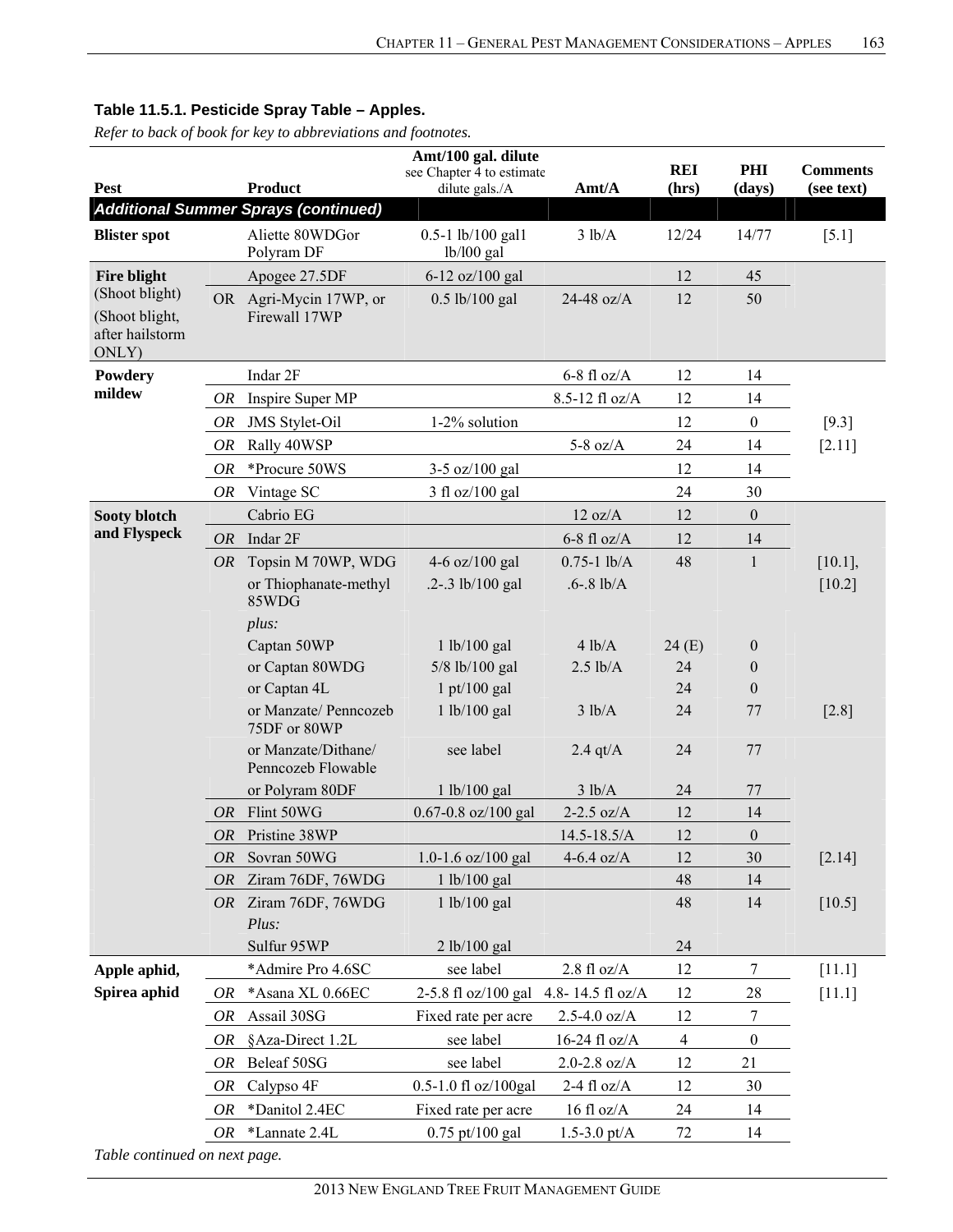*Refer to back of book for key to abbreviations and footnotes.*

| Pest         |     | Product                                     | Amt/100 gal. dilute<br>see Chapter 4 to estimate<br>dilute gals./A | $\text{A}$ mt/ $\text{A}$ | <b>REI</b><br>(hrs) | PHI<br>(days) | <b>Comments</b><br>(see text) |
|--------------|-----|---------------------------------------------|--------------------------------------------------------------------|---------------------------|---------------------|---------------|-------------------------------|
|              |     | <b>Additional Summer Sprays (continued)</b> |                                                                    |                           |                     |               |                               |
| Apple aphid, |     | or *Lannate 90SP                            | $0.25$ lb/100 gal                                                  | $0.5 - 1.0$ lb/A          |                     |               |                               |
| Spirea aphid | OR. | Movento 240SC                               | see label                                                          | 6-9 fl oz/A               | 24                  |               |                               |
| (continued)  | OR. | §M-Pede 49L                                 | $2$ gal/100 gal                                                    | see label                 | 12                  | $\mathbf{0}$  |                               |
|              | OR  | §Neemix 4.5L                                | see label                                                          | 5-7 fl $oz/A$             | 12                  | $\theta$      |                               |
|              | OR. | *Proaxis 0.5CS                              | see label                                                          | $2.6 - 5.1$ fl oz/A       | 24                  | 21            |                               |
|              | OR  | Pyrenone 0.5EC                              | see label                                                          | $12 \text{ fl oz/A}$      | 12                  |               |                               |
|              | OR. | *Thionex 50WP                               | .75 $lb/100$ gal                                                   | 4 lb/A                    | 20 days             | 21            |                               |
|              |     | or *Thionex 3EC                             | $0.5 \frac{\text{qt}}{100 \text{ gal}}$                            | $2.67$ qt/A               | 7 days              | 21            |                               |
|              | OR  | *Vydate 2L                                  | $1-2 \text{ pt}/100 \text{ gal}$                                   | 2-8 pt/ $A$               | 48                  | 14            |                               |
|              | OR. | *Warrior II 2.08CS                          | Fixed rate per acre                                                | $1.28 - 2.56$ fl<br>oz/A  | 24                  | 21            |                               |

The following pre-mix products are also labeled for use against these pests; however, for best effectiveness and insecticide resistance management, their use should be reserved for situations when multiple pest species are present and appropriately matched to the combination of active ingredients and modes of action contained in the product.

|              |           | *Agri-Flex SC                                                                     | $1.5 - 2.0$ fl oz/    | 5.5-8.5 fl $oz/A$   | 12                | 35               |          |
|--------------|-----------|-----------------------------------------------------------------------------------|-----------------------|---------------------|-------------------|------------------|----------|
|              |           |                                                                                   | $100$ gal             |                     |                   |                  |          |
|              |           | plus                                                                              |                       |                     |                   |                  |          |
|              |           | Horticultural spray oil                                                           | $1$ qt/100 gal        | $1$ gal/A           |                   |                  |          |
|              | OR        | *Leverage 360                                                                     | see label             | 2.4-2.8 fl oz/A     | 12                | 7                |          |
|              | OR        | *Voliam Flexi WDG                                                                 | see label             | $6-7$ oz/A          | 12                | 35               |          |
|              |           | plus                                                                              |                       |                     |                   |                  |          |
|              |           | Horticultural spray oil                                                           | $1$ qt/100 gal        | $1$ gal/ $A$        |                   |                  |          |
| Apple maggot |           | *Asana XL                                                                         | $2-5.8$ fl oz         | $4.8 - 14.5$ oz./A  | 12                | 21               | $[12.1]$ |
|              | <i>OR</i> | Assail 30SG                                                                       | Fixed rate per acre   | 8 oz/A              | 12                | 7                |          |
|              | <i>OR</i> | *Baythroid XL 1L                                                                  | Fixed rate per acre   | $2.4 - 2.8$ fl oz/A | 12                | $\overline{7}$   |          |
|              | <b>OR</b> | Calypso 4F                                                                        | $1-2$ fl oz           | $4-8$ fl oz/A       | 12                | 30               |          |
|              | <i>OR</i> | *Danitol 2.4EC                                                                    | Fixed rate per acre   | 16 fl $oz/A$        | 24                | 14               |          |
|              | <i>OR</i> | Endigo ZC                                                                         | Fixed rate per acre   | $5-6$ fl oz/A       | 24                | 35               |          |
|              | OR        | Imidan 70W                                                                        | $0.75 - 1$ lb/100 gal | $2.1 - 5.3$ lb/A    | 96 for            | $7\phantom{.0}$  |          |
|              |           |                                                                                   |                       |                     | workers;          |                  |          |
|              |           |                                                                                   |                       |                     | 14 days<br>public |                  |          |
|              | <b>OR</b> | §Surround 95WP                                                                    | 25-50 lb/100 gal      | 25-50 lb/A          | 4                 | $\boldsymbol{0}$ | [12.2]   |
|              | <b>OR</b> | *Warrior 1CS                                                                      | Fixed rate per acre   | $2.5 - 5.1$ fl oz/A | 24                | 21               |          |
|              | <b>OR</b> | *Warrior II 2CS                                                                   | Fixed rate per acre   | $1.3 - 2.5$ fl oz/A | 24                | 21               |          |
|              |           | Insecticide options below have at least a "Fair" efficacy rating for Apple maggot |                       |                     |                   |                  |          |
|              |           | Altacor 35WDG                                                                     | see label             | $2.5 - 4.5$ oz/A    | $\overline{4}$    | 5                |          |
|              | <i>OR</i> | Avaunt 30WDG                                                                      | Fixed rate per acre   | $5-6$ oz/A          | 12                | 14               | $[12.2]$ |
|              | <i>OR</i> | *Battalion 0.2L                                                                   | Fixed rate per acre   | $7-14$ fl oz/A      | 12                | 21               |          |
|              | <b>OR</b> | *Battalion 1.5 C                                                                  | Fixed rate per acre   | $0.9 - 1.9$ fl oz/A | 12                | 21               |          |
|              | <b>OR</b> | Delegate 25WG                                                                     | Fixed rate per acre   | $6-7$ oz/A          | $\overline{4}$    | $7\phantom{.0}$  |          |
|              |           |                                                                                   |                       |                     |                   |                  |          |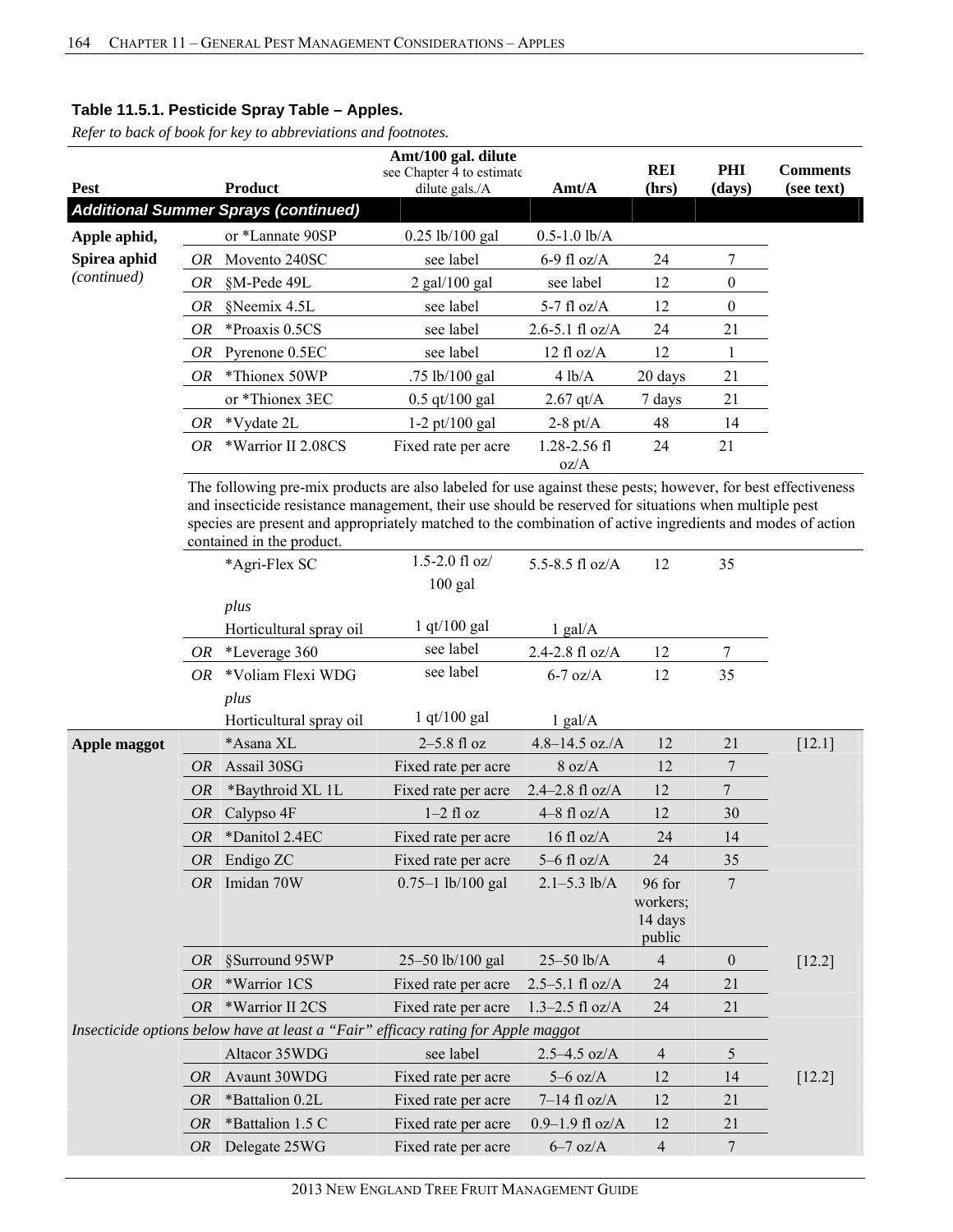*Refer to back of book for key to abbreviations and footnotes.*

|                     | Amt/100 gal. dilute |                                                                                                                                         |                                             |                         |                     |                  |                               |  |
|---------------------|---------------------|-----------------------------------------------------------------------------------------------------------------------------------------|---------------------------------------------|-------------------------|---------------------|------------------|-------------------------------|--|
| Pest                |                     | <b>Product</b>                                                                                                                          | see Chapter 4 to estimate<br>dilute gals./A | Amt/A                   | <b>REI</b><br>(hrs) | PHI<br>(days)    | <b>Comments</b><br>(see text) |  |
|                     |                     | <b>Additional Summer Sprays (continued)</b>                                                                                             |                                             |                         |                     |                  |                               |  |
| Apple maggot        | <i>OR</i>           | §Entrust 80WP                                                                                                                           | $0.67 - 1$ oz/100 gal                       | $2-3$ oz/A              | $\overline{4}$      | $\boldsymbol{7}$ |                               |  |
| (continued)         |                     | Requires<br>$OR$ GF-120                                                                                                                 | $10-20$ oz/A                                | 4                       | 0?                  |                  |                               |  |
|                     |                     | splatter droplet applicator                                                                                                             |                                             |                         |                     |                  |                               |  |
|                     | <i>OR</i>           | *Lannate 2.4L                                                                                                                           | $0.75$ pt/100 gal                           | $1.5 - 3 \text{ pt/A}$  | 72                  | 14               |                               |  |
|                     | <b>OR</b>           | Sevin XLR Plus, 4F                                                                                                                      | $0.75 - 1.5$ pt/100 gal                     | $1-3$ qt/A              | 12                  | $\mathfrak{Z}$   |                               |  |
|                     | <b>OR</b>           | Sevin 80S                                                                                                                               | 0.45-0.9 lb/100 gal                         | 1.88-3.75 lb/A          | 12                  | 3                |                               |  |
|                     | <i>OR</i>           | §Surround 95WP                                                                                                                          | 25-50 lb/100 gal                            | 25-50 lb/A              | $\overline{4}$      | $\boldsymbol{0}$ | [12.2]                        |  |
|                     |                     | The following pre-mix products are also labeled for use against this pest; however, for best effectiveness                              |                                             |                         |                     |                  |                               |  |
|                     |                     | and insecticide resistance management, their use should be reserved for situations when multiple pest                                   |                                             |                         |                     |                  |                               |  |
|                     |                     | species are present and appropriately matched to the combination of active ingredients and modes of action<br>contained in the product. |                                             |                         |                     |                  |                               |  |
|                     |                     | *Endigo ZC                                                                                                                              | see label                                   | 5-6 fl $oz/A$           | 24                  | 35               |                               |  |
|                     | <i>OR</i>           | *Voliam Xpress EC                                                                                                                       | Fixed rate per acre                         | $6-12$ fl oz/A          | 24                  | 21               |                               |  |
| Apple rust mite     |                     | Nexter 75WS                                                                                                                             | see label                                   | $5.2 - 10.7$ oz/A       | 12                  | 25               | $[13.2]$                      |  |
|                     | OR                  | Portal 0.4EC                                                                                                                            | see label                                   | 2 pt/A                  | 12                  | 14               |                               |  |
| <b>Codling moth</b> |                     | Altacor 35WDG                                                                                                                           | see label                                   | $2.5 - 4.5$ oz/A        | $\overline{4}$      | 5                | [14.1], [14.3]                |  |
|                     | <i>OR</i>           | Assail 30SG                                                                                                                             | Fixed rate per acre                         | $4-8$ oz/A              | 12                  | 7                |                               |  |
|                     | OR                  | Belt 4SC                                                                                                                                | see label                                   | $3-5$ fl oz/A           | 12                  | 14               |                               |  |
|                     | <i>OR</i>           | Calypso 4F                                                                                                                              | $1-2$ fl oz/100 gal                         | $4-8$ fl oz/A           | 12                  | 30               |                               |  |
|                     |                     | OR §Carpovirusine 0.99SC                                                                                                                | see label                                   | $6.8 - 13.5$ fl         | $\overline{4}$      | $\boldsymbol{0}$ | [14.3]                        |  |
|                     |                     |                                                                                                                                         |                                             | oz/A                    |                     |                  |                               |  |
|                     | <i>OR</i>           | $\text{SCyd-X } 0.06$ SC                                                                                                                | see label                                   | $1-6$ fl oz/A           | $\overline{4}$      | $\boldsymbol{0}$ | $[14.3]$                      |  |
|                     | OR                  | Delegate 25WG                                                                                                                           | Fixed rate per acre                         | $4.5 - 7.0$ oz/A        | $\overline{4}$      | 7                |                               |  |
|                     | <i>OR</i>           | *Guthion 50WS                                                                                                                           | $0.5$ lb/100 gal                            | $2-3$ lb/A              | 14<br>days(E)       | 14/21            |                               |  |
|                     |                     | OR Imidan 70W                                                                                                                           | $0.75$ lb/100 gal                           | $2.13 - 5.33$ lb/A      | 96 for              | 7                |                               |  |
|                     |                     |                                                                                                                                         |                                             |                         | workers             |                  |                               |  |
|                     |                     |                                                                                                                                         |                                             |                         | 14 Days             |                  |                               |  |
|                     | OR                  | *Lannate 2.4L                                                                                                                           | $1.5$ pt/100 gal                            | $1.5 - 3.0$ pt/A        | public<br>72        | 14               |                               |  |
|                     | <b>OR</b>           | *Lannate 90SP                                                                                                                           | $0.25$ lb/100 gal                           | $0.5 - 1.0$ lb/A        |                     |                  |                               |  |
|                     | <i>OR</i>           | *Leverage 360                                                                                                                           | see label                                   | 2.4-2.8 fl oz/A         | 12                  | 7                |                               |  |
|                     | OR                  | *Rimon 0.83EC                                                                                                                           | See label                                   | 20-40 fl oz/A           | 12                  | 14               |                               |  |
|                     | <i>OR</i>           | *Voliam Xpress EC                                                                                                                       | Fixed rate per acre                         | $6-12$ fl oz/A          | 24                  | 21               |                               |  |
|                     |                     | Insecticide options below have at least a "Fair" efficacy rating for Codling moth                                                       |                                             |                         |                     |                  |                               |  |
|                     |                     | OR *Asana XL 0.66EC                                                                                                                     | 2-5.8 fl oz/100 gal                         | $4.8 - 14.5$ fl<br>oz/A | 12                  | 21               |                               |  |
|                     | <i>OR</i>           | Avaunt 30WDG                                                                                                                            | Fixed rate per acre                         | $5-6$ oz/A              | 12                  | 14               |                               |  |
|                     | OR                  | §Aza-Direct 1.2L                                                                                                                        | see label                                   | 16-24 fl oz/A           | $\overline{4}$      | $\boldsymbol{0}$ |                               |  |
|                     | <b>OR</b>           | *Battalion 0.2L                                                                                                                         | Fixed rate per acre                         | $7-14$ fl oz/A          | 12                  | 21               |                               |  |
|                     | OR                  | *Battalion 1.5 C                                                                                                                        | Fixed rate per acre                         | $0.9 - 1.9$ fl oz/A     | 12                  | 21               |                               |  |
|                     | OR                  | *Baythroid XL 1L                                                                                                                        | Fixed rate per acre                         | $2.0 - 2.4$ fl oz/A     | 12                  | 7                |                               |  |
|                     |                     |                                                                                                                                         |                                             |                         |                     |                  |                               |  |

*Table continued on next page.*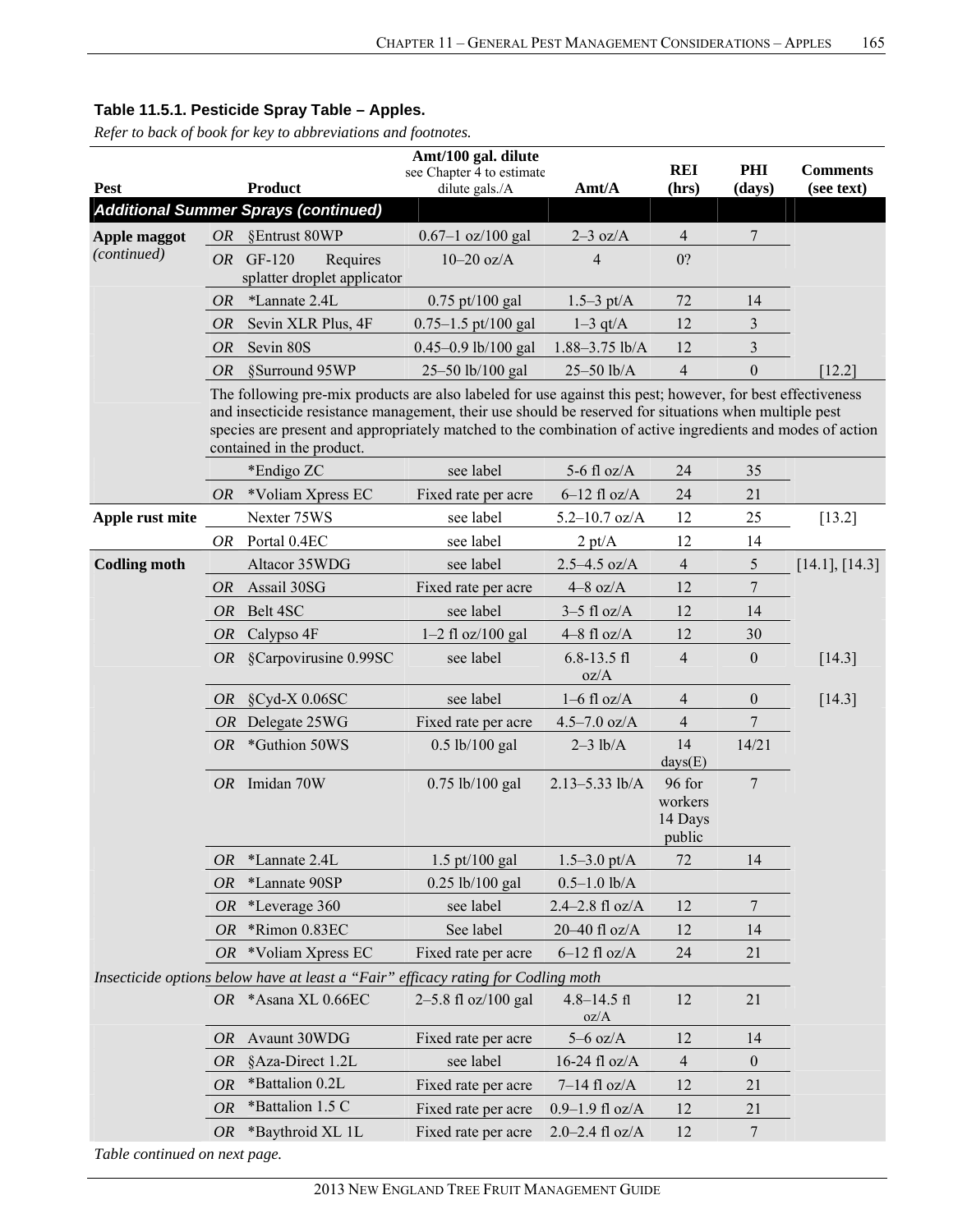*Refer to back of book for key to abbreviations and footnotes.*

|                                    |           |                                                                                                                                                                                                                                                                                                                                                                | Amt/100 gal. dilute                         |                                |                     |                  |                               |
|------------------------------------|-----------|----------------------------------------------------------------------------------------------------------------------------------------------------------------------------------------------------------------------------------------------------------------------------------------------------------------------------------------------------------------|---------------------------------------------|--------------------------------|---------------------|------------------|-------------------------------|
| Pest                               |           | <b>Product</b>                                                                                                                                                                                                                                                                                                                                                 | see Chapter 4 to estimate<br>dilute gals./A | Amt/A                          | <b>REI</b><br>(hrs) | PHI<br>(days)    | <b>Comments</b><br>(see text) |
|                                    |           | <b>Additional Summer Sprays (continued)</b>                                                                                                                                                                                                                                                                                                                    |                                             |                                |                     |                  |                               |
| <b>Codling moth</b><br>(continued) |           | $OR$ Belay (with suppl.<br>Label)                                                                                                                                                                                                                                                                                                                              | $1.5 - 3$ fl oz/100 gal                     | $6 - 12$ fl oz/A               | 12                  | $\boldsymbol{7}$ |                               |
|                                    | <i>OR</i> | §Biobit HP                                                                                                                                                                                                                                                                                                                                                     | see label                                   | $0.5 - 2$ lb/A                 | $\overline{4}$      | $\boldsymbol{0}$ |                               |
|                                    | OR        | *Danitol 2.4EC                                                                                                                                                                                                                                                                                                                                                 | Fixed rate per acre                         | $16 - 21.3 \text{ fl}$<br>oz/A | 24                  | 14               |                               |
|                                    | OR        | §Deliver 18WG                                                                                                                                                                                                                                                                                                                                                  | see label                                   | $0.5 - 2$ lb/A                 | $\overline{4}$      | $\boldsymbol{0}$ |                               |
|                                    | OR        | §Dipel 10.3DF                                                                                                                                                                                                                                                                                                                                                  | see label                                   | $0.5 - 2$ lb/A                 | $\overline{4}$      | $\boldsymbol{0}$ |                               |
|                                    | OR        | §Entrust 80WP                                                                                                                                                                                                                                                                                                                                                  | $0.67 - 1$ oz/100 gal                       | $2-3$ oz/A                     | $\overline{4}$      | 7                |                               |
|                                    | OR        | Esteem 35WP                                                                                                                                                                                                                                                                                                                                                    | Fixed rate per acre                         | $4-5$ oz/A                     | 24                  | 45               |                               |
|                                    | OR        | Intrepid 2F                                                                                                                                                                                                                                                                                                                                                    | see label                                   | $12-16$ fl oz/A                | $\overline{4}$      | 14               |                               |
|                                    | OR        | §Neemix 4.5L                                                                                                                                                                                                                                                                                                                                                   | see label                                   | $7-16$ fl oz/A                 | 12                  | $\boldsymbol{0}$ |                               |
|                                    |           | OR Mating disruption:                                                                                                                                                                                                                                                                                                                                          |                                             |                                |                     | [14.2]           |                               |
|                                    |           | Checkmate CM-F                                                                                                                                                                                                                                                                                                                                                 | Fixed rate per acre                         | 2.4-4.8 fl $oz/A$              | $\overline{4}$      | $\boldsymbol{0}$ |                               |
|                                    |           | or §Isomate-C TT                                                                                                                                                                                                                                                                                                                                               |                                             | 200 ties/A                     | $\boldsymbol{0}$    | $\boldsymbol{0}$ |                               |
|                                    |           | or §Checkmate CM-<br>OFM Duel                                                                                                                                                                                                                                                                                                                                  | 150-200 ties/A                              | $\theta$                       | $\mathbf{0}$        |                  |                               |
|                                    |           | or §Isomate-CM/OFM<br><b>TT</b>                                                                                                                                                                                                                                                                                                                                |                                             | 200 ties/A                     | $\boldsymbol{0}$    | $\boldsymbol{0}$ |                               |
|                                    | OR        | *Mustang Max                                                                                                                                                                                                                                                                                                                                                   | $0.33 - 1$ oz/100 gal                       | $1.28 - 4$ oz/A                | 12                  | 14               |                               |
|                                    | OR        | *Proclaim 5SG                                                                                                                                                                                                                                                                                                                                                  | $0.8 - 1.2$ oz/100 gal                      | $3.2 - 4.8$ oz/A               | 12 or 48<br>(E)     | 14               |                               |
|                                    | OR        | Sevin XLR Plus, 4F                                                                                                                                                                                                                                                                                                                                             | $0.5 - 1.5$ pt/100 gal                      | $1-3$ qt/A                     | 12                  | $\mathfrak{Z}$   |                               |
|                                    | OR        | Sevin 80S                                                                                                                                                                                                                                                                                                                                                      | $0.3 - 0.9$ lb/100 gal                      | $1.25 - 3.75$ lb/A             | 12                  | $\mathfrak{Z}$   |                               |
|                                    | <i>OR</i> | §Surround 95WP                                                                                                                                                                                                                                                                                                                                                 | 25-50 lb/100 gal.                           | 25-50 lb/A                     | $\overline{4}$      | $\boldsymbol{0}$ | $[12.2]$                      |
|                                    | <b>OR</b> | Tourismo                                                                                                                                                                                                                                                                                                                                                       | Fixed rate per acre                         | $15-17$ fl oz/A                | 12                  | 14               |                               |
|                                    | <i>OR</i> | *Warrior 1CS                                                                                                                                                                                                                                                                                                                                                   | Fixed rate per acre                         | $2.6 - 5.1$ fl oz/A            | 24                  | 21               |                               |
|                                    | OR        | *Warrior II 2.08CS                                                                                                                                                                                                                                                                                                                                             | Fixed rate per acre                         | $1.3 - 2.5$ fl oz/A            | 24                  | 21               |                               |
|                                    |           | The following pre-mix products are also labeled for use against this pest; however, for best effectiveness<br>and insecticide resistance management, their use should be reserved for situations when multiple pest<br>species are present and appropriately matched to the combination of active ingredients and modes of action<br>contained in the product. |                                             |                                |                     |                  |                               |
|                                    |           | *Endigo ZC                                                                                                                                                                                                                                                                                                                                                     | see label                                   | 5-6 fl $oz/A$                  | 24                  | 35               |                               |
|                                    | <i>OR</i> | *Leverage 360                                                                                                                                                                                                                                                                                                                                                  | see label                                   | $2.4 - 2.8$ fl oz/A            | 12                  | 7                |                               |
|                                    | OR        | *Voliam Flexi WDG                                                                                                                                                                                                                                                                                                                                              | see label                                   | $4-7$ oz/A                     | 12                  | 35               |                               |
|                                    | OR        | *Voliam Xpress EC                                                                                                                                                                                                                                                                                                                                              | see label                                   | $6-12$ fl oz/A                 | 24                  | 21               |                               |
| <b>Comstock</b>                    |           | Assail 30SG                                                                                                                                                                                                                                                                                                                                                    | Fixed rate per acre                         | 4-8 oz/ $A$                    | 12                  | 7                | $[15.3]$                      |
| mealybug                           | OR        | *Centaur 0.7WDG                                                                                                                                                                                                                                                                                                                                                | See label                                   | 34.5 oz/A                      | 12                  | 14               |                               |
|                                    | OR        | Movento                                                                                                                                                                                                                                                                                                                                                        | see label                                   | $6-9$ fl oz/A                  | 24                  | 7                |                               |
|                                    | OR        | Portal 0.4EC                                                                                                                                                                                                                                                                                                                                                   | see label                                   | $2 \text{ pt/A}$               | 12                  | 14               |                               |
|                                    |           | The following pre-mix product is also labeled for use against this pest; however, for best effectiveness and                                                                                                                                                                                                                                                   |                                             |                                |                     |                  |                               |

insecticide resistance management, its use should be reserved for situations when multiple pest species are present and appropriately matched to the combination of active ingredients and modes of action contained in the product.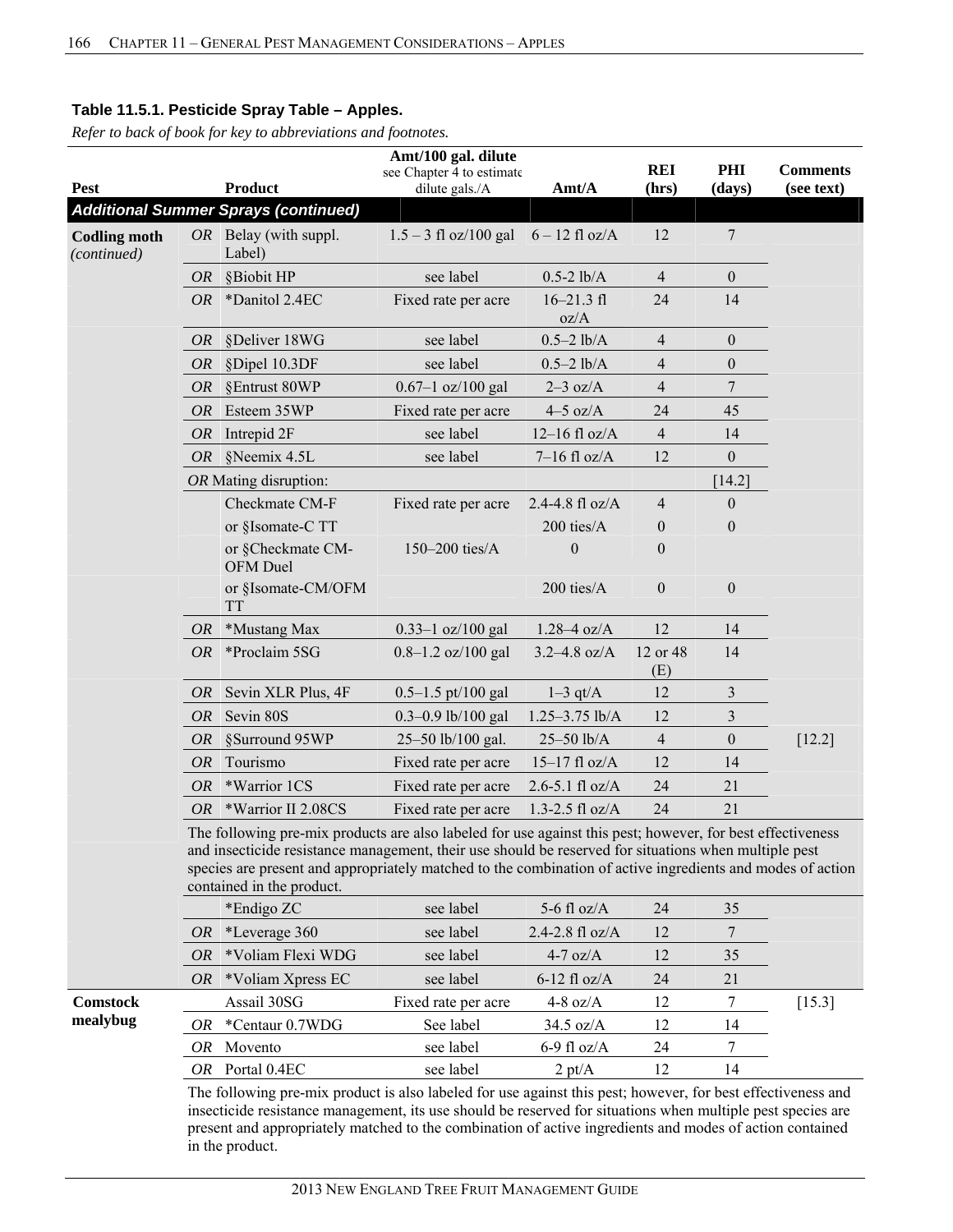*Refer to back of book for key to abbreviations and footnotes.*

|                           | Amt/100 gal. dilute |                                                                                                                                                                                                                                                                                                                                   |                                             |                         |                     |                  |                               |  |  |
|---------------------------|---------------------|-----------------------------------------------------------------------------------------------------------------------------------------------------------------------------------------------------------------------------------------------------------------------------------------------------------------------------------|---------------------------------------------|-------------------------|---------------------|------------------|-------------------------------|--|--|
| <b>Pest</b>               |                     | <b>Product</b>                                                                                                                                                                                                                                                                                                                    | see Chapter 4 to estimate<br>dilute gals./A | Amt/A                   | <b>REI</b><br>(hrs) | PHI<br>(days)    | <b>Comments</b><br>(see text) |  |  |
|                           |                     | <b>Additional Summer Sprays (continued)</b>                                                                                                                                                                                                                                                                                       |                                             |                         |                     |                  |                               |  |  |
| <b>Comstock</b>           |                     |                                                                                                                                                                                                                                                                                                                                   | $1.5 - 2.0$ fl oz/                          | 5.5-8.5 fl oz/A         | 12                  | 35               |                               |  |  |
| mealybug                  |                     | *Agri-Flex SC                                                                                                                                                                                                                                                                                                                     |                                             |                         |                     |                  |                               |  |  |
| (continued)               |                     | plus:<br>Horticultural spray oil                                                                                                                                                                                                                                                                                                  | $1$ qt/100 gal                              | $1$ gal/A               |                     |                  |                               |  |  |
| <b>Cutworms</b>           |                     | §Biobit HP                                                                                                                                                                                                                                                                                                                        | see label                                   | $0.5 - 2$ lb/A          | $\overline{4}$      | $\boldsymbol{0}$ | $[16.2]$                      |  |  |
|                           | <b>OR</b>           | §Dipel 10.3DF                                                                                                                                                                                                                                                                                                                     | see label                                   | $0.5 - 2$ lb/A          | $\overline{4}$      | $\boldsymbol{0}$ |                               |  |  |
|                           | <b>OR</b>           | *Lannate 2.4L#                                                                                                                                                                                                                                                                                                                    | $0.75$ pt/100 gal                           | $1.5 - 3.0$ pt/A        | 72                  | 14               |                               |  |  |
| Dogwood borer,            |                     | Assail 30SG                                                                                                                                                                                                                                                                                                                       | Fixed rate per acre                         | 8 oz/A                  | 12                  | 7                | $[17.1]$                      |  |  |
| American plum             | <b>OR</b>           | *Lorsban 4EC                                                                                                                                                                                                                                                                                                                      | 1.5 qt/100 gal/ $A$                         | Trunk spray             | 96                  | 28               |                               |  |  |
| borer                     |                     | or Lorsban 75WG                                                                                                                                                                                                                                                                                                                   | 2 lb/100 gal/A                              | Trunk spray             | 96                  | 28               |                               |  |  |
|                           |                     | or *Lorsban Advanced                                                                                                                                                                                                                                                                                                              | 1.5-4 pt/100 gal/A                          | Trunk spray             | 96                  | 28               |                               |  |  |
|                           |                     | 3.8L                                                                                                                                                                                                                                                                                                                              |                                             |                         |                     |                  |                               |  |  |
| European corn             |                     | §Dipel 10.3DF                                                                                                                                                                                                                                                                                                                     | see label                                   | $0.5 - 2$ lb/A          | $\overline{4}$      | $\boldsymbol{0}$ | [19.2]                        |  |  |
| borer                     | <b>OR</b>           | *Lannate 2.4L                                                                                                                                                                                                                                                                                                                     | $0.75$ pt/100 gal                           | $1.5 - 3.0$ pt/A        | 72                  | 14               |                               |  |  |
| <b>European red</b>       |                     | Acramite 50WS                                                                                                                                                                                                                                                                                                                     | see label                                   | $0.75 - 1.0$ lb/A       | 12                  | $\boldsymbol{7}$ | [20.11]                       |  |  |
| mite,                     | <b>OR</b>           | *Agri-Mek 0.15EC                                                                                                                                                                                                                                                                                                                  | 2.5-5 oz/100 gal                            | 10-20 fl $oz/A$         | 12                  | 28               | $[20.8]$                      |  |  |
| Twospotted<br>spider mite | <b>OR</b>           | Apollo 4SC                                                                                                                                                                                                                                                                                                                        | 1-2 fl oz/100 gal                           | 4-8 fl $oz/A$           | 12                  | 45               | [20.11]                       |  |  |
|                           | OR                  | Envidor 2SC                                                                                                                                                                                                                                                                                                                       |                                             | 16-18 fl oz/A           | 12                  | $\tau$           | [20.11]                       |  |  |
|                           | OR                  | Kanemite 15SC                                                                                                                                                                                                                                                                                                                     | see label                                   | $31$ fl oz/A            | 12                  | 14               | [20.11]                       |  |  |
|                           | OR                  | Nexter 75 WS                                                                                                                                                                                                                                                                                                                      | see label                                   | $4.4 - 5.2$ oz/A        | 12                  | 25               | [20.11]                       |  |  |
|                           | <b>OR</b>           | Omni Supreme                                                                                                                                                                                                                                                                                                                      | $0.5 - 2$ gal/100 gal                       | see label               | 12                  | $\boldsymbol{0}$ | [20.10]                       |  |  |
|                           | OR                  | Onager 1EC                                                                                                                                                                                                                                                                                                                        | see label                                   | 12-24 fl oz/A           | 12                  | 28               | $[20.11]$                     |  |  |
|                           | OR                  | Portal 0.4EC                                                                                                                                                                                                                                                                                                                      | see label                                   | $1-2$ pt/A              | 12                  | 14               | $[20.11]$                     |  |  |
|                           | <b>OR</b>           | Savey 50DF                                                                                                                                                                                                                                                                                                                        | see label                                   | $3-6$ oz/A              | 12                  | 28               |                               |  |  |
|                           | OR                  | §Stylet-Oil                                                                                                                                                                                                                                                                                                                       | $0.5 - 2$ gal/100 gal                       | see label               | 12                  | $\boldsymbol{0}$ | [20.10]                       |  |  |
|                           | OR                  | *Vendex 50WP                                                                                                                                                                                                                                                                                                                      | 4-8 oz/100 gal                              | $1-2$ $lb/A$            | 48                  | 14               |                               |  |  |
|                           | OR                  | Zeal 72WS                                                                                                                                                                                                                                                                                                                         | see label                                   | $2-3$ oz/A              | 12                  | 14               | [20.11]                       |  |  |
| Japanese beetle           |                     | Assail 30SG                                                                                                                                                                                                                                                                                                                       | Fixed rate per acre                         | $5-8$ oz/A              | 12                  | $\tau$           |                               |  |  |
|                           |                     | OR Calypso $4F$                                                                                                                                                                                                                                                                                                                   | 1-2 fl oz/100 gal                           | 4-8 fl $oz/A$           | 12                  | 30               |                               |  |  |
|                           | OR.                 | Sevin XLR Plus, 4F                                                                                                                                                                                                                                                                                                                | $0.75 - 1.5$ pt/100 gal                     | 1.5-3.0 $qt/A$          | 12                  | 3                |                               |  |  |
|                           |                     | or Sevin 80S, 80WS                                                                                                                                                                                                                                                                                                                | see label                                   | $1.88 - 3.75$ lb/A      | 12                  | 3                |                               |  |  |
|                           |                     | The following pre-mix products are also labeled for use against this pest; however, for best effectiveness<br>and insecticide resistance management, their use should be reserved for situations when multiple pest<br>species are present and appropriately matched to the combination of active ingredients and modes of action |                                             |                         |                     |                  |                               |  |  |
|                           |                     | contained in the product.                                                                                                                                                                                                                                                                                                         |                                             |                         |                     |                  |                               |  |  |
|                           |                     | *Endigo ZC                                                                                                                                                                                                                                                                                                                        | see label                                   | 5-6 fl $oz/A$           | 24                  | 35               |                               |  |  |
|                           | OR                  | *Voliam Xpress EC                                                                                                                                                                                                                                                                                                                 | see label                                   | $6-12$ fl oz/A          | 24                  | 21               |                               |  |  |
| Obliquebanded             |                     | §Agree WG 3.8WS                                                                                                                                                                                                                                                                                                                   | see label                                   | $1-2 lb/A$              | 4                   | $\boldsymbol{0}$ |                               |  |  |
| leafroller                | OR                  | Altacor 35WDG                                                                                                                                                                                                                                                                                                                     | see label                                   | $2.5 - 4.5$ oz/A        | 4                   | 5                |                               |  |  |
|                           | OR                  | *Asana XL 0.66EC                                                                                                                                                                                                                                                                                                                  | 2-5.8 fl oz/100 gal                         | $4.8 - 14.5$ fl<br>oz/A | 12                  | 21               |                               |  |  |
|                           | OR                  | *Baythroid XL 1L                                                                                                                                                                                                                                                                                                                  | Fixed rate per acre                         | 2.4-2.8 fl oz/A         | 12                  | 7                |                               |  |  |
|                           |                     |                                                                                                                                                                                                                                                                                                                                   |                                             |                         |                     |                  |                               |  |  |

*Table continued on next page.*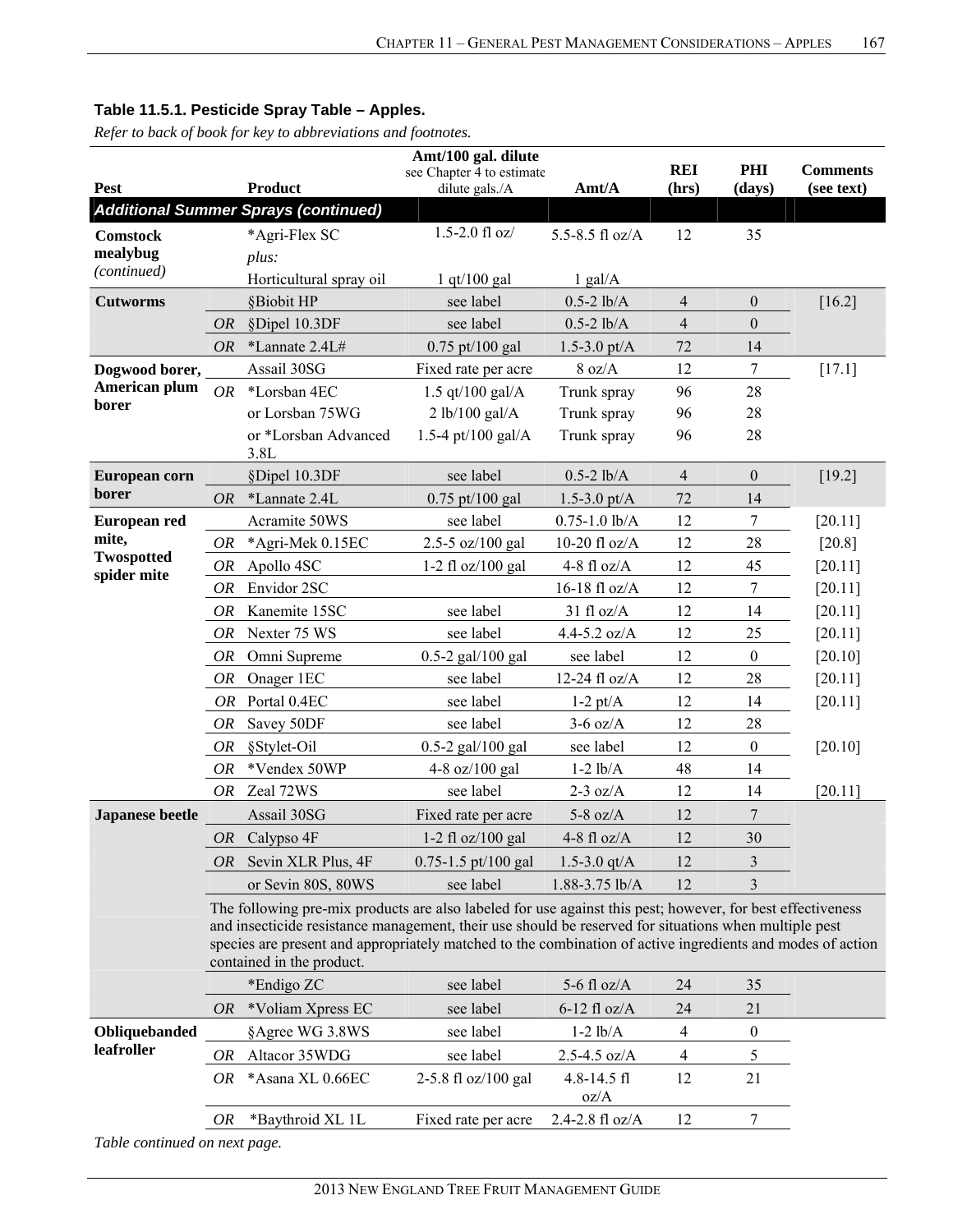|               |           |                                                                                                                                                                                                                                                                                                                                                               | Amt/100 gal. dilute<br>see Chapter 4 to estimate |                      | <b>REI</b>      | PHI              | <b>Comments</b> |
|---------------|-----------|---------------------------------------------------------------------------------------------------------------------------------------------------------------------------------------------------------------------------------------------------------------------------------------------------------------------------------------------------------------|--------------------------------------------------|----------------------|-----------------|------------------|-----------------|
| Pest          |           | <b>Product</b>                                                                                                                                                                                                                                                                                                                                                | dilute gals./A                                   | Amt/A                | (hrs)           | (days)           | (see text)      |
|               |           | <b>Additional Summer Sprays (continued)</b>                                                                                                                                                                                                                                                                                                                   |                                                  |                      |                 |                  |                 |
| Obliquebanded | OR        | Belt 4SC                                                                                                                                                                                                                                                                                                                                                      | see label                                        | $3-5$ fl oz/A        | 12              | 14               |                 |
| leafroller    | OR        | §Biobit HP                                                                                                                                                                                                                                                                                                                                                    | see label                                        | $0.5-2$ lb/A         | 4               | $\theta$         |                 |
| (continued)   | OR        | *Danitol 2.4EC                                                                                                                                                                                                                                                                                                                                                | Fixed rate per acre                              | $16$ fl oz/A         | 24              | 14               |                 |
|               | <i>OR</i> | Delegate 25WG                                                                                                                                                                                                                                                                                                                                                 | Fixed rate per acre                              | 4.5-7.0 $oz/A$       | 4               | 7                |                 |
|               | <b>OR</b> | §Deliver 18WG                                                                                                                                                                                                                                                                                                                                                 | see label                                        | $0.5-2$ lb/A         | 4               | $\boldsymbol{0}$ |                 |
|               | OR        | §Dipel 10.3DF                                                                                                                                                                                                                                                                                                                                                 | see label                                        | $0.5 - 2$ lb/A       | 4               | $\theta$         |                 |
|               | OR        | §Entrust 80WP                                                                                                                                                                                                                                                                                                                                                 | $0.67 - 1$ oz/100 gal                            | $2-3$ oz/A           | 4               | 7                |                 |
|               | OR        | Intrepid 2F                                                                                                                                                                                                                                                                                                                                                   | see label                                        | $12-16$ fl oz/A      | 4               | 14               |                 |
|               | OR        | §Javelin WG                                                                                                                                                                                                                                                                                                                                                   | 0.13-1 lb/100 gal                                | $0.5 - 4.0$ lb/A     | 4               | $\theta$         |                 |
|               | <i>OR</i> | *Lannate 2.4L                                                                                                                                                                                                                                                                                                                                                 | $0.75$ pt/100 gal                                | 1.5-3.0 pt/ $A$      | 72              | 14               |                 |
|               |           | or *Lannate 90SP                                                                                                                                                                                                                                                                                                                                              | $0.25$ lb/100 gal                                | $0.5 - 1.0$ lb/A     |                 |                  |                 |
|               | OR        | *Proaxis 0.5CS                                                                                                                                                                                                                                                                                                                                                | see label                                        | $2.6 - 5.1$ fl oz/A  | 24              | 12               |                 |
|               | OR        | *Proclaim 5SG                                                                                                                                                                                                                                                                                                                                                 | 0.8-1.2 oz/100 gal                               | $3.2 - 4.8$ oz/A     | 12 or 48<br>(E) | 14               |                 |
|               | <b>OR</b> | *Rimon 0.83EC                                                                                                                                                                                                                                                                                                                                                 | see label                                        | $20-40$ fl oz/A      | 12              | 14               |                 |
|               | OR        | SpinTor 2SC                                                                                                                                                                                                                                                                                                                                                   | Fixed rate per acre                              | $6-10$ fl oz/A       | 4               | 7                |                 |
|               | OR        | Tourismo                                                                                                                                                                                                                                                                                                                                                      |                                                  | 15-17 floz           | 12              | 14               |                 |
|               | <i>OR</i> | *Warrior II 2.08CS                                                                                                                                                                                                                                                                                                                                            | Fixed rate per acre                              | 1.28-2.56 fl<br>oz/A | 24              | 21               |                 |
|               |           | The following pre-mix products are also labeled for use against this pest; however, for best effectiveness<br>and insecticide resistance management, their use should be reserved for situations when multiple pest<br>species are present and appropriately matched to the combination of active ingredients and modes of action<br>contained in the product |                                                  |                      |                 |                  |                 |

|                       |           | comunica in the product. |                       |                     |                              |    |          |
|-----------------------|-----------|--------------------------|-----------------------|---------------------|------------------------------|----|----------|
|                       |           | *Endigo ZC               | see label             | 5-6 fl $oz/A$       | 24                           | 35 |          |
|                       | OR        | *Voliam Flexi WDG        | see label             | $4-7$ oz/A          | 12                           | 35 | $[24.4]$ |
|                       | OR        | *Voliam Xpress EC        | see label             | $6-12$ fl oz/A      | 24                           | 21 |          |
| <b>Oriental fruit</b> |           | Altacor 35WDG            | See label             | $.5-4.5$ oz/A       | 4                            | 5  | $[14.4]$ |
| moth,                 |           | OR *Asana XL $0.66EC$    | 2-5.8 fl $oz/100$ gal | $4.8 - 14.5$ fl     | 12                           | 21 |          |
| <b>Lesser</b> apple   |           |                          |                       | oz/A                |                              |    |          |
| worm                  | OR        | Assail 30SG              | Fixed rate per acre   | 5-8 oz/ $A$         | 12                           | 7  |          |
|                       | <i>OR</i> | Avaunt 30WDG             | Fixed rate per acre   | $5-6$ oz/A          | 12                           | 14 |          |
|                       | <i>OR</i> | *Baythroid XL 1L         | Fixed rate per acre   | 2.0-2.4 fl $oz/A$   | 12                           | 7  |          |
|                       | <i>OR</i> | Belt 4SC                 | see label             | $3-5$ fl oz/A       | 12                           | 14 |          |
|                       | OR        | Calypso 4F               | $1-2$ fl oz/100 gal   | 4-8 fl $oz/A$       | 12                           | 30 |          |
|                       | OR        | Delegate 25WG            | Fixed rate per acre   | 4.5-7.0 $oz/A$      | 4                            | 7  |          |
|                       | OR        | Imidan 70W               | $0.75 - 1$ lb/100 gal | $2.13 - 5.33$ lb/A  | 96 for                       | 7  |          |
|                       |           |                          |                       |                     | workers<br>14 days<br>public |    |          |
|                       | OR        | Intrepid 2F              | see label             | 12-16 fl $oz/A$     | 4                            | 14 |          |
|                       | <i>OR</i> | *Leverage 360            | see label             | $2.4 - 2.8$ fl oz/A | 12                           | 7  |          |
|                       | <i>OR</i> | *Rimon 0.83EC            | see label             | 20-40 fl $oz/A$     | 12                           | 14 |          |
|                       |           |                          |                       |                     |                              |    |          |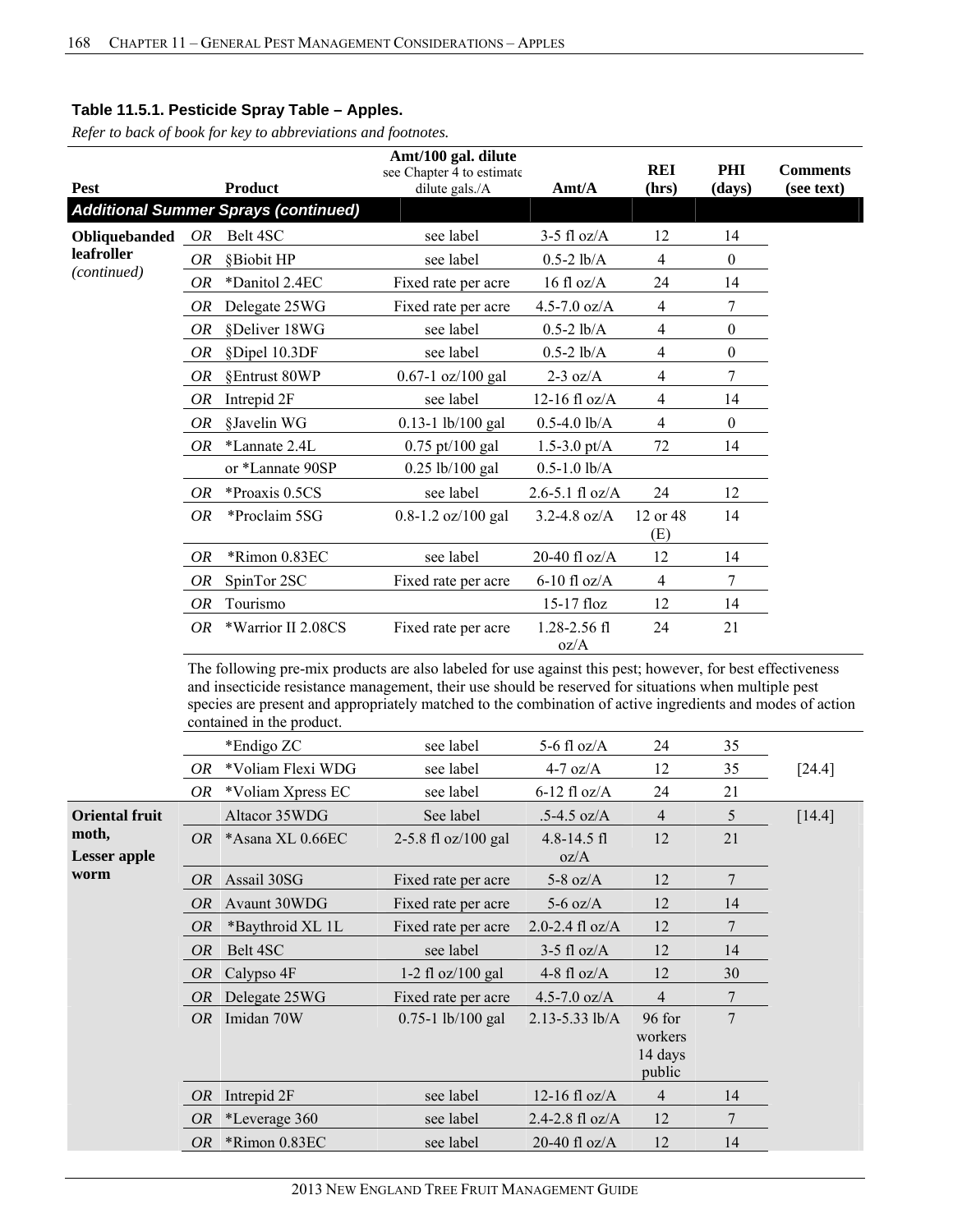*Refer to back of book for key to abbreviations and footnotes.*

|                       | Amt/100 gal. dilute |                                                                                                                                                                                                                                                                                                                                                                |                                             |                         |                                        |                  |                               |  |  |  |  |  |
|-----------------------|---------------------|----------------------------------------------------------------------------------------------------------------------------------------------------------------------------------------------------------------------------------------------------------------------------------------------------------------------------------------------------------------|---------------------------------------------|-------------------------|----------------------------------------|------------------|-------------------------------|--|--|--|--|--|
| <b>Pest</b>           |                     | <b>Product</b>                                                                                                                                                                                                                                                                                                                                                 | see Chapter 4 to estimate<br>dilute gals./A | Amt/A                   | <b>REI</b><br>(hrs)                    | PHI<br>(days)    | <b>Comments</b><br>(see text) |  |  |  |  |  |
|                       |                     | <b>Additional Summer Sprays (continued)</b>                                                                                                                                                                                                                                                                                                                    |                                             |                         |                                        |                  |                               |  |  |  |  |  |
| <b>Oriental fruit</b> |                     | OR Tourismo                                                                                                                                                                                                                                                                                                                                                    |                                             | 15-17floz               | 12                                     | 14               |                               |  |  |  |  |  |
| moth,                 | <i>OR</i>           | *Warrior II 2.08CS                                                                                                                                                                                                                                                                                                                                             | Fixed rate per acre                         | 1.28-2.56 fl            | 24                                     | 21               |                               |  |  |  |  |  |
| <b>Lesser</b> apple   |                     |                                                                                                                                                                                                                                                                                                                                                                |                                             | oz/A                    |                                        |                  |                               |  |  |  |  |  |
| worm                  | OR                  | $(\S)$ Pheromone disruption:                                                                                                                                                                                                                                                                                                                                   |                                             |                         |                                        |                  |                               |  |  |  |  |  |
| (continued)           |                     | Checkmate OFM-F                                                                                                                                                                                                                                                                                                                                                | see label                                   | 1.32-2.93 fl $oz/A$     | $\mathbf{0}$                           | $\boldsymbol{0}$ |                               |  |  |  |  |  |
|                       |                     | or Isomate-M 100                                                                                                                                                                                                                                                                                                                                               |                                             | 100 ties/acre           |                                        |                  |                               |  |  |  |  |  |
|                       |                     | or §Checkmate CM-<br>OFM Duel                                                                                                                                                                                                                                                                                                                                  |                                             | 150-200<br>dispensers/A | $\overline{0}$                         | $\boldsymbol{0}$ |                               |  |  |  |  |  |
|                       |                     | or §Isomate-CM/OFM<br><b>TT</b>                                                                                                                                                                                                                                                                                                                                |                                             | 200 ties/A              | $\mathbf{0}$                           | $\boldsymbol{0}$ |                               |  |  |  |  |  |
|                       |                     | The following pre-mix products are also labeled for use against this pest; however, for best effectiveness<br>and insecticide resistance management, their use should be reserved for situations when multiple pest<br>species are present and appropriately matched to the combination of active ingredients and modes of action<br>contained in the product. |                                             |                         |                                        |                  |                               |  |  |  |  |  |
|                       |                     | *Endigo ZC                                                                                                                                                                                                                                                                                                                                                     | see label                                   | 5-6 fl $oz/A$           | 24                                     | 35               |                               |  |  |  |  |  |
|                       | OR.                 | *Leverage 360                                                                                                                                                                                                                                                                                                                                                  | see label                                   | 2.4-2.8 fl oz/A         | 12                                     | 7                |                               |  |  |  |  |  |
|                       | <i>OR</i>           | *Voliam Flexi WDG                                                                                                                                                                                                                                                                                                                                              | see label                                   | $4-7$ oz/A              | 12                                     | 35               |                               |  |  |  |  |  |
|                       | OR.                 | *Voliam Xpress EC                                                                                                                                                                                                                                                                                                                                              | see label                                   | $6-12$ fl oz/A          | 24                                     | 21               |                               |  |  |  |  |  |
| <b>Redbanded</b>      |                     | §Agree WG 3.8WS                                                                                                                                                                                                                                                                                                                                                | see label                                   | $1-2$ $lb/A$            | $\overline{4}$                         | $\boldsymbol{0}$ |                               |  |  |  |  |  |
| leafroller            | OR                  | Altacor 35WDG                                                                                                                                                                                                                                                                                                                                                  | see label                                   | $2.5 - 4.5$ oz/A        | $\overline{4}$                         | 5                |                               |  |  |  |  |  |
|                       | 0R                  | *Baythroid XL 1L                                                                                                                                                                                                                                                                                                                                               | Fixed rate per acre                         | 2.4-2.8 fl oz/A         | 12                                     | 7                |                               |  |  |  |  |  |
|                       | OR                  | Belt 4SC                                                                                                                                                                                                                                                                                                                                                       | see label                                   | $3-5$ fl oz/A           | 12                                     | 14               |                               |  |  |  |  |  |
|                       | OR                  | §Biobit HP                                                                                                                                                                                                                                                                                                                                                     | see label                                   | $0.5 - 2$ lb/A          | $\overline{4}$                         | $\boldsymbol{0}$ |                               |  |  |  |  |  |
|                       | OR                  | Delegate 25WG                                                                                                                                                                                                                                                                                                                                                  | Fixed rate per acre                         | $4.5 - 7.0$ oz/A        | $\overline{4}$                         | 7                |                               |  |  |  |  |  |
|                       | OR                  | §Deliver 18WG                                                                                                                                                                                                                                                                                                                                                  | see label                                   | $0.5 - 2$ lb/A          | $\overline{4}$                         | $\boldsymbol{0}$ |                               |  |  |  |  |  |
|                       | OR                  | §Dipel 10.3DF                                                                                                                                                                                                                                                                                                                                                  | see label                                   | $0.5 - 2$ lb/A          | $\overline{4}$                         | $\boldsymbol{0}$ |                               |  |  |  |  |  |
|                       |                     | OR Imidan 70W                                                                                                                                                                                                                                                                                                                                                  | $0.75 - 1$ lb/100 gal                       | 2.13-5.33 lb/A          | 96 for<br>workers<br>14 days<br>public | 7                |                               |  |  |  |  |  |
|                       | 0R                  | §Javelin WG                                                                                                                                                                                                                                                                                                                                                    | 0.13-1 lb/100 gal                           | $0.5 - 4.0$ lb/A        | $\overline{4}$                         | $\boldsymbol{0}$ |                               |  |  |  |  |  |
|                       | OR                  | *Lannate 2.4L                                                                                                                                                                                                                                                                                                                                                  | $0.75$ pt/100 gal                           | $1.5 - 3.0$ pt/A        | 72                                     | 14               |                               |  |  |  |  |  |
|                       |                     | or *Lannate 90SP                                                                                                                                                                                                                                                                                                                                               | $0.25$ lb/100 gal                           | $0.5 - 1.0$ lb/A        |                                        |                  |                               |  |  |  |  |  |
|                       | OR                  | *Proclaim 5SG                                                                                                                                                                                                                                                                                                                                                  | 0.8-1.2 oz/100 gal                          | $3.2 - 4.8$ oz/A        | 12 or<br>48(E)                         | 14               |                               |  |  |  |  |  |
|                       | OR                  | *Rimon 0.83EC                                                                                                                                                                                                                                                                                                                                                  | see label                                   | 20-40 fl oz/A           | 12                                     | 14               |                               |  |  |  |  |  |
|                       | OR                  | Tourismo                                                                                                                                                                                                                                                                                                                                                       |                                             | 15-17 floz              | 12                                     | 14               |                               |  |  |  |  |  |
|                       |                     | The following pre-mix products are also labeled for use against this pest; however, for best effectiveness<br>and insecticide resistance management, their use should be reserved for situations when multiple pest<br>species are present and appropriately matched to the combination of active ingredients and modes of action<br>contained in the product. |                                             |                         |                                        |                  |                               |  |  |  |  |  |

| $*$ Endigo ZC<br><b>Luu</b> | see label | ۱-h |  |  |
|-----------------------------|-----------|-----|--|--|
|                             |           |     |  |  |

*Table continued on next page.*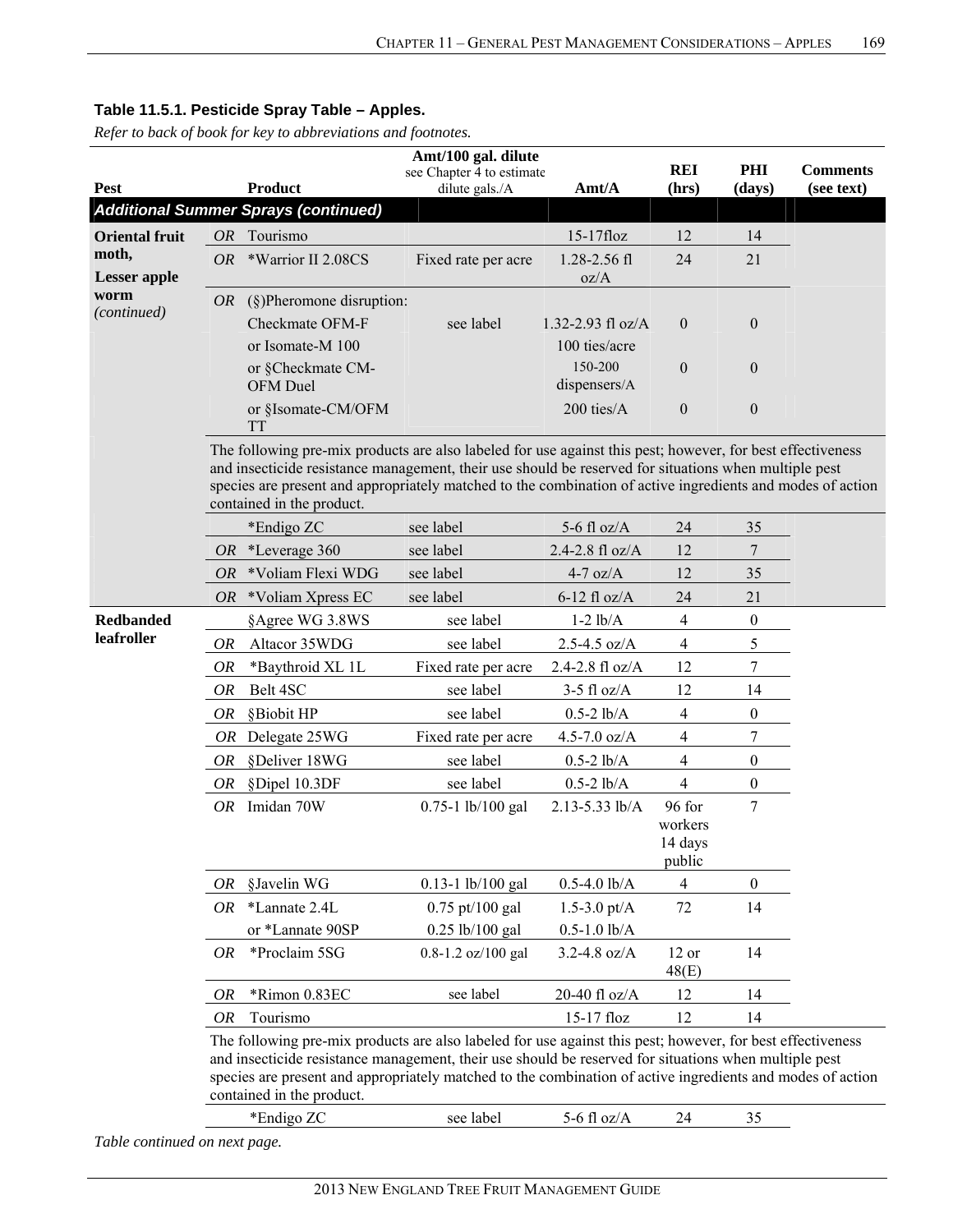|                           |           |                                             | Amt/100 gal. dilute                         |                       |                              |                  |                               |
|---------------------------|-----------|---------------------------------------------|---------------------------------------------|-----------------------|------------------------------|------------------|-------------------------------|
| <b>Pest</b>               |           | <b>Product</b>                              | see Chapter 4 to estimate<br>dilute gals./A | Amt/A                 | <b>REI</b><br>(hrs)          | PHI<br>(days)    | <b>Comments</b><br>(see text) |
|                           |           | <b>Additional Summer Sprays (continued)</b> |                                             |                       |                              |                  |                               |
| <b>Redbanded</b>          | OR        | *Leverage 360                               | see label                                   | 2.4-2.8 $fl$ oz/A     | 12                           | $\overline{7}$   |                               |
| leafroller                | <b>OR</b> | *Voliam Xpress EC                           | see label                                   | $6-12$ fl oz/A        | 24                           | 21               |                               |
| (continued)               |           |                                             |                                             |                       |                              |                  |                               |
| San Jose scale            |           | Assail 30SG                                 | Fixed rate per acre                         | 8 oz/A                | 12                           | $\overline{7}$   | [28.4]                        |
|                           | <i>OR</i> | Admire Pro                                  | see label                                   | $2.8$ fl oz/A         | 12                           | $\overline{7}$   |                               |
|                           | <b>OR</b> | *Centaur 0.7WDG                             | see label                                   | $34.5$ oz/A           | 12                           | 14               |                               |
|                           | <b>OR</b> | *Diazinon 50WP                              | 1 lb/100 gal                                | see label             | 96                           | 21               |                               |
|                           | <i>OR</i> | Endigo ZC                                   | Fixed rate per acre                         | 5-6 fl $oz/A$         | 24                           | 35               |                               |
|                           | <b>OR</b> | Esteem 35WP                                 | see label                                   | $4-5$ oz/A            | 24                           | 45               |                               |
|                           | <b>OR</b> | *Guthion 50WS                               | 8-10 oz/100 gal                             | $2-3$ lb/A            | 14 days $(E)$                | 14/21            |                               |
|                           | <b>OR</b> | Imidan 70W                                  | $0.75 - 1$ lb/100 gal                       | 2.13-5.33 lb/A        | 96 for                       | $7\phantom{.0}$  |                               |
|                           |           |                                             |                                             |                       | workers<br>14 days<br>public |                  |                               |
|                           | <i>OR</i> | *Leverage 360                               | see label                                   | 2.4-2.8 fl oz/A       | 12                           | 7                |                               |
|                           | <i>OR</i> | Movento 240SC                               | see label                                   | $6-9$ fl oz/A         | 24                           | $\overline{7}$   |                               |
|                           | OR        | *Voliam Xpress EC                           | see label                                   | $6-12$ fl oz/A        | 24                           | 21               |                               |
| <b>Spotted</b>            |           | Actara 25WDG                                | see label                                   | 4.5-5.5 $oz/A$        | 12                           | 35               | $[29.3]$                      |
| tentiform                 | OR        | Admire Pro 4.6SC                            | see label                                   | $2.8 \text{ fl oz/A}$ | 12                           | 7                |                               |
| leafminer,                | OR        | Altacor 35WDG                               | see label                                   | $2.5 - 4.0$ oz/A      | $\overline{4}$               | 5                |                               |
| Apple blotch<br>leafminer | OR        | *Asana XL 0.66EC                            | 2-5.8 fl oz/100 gal                         | 4.8-14.5 fl<br>oz/A   | 12                           | 28               |                               |
|                           | OR        | Assail 30SG                                 | Fixed rate per acre                         | $2.5 \text{ oz/A}$    | 12                           | $\overline{7}$   |                               |
|                           | <b>OR</b> | §Aza-Direct 1.2L                            | see label                                   | 16-24 fl $oz/A$       | 4                            | $\boldsymbol{0}$ |                               |
|                           | <b>OR</b> | *Baythroid XL 1L                            | Fixed rate per acre                         | $2.0 - 2.4$ fl oz/A   | 12                           | $\tau$           |                               |
|                           | OR        | Belt 4SC                                    | see label                                   | $3-5$ oz/A            | 12                           | 14               |                               |
|                           | OR        | Calypso 4F                                  | $0.5-1$ fl oz/100 gal                       | $2-4$ fl $oz/A$       | 12                           | 30               |                               |
|                           | OR        | *Danitol 2.4EC                              | Fixed rate per acre                         | 10.7-16 fl oz/A       | 24                           | 14               |                               |
|                           | OR        | Delegate 25WG                               | Fixed rate per acre                         | $4.5 - 7.0$ oz/A      | 4                            | 7                |                               |
|                           | <b>OR</b> | *Lannate 2.4L#                              | 0.75 pt/100 gal                             | 1.5-3.0 pt/ $A$       | 72                           | 14               |                               |
|                           | OR        | *Lannate 90SP                               | $0.25$ lb/100 gal                           | $0.5 - 1.0$ lb/A      |                              |                  |                               |
|                           | OR        | §Neemix 4.5L                                | see label                                   | 4-7 fl $oz/A$         | 12                           | $\boldsymbol{0}$ |                               |
|                           | OR        | *Proaxis 0.5CS                              | see label                                   | $2.6 - 5.1$ fl oz/A   | 24                           | 21               |                               |
|                           | OR        | *Proclaim 5SG                               | 0.8-1.2 oz/100 gal                          | $3.2 - 4.8$ oz/A      | 12 or 48                     | 14               |                               |
|                           |           |                                             |                                             |                       | (E)                          |                  |                               |
|                           | OR        | *Rimon 0.83EC                               | see label                                   | 20-40 fl oz/A         | 12                           | 14               |                               |
|                           | OR        | Tourismo                                    |                                             | 12-17 floz            | 12                           | 14               |                               |
|                           | OR        | *Vydate 2L#                                 | $0.5-1$ pt/100 gal                          | $1-2$ pt/A            | 48                           | 14               |                               |
|                           | OR        | *Warrior II 2.08CS                          | Fixed rate per acre                         | 1.28-2.56 fl<br>oz/A  | 24                           | 21               |                               |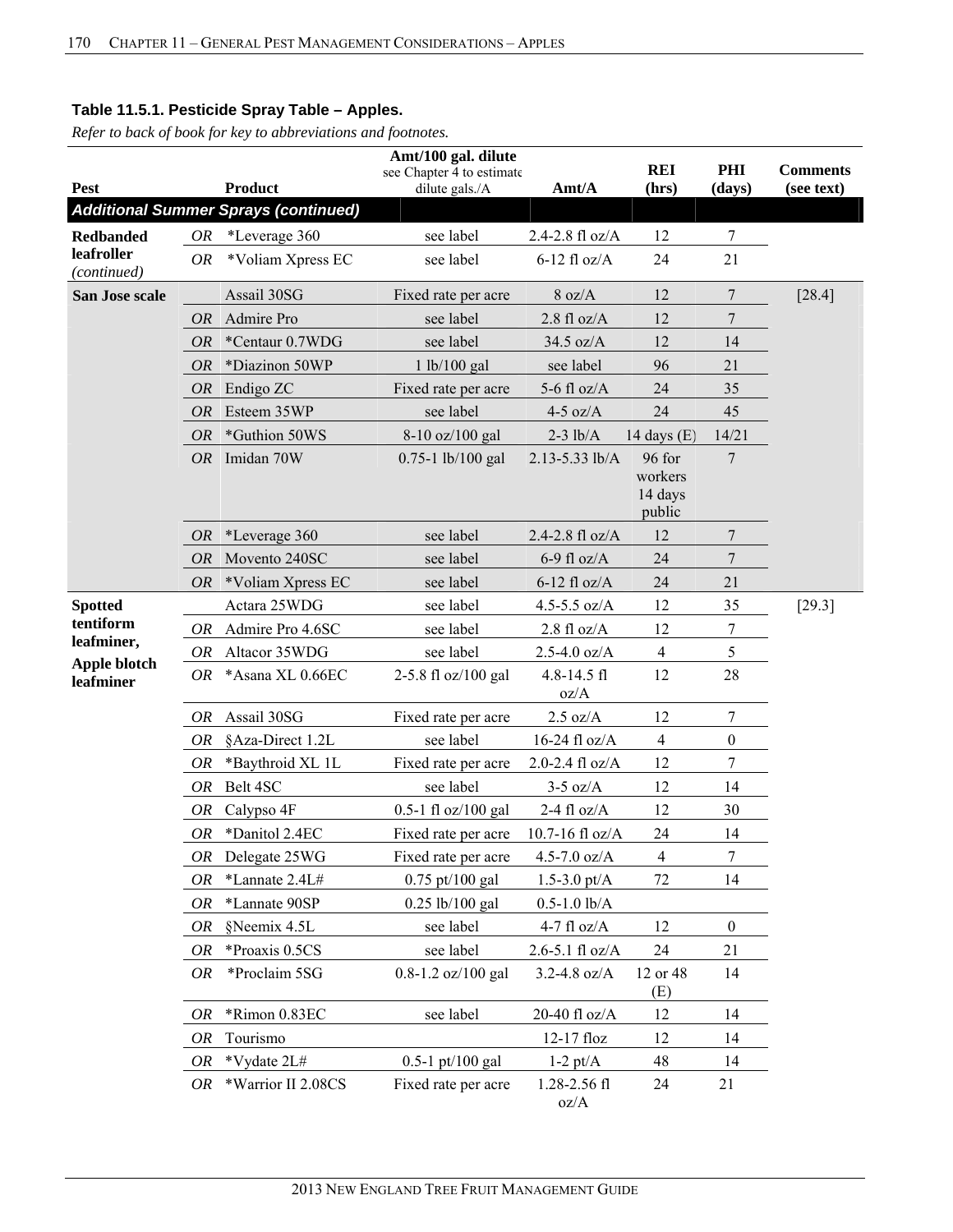|                                                           |     |                                                                                                                                                                                                                                                                                                                                                                | Amt/100 gal. dilute                         |                              |                                        |                  |                               |
|-----------------------------------------------------------|-----|----------------------------------------------------------------------------------------------------------------------------------------------------------------------------------------------------------------------------------------------------------------------------------------------------------------------------------------------------------------|---------------------------------------------|------------------------------|----------------------------------------|------------------|-------------------------------|
| <b>Pest</b>                                               |     | <b>Product</b>                                                                                                                                                                                                                                                                                                                                                 | see Chapter 4 to estimate<br>dilute gals./A | Amt/A                        | <b>REI</b><br>(hrs)                    | PHI<br>(days)    | <b>Comments</b><br>(see text) |
|                                                           |     | <b>Additional Summer Sprays (continued)</b>                                                                                                                                                                                                                                                                                                                    |                                             |                              |                                        |                  |                               |
| <b>Spotted</b><br>tentiform<br>leafminer,<br>Apple blotch |     | The following pre-mix products are also labeled for use against this pest; however, for best effectiveness and<br>insecticide resistance management, their use should be reserved for situations when multiple pest species are<br>present and appropriately matched to the combination of active ingredients and modes of action contained in<br>the product. |                                             |                              |                                        |                  |                               |
| leafminer<br>(continued)                                  |     | *Agri-Flex SC<br>plus:                                                                                                                                                                                                                                                                                                                                         | 1.5-2.0 fl oz/100 gal                       | 5.5-8.5 fl oz/A              | 12                                     | 35               |                               |
|                                                           |     | Horticultural spray oil                                                                                                                                                                                                                                                                                                                                        | $1$ qt/100 gal                              | $1$ gal/A                    |                                        |                  |                               |
|                                                           | OR  | *Endigo ZC                                                                                                                                                                                                                                                                                                                                                     | see label                                   | 5-6 fl $oz/A$                | 24                                     | 35               |                               |
|                                                           | OR  | *Leverage 360                                                                                                                                                                                                                                                                                                                                                  | see label                                   | 2.4-2.8 fl oz/A              | 12                                     | 7                |                               |
|                                                           | OR  | *Voliam Flexi WDG                                                                                                                                                                                                                                                                                                                                              | see label                                   | $4-7$ oz/A                   | 12                                     | 35               |                               |
|                                                           | OR  | *Voliam Xpress EC                                                                                                                                                                                                                                                                                                                                              | see label                                   | $6-12$ fl oz/A               | 24                                     | 21               |                               |
| <b>Spotted wing</b>                                       |     | Delegate 25 WG                                                                                                                                                                                                                                                                                                                                                 | see label                                   | 4.5-7 $oz/A$                 | $\overline{4}$                         | 7                |                               |
| <b>Drosophila</b>                                         |     | OR Entrust 80WP<br>or Entrust 2SC                                                                                                                                                                                                                                                                                                                              | see label                                   | $1.5-3$ oz/A<br>$6-10$ fl oz | $\overline{4}$                         | $\overline{7}$   |                               |
|                                                           | OR  | Imidan 70W                                                                                                                                                                                                                                                                                                                                                     | .75-1 lb/100 gal                            | 2.13-5.75 lb/A               | 96 for<br>workers<br>14 days<br>public | 7                |                               |
| Stinkbugs,                                                | OR  | Actara 25WDG                                                                                                                                                                                                                                                                                                                                                   | see label                                   | 4.5-5.5 $oz/A$               | 12                                     | 35               |                               |
| including<br><b>Brown</b>                                 |     | OR Asana XL                                                                                                                                                                                                                                                                                                                                                    | 2-5.8 fl oz/100 gal                         | $4.8 - 14.5$ fl<br>oz/A      | 12                                     | 21               |                               |
| marmorated<br>stinkbug                                    |     | OR Baythroid XL                                                                                                                                                                                                                                                                                                                                                | see label                                   | 2-2.4 $fl$ oz/A              | 12                                     | 7                |                               |
|                                                           |     | OR Danitol 2.4EC                                                                                                                                                                                                                                                                                                                                               | see label                                   | $10.7 - 21.3$ fl<br>oz/A     | 24                                     | 14               |                               |
|                                                           | OR. | Lannate 2.4LV                                                                                                                                                                                                                                                                                                                                                  | see label                                   | $2.25 \text{ pt/A}$          | 96                                     | 14               |                               |
|                                                           | 0R  | Lannate 90SP                                                                                                                                                                                                                                                                                                                                                   | see label                                   | .75 lb/A                     | 96                                     | 14               |                               |
|                                                           | OR  | Proaxis 0.5CS                                                                                                                                                                                                                                                                                                                                                  | see label                                   | $2.6 - 5.1$ fl oz/A          | 24                                     | 21               |                               |
|                                                           | OR  | Surround 95WP                                                                                                                                                                                                                                                                                                                                                  | see label                                   | 25-50lb/A                    | $\overline{4}$                         | $\boldsymbol{0}$ |                               |
|                                                           |     | OR Vydate 2L                                                                                                                                                                                                                                                                                                                                                   | see label                                   | 1.5-3 $pt/A$                 | 48                                     | 14               |                               |
|                                                           | 0R  | Warrior 1CS                                                                                                                                                                                                                                                                                                                                                    | see label                                   | $2.6 - 5.1$ fl oz/A          | 24                                     | 21               |                               |
|                                                           | OR  | Warrior II 2.08CS                                                                                                                                                                                                                                                                                                                                              | see label                                   | 1.28-2.56 fl oz/A            | 24                                     | 21               |                               |
|                                                           |     | The following pre-mix products are also labeled for use against this pest; however, for best effectiveness<br>and insecticide resistance management, their use should be reserved for situations when multiple pest<br>species are present and appropriately matched to the combination of active ingredients and modes of action<br>contained in the product. |                                             |                              |                                        |                  |                               |
|                                                           |     | *Endigo ZC                                                                                                                                                                                                                                                                                                                                                     | see label                                   | 5-6 fl $oz/A$                | 24                                     | 35               |                               |
|                                                           | OR  | *Leverage 360                                                                                                                                                                                                                                                                                                                                                  | see label                                   | 2.4-2.8 fl oz/A              | 12                                     | 7                |                               |
|                                                           | OR  | *Voliam Xpress EC                                                                                                                                                                                                                                                                                                                                              | see label                                   | $6-12$ fl oz/A               | 24                                     | 21               |                               |
| Variegated                                                |     | §Biobit HP                                                                                                                                                                                                                                                                                                                                                     | see label                                   | $0.5 - 2$ lb/A               | $\overline{4}$                         | $\boldsymbol{0}$ | $[31.1]$                      |
| leafroller,                                               | OR  | §Deliver 18WG                                                                                                                                                                                                                                                                                                                                                  | see label                                   | $0.5 - 2$ lb/A               | 4                                      | $\boldsymbol{0}$ |                               |
| <b>Sparganothis</b><br>fruitworm                          | OR  | §Dipel 10.3DF                                                                                                                                                                                                                                                                                                                                                  | see label                                   | $0.5 - 2$ lb/A               | 4                                      | $\boldsymbol{0}$ |                               |
|                                                           | OR  | §Javelin WG                                                                                                                                                                                                                                                                                                                                                    | $0.13 - 1$ lb/100 gal                       | $0.5 - 4.0$ lb/A             | $\overline{4}$                         | $\boldsymbol{0}$ |                               |
| Table continued on next page.                             |     |                                                                                                                                                                                                                                                                                                                                                                |                                             |                              |                                        |                  |                               |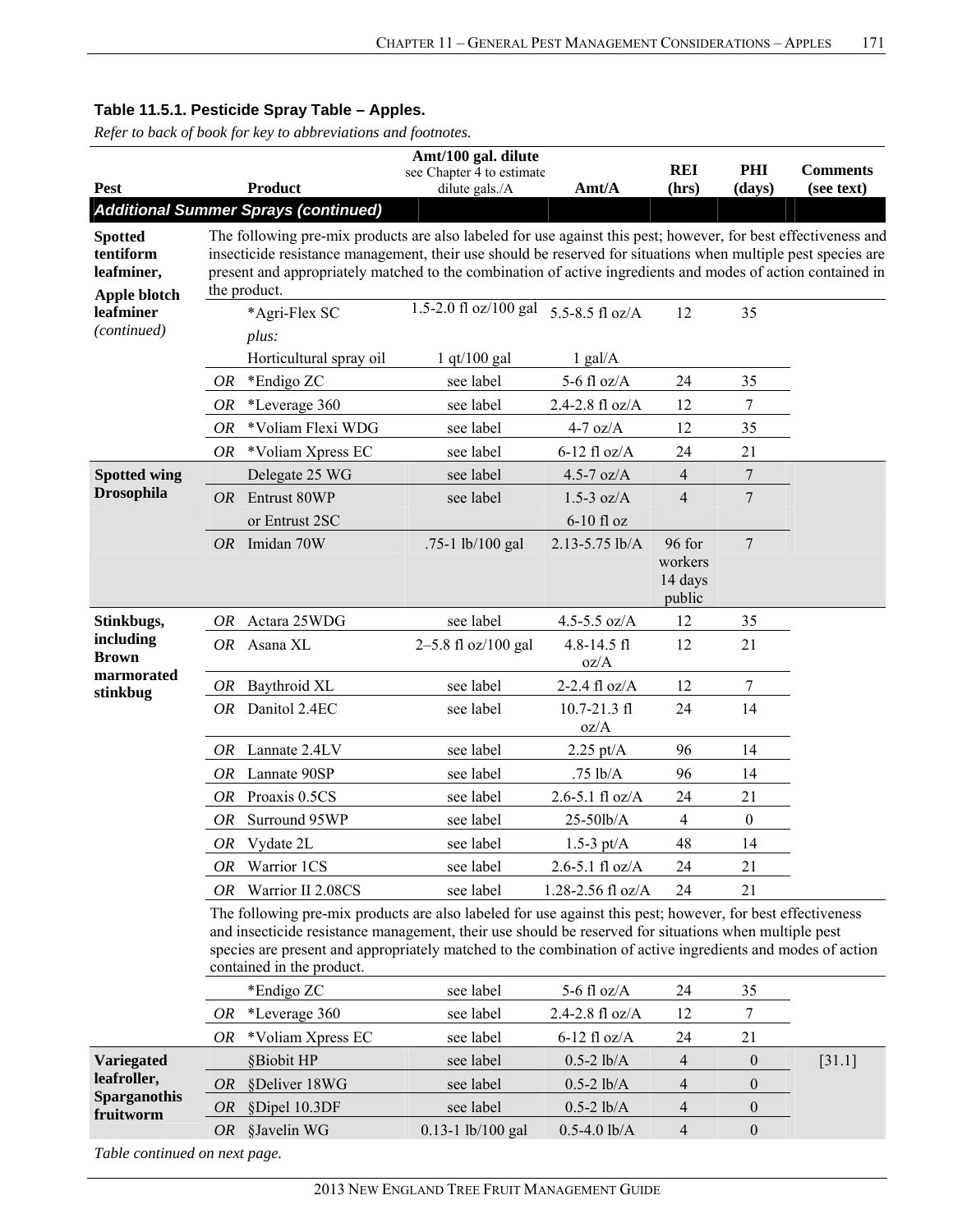*Refer to back of book for key to abbreviations and footnotes.*

| Amt/100 gal. dilute<br><b>REI</b><br>PHI<br><b>Comments</b>   |           |                                                                                                                                                                                                                                                                                                                                                                |                                             |                     |                |                  |            |  |  |  |  |
|---------------------------------------------------------------|-----------|----------------------------------------------------------------------------------------------------------------------------------------------------------------------------------------------------------------------------------------------------------------------------------------------------------------------------------------------------------------|---------------------------------------------|---------------------|----------------|------------------|------------|--|--|--|--|
| <b>Pest</b>                                                   |           | <b>Product</b>                                                                                                                                                                                                                                                                                                                                                 | see Chapter 4 to estimate<br>dilute gals./A | Amt/A               | (hrs)          | (days)           | (see text) |  |  |  |  |
|                                                               |           | <b>Additional Summer Sprays (continued)</b>                                                                                                                                                                                                                                                                                                                    |                                             |                     |                |                  |            |  |  |  |  |
| Variegated<br>leafroller,<br><b>Sparganothis</b><br>fruitworm |           | $OR$ *Lannate 2.4L                                                                                                                                                                                                                                                                                                                                             | 0.75 pt/100 gal                             | $1.5 - 3.0$ pt/A    | 72             | 14               |            |  |  |  |  |
|                                                               |           | or *Lannate 90SP                                                                                                                                                                                                                                                                                                                                               | $0.25$ lb/100 gal                           | $0.5 - 1.0$ lb/A    |                |                  |            |  |  |  |  |
|                                                               | <i>OR</i> | Tourismo                                                                                                                                                                                                                                                                                                                                                       |                                             | $12-17$ floz        | 12             | 14               |            |  |  |  |  |
| (continued)                                                   |           | The following pre-mix products are also labeled for use against this pest; however, for best effectiveness<br>and insecticide resistance management, their use should be reserved for situations when multiple pest<br>species are present and appropriately matched to the combination of active ingredients and modes of action<br>contained in the product. |                                             |                     |                |                  |            |  |  |  |  |
|                                                               |           | *Leverage 360                                                                                                                                                                                                                                                                                                                                                  | see label                                   | 2.4-2.8 fl oz/A     | 12             | $\boldsymbol{7}$ |            |  |  |  |  |
|                                                               | OR        | *Voliam Xpress EC                                                                                                                                                                                                                                                                                                                                              | see label                                   | $6-12$ fl oz/A      | 24             | 21               |            |  |  |  |  |
| White apple                                                   |           | Actara 25WDG                                                                                                                                                                                                                                                                                                                                                   | see label                                   | $2 - 2.75$ oz/A     | 12             | 14               | [33.1]     |  |  |  |  |
| leafhopper,                                                   | OR        | *Asana XL 0.66EC                                                                                                                                                                                                                                                                                                                                               | 2-5.8 fl oz/100 gal                         | 4.8-14.5 fl oz/A    | 12             | 28               |            |  |  |  |  |
| Rose                                                          | OR        | Admire Pro                                                                                                                                                                                                                                                                                                                                                     | see label                                   | $1.4 - 2.8$ fl oz/A | 12             | $\boldsymbol{7}$ | [33.2]     |  |  |  |  |
| leafhopper,<br><b>Potato</b>                                  | <b>OR</b> | Assail 30SG                                                                                                                                                                                                                                                                                                                                                    | Fixed rate per acre                         | $2.5 - 4.0$ oz/A    | 12             | $\tau$           |            |  |  |  |  |
| leafhopper                                                    | OR        | Avaunt 30WDG                                                                                                                                                                                                                                                                                                                                                   | Fixed rate per acre                         | $5-6$ oz/A          | 12             | 14               |            |  |  |  |  |
|                                                               | <b>OR</b> | §Aza-Direct 1.2L                                                                                                                                                                                                                                                                                                                                               | see label                                   | 16-24 fl $oz/A$     | $\overline{4}$ | $\boldsymbol{0}$ |            |  |  |  |  |
|                                                               | <b>OR</b> | *Baythroid XL 1L                                                                                                                                                                                                                                                                                                                                               | Fixed rate per acre                         | 1.4-2.0 $f1 oz/A$   | 12             | $\tau$           |            |  |  |  |  |
|                                                               | OR        | Calypso 4F                                                                                                                                                                                                                                                                                                                                                     | $0.5 - 1$ fl oz/100 gal                     | 2-4 fl $oz/A$       | 12             | 30               |            |  |  |  |  |
|                                                               | OR        | *Centaur 0.7WDG                                                                                                                                                                                                                                                                                                                                                | see label                                   | 34.5 oz/A           | 12             | 14               |            |  |  |  |  |
|                                                               | <b>OR</b> | *Danitol 2.4EC                                                                                                                                                                                                                                                                                                                                                 | Fixed rate per acre                         | 10.7-16 fl $oz/A$   | 24             | 14               |            |  |  |  |  |
|                                                               | OR        | *Lannate 2.4L#                                                                                                                                                                                                                                                                                                                                                 | $0.75$ pt/100 gal                           | $1.5 - 3.0$ pt/A    | 72             | 14               |            |  |  |  |  |
|                                                               |           | or *Lannate 90SP                                                                                                                                                                                                                                                                                                                                               | $0.25$ lb/100 gal                           | $0.5 - 1.0$ lb/A    |                |                  |            |  |  |  |  |
|                                                               | OR        | §Neemix 4.5L                                                                                                                                                                                                                                                                                                                                                   | see label                                   | $7-16$ fl oz/A      | 12             | $\boldsymbol{0}$ |            |  |  |  |  |
|                                                               | OR        | Portal 0.4L                                                                                                                                                                                                                                                                                                                                                    | $1$ pt/100 gal                              | $2 \text{ pt/A}$    | 12             | 14               |            |  |  |  |  |
|                                                               | OR        | *Proaxis 0.5CS                                                                                                                                                                                                                                                                                                                                                 | see label                                   | $2.6 - 5.1$ fl oz/A | 24             | 21               |            |  |  |  |  |
|                                                               | OR        | Sevin 80S                                                                                                                                                                                                                                                                                                                                                      | see label                                   | $0.63 - 1.88$ lb/A  | 12             | $\mathfrak{Z}$   |            |  |  |  |  |
|                                                               |           | or Sevin XLR Plus 4F                                                                                                                                                                                                                                                                                                                                           | $0.25 - 0.75$ pt/100 gal                    | $0.5 - 1.5$ qt/A    | 12             | $\mathfrak{Z}$   |            |  |  |  |  |
|                                                               | OR        | Sherpa                                                                                                                                                                                                                                                                                                                                                         | 2 oz/100 gal                                |                     | 12             | $\overline{7}$   |            |  |  |  |  |
|                                                               | OR        | *Thionex 50WP                                                                                                                                                                                                                                                                                                                                                  | .75 lb/100 gal                              | 4 lb/A              | 20 days        | 21               |            |  |  |  |  |
|                                                               |           | or *Thionex 3EC                                                                                                                                                                                                                                                                                                                                                | $0.5$ qt/100 gal                            | $2.67$ qt/A         | 7 days         | 21               |            |  |  |  |  |
|                                                               | OR        | *Vydate 2L#                                                                                                                                                                                                                                                                                                                                                    | $1-2$ pt/100 gal                            |                     | 48             | 14               |            |  |  |  |  |
|                                                               | OR        | *Warrior II 2.08CS                                                                                                                                                                                                                                                                                                                                             | Fixed rate per acre 1.28-2.56 fl oz/A       |                     | 24             | 21               |            |  |  |  |  |
|                                                               |           |                                                                                                                                                                                                                                                                                                                                                                |                                             |                     |                |                  |            |  |  |  |  |

The following pre-mix products are also labeled for use against this pest; however, for best effectiveness and insecticide resistance management, their use should be reserved for situations when multiple pest species are present and appropriately matched to the combination of active ingredients and modes of action contained in the product.

|     | *Agri-Flex SC<br>plus:  | 1.5-2.0 fl oz/100 gal $5.5-8.5$ fl oz/A |                   | 12 | 35 |  |
|-----|-------------------------|-----------------------------------------|-------------------|----|----|--|
|     | Horticultural spray oil | $1$ qt/ $100$ gal                       | $1$ gal/A         |    |    |  |
| OR  | *Endigo ZC              | see label                               | 5-6 fl $oz/A$     | 24 | 35 |  |
| OR. | *Leverage 360           | see label                               | 2.4-2.8 fl $oz/A$ | 12 |    |  |
| OR  | *Voliam Flexi WDG       | see label                               | $4-7$ oz/A        | 12 | 35 |  |
| OR. | *Voliam Xpress EC       | see label                               | $6-12$ fl oz/A    | 24 | 21 |  |
|     |                         |                                         |                   |    |    |  |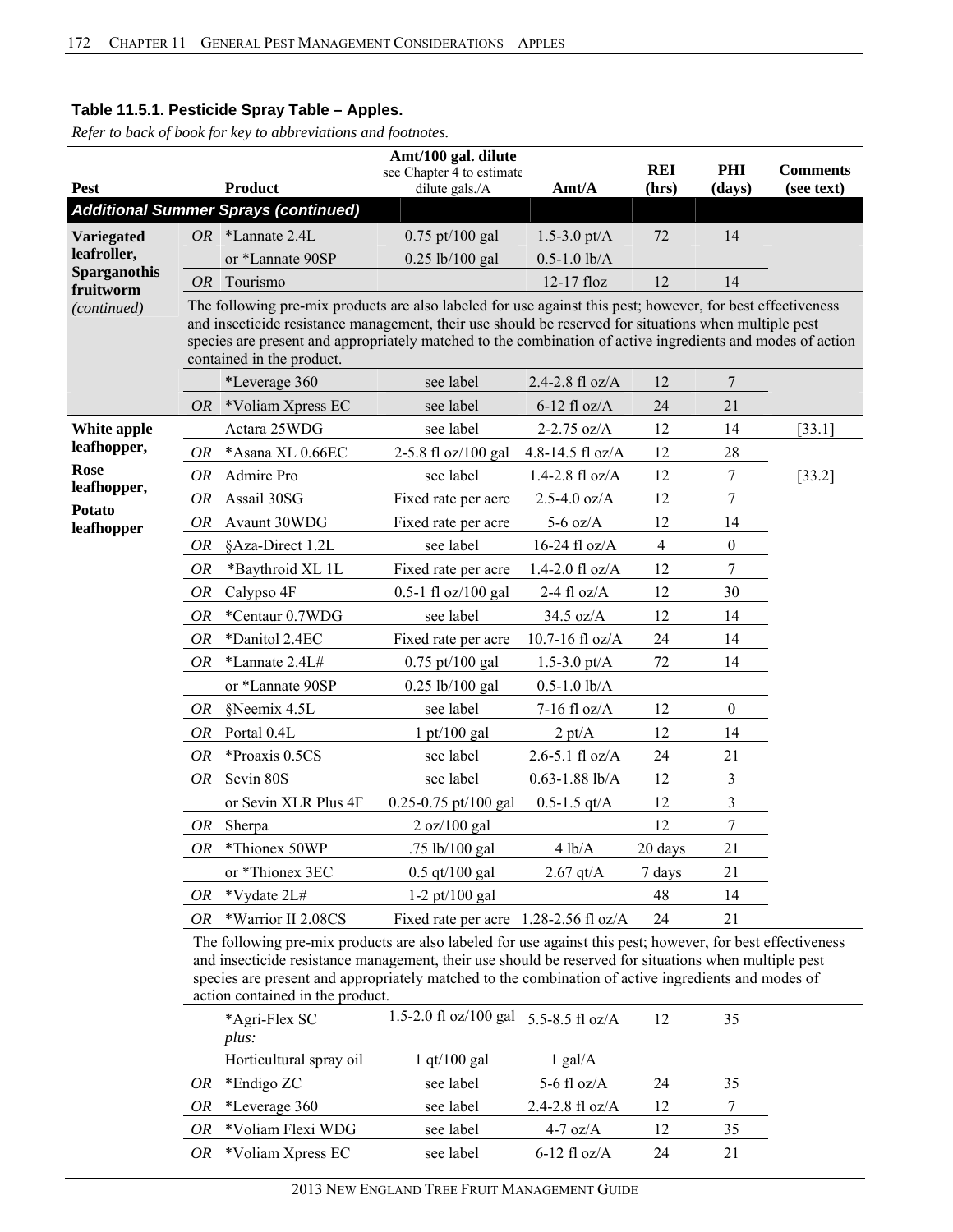*Refer to back of book for key to abbreviations and footnotes.*

| Amt/100 gal. dilute<br><b>REI</b><br>PHI     |           |                                             |                                             |                  |         |                   | <b>Comments</b> |
|----------------------------------------------|-----------|---------------------------------------------|---------------------------------------------|------------------|---------|-------------------|-----------------|
| Pest                                         |           | <b>Product</b>                              | see Chapter 4 to estimate<br>dilute gals./A | Amt/A            | (hrs)   | (days)            | (see text)      |
|                                              |           | <b>Additional Summer Sprays (continued)</b> |                                             |                  |         |                   |                 |
| <b>Woolly apple</b>                          |           | Assail 30SG                                 | Fixed rate per acre                         | $2.5 - 4.0$ oz/A | 12      | 7                 | [33.1]          |
| aphid                                        | <i>OR</i> | Admire Pro 4.6SC                            | see label                                   | $7-10.5$ fl oz/A | 12      | 7                 |                 |
|                                              | <b>OR</b> | Beleaf 50SG                                 | see label                                   | $2.0 - 2.8$ oz/A | 12      | 21                |                 |
|                                              | <b>OR</b> | *Diazinon 50WP                              | 1 lb/100 gal                                | see label        | 96      | 21                |                 |
|                                              | <i>OR</i> | Movento 240SC                               | see label                                   | 6-9 fl $oz/A$    | 24      | 7                 |                 |
|                                              | OR        | *Thionex 50WP                               | .75 lb/100 gal                              | 4 lb/A           | 20 days | 21                |                 |
|                                              |           | or *Thionex 3EC                             | $0.5$ qt/100 gal                            | $2.67$ qt/A      | 7 days  | 21                |                 |
| <b>Postharvest</b>                           |           |                                             |                                             |                  |         |                   |                 |
| <b>Crown rot</b><br>(collar rot)             |           | Ridomil Gold 4EC                            | see comments                                |                  | 12      | See com-<br>ments | $[7.2]$         |
| <b>Control of Storage Disorders</b>          |           |                                             |                                             |                  |         |                   |                 |
| <b>Storage rots</b>                          |           | Mertect 340F                                | $1 \frac{\text{pt}}{100 \text{ gal}}$       |                  |         |                   | [34.1]          |
|                                              |           | plus                                        |                                             |                  |         |                   |                 |
|                                              |           | Captan 50WP                                 | $2.5$ lb/100 gal                            |                  |         |                   |                 |
|                                              |           | or Captan 80WP                              | $1.6$ lb/100 gal                            |                  |         |                   |                 |
|                                              |           | or Captec or Captan 4L                      | 1.25 qt/100 gal                             |                  |         |                   |                 |
|                                              | OR        | Penbotec                                    | 16-32 fl oz/100 gal                         |                  |         |                   |                 |
|                                              | <i>OR</i> | Scholar 50WP                                | 8-16 fl oz/100                              |                  |         |                   | [34.1]          |
| <b>Storage scald</b>                         |           | No Scald DPA-EC-283                         | 2.5-5 pt/100 gal                            |                  |         |                   | [35.1]          |
|                                              | OR        | SmartFresh                                  | Rate depends room<br>size                   |                  |         |                   |                 |
| <b>Senescent</b><br>break-down<br>(McIntosh) |           | <b>Dowflake Process</b><br>Grade            | 25 lb/100 gal                               |                  |         |                   | [36.1]          |

# **11.6 Growth Regulator Use in Apples**

# 11.6.1 Chemical Thinning

Fruit thinning is a management practice that reduces yield in the current season but results in increased fruit size and also increased return bloom and yield in the next season. Large fruit size is best obtained with consistent cropload reductions each year through chemical thinning. The use of growth regulating chemicals to thin apple trees is not an exact science and each grower must weigh and evaluate the many factors that affect chemical thinning response in deciding on a thinning program. Although the recommendations in this section are based on research and experience, growers are cautioned that their success with chemical thinning depends on many factors, and they should use these recommendations only as a guide.

# 11.6.2 Weather Factors That Affect Thinning Response

**Frost.** Frost before application of thinners can greatly increase the amount of thinning obtained from chemical thinners. Frost at bloom can damage fruitlets and reduce seed set, which can result in increased natural drop and greater chemical thinning response. Frost can also damage spur leaves, resulting in greater chemical uptake and reduced photosynthesis, thus greater thinning response. Wherever flowers and leaves have been damaged by frost, extreme caution should be used with chemical thinners. Typically, lower rates would be used in such cases.

**Sunlight Levels before Application***.* The amount of sunlight for the 3-5 days preceding application of chemical thinners has an important effect on chemical uptake and response. Intense cloudy weather before application of thinners can result in increased chemical uptake and greater thinning response, due to greater succulence of the leaves and thinner wax-covered cuticle. This results in increased uptake of thinners thus greater chemical thinning response. Growers may want to reduce the rate of thinner used, if intense cloudy weather precedes application.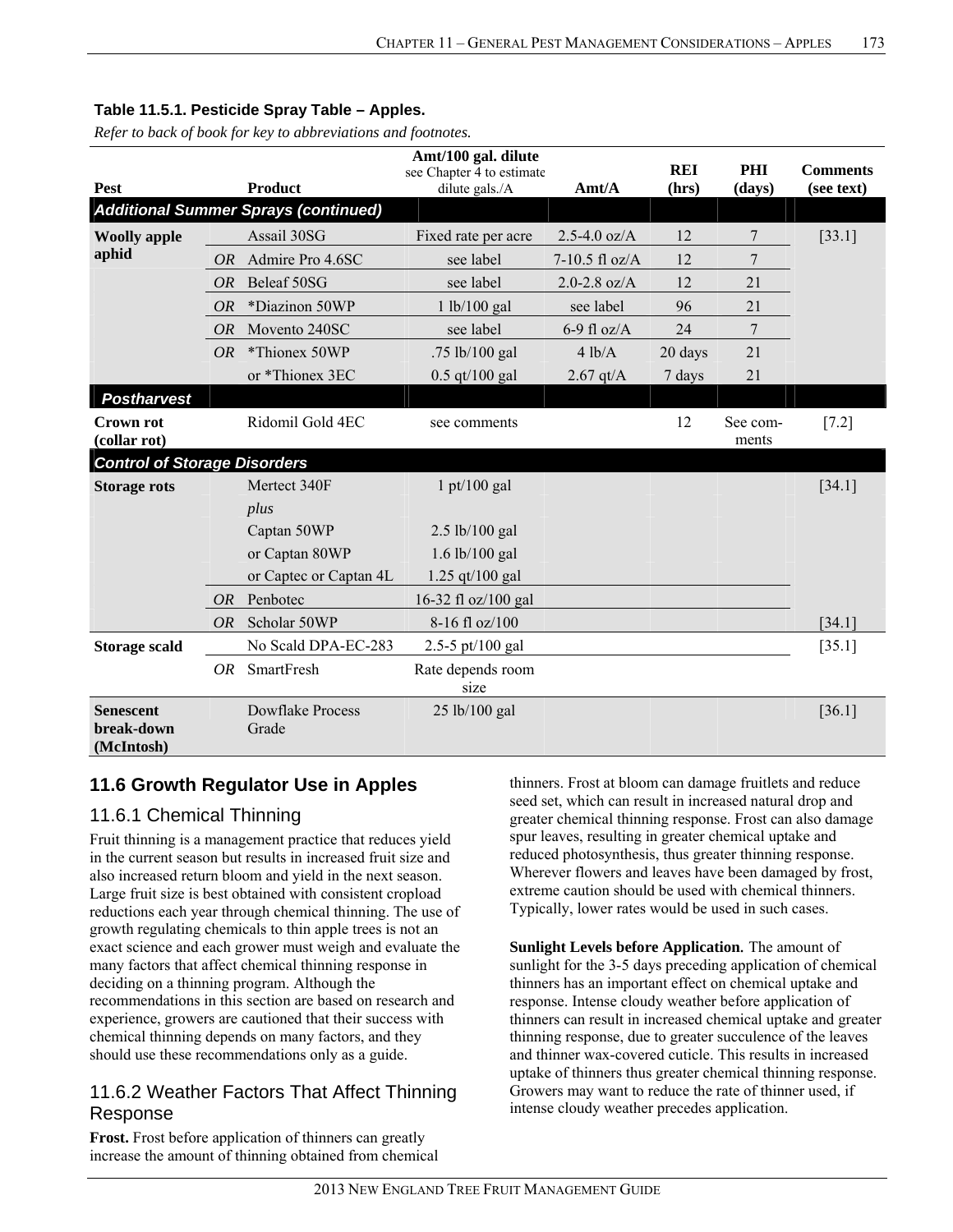**Temperature at Time of Application.** The uptake of chemical thinners is greater at higher temperatures than at lower temperatures. The optimum is between 70-80°F. Above 80°F, uptake is substantially greater than below 80°F. The time of day applications are made appears to be unimportant. Applications made in the morning or evening when it is cool have a longer drying time on the leaf, resulting in a slow but sustained uptake of chemical, while at higher temperatures during mid-day, drying times are shorter, resulting in a short but rapid uptake of chemical. Thus, the total amount of chemical taken into the plant appears to be very similar regardless of the time of day. Recent research results also indicate that similar thinning is achieved regardless of the time of day applications are made.

**Weather After Application.** Temperature and sunlight levels for the 5-day period after application of thinners are the predominant weather factors affecting chemical thinning response. The interaction of temperature and sunlight with the chemical thinner creates stress in the tree, which is necessary to make some fruit drop off. Warmer temperatures increase thinning response, while greater light levels decrease thinning response (Fig. 11.6.1).



### **Figure 11.6.1. The interaction of temperature and sunlight intensity on thinner action.**

Night temperatures are also an important factor to consider. Warm night temperatures (>60°F) give greater thinning response. With high night temperatures, fruits use up the carbohydrates that were produced during the day at a fast rate, resulting in a deficit of resources for fruit growth and causing the weakest fruits to drop. The greatest thinning can result if warm night temperatures are combined with intense cloudy/warm daytime weather. Under these conditions, the tree produces little reserves during the day and at night the fruits use up all of the reserves produced during the day, making the fruits very susceptible to the stress caused by chemical thinners. Under these conditions, excessive fruit drop can result. The least effective thinning is achieved when bright, warm daytime weather is accompanied by low night temperatures. Under these conditions, the tree produces large amounts of carbohydrates during the day and the fruits use them up at a slow rate during the night.

Under these conditions, there is little stress created by chemical thinners and the thinning response is likely to be poor. At the time of thinner application, growers should critically examine the weather forecast for the 3-7-day period following application of thinners and adjust rates of chemical thinners up or down 50% based on forecasted temperatures and sunlight levels. Further, weather conditions should be a factor in determining whether to use a combination of thinners.

# 11.6.3 Tree Factors That Affect Thinning Response

**Pollination***.* Poor cross-pollination results in low viable seed number per fruit, greater post-bloom fruit drop and greater sensitivity to chemical thinners. In contrast, high seed numbers per fruit result in more difficult-to-thin conditions. In general, if seed numbers are less than 5, thinning rates should be reduced.

**Initial Cropload (Fruit Set).** A high initial cropload usually results in a relatively high final cropload, regardless of chemical thinning program. Therefore, to achieve a given cropload each year, the initial cropload must be considered when determining the aggressiveness of the thinning program. Growers should use a more aggressive thinning program when initial fruit set is high and a less aggressive thinning program when initial fruit set is lower.

**Fruit Size at Time of Application.** Fruitlets are generally more sensitive to NAA and BA at 8-12mm fruit diameter than at smaller or larger sizes. In warm years, when fruit growth rate is rapid, chemical thinners should be applied slightly before fruits reach 10 mm diameter (8-10 mm). In cool years, when fruit growth rate is slow, the application of chemical thinners should be delayed until fruits are 12-15 mm in diameter. Growers should attempt to time chemical thinner application according to a suitable weather window within the preferred fruit size windows. It is generally better to delay application of a thinner until favorable weather is forecast after application than to apply a thinner at the suggested fruit size and have cool weather follow for several days.

**Sensitivity of the Tree***.* The internal physiological status of the tree determines its sensitivity to chemical thinners. Growers should use a less aggressive thinning program under conditions when tree carbohydrate supply for the fruitlets is expected to be low and a more aggressive thinning program when tree carbohydrate supply is expected to be high. This is especially true for applications made during the fruit size period when fruit are most susceptible to thinners. The carbohydrate supply available to the fruitlets is a function of temperature and sunlight which affects photosynthesis (supply) and respiration (demand) of fruit and vegetative organs. The carbohydrate supply at the time of thinning is difficult to estimate without the aid of a computer model (developed by Alan Lakso) to calculate carbohydrate supply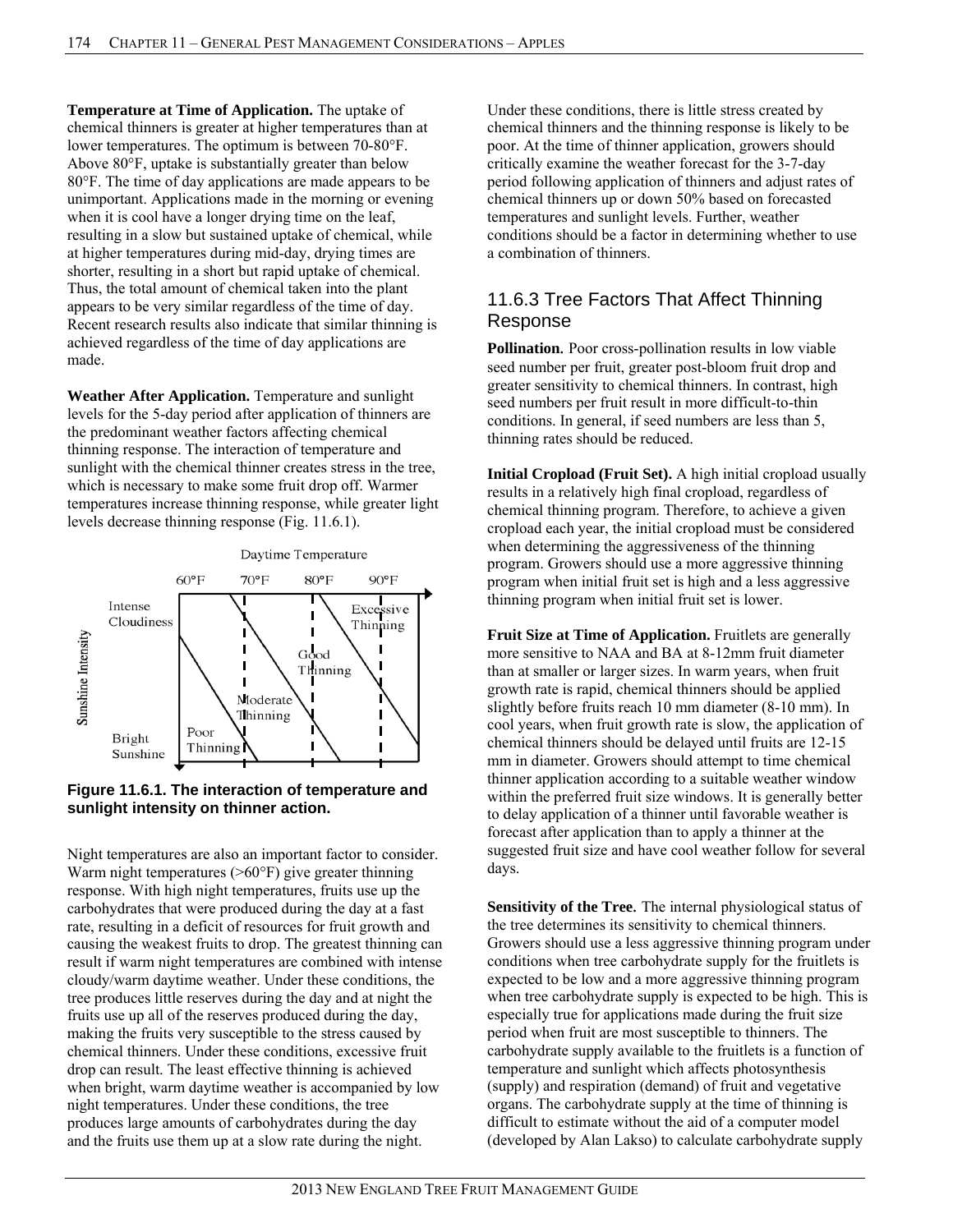and demand. In addition, the sensitivity of a tree is increased by: 1) heavy croploads the previous year. 2) cloudy weather after application of chemical thinners. 3) heavy insect and disease damage to foliage during the previous season. 4) severe winter temperatures that damage vascular tissues necessary for the transport of reserves from the root to the top in the spring. 5) warm temperatures in late winter and early spring (Feb. 15-April 15), which cause the tree to use its carbohydrate reserves before bloom.

# 11.6.4 Chemicals Registered for Thinning

**Naphthaleneacetic acid (NAA)** is an auxin-type growth regulator that induces fruit thinning at rates from 2.5-15 ppm depending on variety. In some years, however, there is very little difference in response between 5 ppm and 10 ppm. NAA has some thinning activity from full bloom until fruits are 15 mm in diameter, with the greatest thinning activity when fruit diameter is between 8-12 mm fruit size. It is sold as either the Sodium salt (Fruitone-N, Fruitone-L) or the Potassium salt (K-Salt Fruit Fix-200 and Fruit Fix-800). The four formulations give very similar thinning responses if used at the same rate of NAA. NAA stimulates ethylene production in the tree and at high concentrations also inhibits photosynthesis and fruit growth rate for a period of 7-10 days after application. The inhibition of fruit growth rate and photosynthesis results in abscission of the weaker fruit on the tree. At early timings such as full bloom or petal fall, there appears to be little negative impact on fruit growth rate from NAA, as well as more modest thinning than at later timings. In some years and with some varieties like Empire, the temporary inhibition of fruit growth caused by NAA results in little gain in final fruit size at harvest even if thinning is achieved. This negative side effect is most common if NAA is applied at rates greater than 10 ppm, when temperatures are high and at fruit sizes larger than 10 mm. High rates of NAA should be avoided on small fruited varieties. High rates of NAA may also cause pygmy fruit with Delicious and Fuji.

**Naphthaleneacetamide (NAD or NAAm)** is an amide form of NAA but has much lower activity than NAA. As a consequence, it is a mild but safe thinner that is used at rates from 25-50 ppm. NAAm may cause pygmy formations on Delicious and late timings result in much less thinnings on all varieties. It is often used at petal fall on early ripening varieties and on certain hard-to-thin varieties such as Macoun.

**6-Benzyladenine (BA)** is a cytokinin-type growth regulator that induces fruit thinning at rates from 35-150 ppm. BA can be used from petal fall to approximately 15 mm fruit size, but the thinning response is poor when applied at petal fall and its effectiveness at larger fruit sizes is diminished unless favorable weather conditions follow application. The best response is when fruits are 10-12 mm in diameter. It is most effective when temperatures are warm (70°F) for a 3-5-day period after application. It is sold in three formulations as MaxCel (1.9% BA), RiteWay (1.9% BA) or Exilis Plus (2.0% BA). The primary advantage of BA is that it results in

larger fruit size than with other thinners due to a stimulation of cell division. The primary disadvantage of BA is that it often does not thin adequately by itself. Where more aggressive thinning is desired, carbaryl should be combined with BA. The thinning capability of BA plus carbaryl can be considered similar to that of NAA plus carbaryl. In some cases, the use of BA alone has resulted in significant fruit size improvement even though there was little thinning.

**Carbaryl** is a carbamate insecticide that also has moderate thinning action. It is relatively safe and has the added advantage of having good insecticidal properties on leafhoppers and plum curculio. It is relatively rateinsensitive, with similar thinning response from 0.25 lb up to 1.0 lb A.I./100 gallons. One of its best features is that it selectively removes the weaker fruits within the cluster, leaving predominantly one fruit per cluster. Carbaryl has been shown to enhance the effectiveness of NAA or BA when used in a tank mix. It is commonly used in combination with NAA or BA. If there is satisfactory bloom and pollination weather we recommend that a thinning program start with a petal fall spray of carbaryl at a minimum. It is important that bees are removed from the orchard before carbaryl is applied. Recent research indicates that a major mite predator mite in (*Typhlodromus pyri*) has developed resistance to carbaryl. Thus, Carbaryl can be used without disrupting biological mite control programs. Carbaryl is very toxic to bees and the wettable powder particles of Carbaryl, which are similar in size to pollen grains, can be picked up by bees and carried back to the hive. The liquid formulations of carbaryl are not picked up as easily by bees, so their use is much safer. The liquid formulations have made it possible to apply carbaryl at a wide range of timings from petal fall to 20 mm fruit size. The liquid formulations of carbaryl have significant amounts of added surfactants and thus may have greater thinning activity than the wettable powder formulations. Under cloudy, rainy weather conditions, the liquid formulations may cause fruit skin damage, especially when foliar nutrients or captan are included in the thinning spray. With cloudy, rainy weather, we recommend the wettable powder formulations. With bright sunshine, we recommend the liquid formulations.

**Vydate** is a broad spectrum carbamate insecticide that also has moderate thinning activity. It is similar to carbaryl in thinning action and is used from 0.25 to 1.0 lb A.I./100 gallons. It is not commonly used in New England for thinning since it is reported to be more toxic to predator mites. However, in pest control programs that do not attempt to conserve predatory mites, Vydate can be useful as both a thinning agent and a broad spectrum insecticide. Like carbaryl, it is usually combined with NAA and BA for greater thinning.

**Ethephon (Ethrel)** is a growth regulator that produces ethylene and stimulates ethylene production by the plant. It can be used to thin apple trees from full bloom to 20 to 25 mm fruit size. It has given unpredictable thinning action. In a few cases it has defruited the trees, but this is unusual.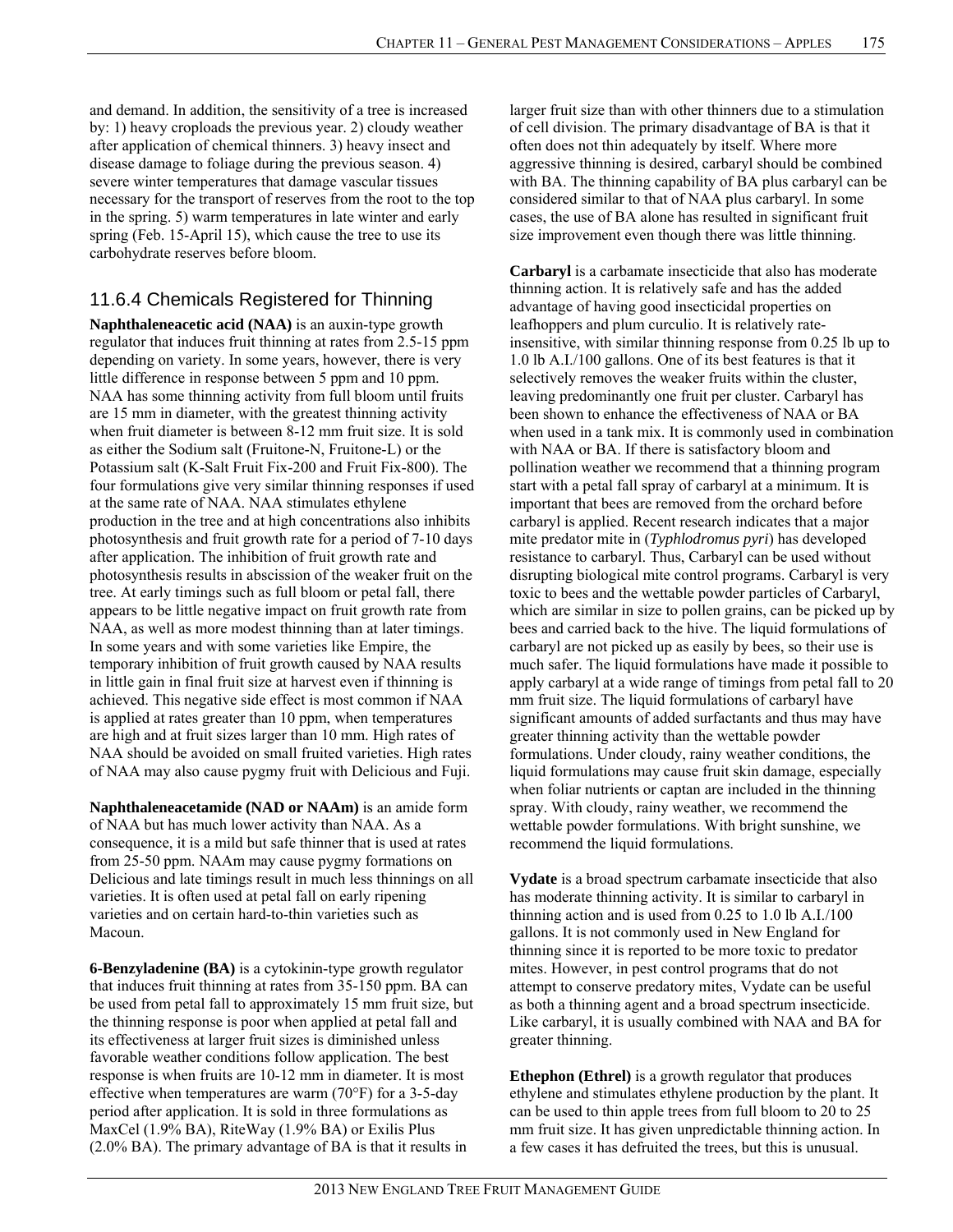Nevertheless, it does have the advantage that it will thin large fruit (up to 25 mm). It is most effective when used as a rescue treatment to thin overset trees when fruit size reaches 20 mm. It thins within a relatively narrow concentration range, and this may change from year to year. We suggest application of 250 to 300 ppm  $(5/6-1 \text{ pt}/100 \text{ gal})$  plus carbaryl. Rarely has this combination overthinned, with the exception on Golden Delicious. Ethrel also has a significant positive effect on return bloom in addition to the thinning effect. Ethrel can also be used as a return bloom enhancer after the thinning period is over. For this use, it is applied 2 to 4 times at 7 to 10 day intervals starting after the window for thinning has passed (usually 4-6 weeks after full bloom).

### 11.6.5 Chemicals not Registered for Thinning that Influence Cropload

**(**§)**Lime sulfur** is a foliar fungicide that, if used during bloom or during the early post-bloom period at rates of 2.5- 3 gal/100 gal, will cause significant thinning. Lime sulfur in combination with oil or fish oil is used increasingly in organic apple production systems. Growers who use lime sulfur should take into account for the thinning action of this material when they develop their thinning programs.

**Ammonium Thiosulfate (ATS)** is a foliar nitrogen fertilizer that, if used during bloom at rates of 2-4 gal/100 gal, may cause significant thinning. Growers who use ATS should take into account for the thinning action of this material when they develop their thinning programs.

**(**§)**Oil or Fish oil** are foliar insecticides that also significantly enhance chemical thinner response. Combinations of lime sulfur and oil (2%) or carbaryl and oil (0.25%) or BA and carbaryl and oil (0.25%) may give greater thinning than either product alone.

# 11.6.6 Spray Timings

Chemical thinning can be done at various times depending on the chemical used, beginning with full bloom and ending when fruits have reached over 20 mm in diameter. The following five timing windows during the growing season should be considered when applying thinners.

**50% Bloom.** Bloom thinning can be done with caustic thinning chemicals such as Wilthin or ATS or with hormone-type thinners such as NAA. The timing window with caustic thinners is very narrow  $(1-2 \text{ days})$  since the goal is to allow the king bloom to be pollinated and then apply the chemical to prevent further pollination of other flowers. Thinning response with the caustic blossom thinners is less weather-dependent, but fruit skin injury can occur with high rates and slow drying conditions. Significant phytotoxicity may result if ATS is applied following a period of wet and cloudy weather. Use of NAA at full bloom may give a moderate thinning response.

**Petal Fall (1 week after full bloom).** Thinning at petal fall has the advantage of allowing some assessment of pollination before making the decision about aggressiveness of thinning. As with bloom thinning, the objective is to remove a portion of the crop before competition between fruits reduces fruit size. In addition, after petals have fallen and bee hives have been removed from the orchard, carbaryl can be used as a thinner. Thinning response with NAA and carbaryl at petal fall is usually moderate, thus the petal fall timing can be viewed as safe. NAA is as much as 50% less potent as a thinner when applied a petal fall then when applied at the 7-14 mm stage or later, thus higher rates can be used at this time. Petal fall sprays alone are unlikely to provide adequately thinning in most years. Petal fall sprays are usually used as part of a multi-spray program, which allows a portion of the crop to be removed at petal fall and the balance of the thinning done 7-10 days later at 10-12 mm fruit diameter.

### **7-14 mm fruit size (2-3 weeks after full bloom).** The

traditional time to apply chemical thinners (hormone-type thinners) is when king fruits are about 10 mm in diameter. By that time, growers can accurately assess fruit set. Growers should apply chemical thinners anytime when king fruits are between 8 and 14 mm when there is a satisfactory weather window as outlined above. When fruit diameter exceeds 15 mm, the effectiveness of NAA and BA declines rapidly. The major disadvantage of waiting until the 10 mm time period to start thinning is that this limits growers to only one major opportunity to reduce cropload, and if poor weather conditions result in poor thinning, later thinning opportunities are less effective and expensive hand thinning will be required. By using multiple spray timings, a grower has several chances to thin the trees.

### **15-18 mm fruit size (3-4 weeks after full bloom).**

Thinning when fruits are larger than 15 mm should be avoided if possible because thinning these larger sized fruit is generally more difficult. If the preceding weather has been cool some thinning can be expected using the traditional thinners. Ethrel with oil or carbaryl with oil as an adjuvant can be used for this purpose although the thinning outcome may be variable.

**20-25 mm fruit size**. 250 to 300 ppm ethephon plus carbaryl and a surfactant at this time may be used as a 'rescue' thinning treatment if not enough thinning has already been observed. This treatment has had variable results and may not always work - use caution. Hand thinning may be more desirable at this timing. See http://www.umass.edu/fruitadvisor/factsheets/F-129.pdf for more details.

**4-6 weeks after full bloom.** With some varieties that are strongly biennial in their cropping pattern, an additional 3 chemical sprays may be useful to enhance repeat bloom the following year without causing additional thinning. This is done once fruitlets have exceeded 20 mm in diameter, when they are less susceptible to chemical thinners. Low doses of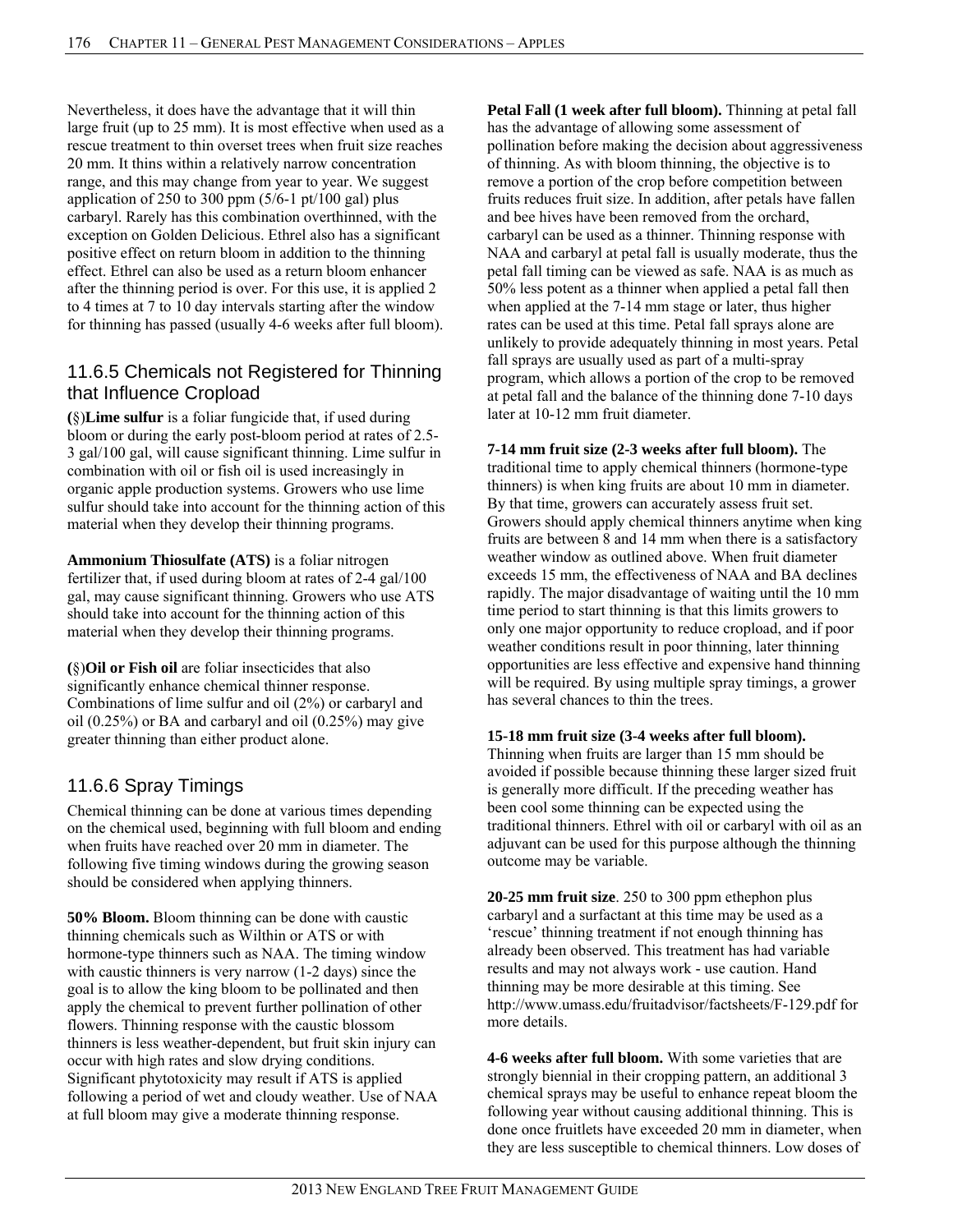Ethephon (Ethrel) or NAA may have a positive effect on repeat bloom without causing additional thinning when used starting at 4-6 weeks after bloom. This treatment is particularly useful on large-fruited varieties that are biennial.

# 11.6.7 Suggested Strategies for New England Growers

The myriad of possible combinations of chemicals, timings, rates and varieties provides a great number of possible thinning programs for growers. We suggest three basic thinning programs:

- 1. **Easy-to-thin varieties.** For easy-to-thin varieties like McIntosh, Cortland, Ginger Gold, Mutsu, Idared and Granny Smith a petal fall application of carbaryl is recommended. This may be all that is required in some circumstances. If additional thinning appears necessary an application at the 8-14 mm fruit stage is appropriate. Our suggested approach is to use carbaryl at 0.5 lb AI/100 and then add either NAA or BA at a rate that fits the variety, fruit set and environmental conditions. See Table 11.6.2 for specific variety recommendations.
- 2. **Multiple spray applications.** For hard-to-thin varieties like Empire, Gala, Jonamac, Macoun, Spur Delicious, Golden Delicious, Spur Rome, Fuji etc., we recommend multiple applications. With two or three opportunities to thin the trees, risks associated with over or under thinning are reduced. We suggest growers apply either a Bloom Spray or a Petal Fall Spray and then follow with a second spray at the 8-14 mm stage. A third spray, if needed, could be applied at the 15-18 mm stage. See Table 11.6.2 for specific recommendations.
- 3. **Single or Multiple Applications followed by repeat bloom enhancer.** This program is used where expected repeat bloom is insufficient. It is useful for easy-to-thin biennial triploid varieties such as Jonagold and Mutsu and it is also useful for hard-to-thin, strongly biennial varieties such as Fuji and Golden Delicious. We suggest applying chemical thinners at the normal timing and then following with 3 weekly sprays of Ethrel or

NAA about 4-6 weeks after bloom. See Table 11.6.2 for specific recommendations.

# 11.6.8 Summary

- The time of day when thinning applications are made has little effect on thinning response, thus, growers should not be too concerned about the temperature at time of application.
- Dark, cloudy weather for 2 or more days after application of thinners may increase thinning response; therefore, growers should reduce the rate of thinner if intense cloudy weather follows application.
- High night temperatures ( $>60^{\circ}$  F) and high day temperatures (>85° F) after application of thinners will increase thinning response; thus, growers should critically examine the weather forecast for the 3-5-day period following application of thinners to adjust rates of chemicals used based on forecasted night and daytime temperatures and sunlight levels.
- High initial fruit set will result in greater final fruit set in most years, despite the application of thinners. A lower initial fruit set will result in lower final fruit numbers; therefore, growers should use a more aggressive thinning program when initial fruit set is high and a less aggressive thinning program when initial fruit set is low.
- Growers should attempt to time chemical thinner applications according to a suitable weather forecast following application. High rates of NAA reduce fruit growth rate and should be avoided on small-fruited varieties such as Empire, Jonamac and Gala.
- BA alone is a mild thinner and should always be used in combination with carbaryl when significant thinning is desired.
- Return bloom may be enhanced by late June and early July applications of Ethrel or NAA.
- To reduce the risk of over thinning or under thinning, a multiple spray program should be employed on hard-tothin varieties.

| <b>Timing</b>     | <b>Chemical</b>               | <b>Commercial Product</b><br><b>Name</b> | <b>Typical rates of formulated</b><br>product/100 gallons based on<br>a full TRV gallonage per acre | Max. rate of<br>formulated<br>product/acre |
|-------------------|-------------------------------|------------------------------------------|-----------------------------------------------------------------------------------------------------|--------------------------------------------|
| <b>Bloom</b>      | Ammonium Thiosulfate          | ATS (foliar nutrient)                    | $2-4$ gal                                                                                           |                                            |
| <b>Petal Fall</b> | Naphthaleneacetamide          | Amid-Thin W                              | $4-8$ oz $(25-50$ ppm $)$                                                                           | 2 lb                                       |
|                   | Naphthaleneacetic Acid-Sodium | Fruitone-N, Fruitone-L                   | $3-5$ oz $(7.5-15$ ppm $)$                                                                          | 16 oz                                      |
|                   | Carbaryl                      | Sevin XLR Plus                           | $0.5 - 1.5$ pt                                                                                      | 6 pt                                       |
|                   | Carbaryl                      | Sevin 4F                                 | $0.5 - 1.5$ pt                                                                                      | 6 pt                                       |
| $7-14$ mm         | Benzyladenine                 | MaxCel                                   | $32-64$ fl oz                                                                                       | $308 \text{ fl oz}$                        |
| <b>Fruit Size</b> | Benzyladenine                 | Exilis Plus                              | $29 - 58$ fl oz                                                                                     | $296 \text{ fl oz}$                        |
|                   | Benzyladenine plus GA 4+7     | RiteWay                                  | $32-64$ fl oz                                                                                       | $308 \text{ fl oz}$                        |
|                   | Table continued on next page. |                                          |                                                                                                     |                                            |

### **Table 11.6.1. Chemicals registered for use in apple thinning in New England.**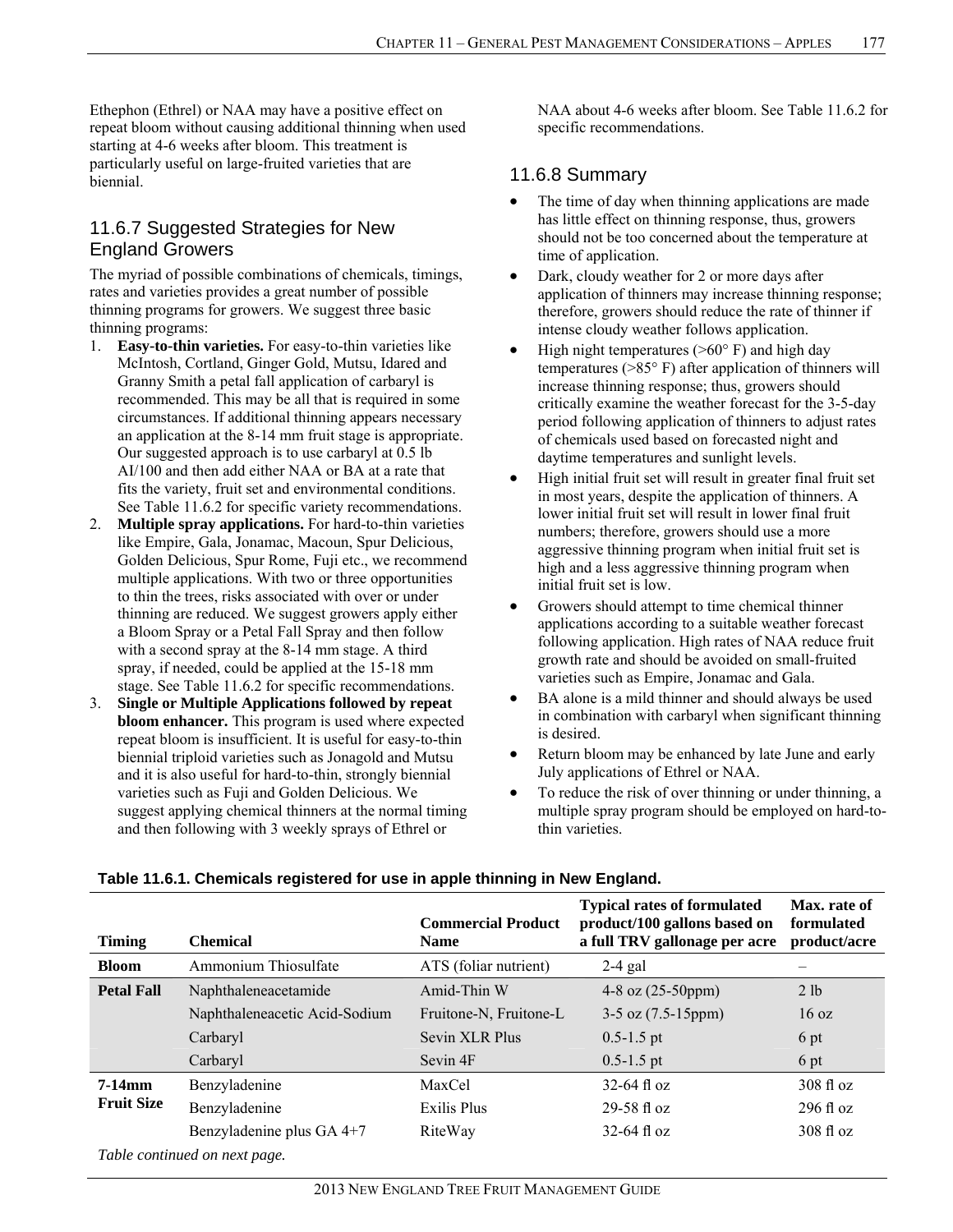| <b>Timing</b>      | <b>Chemical</b>               | <b>Commercial Product</b><br><b>Name</b> | <b>Typical rates of formulated</b><br>product/100 gallons based on<br>a full TRV gallonage per acre | Max. rate of<br>formulated<br>product/acre |
|--------------------|-------------------------------|------------------------------------------|-----------------------------------------------------------------------------------------------------|--------------------------------------------|
| $7-14$ mm          | Naphthaleneacetic Acid-Sodium | Fruitone-N, Fruitone-L                   | $2-6$ oz $(5-15$ ppm $)$                                                                            | $24 \text{ oz}$                            |
| <b>Fruit Size</b>  | Carbaryl                      | Sevin XLR Plus                           | $0.5 - 1.5$ pt                                                                                      | 6 pt                                       |
| <i>(continued)</i> | Carbaryl                      | Sevin 4F                                 | $0.5 - 1.5$ pt                                                                                      | 6 pt                                       |
|                    | Carbaryl                      | Sevin 80 WSP                             | $0.3 - 0.9$ lb                                                                                      | $3.6$ lb                                   |
| $15-18$ mm         | Carbaryl                      | Sevin XLR Plus                           | $0.5 - 1.5$ pt                                                                                      | 6 pt                                       |
| <b>Fruit Size</b>  | Carbaryl                      | Sevin 4F                                 | $0.5 - 1.5$ pt                                                                                      | 6 pt                                       |
|                    | Carbaryl                      | Sevin 80 WSP                             | $0.3 - 0.9$ lb                                                                                      | $3.6$ lb                                   |
| $20-25$ mm         | Ethepon plus carbaryl         | Ethrel                                   | $250-300$ ppm                                                                                       | 6 pt                                       |
| <b>Fruit Size</b>  | Carbaryl                      | Sevin XLR Plus                           | $0.83 - 1.0$ pt                                                                                     | 6 pt                                       |

\*Tree Row Volume Gallonage (TRV) = (Tree Height X Tree Width X 43,560 X 0.7) / (Between Row Spacing X 1000).

### **Table 11.6.2. Recommendations for thinning specific apple varieties in New England.**

The chemicals and rates suggested in this table are the "best suggestion" of the authors for mature trees with a heavy fruit set and "normal" fruit thinning weather. Our rates should be adjusted up or down by 50% depending on weather conditions, pollination, fruit set and tree sensitivity. Other chemicals, rates, timings and combinations may also work.

|                                     | <b>APPLICATION TIMING</b>       |                                           |                                                                                                       |                                                                          |  |
|-------------------------------------|---------------------------------|-------------------------------------------|-------------------------------------------------------------------------------------------------------|--------------------------------------------------------------------------|--|
|                                     | <b>50% Full</b><br><b>Bloom</b> | <b>Petal Fall</b><br>(1 week after bloom) | 8-14 mm fruit size<br>(2-3 weeks after bloom)                                                         | <b>Return Bloom Enhancer</b><br>(4-6 weeks after bloom)                  |  |
| <b>VARIETY</b>                      |                                 |                                           | Rates are per 100 gallons based on a full dilute TRV application*                                     |                                                                          |  |
| <b>Ben Davis</b>                    |                                 |                                           | 3 oz Fruitone- plus 1 pt Sevin                                                                        |                                                                          |  |
| Cameo                               |                                 | 1 pt Sevin                                | 3 oz Fruitone plus 1 pt Sevin                                                                         |                                                                          |  |
| Cortland                            |                                 |                                           | 2 oz Fruitone                                                                                         |                                                                          |  |
| <b>Delicious</b><br>(Spur Type)     | 2 gal ATS                       | 1 pt Sevin                                | 64 oz 6-BA plus<br>1 pt Sevin plus<br>1 qt Ultrafine spray oil<br>OR<br>3 oz Fruitone plus 1 pt Sevin |                                                                          |  |
| <b>Delicious</b><br>(Non-Spur Type) | 2 gal ATS                       |                                           | 48 oz 6-BA plus<br>1 pt Sevin<br><b>OR</b><br>2 oz Fruitone plus<br>1 pt Sevin                        |                                                                          |  |
| <b>Early McIntosh</b>               |                                 | 5.5 oz Amide Thin plus<br>1 pt Sevin      |                                                                                                       |                                                                          |  |
| <b>Empire</b>                       |                                 | 2 oz Fruitone-N plus<br>1 pt Sevin        | 64 oz 6-BA plus<br>1 pt Sevin<br><b>OR</b><br>3 oz Fruitone plus<br>1 pt Sevin                        |                                                                          |  |
| <b>Fortune</b>                      |                                 | 2 oz Fruitone-N plus<br>1 pt Sevin        | 3 oz Fruitone plus<br>1 pt Sevin                                                                      | 0.5 pt Ethrel (3 weekly sprays)<br>OR<br>2 oz Fruitone (3 weekly sprays) |  |
| Fuji                                | 2 gal ATS                       | 1 pt Sevin                                | 64 oz 6-BA plus<br>1 pt Sevin                                                                         | 0.5 pt Ethrel (3 weekly sprays)<br>OR<br>2 oz Fruitone (3 weekly sprays) |  |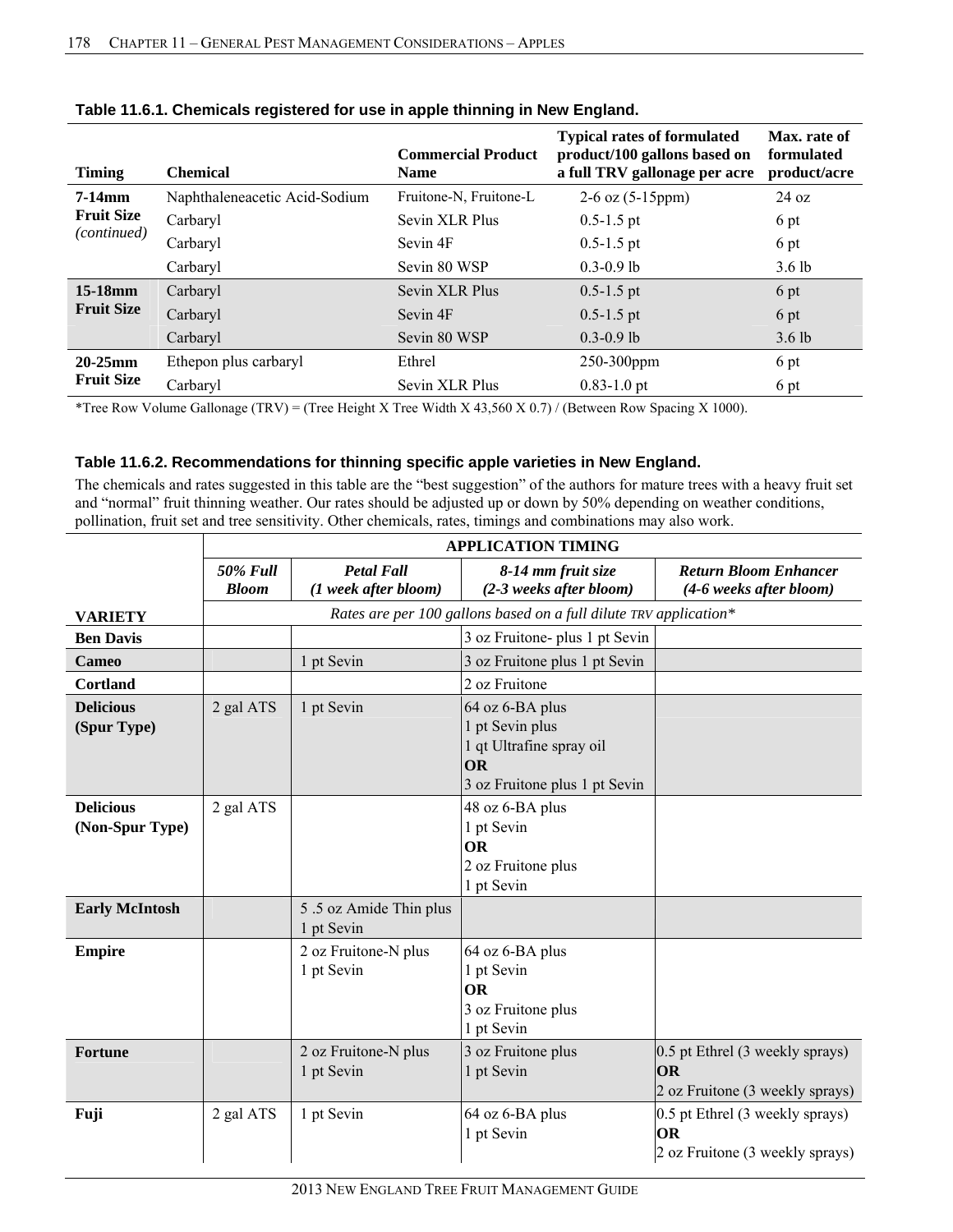### **Table 11.6.2. Recommendations for thinning specific apple varieties in New England.**

The chemicals and rates suggested in this table are the "best suggestion" of the authors for mature trees with a heavy fruit set and "normal" fruit thinning weather. Our rates should be adjusted up or down by 50% depending on weather conditions, pollination, fruit set and tree sensitivity. Other chemicals, rates, timings and combinations may also work.

**APPLICATION TIMING** 

|                                                        | <b>APPLICATION TIMING</b>       |                                           |                                                                                |                                                                                    |  |
|--------------------------------------------------------|---------------------------------|-------------------------------------------|--------------------------------------------------------------------------------|------------------------------------------------------------------------------------|--|
|                                                        | <b>50% Full</b><br><b>Bloom</b> | <b>Petal Fall</b><br>(1 week after bloom) | 8-14 mm fruit size<br>(2-3 weeks after bloom)                                  | <b>Return Bloom Enhancer</b><br>(4-6 weeks after bloom)                            |  |
| <b>VARIETY</b>                                         |                                 |                                           | Rates are per 100 gallons based on a full dilute TRV application*              |                                                                                    |  |
| Gala                                                   | 2 gal ATS                       | 1 pt Sevin                                | 64 oz 6-BA plus<br>1 pt Sevin                                                  |                                                                                    |  |
| Gingergold                                             |                                 |                                           | 2 oz Fruitone plus<br>1 pt Sevin                                               |                                                                                    |  |
| <b>Golden Delicious</b><br>(WITHOUT use of<br>Provide) | 2 gal ATS                       | 3 oz Fruitone-N plus<br>1 pt Sevin        | 64 oz 6-BA plus<br>1 pt Sevin<br><b>OR</b><br>6 oz Fruitone plus<br>1 pt Sevin | 0.5 pt Ethrel (3 weekly sprays)<br>OR<br>2 oz Fruitone (3 weekly sprays)           |  |
| <b>Golden Delicious</b><br>(WITH use of<br>provide)    | 2 gal ATS                       | 1 pt Sevin                                | 48 oz 6-BA plus<br>1 pt Sevin<br><b>OR</b><br>4 oz Fruitone plus<br>1 pt Sevin | 0.5 pt Ethrel (3 weekly sprays)<br><b>OR</b><br>2 oz Fruitone (3 weekly<br>sprays) |  |
| <b>Granny Smith</b>                                    |                                 | 1 pt Sevin                                | 2 oz Fruitone plus<br>1 pt Sevin                                               |                                                                                    |  |
| Honeycrisp                                             | 2 gal ATS                       | 2 oz Fruitone-N plus<br>1 pt Sevin        | 3 oz Fruitone plus<br>1 pt Sevin                                               | 2 oz Fruitone (3 weekly<br>sprays)                                                 |  |
| <b>Idared</b>                                          |                                 |                                           | 2 oz Fruitone plus<br>1 pt Sevin                                               |                                                                                    |  |
| Jerseymac                                              |                                 | 2 oz Fruitone-N plus<br>1 pt Sevin        | 3 oz Fruitone plus<br>1 pt Sevin                                               |                                                                                    |  |
| Jonagold                                               |                                 | 1 pt Sevin                                | 3 oz Fruitone plus<br>1 pt Sevin                                               | 0.5 pt Ethrel (3 weekly sprays)<br>OR<br>2 oz Fruitone (3-4 weekly<br>sprays)      |  |
| Jonamac                                                |                                 | 3 oz Fruitone-N plus<br>1 pt Sevin        | 64 oz 6-BA plus<br>1 pt Sevin<br><b>OR</b><br>3 oz Fruitone plus<br>1 pt Sevin |                                                                                    |  |
| <b>Jonathan</b>                                        |                                 |                                           | 2 oz Fruitone plus<br>1 pt Sevin                                               |                                                                                    |  |
| <b>Lady Apples</b>                                     |                                 | 2 oz Fruitone-N plus<br>1 pt Sevin        | 4 oz Fruitone plus<br>1 pt Sevin                                               |                                                                                    |  |
| Liberty                                                |                                 | 3 oz Fruitone-N plus<br>1 pt Sevin        | 64 oz 6-BA plus<br>1 pt Sevin<br><b>OR</b><br>3 oz Fruitone Plus<br>1 pt Sevin |                                                                                    |  |
| Lodi                                                   |                                 | 5.5 oz Amide Thin plus<br>1 pt Sevin      |                                                                                |                                                                                    |  |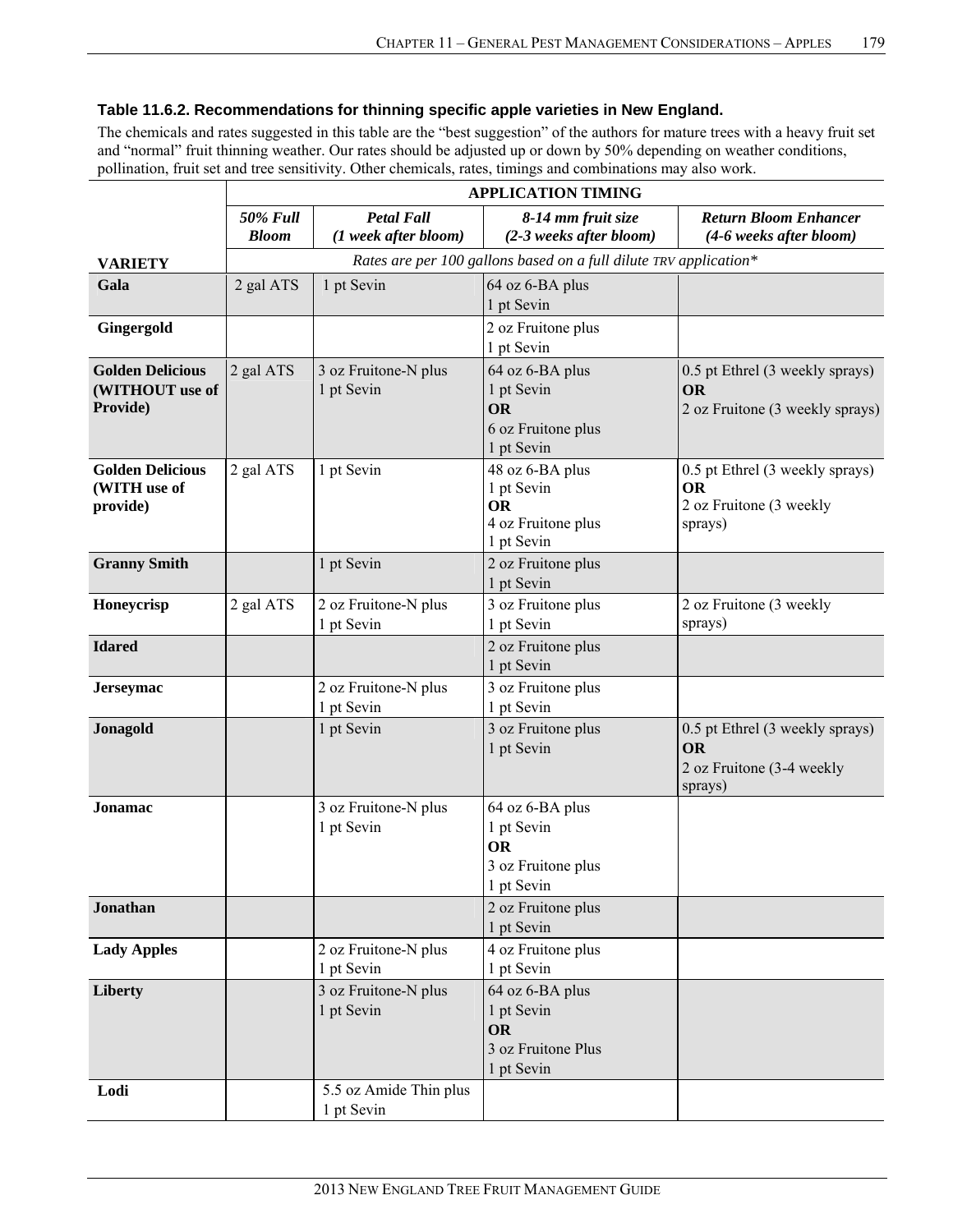### **Table 11.6.2. Recommendations for thinning specific apple varieties in New England.**

The chemicals and rates suggested in this table are the "best suggestion" of the authors for mature trees with a heavy fruit set and "normal" fruit thinning weather. Our rates should be adjusted up or down by 50% depending on weather conditions, pollination, fruit set and tree sensitivity. Other chemicals, rates, timings and combinations may also work.

 $\lambda$ 

|                                    | APPLICATION TIMING                                                                                                            |                                                                   |                                                                                |                                                                                           |  |  |  |
|------------------------------------|-------------------------------------------------------------------------------------------------------------------------------|-------------------------------------------------------------------|--------------------------------------------------------------------------------|-------------------------------------------------------------------------------------------|--|--|--|
|                                    | <b>Petal Fall</b><br><b>50% Full</b><br>8-14 mm fruit size<br>(1 week after bloom)<br>(2-3 weeks after bloom)<br><b>Bloom</b> |                                                                   | <b>Return Bloom Enhancer</b><br>(4-6 weeks after bloom)                        |                                                                                           |  |  |  |
| <b>VARIETY</b>                     |                                                                                                                               | Rates are per 100 gallons based on a full dilute TRV application* |                                                                                |                                                                                           |  |  |  |
| <b>Macoun</b>                      | 2 gal ATS                                                                                                                     | 3 oz Fruitone-N plus<br>1 pt Sevin                                | 64 oz 6-BA plus<br>1 pt Sevin<br><b>OR</b><br>4 oz Fruitone plus<br>1 pt Sevin | 2 oz Fruitone-N (3-4 weekly<br>sprays)                                                    |  |  |  |
| <b>Milton</b>                      |                                                                                                                               |                                                                   | 2 oz Fruitone-N plus<br>1 pt Sevin                                             |                                                                                           |  |  |  |
| <b>McIntosh</b><br>(Non Spur Type) |                                                                                                                               | 1 pt Sevin                                                        | 2 oz Fruitone plus<br>1 pt Sevin<br><b>OR</b><br>40 oz 6-BA plus<br>1 pt Sevin |                                                                                           |  |  |  |
| <b>McIntosh</b><br>(Spur Type)     |                                                                                                                               | 1 pt Sevin                                                        | 3 oz Fruitone plus<br>1 pt Sevin<br><b>OR</b><br>48 oz 6-BA plus<br>1 pt Sevin |                                                                                           |  |  |  |
| Mutsu (Crispin)                    |                                                                                                                               | 1 pt Sevin                                                        | 2 oz Fruitone plus 1 pt<br>Sevin                                               | 0.5 pt Ethrel (3 weekly<br>sprays)<br><b>OR</b><br>2 oz Fruitone-N (3-4 weekly<br>sprays) |  |  |  |
| <b>Northern Spy</b>                |                                                                                                                               |                                                                   | 2 oz Fruitone plus<br>1 pt Sevin                                               | 0.5 pt Ethrel (3 weekly<br>sprays)<br><b>OR</b><br>2 oz Fruitone (3-4 weekly<br>sprays)   |  |  |  |
| <b>NY674</b>                       |                                                                                                                               | 2 oz Fruitone-N plus<br>1 pt Sevin                                | 3 oz Fruitone plus<br>1 pt Sevin<br><b>OR</b><br>64 oz 6-BA plus<br>1 pt Sevin |                                                                                           |  |  |  |
| Paulared                           |                                                                                                                               | 2 oz Fruitone-N plus<br>1 pt Sevin                                | 3 oz Fruitone plus<br>1 pt Sevin                                               |                                                                                           |  |  |  |
| <b>Quinte</b>                      |                                                                                                                               | 5.5 oz Amide Thin<br>plus<br>5.6 1 pt Sevin                       |                                                                                |                                                                                           |  |  |  |
| R.I. Greening                      |                                                                                                                               |                                                                   | 3 oz Fruitone plus<br>1 pt Sevin                                               |                                                                                           |  |  |  |
| <b>Rome Beauty</b><br>(Non Spur)   |                                                                                                                               |                                                                   | 2 oz Fruitone plus<br>1 pt Sevin                                               |                                                                                           |  |  |  |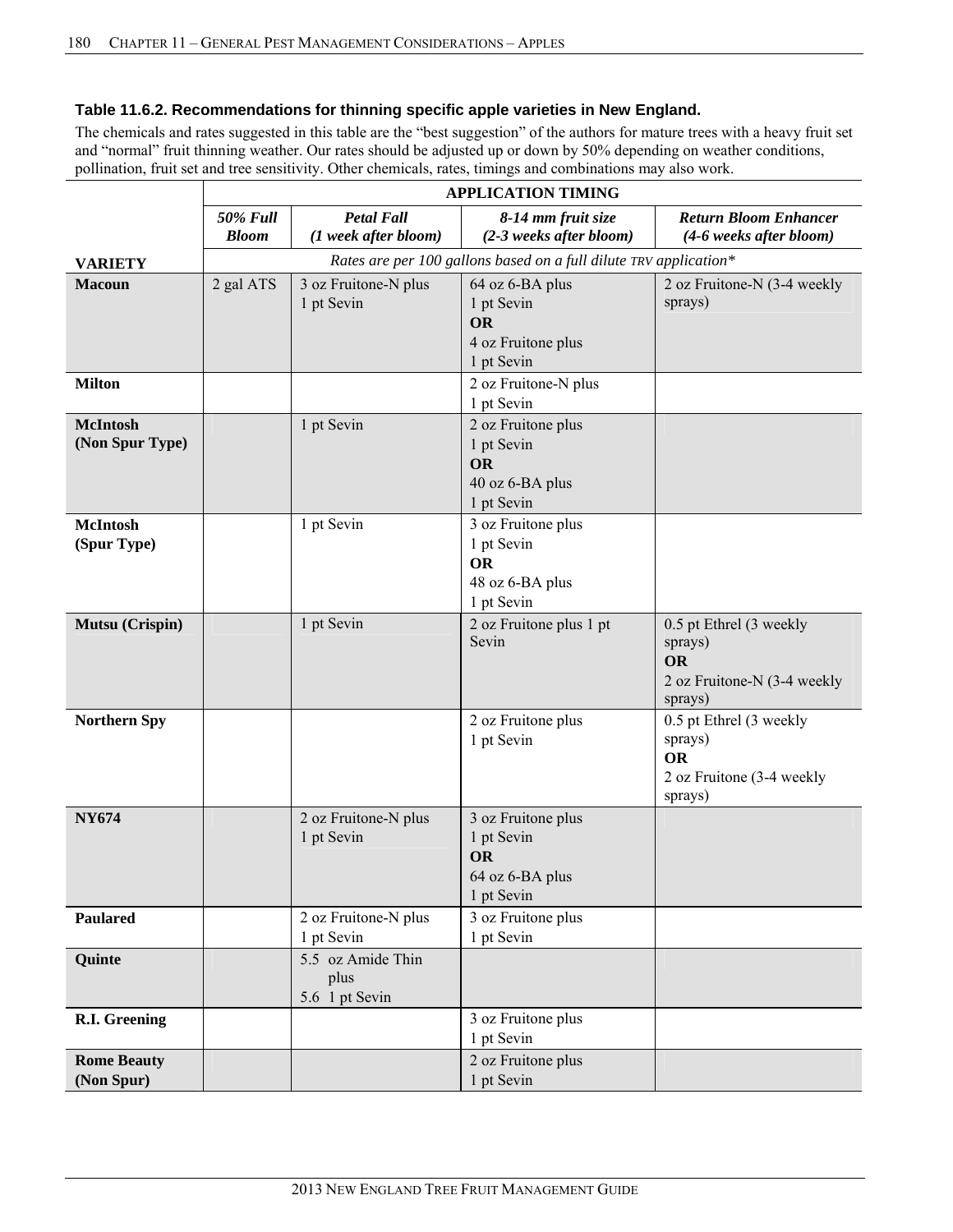### **Table 11.6.2. Recommendations for thinning specific apple varieties in New England.**

The chemicals and rates suggested in this table are the "best suggestion" of the authors for mature trees with a heavy fruit set and "normal" fruit thinning weather. Our rates should be adjusted up or down by 50% depending on weather conditions, pollination, fruit set and tree sensitivity. Other chemicals, rates, timings and combinations may also work.

**APPLICATION TIMING** 

|                       | <b>APPLICATION TIMING</b>       |                                                                   |                                               |                                                         |  |  |  |
|-----------------------|---------------------------------|-------------------------------------------------------------------|-----------------------------------------------|---------------------------------------------------------|--|--|--|
|                       | <b>50% Full</b><br><b>Bloom</b> | <b>Petal Fall</b><br>(1 week after bloom)                         | 8-14 mm fruit size<br>(2-3 weeks after bloom) | <b>Return Bloom Enhancer</b><br>(4-6 weeks after bloom) |  |  |  |
| <b>VARIETY</b>        |                                 | Rates are per 100 gallons based on a full dilute TRV application* |                                               |                                                         |  |  |  |
| <b>Rome Beauty</b>    |                                 | 2 oz Fruitone-N plus                                              | 3 oz Fruitone plus                            |                                                         |  |  |  |
| (Spur)                |                                 | 1 pt Sevin                                                        | 1 pt Sevin                                    |                                                         |  |  |  |
|                       |                                 |                                                                   | <b>OR</b>                                     |                                                         |  |  |  |
|                       |                                 |                                                                   | 64 oz 6-BA plus                               |                                                         |  |  |  |
|                       |                                 |                                                                   | 1 pt Sevin                                    |                                                         |  |  |  |
| Spartan and           |                                 | 2 oz Fruitone-N plus                                              | 3 oz Fruitone plus                            |                                                         |  |  |  |
| <b>Acey Mac</b>       |                                 | 1 pt Sevin                                                        | 1 pt Sevin                                    |                                                         |  |  |  |
|                       |                                 |                                                                   | <b>OR</b>                                     |                                                         |  |  |  |
|                       |                                 |                                                                   | 64 oz 6-BA plus                               |                                                         |  |  |  |
|                       |                                 |                                                                   | 1 pt Sevin                                    |                                                         |  |  |  |
| <b>Stayman</b>        |                                 |                                                                   | 2 oz Fruitone-N plus                          |                                                         |  |  |  |
|                       |                                 |                                                                   | 1 pt Sevin                                    |                                                         |  |  |  |
| <b>Tydeman</b>        |                                 |                                                                   | 2 oz Fruitone plus                            |                                                         |  |  |  |
|                       |                                 |                                                                   | 1 pt Sevin                                    |                                                         |  |  |  |
| Vista Bella           |                                 |                                                                   | 2 oz Fruitone plus                            |                                                         |  |  |  |
|                       |                                 |                                                                   | 1 pt Sevin                                    |                                                         |  |  |  |
| Wealthy               |                                 |                                                                   | 3 oz Fruitone plus                            |                                                         |  |  |  |
|                       |                                 |                                                                   | 1 pt Sevin                                    |                                                         |  |  |  |
| <b>Yellow Newtown</b> |                                 |                                                                   | 3 oz Fruitone plus                            |                                                         |  |  |  |
|                       |                                 |                                                                   | 1 pt Sevin                                    |                                                         |  |  |  |
| <b>Yellow</b>         |                                 | 5.5 oz AmideThin plus                                             |                                               |                                                         |  |  |  |
| <b>Transparent</b>    |                                 | 1 pt Sevin                                                        |                                               |                                                         |  |  |  |

\*To convert to alternative formulations of NAA use tables11.6.3-11.6.7. All rates are amounts per 100 gal assuming a full dilute tree row volume (TRV) spray. Rate per acre = amount/hundred gallons X hundreds of gallons per acre TRV dilute. Tree Row Volume dilute gallonage (TRV) = (Tree Height x Tree Width x 43,560 x 0.7) / (Between Row Spacing x 1000). The rate per acre may safely be concentrated 3X. For more information on Tree Row Volume see Chapter 4

| Table 11.6.3 Conversion of ppm Maxcel or RiteWay BA thinners to fluid ounces for various TRV |  |
|----------------------------------------------------------------------------------------------|--|
| gallonages.                                                                                  |  |

| <b>Dilute</b> |                                                                                      |     |     | <b>PPM Maxcel</b> |     |     |  |
|---------------|--------------------------------------------------------------------------------------|-----|-----|-------------------|-----|-----|--|
| Gallonage     | 25                                                                                   | 50  | 75  | <i>100</i>        | 125 | 150 |  |
| per Acre      | Fluid ounces per acre <sup>1</sup>                                                   |     |     |                   |     |     |  |
| 50            | 8                                                                                    | 16  | 24  | 32                | 40  | 48  |  |
| 100           | 16                                                                                   | 32  | 48  | 64                | 80  | 96  |  |
| 150           | 24                                                                                   | 48  | 72  | 96                | 120 | 144 |  |
| 200           | 32                                                                                   | 64  | 96  | 128               | 160 | 192 |  |
| 250           | 40                                                                                   | 80  | 120 | 160               | 200 | 240 |  |
| 300           | 48                                                                                   | 96  | 144 | 192               | 240 | 288 |  |
| 350           | 56                                                                                   | 112 | 168 | 224               | 280 |     |  |
| 400           | 64                                                                                   | 128 | 192 | 256               |     |     |  |
|               | <sup>1</sup> To convert fluid ounces to milliliters, multiply fluid ounces by 29.57. |     |     |                   |     |     |  |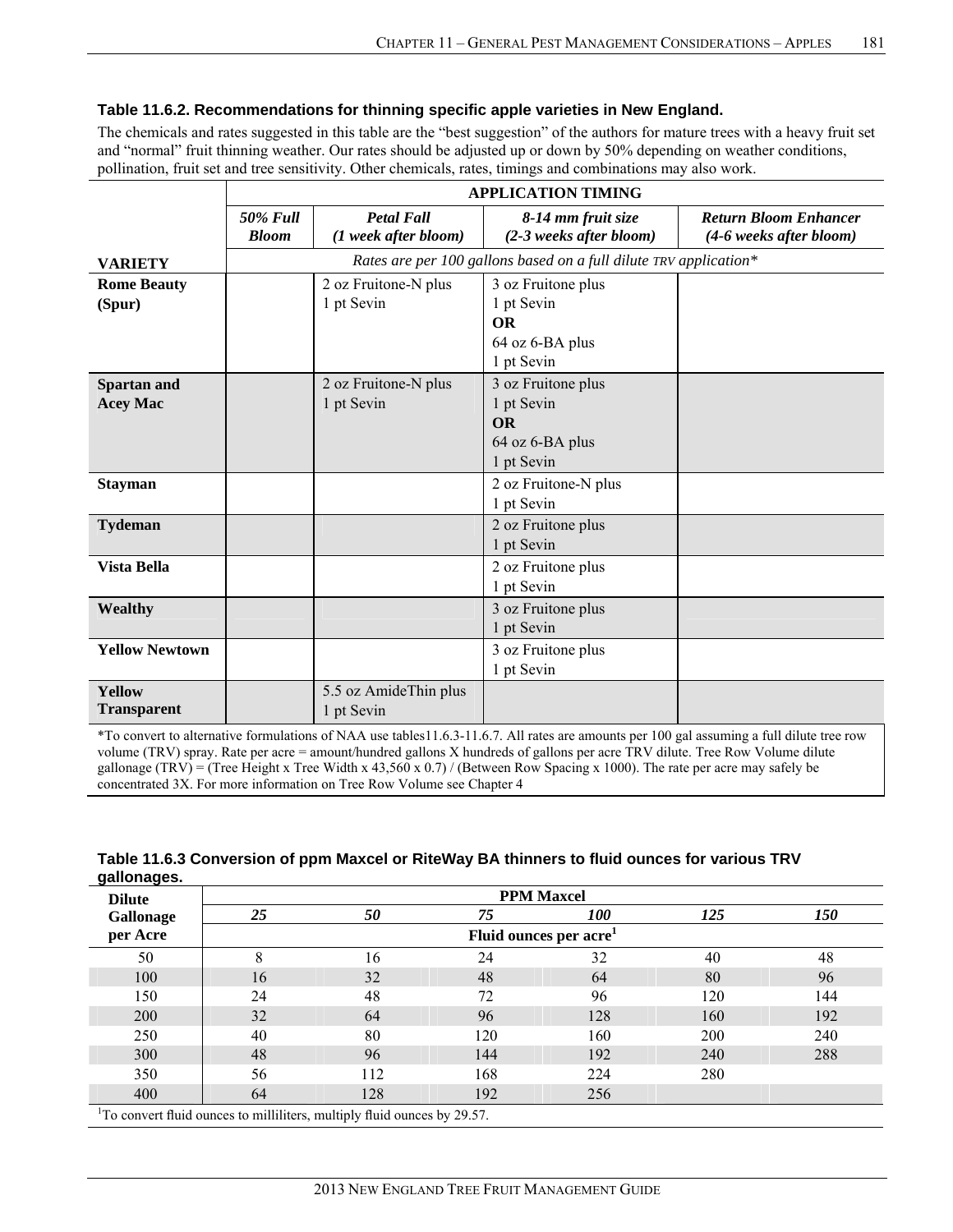| <b>Dilute</b>                                                                        | <b>PPM Maxcel</b> |     |                        |            |       |            |
|--------------------------------------------------------------------------------------|-------------------|-----|------------------------|------------|-------|------------|
| <b>Gallonage</b>                                                                     | 25                | 50  | 75                     | <i>100</i> | 125   | <i>150</i> |
| per Acre                                                                             |                   |     | Fluid ounces per acre' |            |       |            |
| 50                                                                                   | 7.5               | 15  | 22.5                   | 30         | 37.5  | 45         |
| 100                                                                                  | 15                | 30  | 45                     | 60         | 75    | 90         |
| 150                                                                                  | 22.5              | 45  | 67.5                   | 90         | 112.5 | 135        |
| 200                                                                                  | 30                | 60  | 90                     | 120        | 150   | 180        |
| 250                                                                                  | 37.5              | 75  | 112.5                  | 150        | 187.5 | 225        |
| 300                                                                                  | 45                | 90  | 135                    | 180        | 225   | 270        |
| 350                                                                                  | 52.5              | 105 | 157.5                  | 210        | 262.5 |            |
| 400                                                                                  | 60                | 150 | 180                    | 240        |       |            |
| <sup>1</sup> To convert fluid ounces to milliliters, multiply fluid ounces by 29.57. |                   |     |                        |            |       |            |

### **Table 11.6.4. Conversion of ppm Exilis Plus to fluid ounces for various TRV gallonages.**

**Table 11.6.5. Conversion of ppm Fruitone N to ounces (lb.) for various dilute TRV gallonages.**

| <b>Dilute</b> |                                                                |   | <b>PPM Fruittone N</b> |    |      |
|---------------|----------------------------------------------------------------|---|------------------------|----|------|
| Gallonage     | 2.5                                                            |   | 7.5                    | 10 | 12.5 |
| per Acre      |                                                                |   | Ounces (lb.) per acre* |    |      |
| 50            | 0.5                                                            |   | 1.5                    |    | 2.5  |
| 100           |                                                                |   |                        | 4  |      |
| 150           | 1.5                                                            |   | 4.5                    | 6  | 7.5  |
| 200           | $\mathfrak{D}$                                                 | 4 | 6                      | 8  | 10   |
| 250           | 2.5                                                            |   | 7.5                    | 10 | 12.5 |
| 300           |                                                                | 6 | 9                      | 12 | 15   |
| 350           | 3.5                                                            |   | 10.5                   | 14 | 17.5 |
| 400           | 4                                                              | 8 | 12                     | 16 | 20   |
|               | *To convert ounces (lb) to grams multiply fluid ounces by 28.3 |   |                        |    |      |

\*To convert ounces (lb) to grams, multiply fluid ounces by 28.3.

### **Table 11.6.6. Conversion of ppm of Amide-Thin W to ounces (lb.) for various dilute TRV gallonages.**

| <b>Dilute</b>                                               | <b>PPM Amide-Thin W</b> |      |                        |      |    |
|-------------------------------------------------------------|-------------------------|------|------------------------|------|----|
| Gallonage                                                   | 10                      | 20   | 30                     | 40   | 50 |
| per Acre                                                    |                         |      | Ounces (lb.) per acre* |      |    |
| 50                                                          | 0.8                     | .6   | 2.4                    | 3.2  | 4  |
| 100                                                         | 1.6                     | 3.2  | 4.8                    | 6.4  | 8  |
| 150                                                         | 2.4                     | 4.8  | 7.2                    | 9.6  | 12 |
| 200                                                         | 3.2                     | 6.4  | 9.6                    | 12.8 | 16 |
| 250                                                         | 4                       | 8    | 12                     | 16   | 20 |
| 300                                                         | 4.8                     | 9.6  | 14.4                   | 19.2 | 24 |
| 350                                                         | 5.6                     | 11.2 | 16.8                   | 22.4 | 28 |
| 400                                                         | 6.4                     | 12.8 | 19.2                   | 25.6 | 32 |
| * To convert ounces (lb) to grams multiply, ounces by 28.3. |                         |      |                        |      |    |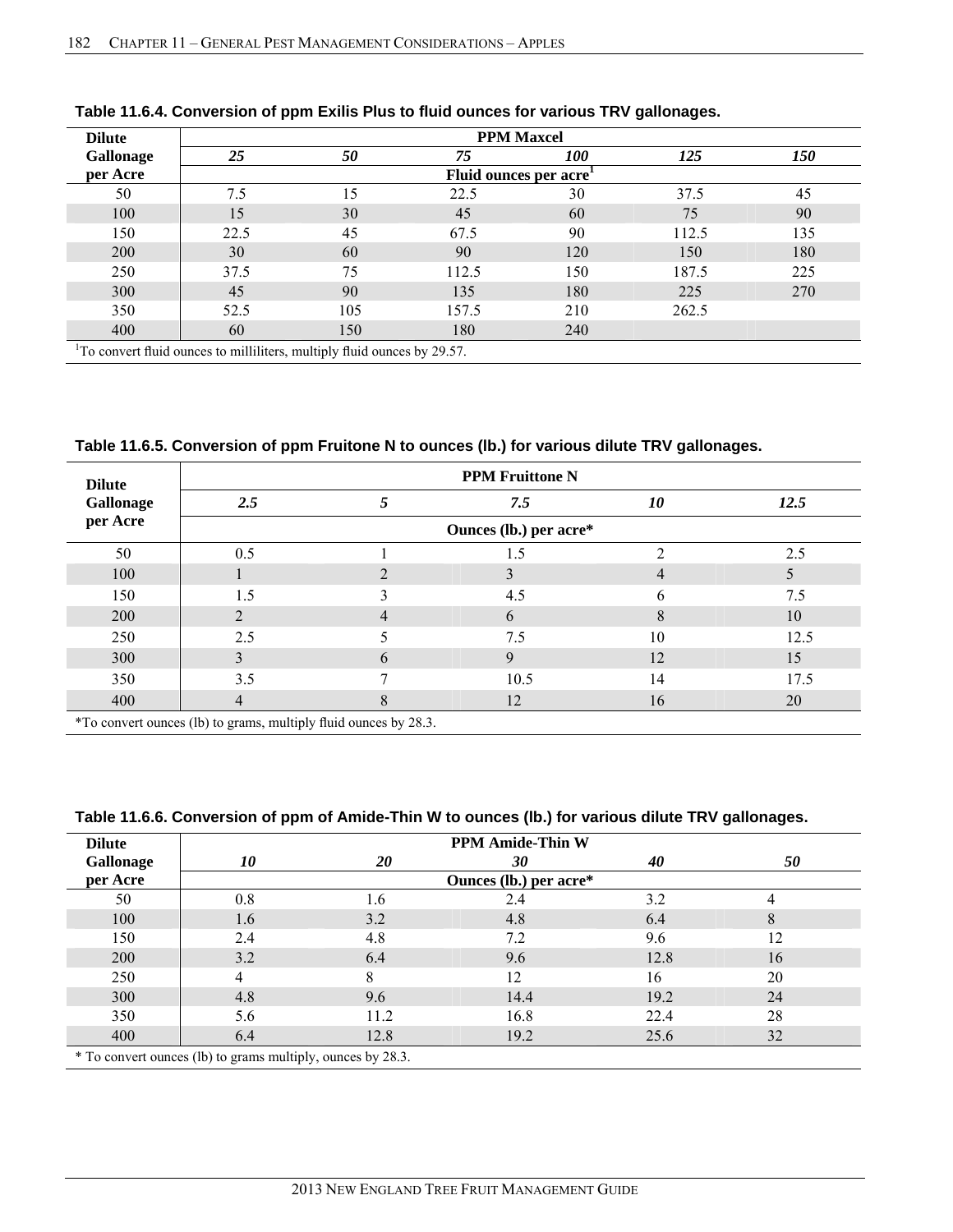| <b>Dilute</b> | <b>PPM Ethrel</b>                                                        |                        |     |     |  |
|---------------|--------------------------------------------------------------------------|------------------------|-----|-----|--|
| Gallonage     | 150                                                                      | <b>300</b>             | 450 | 600 |  |
| per Acre      |                                                                          | Fluid ounces per acre* |     |     |  |
| 50            | 4                                                                        | 8                      | 12  | 16  |  |
| 100           | 8                                                                        | 16                     | 24  | 32  |  |
| 150           | 12                                                                       | 24                     | 36  | 48  |  |
| <b>200</b>    | 16                                                                       | 32                     | 48  | 64  |  |
| 250           | 20                                                                       | 40                     | 60  | 80  |  |
| 300           | 24                                                                       | 48                     | 72  | 96  |  |
| 350           | 28                                                                       | 56                     | 84  | 112 |  |
| 400           | 32                                                                       | 64                     | 96  | 128 |  |
|               | *To convert fluid ounces to milliliters, multiply fluid ounces by 29.57. |                        |     |     |  |

**Table 11.6.7. Conversion of ppm of Ethrel to fluid ounces for various dilute TRV gallonages.** 

**Table 11.6.8. Conversion of lb. a.i. of Sevin XLR Plus or Sevin 4F to fluid ounces for various dilute TRV gallonages.** 

| <b>Dilute</b>                                                             |      | lb. ai. of Sevin XLR Plus or Sevin 4F |      |     |  |  |
|---------------------------------------------------------------------------|------|---------------------------------------|------|-----|--|--|
| Gallonage                                                                 | 0.25 | 0.5                                   | 0.75 | 1.0 |  |  |
| per Acre                                                                  |      | Fluid ounces per acre*                |      |     |  |  |
| 50                                                                        | 4    | 8                                     | 12   | 16  |  |  |
| 100                                                                       | 8    | 16                                    | 24   | 32  |  |  |
| 150                                                                       | 12   | 24                                    | 36   | 48  |  |  |
| 200                                                                       | 16   | 32                                    | 48   | 64  |  |  |
| 250                                                                       | 20   | 40                                    | 60   | 80  |  |  |
| 300                                                                       | 24   | 48                                    | 72   | 96  |  |  |
| 350                                                                       | 28   | 56                                    | 84   | 112 |  |  |
| 400                                                                       | 32   | 64                                    | 96   | 128 |  |  |
| $*T_0$ convert fluid ounces to milliltors, multiply fluid ounces by 20.57 |      |                                       |      |     |  |  |

\*To convert fluid ounces to milliliters, multiply fluid ounces by 29.57.

# **11.7 Other Growth Regulator Uses in Apples in New England**

In addition to their use in chemical thinning, growth regulating chemicals are also used in apple production to modify tree growth and fruit development. Since growth regulating chemicals are not highly mobile, good spray coverage and good uptake of the chemical are essential for proper response.

# 11.8 Growth Regulator Chemicals Registered in New England

**Apogee (prohexadione-calcium)** is a growth regulator that reduces vegetative growth by inhibiting the synthesis of gibberellins, which are naturally occurring plant hormones that control cell elongation. Growers can expect about a 40- 50% reduction in terminal growth from Apogee.

Apogee also limits fire blight development in apple shoots but will not protect against blossom blight infection. Although Apogee has no pesticidal activity on the fire blight bacteria itself, it affects the development of the shoot blight by altering the metabolism of the tree and by causing a cessation of shoot growth, which in turn makes the shoots less susceptible to fire blight development. In order to get the maximum benefit in growth reduction and fireblight protection, it is important to make the first application when shoots are 1-3 inches long. This means Apogee must be applied near petal fall to have a large effect on shoot growth. Later applications will be less effective at stopping shoot growth. The onset of shoot growth control and resistance against shoot fire blight infections develops 10 to 14 days after treatment. Thus, apple trees must be treated in a protective manner before shoot blight symptoms develop. After resistance is acquired, it should last from 4-6 weeks. To maintain fire blight protection, a second spray is required if shoots begin to grow again. A low dose provides growth controls for only about 3-4 weeks, while a high dose controls growth for 6-8 weeks. Two to three applications will be required to achieve season-long growth control in most New England orchards. Lower rates can generally be used in the second and third applications.

Apogee-treated apple trees often set more fruit than untreated trees and often Apogee negates the efficacy of chemical thinners. It may also be necessary to adjust thinning strategy to remove more fruit. This may mean using an increased dosage (30-50%) of a chemical thinner,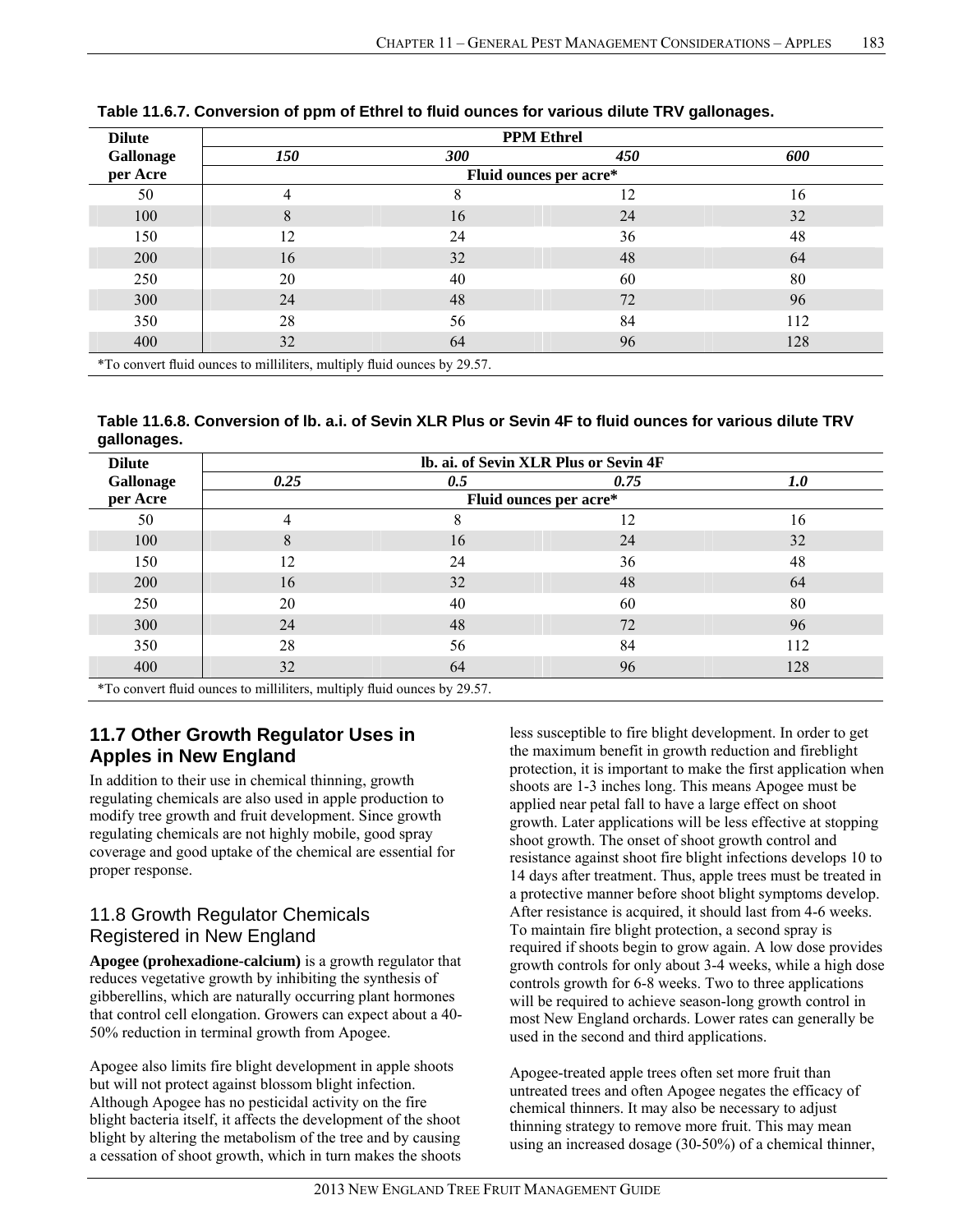using more aggressive thinner combinations or multiple applications of chemical thinners to achieve desired crop load and fruit size. High rates of Apogee can reduce return bloom in some years. Apogee may cause fruit finish and cracking problems on Empire apples.

**Ethephon (Ethrel)** is a growth regulator that produces ethylene and stimulates ethylene production by the plant. It can be used to thin apple and improve flower bud development when used within a few weeks of bloom, and to improve fruit color and advance fruit maturation when applied near harvest. Its use near harvest significantly reduces fruit storage life and shelf life, and can cause excessive fruit drop if fruits are not harvested within 10 days after application. Use of NAA at 20 ppm is recommended when ethephon is used to advance maturity prior to normal harvest.

**Naphthaleneacetic acid (NAA)** is an auxin-type growth regulator that can induce fruit thinning early in the season and reduce fruit drop late in the season. At very high rates, it can stop the development of watersprouts and rootsuckers. Its use as a chemical thinner is described in the thinning section. Its primary use as a growth regulator is to reduce preharvest drop. When it is used to reduce drop, it may advance ripening, which may result in overripe fruit that have a shorter storage life if harvest is delayed. The level of drop control depends on rate, with 20 ppm giving better control than 10 ppm; however, the higher rate may advance ripening more and shorten fruit storage life.

The use of NAA to control watersprouts and rootsucker is with a formulation that is more active (Tre-Hold) and at rates 1,000 times that of its use as a chemical thinner or for drop control. The Tre-Hold formulation must never be used for thinning or drop control.

**BA/GA (Promalin, Perlan, Ritesize or Typy)** are growth regulators containing a combination of equal parts of benzyl adenine (a cytokinin) and GA 4+7 (gibberellins). They are used to stimulate growth of fruits and/or lateral branches. Their primary effect on fruit growth is to increase the length:width ratio (typiness) of the fruit. Their primary use is with Delicious, where typiness can be an important marketing advantage. They have their best effect on typiness in a narrow timing window when king blooms are open. At later timings and at high rates, they can cause fruit thinning. The best response is obtained when temperatures

are warm  $(>=70^{\circ} \text{ F})$  and the spray is applied as a fine mist in 75-100 gallons of water.

BA/GA is also used to induce lateral branching of nursery trees and young orchard trees, but at rates of 5-10 times those used to increase typiness. Applications are made on nursery trees when the tree is 26-32" high (mid-June), while on orchard trees, applications are made earlier, when shoots are 1-2" long (near bloom). BA/GA can also be applied at bud break by painting or spraying it on the swollen buds.

**GA 4+7 (Provide, Novagib)** are commercial formulations of gibberellins A4+7. They are used on apples to reduce fruit russeting. Russeting is associated with high humidity early in the season and certain strains of yeast. Certain fungicides such as captan and polyram reduce russeting by controlling these strains of yeast, but it is unclear how GA 4+7 reduces russeting. The use of several early season sprays of GA 4+7 beginning at petal fall have been shown to be effective. The most susceptible varieties to russeting are: Golden Delicious, Fuji, Rome, Cortland, Idared, Crispin and Jonagold. The use of GA 4+7 may reduce effectiveness of other growth regulators such as Apogee, since GA 4+7 is a gibberellin and Apogee inhibits synthesis of gibberelins.

**ReTain** is a commercial formulation of aminoethoxyvinylglycine (AVG). It is used to reduce preharvest drop and to delay harvest. It acts by inhibiting the synthesis of ethylene in the plant. Since ethylene production by the fruit increases dramatically as fruits ripen, ReTain must be applied before fruits are mature to hold ethylene production in check but earlier applications may be appropriate. The label suggests 3-4 weeks before normal harvest. Earlier application will result in a greater delay in ripening. Application of ReTain 2 weeks before anticipated harvest has the advantage of extending drop control later into the season but it has a relatively small influence on delaying ripening. Application at this timing is permitted since the preharvest interval is 1 week. It requires 10 to 14 days for ReTain to initiate drop control, so there is the possibility of some drop occurring before drop control can be initiated. ReTain may delay harvest by 7-10 days depending on variety, time of application and concentration used, thus giving growers flexibility with harvest date. ReTain also delays other aspects of fruit ripening such as color development, starch degradation and firmness loss, but if harvest is delayed 7-10 days, ReTain-treated fruits achieve normal color and maturity.

| Table 11.8.1. Growth regulator uses in apples. |  |  |
|------------------------------------------------|--|--|
|------------------------------------------------|--|--|

| Timing                                             | <b>Product</b>        | <b>Concentration</b>                    | <b>Rate of Formulated Product</b> |
|----------------------------------------------------|-----------------------|-----------------------------------------|-----------------------------------|
| <b>Control of Watersprouts Around Pruning Cuts</b> |                       |                                         |                                   |
| Dormant                                            | Tre-Hold A112         | $10,000$ ppm                            | $10 \text{ fl oz}/1 \text{ gal}$  |
|                                                    | Tre-Hold RTU<br>(NAA) | $1.5\%$ (15,000 ppm)<br>(Do not dilute) | Ready-to-use product              |

Mix NAA with 2 pt latex paint/gal and apply any time after dormant pruning but before growth begins in spring. Apply with paint brush or cloth pad to thoroughly coat exposed wood and edges of bark around pruning cuts.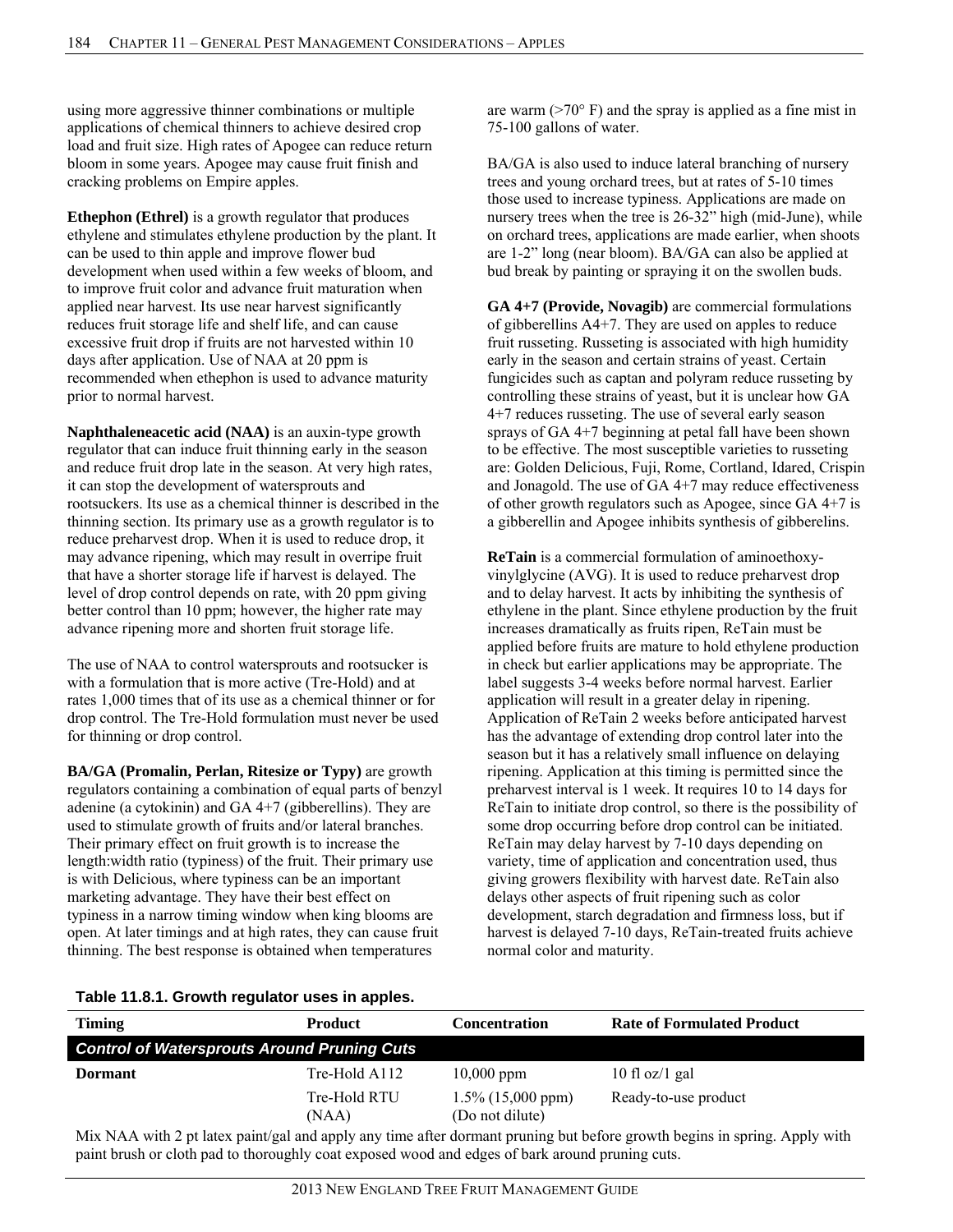| <b>Timing</b>                                                                                                                                                                                                                                                                                                                                                                                                                                                                                                                                                                                                                                                                                                                                                                                                                                                                                                                                                                                                                                                      | <b>Product</b>                   | Concentration                           | <b>Rate of Formulated Product</b>                                                                                             |  |  |  |
|--------------------------------------------------------------------------------------------------------------------------------------------------------------------------------------------------------------------------------------------------------------------------------------------------------------------------------------------------------------------------------------------------------------------------------------------------------------------------------------------------------------------------------------------------------------------------------------------------------------------------------------------------------------------------------------------------------------------------------------------------------------------------------------------------------------------------------------------------------------------------------------------------------------------------------------------------------------------------------------------------------------------------------------------------------------------|----------------------------------|-----------------------------------------|-------------------------------------------------------------------------------------------------------------------------------|--|--|--|
| <b>Control of Rootsuckers</b>                                                                                                                                                                                                                                                                                                                                                                                                                                                                                                                                                                                                                                                                                                                                                                                                                                                                                                                                                                                                                                      |                                  |                                         |                                                                                                                               |  |  |  |
| Dormant or 6-12" sucker height                                                                                                                                                                                                                                                                                                                                                                                                                                                                                                                                                                                                                                                                                                                                                                                                                                                                                                                                                                                                                                     | Tre-Hold A112                    | 10,000 ppm                              | 8 gal/100 gal                                                                                                                 |  |  |  |
|                                                                                                                                                                                                                                                                                                                                                                                                                                                                                                                                                                                                                                                                                                                                                                                                                                                                                                                                                                                                                                                                    | Tre-Hold RTU<br>(NAA)            | $1.5\%$ (15,000 ppm)<br>(Do not dilute) | Ready-to-use product                                                                                                          |  |  |  |
| Apply during dormant season after pruning existing suckers and before resprouting, or apply when new sprouts are 6-12"<br>high. Thorough wetting of stubs or new sprouts is essential.                                                                                                                                                                                                                                                                                                                                                                                                                                                                                                                                                                                                                                                                                                                                                                                                                                                                             |                                  |                                         |                                                                                                                               |  |  |  |
| <b>Improve Shape (Typiness) of Delicious Apple Fruits</b>                                                                                                                                                                                                                                                                                                                                                                                                                                                                                                                                                                                                                                                                                                                                                                                                                                                                                                                                                                                                          |                                  |                                         |                                                                                                                               |  |  |  |
| Early King Bloom to 50%<br>bloom                                                                                                                                                                                                                                                                                                                                                                                                                                                                                                                                                                                                                                                                                                                                                                                                                                                                                                                                                                                                                                   | Promalin, Perlan,<br><b>Typy</b> | 25-50 ppm                               | $1-2$ pt/100 gal                                                                                                              |  |  |  |
| of a surfactant increases both typiness and thinning responses.                                                                                                                                                                                                                                                                                                                                                                                                                                                                                                                                                                                                                                                                                                                                                                                                                                                                                                                                                                                                    |                                  |                                         | Apply as a fine mist using 50-100 gallons/acre. Do not apply more than 2 pt/acre. Fruit thinning may occur at high rates. Use |  |  |  |
| <b>Induction of Lateral Branching in Young Trees</b>                                                                                                                                                                                                                                                                                                                                                                                                                                                                                                                                                                                                                                                                                                                                                                                                                                                                                                                                                                                                               |                                  |                                         |                                                                                                                               |  |  |  |
| 1-2" of terminal shoot growth                                                                                                                                                                                                                                                                                                                                                                                                                                                                                                                                                                                                                                                                                                                                                                                                                                                                                                                                                                                                                                      | Promalin                         | 125-500 ppm                             | $0.25 - 1$ pt/5 gal                                                                                                           |  |  |  |
| more effective in the second and third growing seasons after planting. Response on weak or low-vigor trees is usually<br>disappointing.                                                                                                                                                                                                                                                                                                                                                                                                                                                                                                                                                                                                                                                                                                                                                                                                                                                                                                                            |                                  |                                         | Include a non-ionic surfactant and apply as a directed spray to areas where additional branching is desired. This practice is |  |  |  |
| <b>Vegetative Growth Control/Fire Blight Suppression</b>                                                                                                                                                                                                                                                                                                                                                                                                                                                                                                                                                                                                                                                                                                                                                                                                                                                                                                                                                                                                           |                                  |                                         |                                                                                                                               |  |  |  |
| 1-3 inches of new growth (Late                                                                                                                                                                                                                                                                                                                                                                                                                                                                                                                                                                                                                                                                                                                                                                                                                                                                                                                                                                                                                                     | Apogee                           | 62.5-250 ppm                            | 2.75-9 oz (lb) $*/100$ gal                                                                                                    |  |  |  |
| bloom-early petal fall)                                                                                                                                                                                                                                                                                                                                                                                                                                                                                                                                                                                                                                                                                                                                                                                                                                                                                                                                                                                                                                            |                                  |                                         |                                                                                                                               |  |  |  |
| The first application should be made as soon as shoot growth begins with a second spray 2-3 weeks after the first. In some<br>cases a third application may be required. Unless Apogee is applied for fire blight control, we do not recommend initial<br>application greater than 4 oz/100 gal. of ai. The second and third applications should be at the 2 to 3 oz/100 gal rates. Do not<br>apply more than 48 ounces of Apogee per acre within any 21-day interval, and a max of 99 oz of Apogee per acre per<br>season. Always use a surfactant and a water conditioner such as ammonium sulfate, Choice or Quest (these products control<br>"hard water" deactivation of Apogee). Do not tank-mix with sprays containing calcium. Use of Apogee may necessitate use<br>of increased chemical thinning to achieve desired crop load. Apogee must be applied well in advance of the appearance of<br>fire blight symptoms to be effective for fire blight suppression. To control vigor in only the top of the tree, directed sprays to<br>the top of the tree. |                                  |                                         |                                                                                                                               |  |  |  |
| <b>Induction of Lateral Branching in Nursery Trees</b>                                                                                                                                                                                                                                                                                                                                                                                                                                                                                                                                                                                                                                                                                                                                                                                                                                                                                                                                                                                                             |                                  |                                         |                                                                                                                               |  |  |  |
| When terminal shoot is 26-32"<br>long                                                                                                                                                                                                                                                                                                                                                                                                                                                                                                                                                                                                                                                                                                                                                                                                                                                                                                                                                                                                                              | Promalin                         | 125-500 ppm                             | $0.25 - 1$ pt/5 gal                                                                                                           |  |  |  |
| shoot is at the height where branches are desired.                                                                                                                                                                                                                                                                                                                                                                                                                                                                                                                                                                                                                                                                                                                                                                                                                                                                                                                                                                                                                 |                                  |                                         | Include a non-ionic surfactant and apply as a directed spray to areas where additional branching is desired when terminal     |  |  |  |
| <b>Suppression of "Physiological" Fruit Russeting</b>                                                                                                                                                                                                                                                                                                                                                                                                                                                                                                                                                                                                                                                                                                                                                                                                                                                                                                                                                                                                              |                                  |                                         |                                                                                                                               |  |  |  |
| <b>Petal fall</b>                                                                                                                                                                                                                                                                                                                                                                                                                                                                                                                                                                                                                                                                                                                                                                                                                                                                                                                                                                                                                                                  | Pro-Vide 2% Liquid               | 15-20 ppm                               | 10-13 fl oz/acre                                                                                                              |  |  |  |
|                                                                                                                                                                                                                                                                                                                                                                                                                                                                                                                                                                                                                                                                                                                                                                                                                                                                                                                                                                                                                                                                    | Pro-Vide 10 SG                   | $15-25$ ppm                             | $60-100$ g/acre                                                                                                               |  |  |  |
| Apply 2-4 applications beginning at petal fall and continuing at 7-10 day intervals. Spray at 100 gallons per acre. Max of 40<br>oz of ProVide per season. Do not use a surfactant when applying Pro-Vide.                                                                                                                                                                                                                                                                                                                                                                                                                                                                                                                                                                                                                                                                                                                                                                                                                                                         |                                  |                                         |                                                                                                                               |  |  |  |
| <b>Reduce Cracking of Staymen Apples</b>                                                                                                                                                                                                                                                                                                                                                                                                                                                                                                                                                                                                                                                                                                                                                                                                                                                                                                                                                                                                                           |                                  |                                         |                                                                                                                               |  |  |  |
| July                                                                                                                                                                                                                                                                                                                                                                                                                                                                                                                                                                                                                                                                                                                                                                                                                                                                                                                                                                                                                                                               | Pro-Vide                         | 25-50 ppm                               |                                                                                                                               |  |  |  |
| Apply 3-6 applications every 14-21 days beginning 2-3 weeks before fruit cracking is likely. If used to reduce russetting, it<br>may not be used for cracking control.                                                                                                                                                                                                                                                                                                                                                                                                                                                                                                                                                                                                                                                                                                                                                                                                                                                                                             |                                  |                                         |                                                                                                                               |  |  |  |
|                                                                                                                                                                                                                                                                                                                                                                                                                                                                                                                                                                                                                                                                                                                                                                                                                                                                                                                                                                                                                                                                    |                                  |                                         | 8-16 fl oz/100 gal                                                                                                            |  |  |  |
| <b>Increased Flower Bud Development</b>                                                                                                                                                                                                                                                                                                                                                                                                                                                                                                                                                                                                                                                                                                                                                                                                                                                                                                                                                                                                                            |                                  |                                         |                                                                                                                               |  |  |  |
| <b>NON BEARING TREES</b>                                                                                                                                                                                                                                                                                                                                                                                                                                                                                                                                                                                                                                                                                                                                                                                                                                                                                                                                                                                                                                           | Ethrel                           |                                         | 1-1.5 pt/100 gal                                                                                                              |  |  |  |